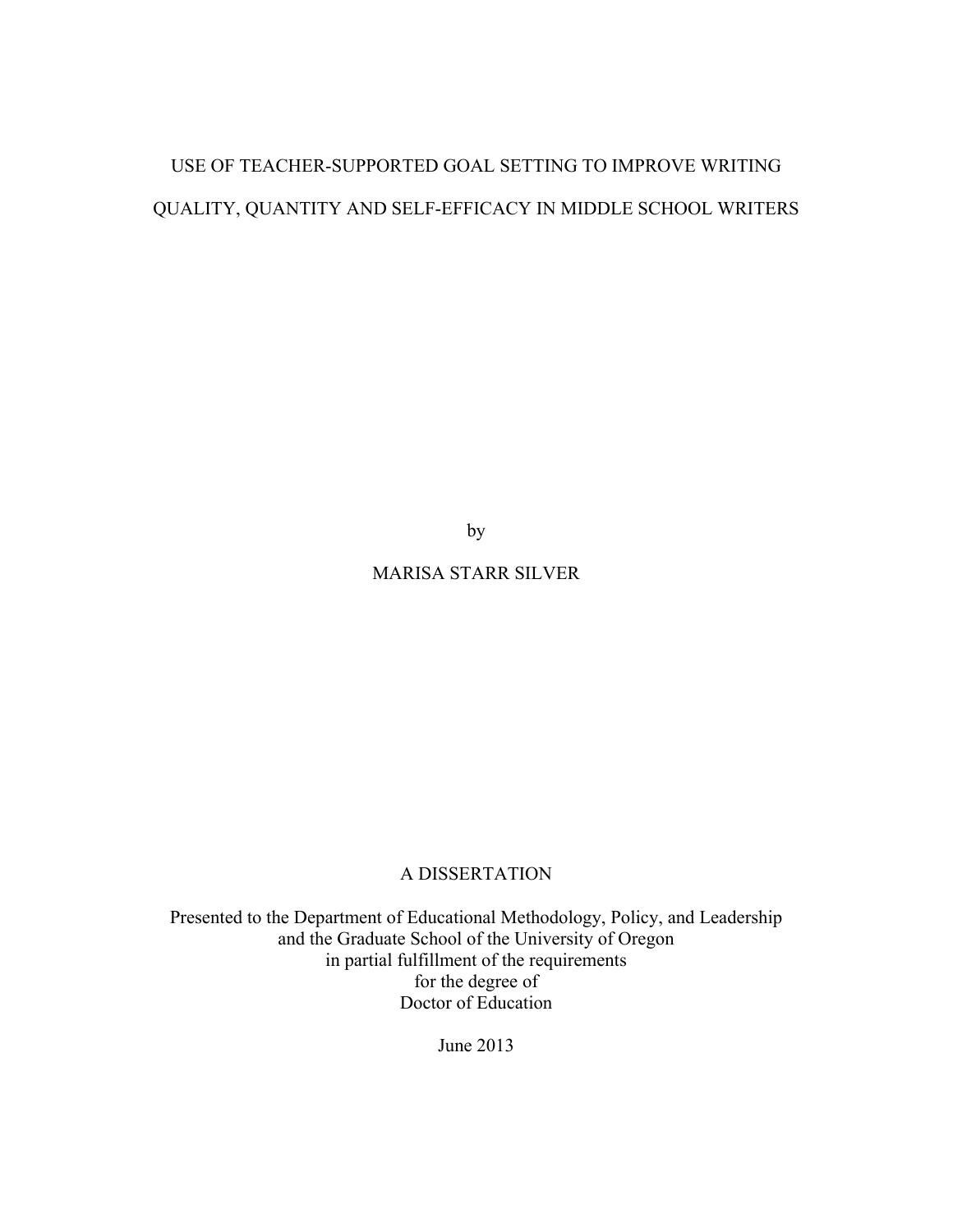#### DISSERTATION APPROVAL PAGE

Student: Marisa Starr Silver

Title: Use of Teacher-Supported Goal Setting to Improve Writing Quality, Quantity and Self-Efficacy in Middle School Writers

This dissertation has been accepted and approved in partial fulfillment of the requirements for the Doctor of Education degree in the Department of Educational Methodology, Policy, and Leadership by:

| Dr. Gerald Tindal                                     | Chairperson |
|-------------------------------------------------------|-------------|
| Dr. Julie Alonzo                                      | Core Member |
| Dr. Gina Biancarosa                                   | Core Member |
| Dr. Lynne Anderson-Inman Institutional Representative |             |

and

| Kimberly Andrews Espy | Vice President for Research and Innovation; |
|-----------------------|---------------------------------------------|
|                       | Dean of the Graduate School                 |

Original approval signatures are on file with the University of Oregon Graduate School.

Degree awarded June 2013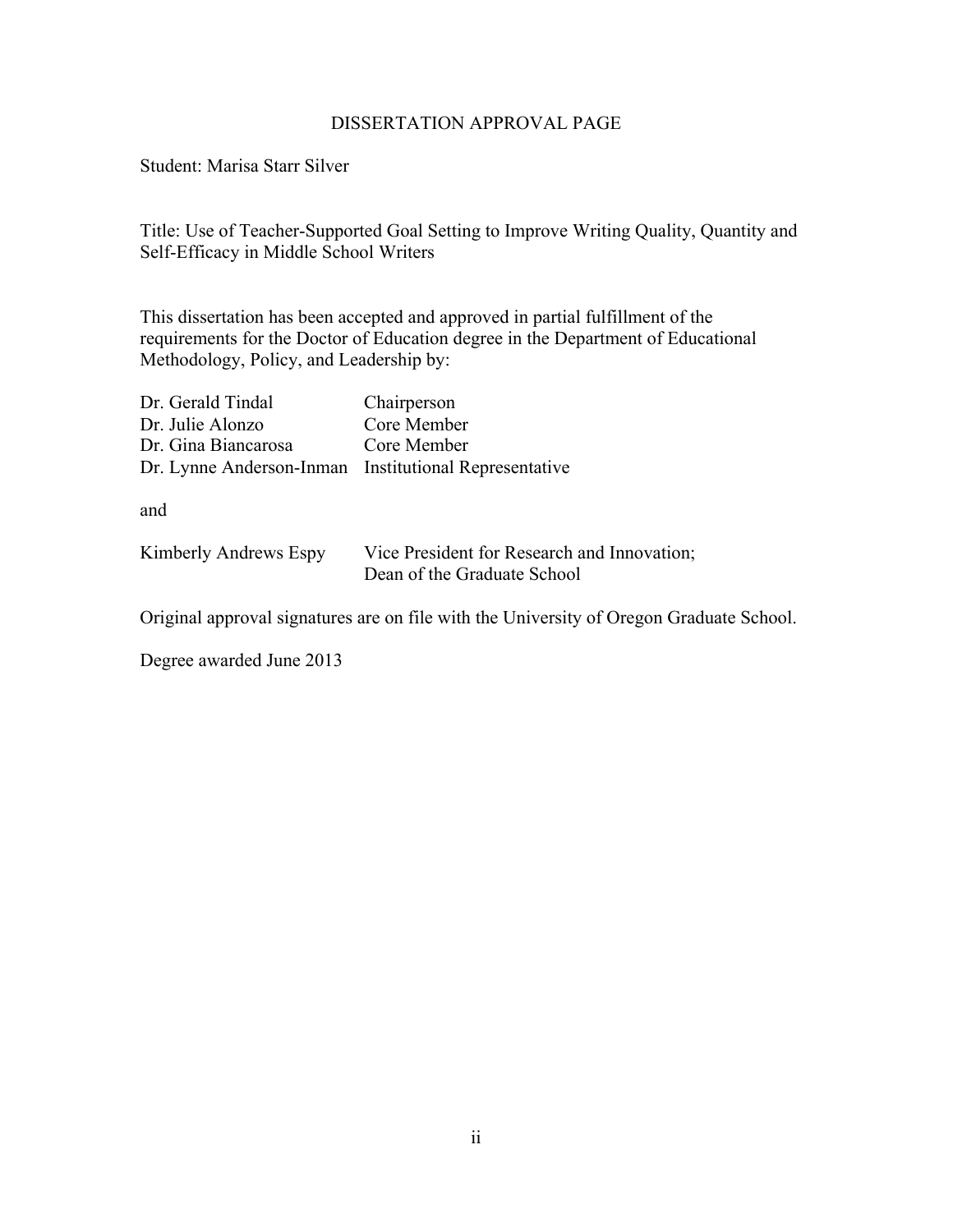© 2013 Marisa Starr Silver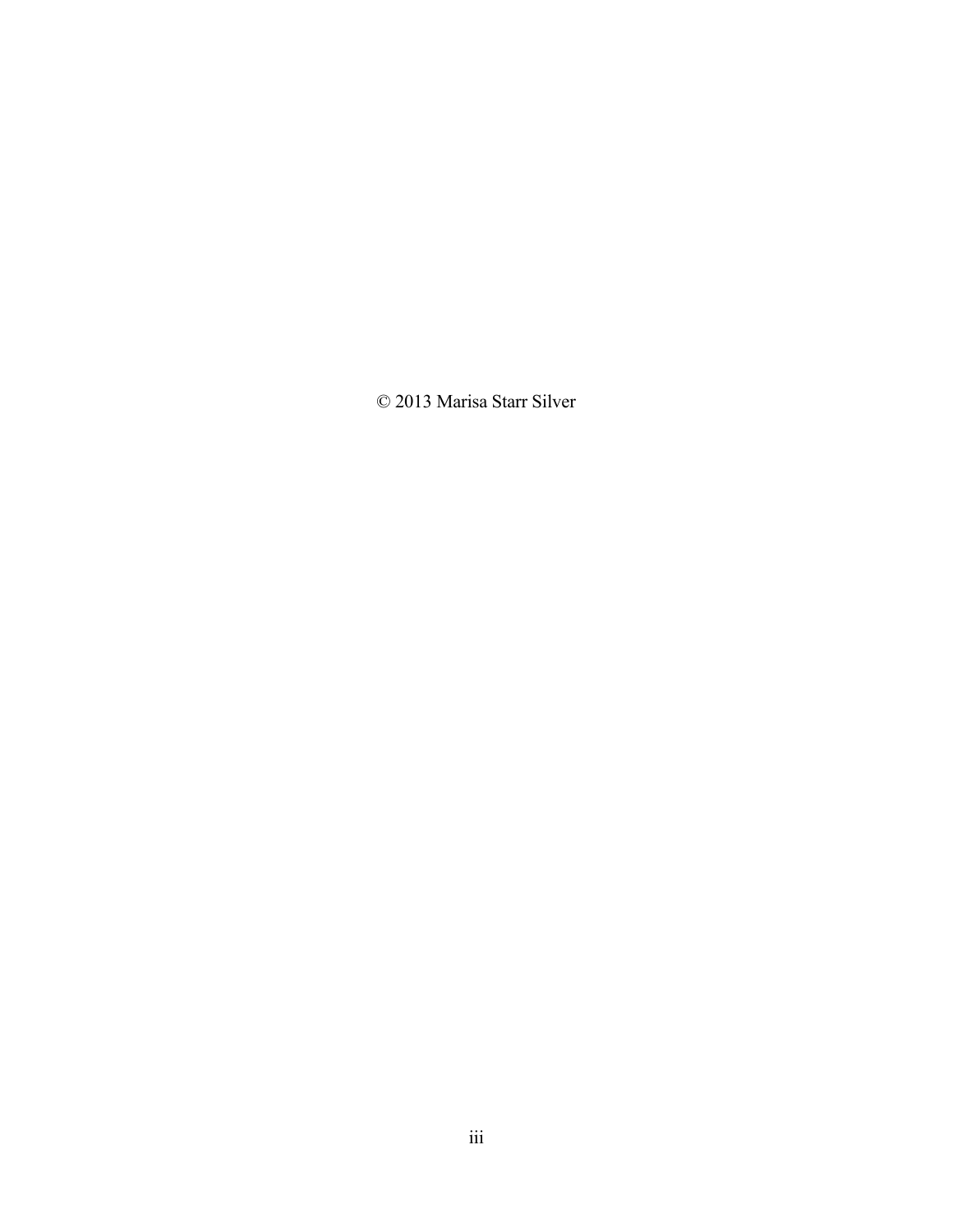#### DISSERTATION ABSTRACT

#### Marisa Starr Silver

#### Doctor of Education

Department of Educational Methodology, Policy, and Leadership

June 2013

Title: Use of Teacher Supported Goal Setting to Improve Writing Quality, Quantity and Self-Efficacy in Middle School Writers

The purpose of this study was to explore the impact of a writing workshop with a goal setting intervention on writing quality, quantity and self-efficacy. Students in Treatment 1 used the writing workshop process and received a teacher-supported goal setting intervention in the self-edit step of the writing process consistent with the Self-Regulated Strategy Development approach. Students in Treatment 2 received only writing workshop instruction and a generic checklist in the self-edit step. Students in the Comparator group received business-as-usual writing instruction in their language arts/social studies block. Writing measures document quality of writing through a holistic scale, quantity of writing through word counts, and the quantity of writing through parsable units. The Writer Self-Perception Scale, or WSPS, measured students' selfefficacy in writing for the Treatment 1 and Treatment 2 groups. This study expands on existing research that explores strategy interventions in writing workshops to increase student achievement in writing.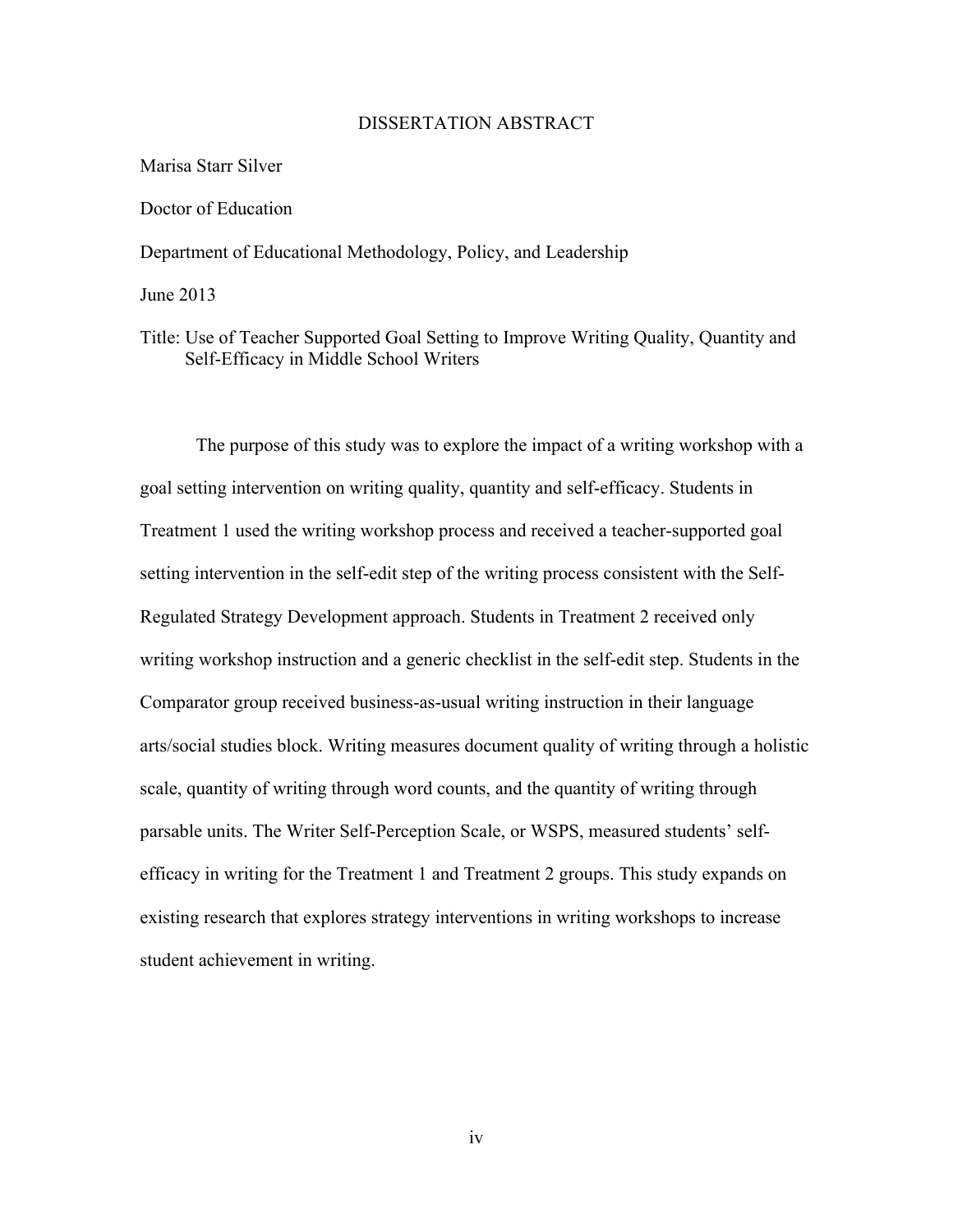#### CURRICULUM VITAE

#### NAME OF AUTHOR: Marisa Starr Silver

#### GRADUATE AND UNDERGRADUATE SCHOOLS ATTENDED:

University of Oregon, Eugene Goddard College, Plainfield, Vermont Whitman College, Walla Walla, Washington

#### DEGREES AWARDED:

Doctor of Education, Educational Leadership, 2013, University of Oregon Master of Fine Arts, Writing, 2009, Goddard College Bachelor of Arts, Politics, 2002, Whitman College

#### AREAS OF SPECIAL INTEREST:

New Teacher Training Writing Instruction Student Achievement and Equity Motivation

#### PROFESSIONAL EXPERIENCE:

Curriculum Development Assistant, College of Education, University of Oregon, 2010-2013

- Teacher, Ashbrook Independent School, Corvallis, Oregon, 2006-2010
- Teacher, Knowledge is Power Program, San Jose, California, 2005-2006

Teacher, PH Gonzales Elementary, Teach for America, Phoenix, Arizona, 2003-2005

Teacher-intern, Green Park Elementary, Americorps, Walla Walla, Washington, 2002-2003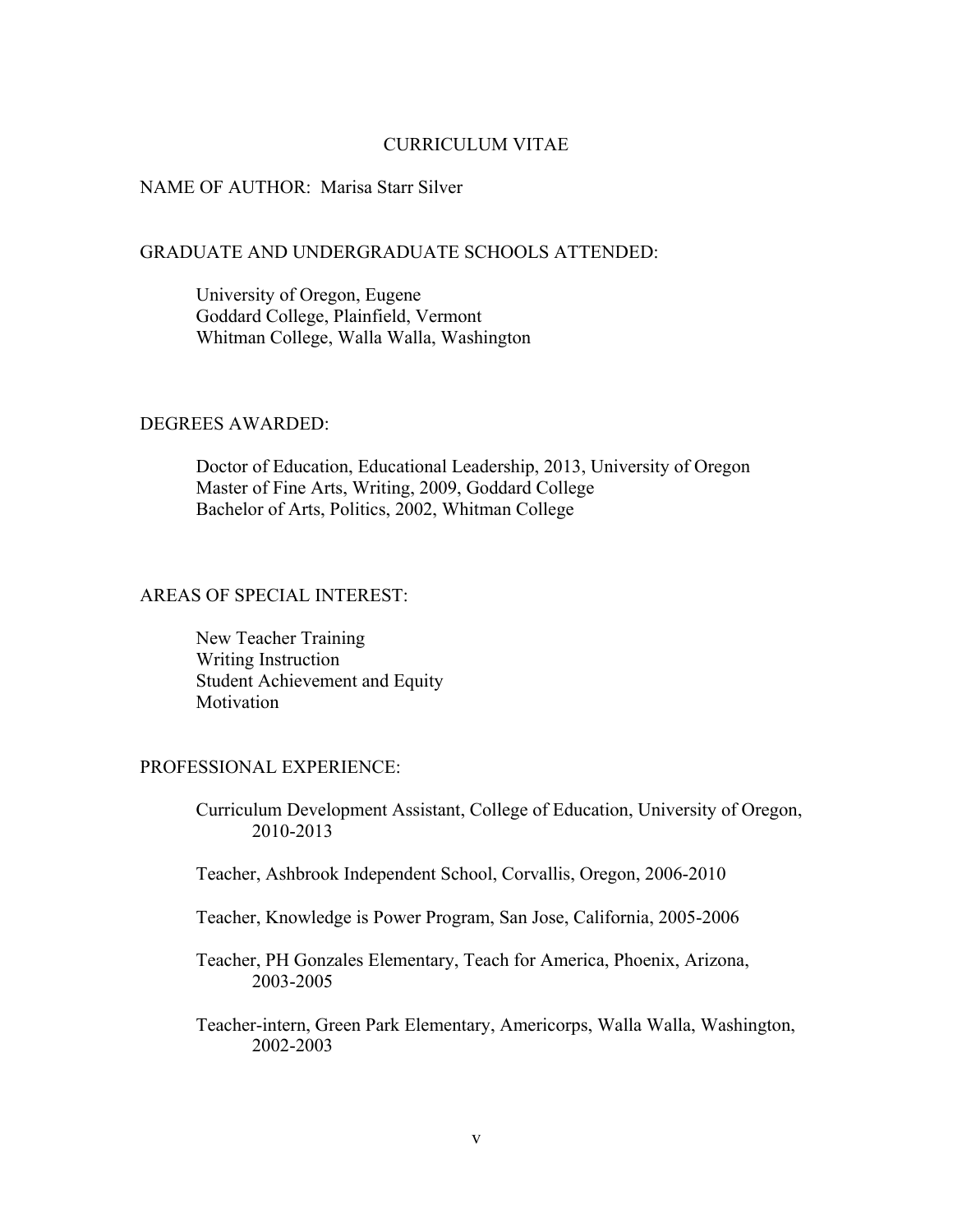## GRANTS, AWARDS, AND HONORS:

- Margaret McBride Lehrman Fellowship for Studies in Communication, University of Oregon Graduate School, 2012-2013
- Ken Erickson Memorial Award for Educational Leadership, University of Oregon College of Education, 2012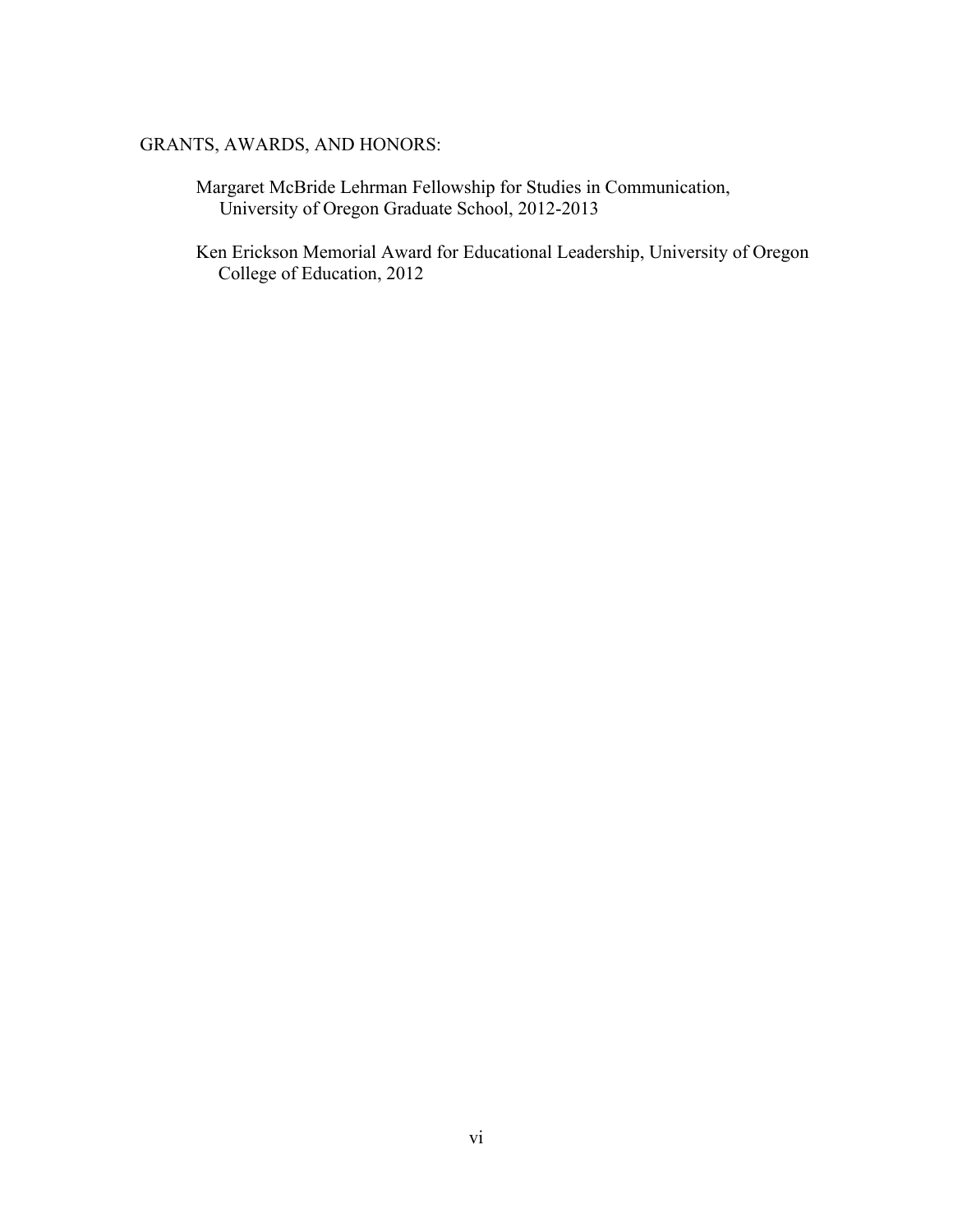#### ACKNOWLEDGMENTS

I wish to express sincere appreciation to Dr. Gerald Tindal for his assistance with the research design of this project, along with manuscript feedback. Professors Biancarosa, Alonzo and Anderson-Inman have been generous with their time and expertise in serving on my committee. I also owe many thanks to the school and teachers for their willingness to participate. I am grateful to Dr. Nancy Heapes for serving as a mentor for the past three years and seeing my potential in the area of educational leadership. Without her encouragement I would not have been able to persevere. Finally, I am grateful to my partner and my son for their good humor, love and support as I have navigated the dissertation process. This investigation was supported in part by a Margaret McBride Lehrman Fellowship for Studies in Communication from the University of Oregon Graduate School.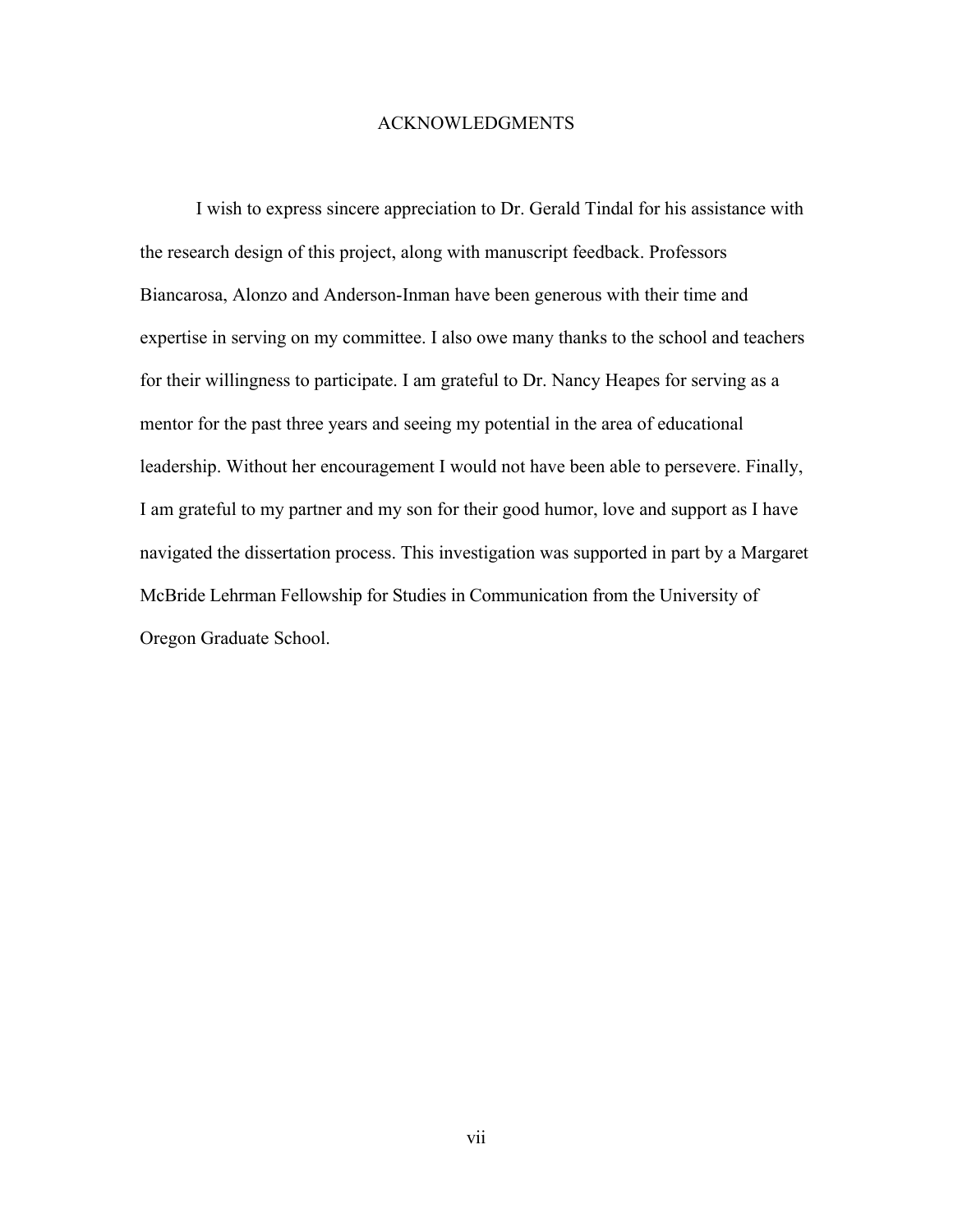# TABLE OF CONTENTS

| Chapter                                                   | Page           |
|-----------------------------------------------------------|----------------|
|                                                           | -1             |
|                                                           | 3              |
|                                                           | $\overline{4}$ |
|                                                           | 5              |
|                                                           | $\overline{7}$ |
|                                                           | 8              |
|                                                           | 9              |
|                                                           | 10             |
|                                                           | 11             |
|                                                           | 12             |
| Motivation as a Mediating Variable on Student Achievement | 14             |
|                                                           | 15             |
|                                                           | 16             |
|                                                           | 18             |
|                                                           | 19             |
|                                                           | 19             |
|                                                           | 21             |
|                                                           | 22             |
|                                                           | 24             |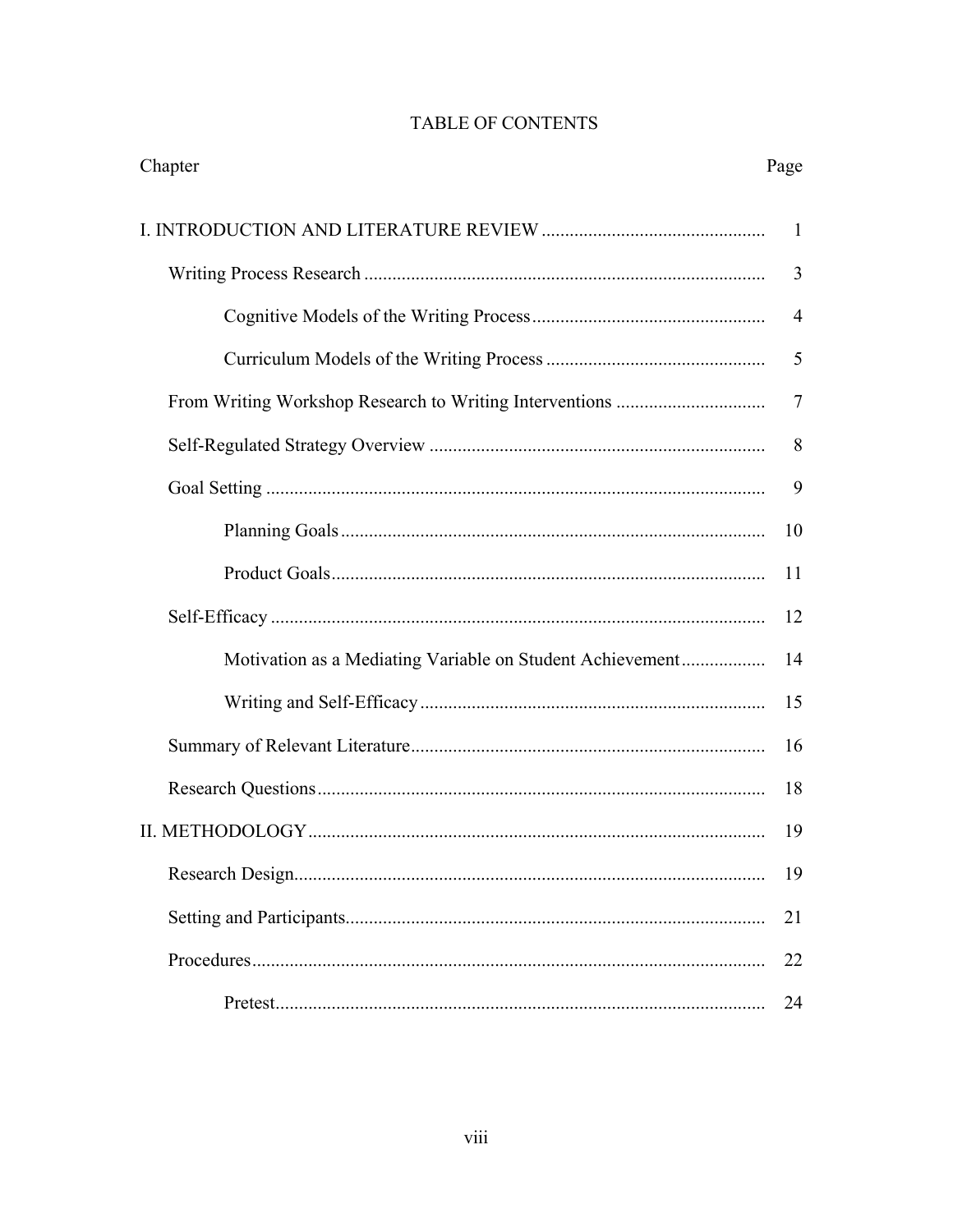|                                                                           | 24 |
|---------------------------------------------------------------------------|----|
|                                                                           | 26 |
|                                                                           | 27 |
|                                                                           | 28 |
|                                                                           | 29 |
|                                                                           | 30 |
|                                                                           | 30 |
| Self-Efficacy Survey Measure and Scoring Procedures                       | 31 |
|                                                                           | 33 |
|                                                                           | 34 |
| Topic One: Associations Among the Three Variables of Holistic Score, Word |    |
|                                                                           | 36 |
| Topic Two: Differences in Holistic Score, Word Count Score, and Parsable  |    |
|                                                                           | 37 |
|                                                                           | 38 |
|                                                                           | 43 |
|                                                                           | 47 |
|                                                                           | 50 |
|                                                                           | 52 |
|                                                                           | 53 |
|                                                                           | 53 |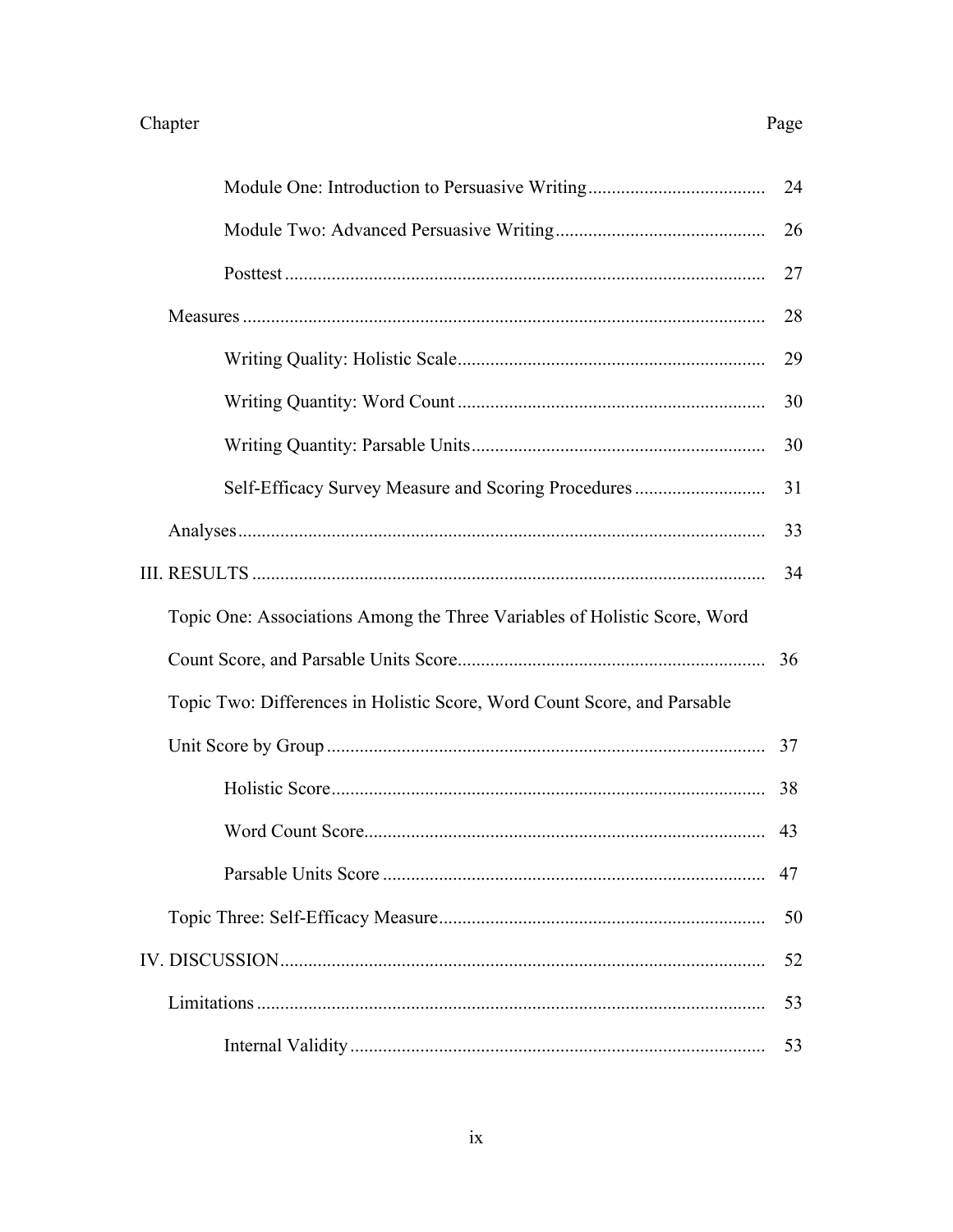|                                                                                                                                                                                                                                      | 55 |
|--------------------------------------------------------------------------------------------------------------------------------------------------------------------------------------------------------------------------------------|----|
|                                                                                                                                                                                                                                      | 56 |
|                                                                                                                                                                                                                                      | 58 |
| The Overall Impact of Goal Setting in the Writing Process                                                                                                                                                                            | 59 |
| Goal Setting Increases Quality of a Writing Piece Overall                                                                                                                                                                            | 61 |
|                                                                                                                                                                                                                                      | 62 |
| The Effect of Increased Word Count on Overall Quality                                                                                                                                                                                | 64 |
| The Effect of Increased Quantity of Ideas on Overall Quality                                                                                                                                                                         | 65 |
|                                                                                                                                                                                                                                      | 67 |
| Future Research <b>continuum continuum continuum continuum continuum continuum continuum continuum continuum continuum continuum continuum continuum continuum continuum continuum continuum continuum continuum continuum conti</b> | 70 |
|                                                                                                                                                                                                                                      | 74 |
|                                                                                                                                                                                                                                      | 77 |
| A. GOAL SETTING CHECKLIST USED WITH TREATMENT 1 GROUP                                                                                                                                                                                | 77 |
| B. EDITING CHECKLIST (NO GOALS) USED WITH TREATMENT 2                                                                                                                                                                                |    |
|                                                                                                                                                                                                                                      | 79 |
|                                                                                                                                                                                                                                      | 81 |
|                                                                                                                                                                                                                                      | 84 |
|                                                                                                                                                                                                                                      | 85 |
|                                                                                                                                                                                                                                      | 86 |
|                                                                                                                                                                                                                                      | 89 |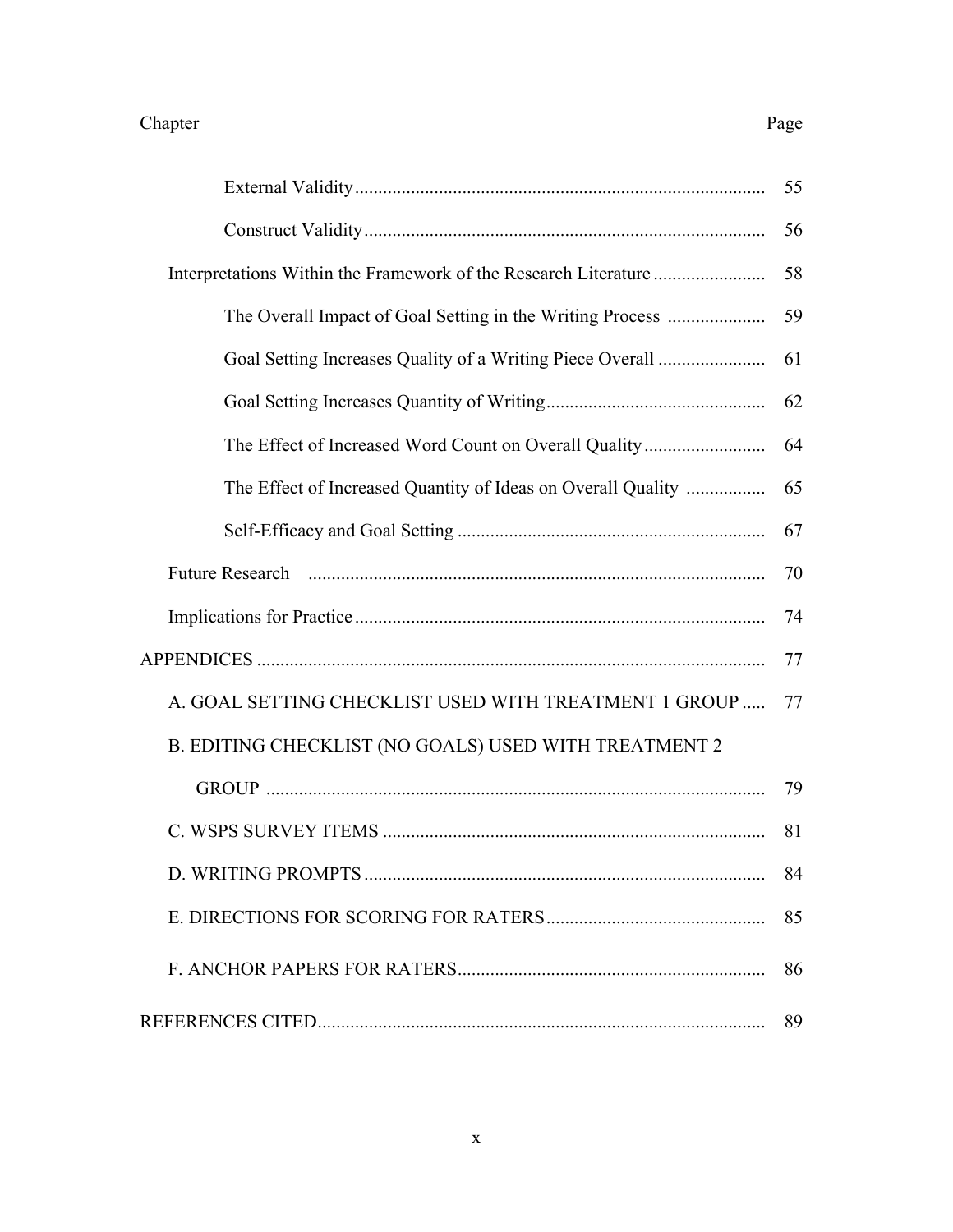# LIST OF TABLES

| Table |                                                                               | Page |
|-------|-------------------------------------------------------------------------------|------|
|       |                                                                               | 22   |
|       |                                                                               | 23   |
|       | 3. Descriptive Statistics of Assessment Results for Full Sample $(n = 91)$    | 36   |
|       | 4. Bivariate Correlations Among Holistic Score, Word Count Score, & Parsable  | 37   |
|       | 5. Descriptive Statistics for Holistic Scores by Treatment Group              | 38   |
| 6.    | One-way ANOVA of Pre-Test Differences Among Groups, Holistic Measure          | 39   |
|       | 7. Between-Within Analysis of Variance Results on Holistic Measure            | 40   |
|       |                                                                               | 41   |
|       |                                                                               | 42   |
|       | 10. Descriptive Statistics for Word Count Scores by Treatment Group           | 43   |
|       | 11. One-Way ANOVA of Pre-Test Differences Among Groups,                       | 44   |
|       | 12. Between-Within Analysis of Variance Results on Word Count Measure         | 45   |
|       | 13. Pairwise Comparisons for Main Effect of Group with Bonferroni Correction, | 46   |
|       | 14. Pairwise Comparison for Main Effect of Time with Bonferroni Correction,   | 46   |
|       | 15. Descriptive Statistics for Parsable Unit Scores by Treatment Group        | 47   |
|       | 16. One-way ANOVA of Pre-Test Differences Among Groups, Parsable Units        |      |
|       | 17. Between-Within Analysis of Variance Results on Parsable Units Measure     | 49   |
|       | 18. Pairwise Comparison of Main Effect of Group with Bonferroni Correction,   | 49   |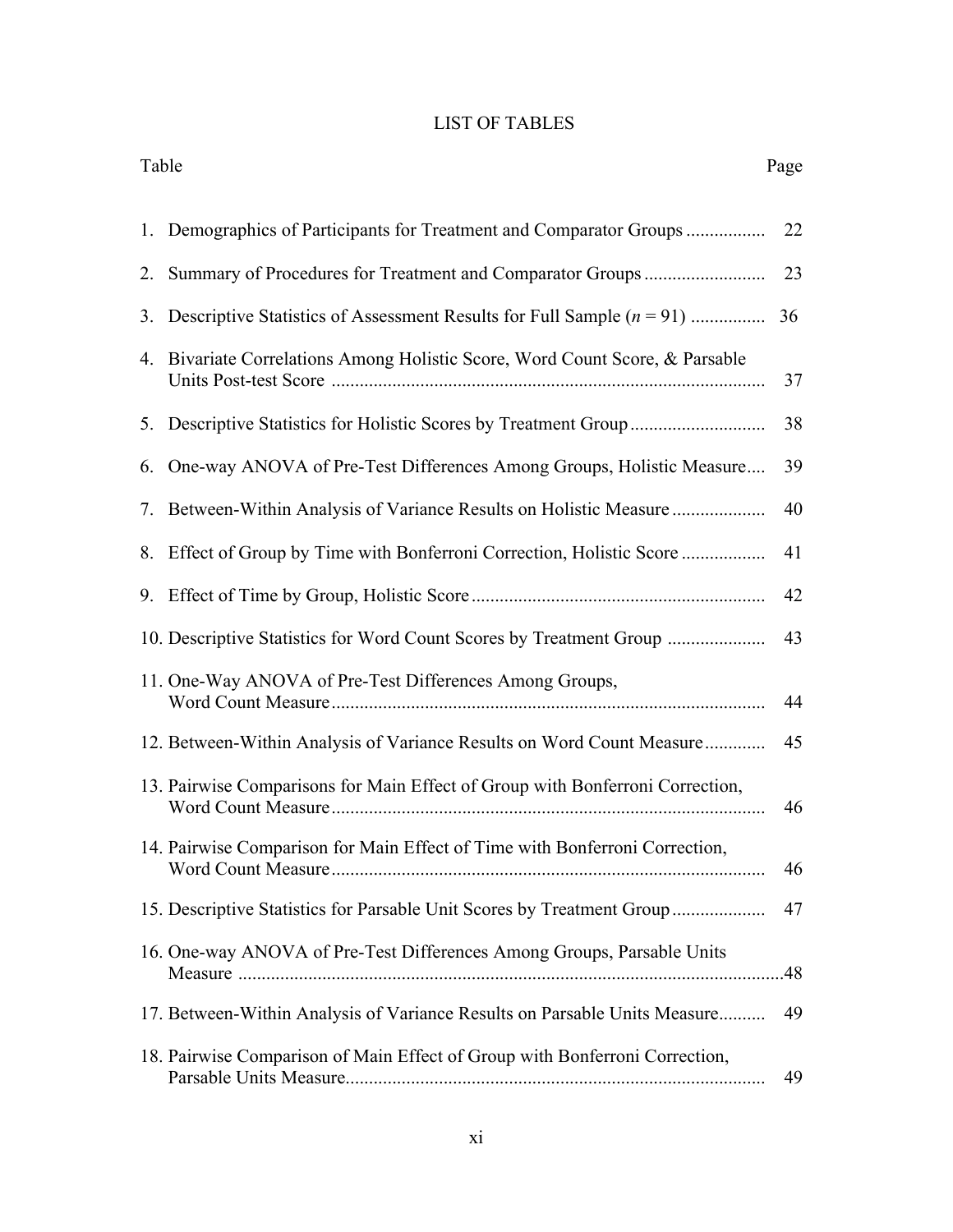#### Table Page

| 19. Pairwise Comparison of Main Effect of Time with Bonferroni Correction,   | 50  |
|------------------------------------------------------------------------------|-----|
| 20. Chi-Square Results from the General Progress Subscale of the WSPS Across | -51 |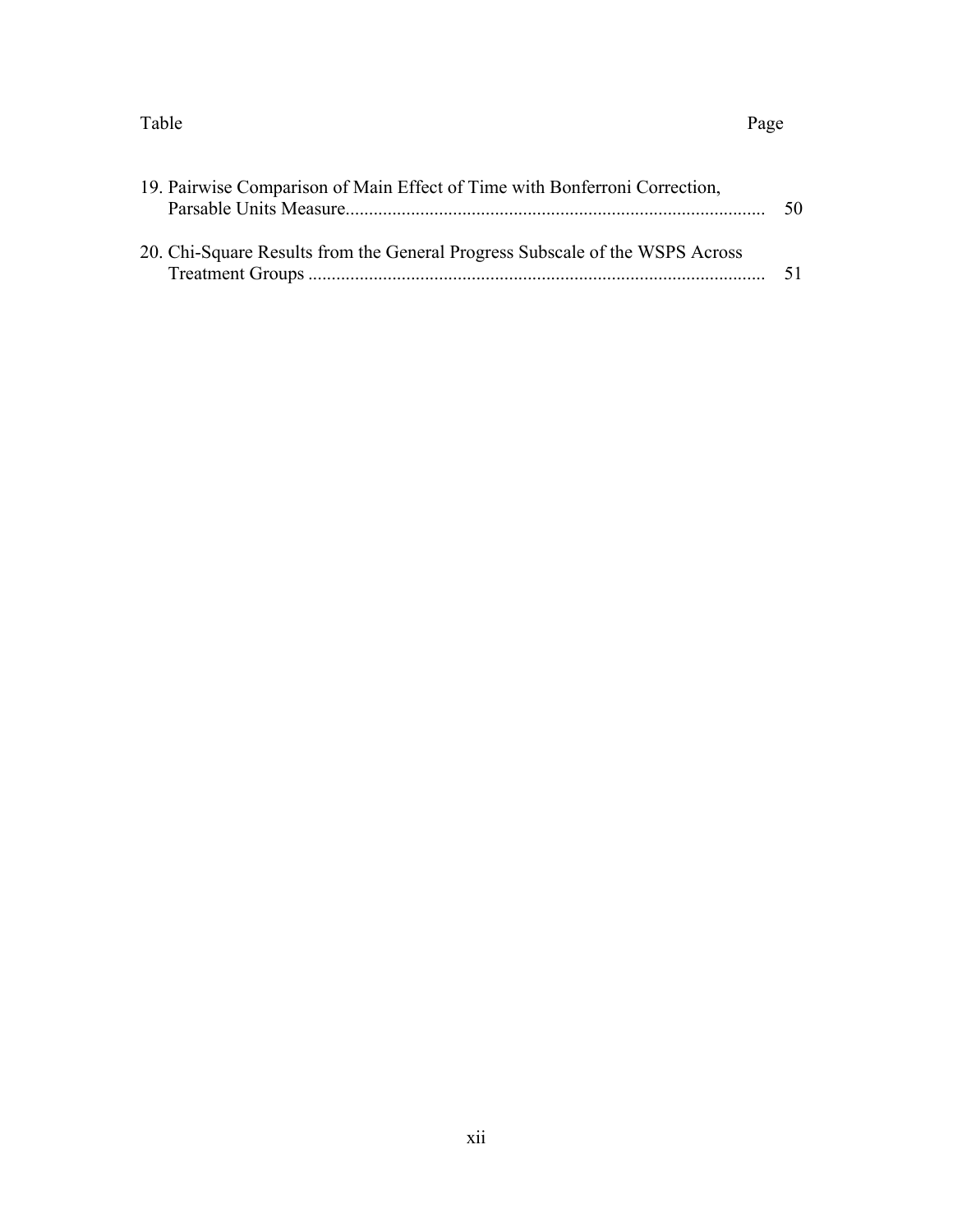#### CHAPTER I

#### INTRODUCTION AND LITERATURE REVIEW

Writing is an increasingly important 21st-century skill. Students today must be able to express themselves clearly and cohesively in a technology-driven world. Yet college instructors estimate that 50% of college students are not prepared for the writing demands of higher education (Achieve, Inc., 2005). Employers spend \$3.1 billion per year in writing remediation (National Commission on Writing, 2004). In 2013, the new Common Core State Standards have been adopted by 45 states. At both the middle school and high school levels in language arts, these standards focus heavily on writing in the expository and persuasive modes and aim to provide secondary students with college and career preparation in writing.

The field of writing research has proliferated in the past 20 years. Recent research has found that product-based interventions nested within the writing process approach have the potential to improve writing quality and student self-efficacy, including that of struggling writers, gifted writers and Limited English Proficient students (Graham  $\&$ Perin, 2007). In spite of the growing body of research in writing, there is still very little research on low-achieving writers from low-income settings.

The purpose of this study is to explore the impact of writing workshop with a goal setting intervention on writing quality, quantity and self-efficacy. Students in Treatment 1 used the writing workshop process and received a teacher-supported goal setting intervention in the self-edit step of the writing process consistent with Self-Regulated Strategy Development approach. Students in Treatment 2 received only writing workshop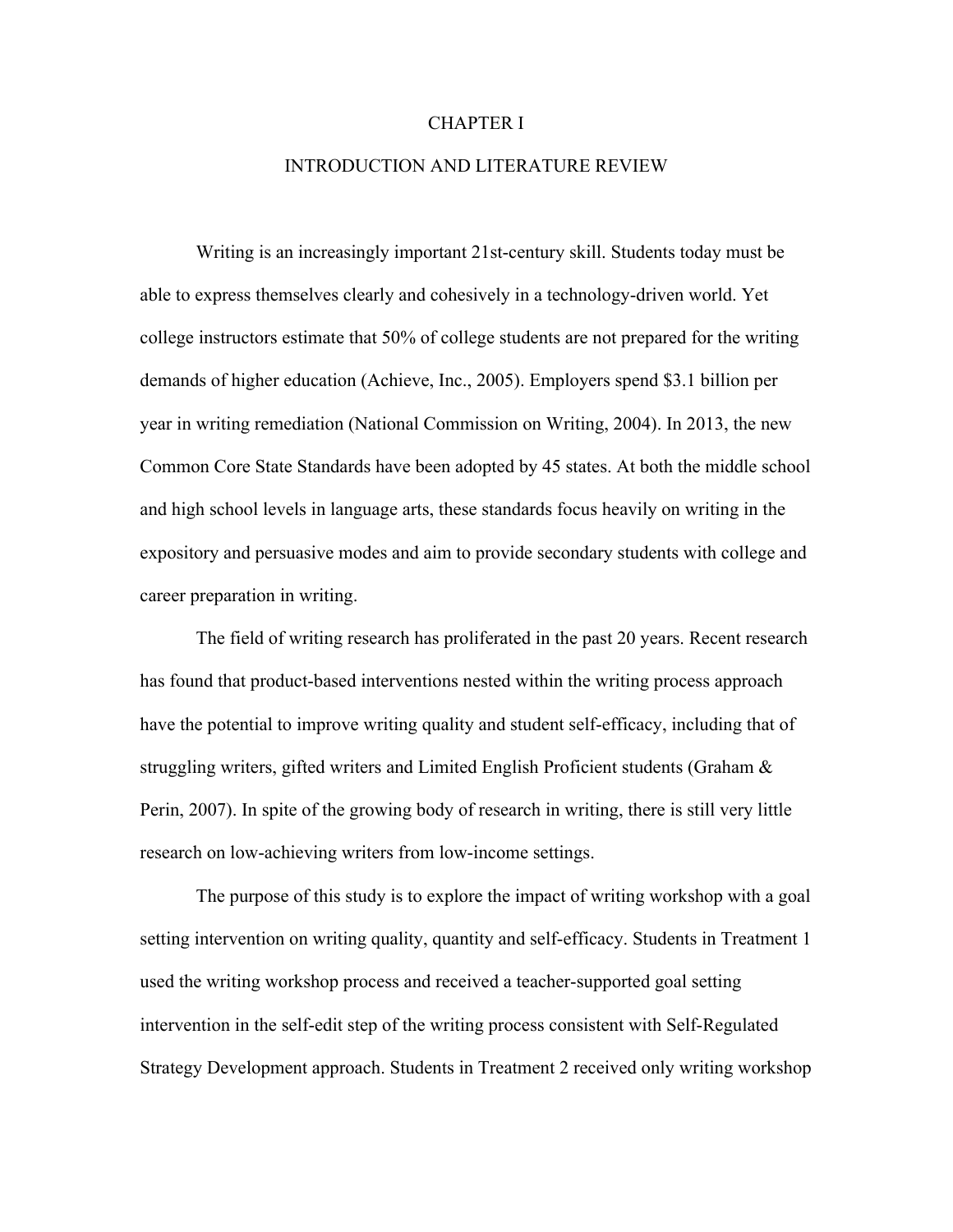instruction and a generic checklist in the self-edit step. Students in the Comparator group received business-as-usual writing instruction in their language arts/social studies block. Writing measures document quality of writing through a holistic scale, quantity of writing through word counts, and the quantity of writing through parsable units. The Writer Self-Perception Scale, or WSPS (1997), measured students' self-efficacy in writing.

The research questions explore the link between treatment conditions and student writing performance on three measures. Student performance between treatment conditions is explored in terms of writing holistic score, writing word count score, and writing parsable units score. Finally, I explore the relationship between treatment conditions and self-efficacy as measured through the Writer Self-Perception Survey for the Treatment 1 and Treatment 2 Groups.

I frame this study examining the writing process model and describe its articulation over time in the research literature. I then describe a series of product-based interventions, focusing specifically on the Self-Regulated Strategy Development (SRSD) model. The most critical elements of the SRSD model include goal setting, self-efficacy, and motivation, which I address both in terms of research methods and outcomes to guide the study. Through this discussion, I argue that increased self-efficacy leads to increased academic motivation in students, which leads to greater student achievement in writing. Finally, I conclude by addressing the implications for practice.

To locate studies relating to process-based and Self-Regulated Strategy Development, I searched electronic databases (Google Scholar, ERIC, PsychINFO, Academic Search Premier) with variations of the following terms: *writing* and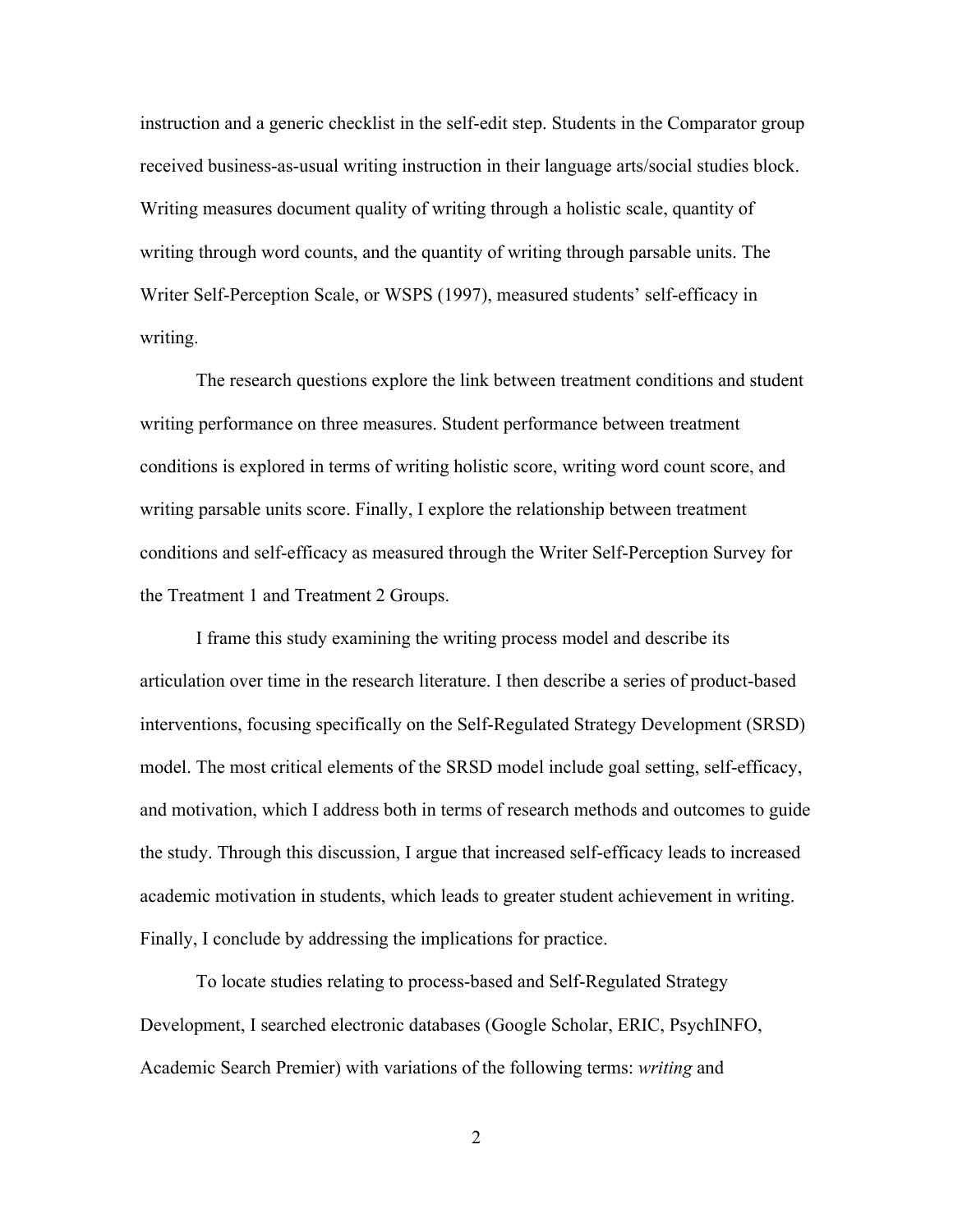*adolescent*, *writing assessment*, *Self-Regulated Strategy Development, Writing Workshop, writing process, product-based writing, National Writing Project, professional development, struggling adolescent writers, second language* and *adolescent writing*, *poverty* and *adolescent writing*, *socioeconomic status* and *adolescent writing*, *writing skills* and *college preparedness.* Titles and abstracts were scanned in search of information specific to components of this study. Components included (a) adolescent writers, (b) a description of the attributes of struggling adolescent writers, (c) a description of the attributes of skilled writers, (d) studies that focused on specific writing interventions in an experimental or quasi-experimental research design, (d) a description of Writing Workshop/writing process curriculum, (e) a description of Self-Regulated Strategy Development, (f) specific information relating to goal setting in writing, (g) specific information relating to self-efficacy in writing, and (h) specific information relating to validity of measures used in this study.

#### **Writing Process Research**

The writing process has been a subject of scholarly research since the 1970s when theorists explored cognitive models of masterful writing. The late 1970s and 1980s saw the development of research based on curriculum models, leading to widespread usage of the Writing Workshop method in elementary and middle school classrooms.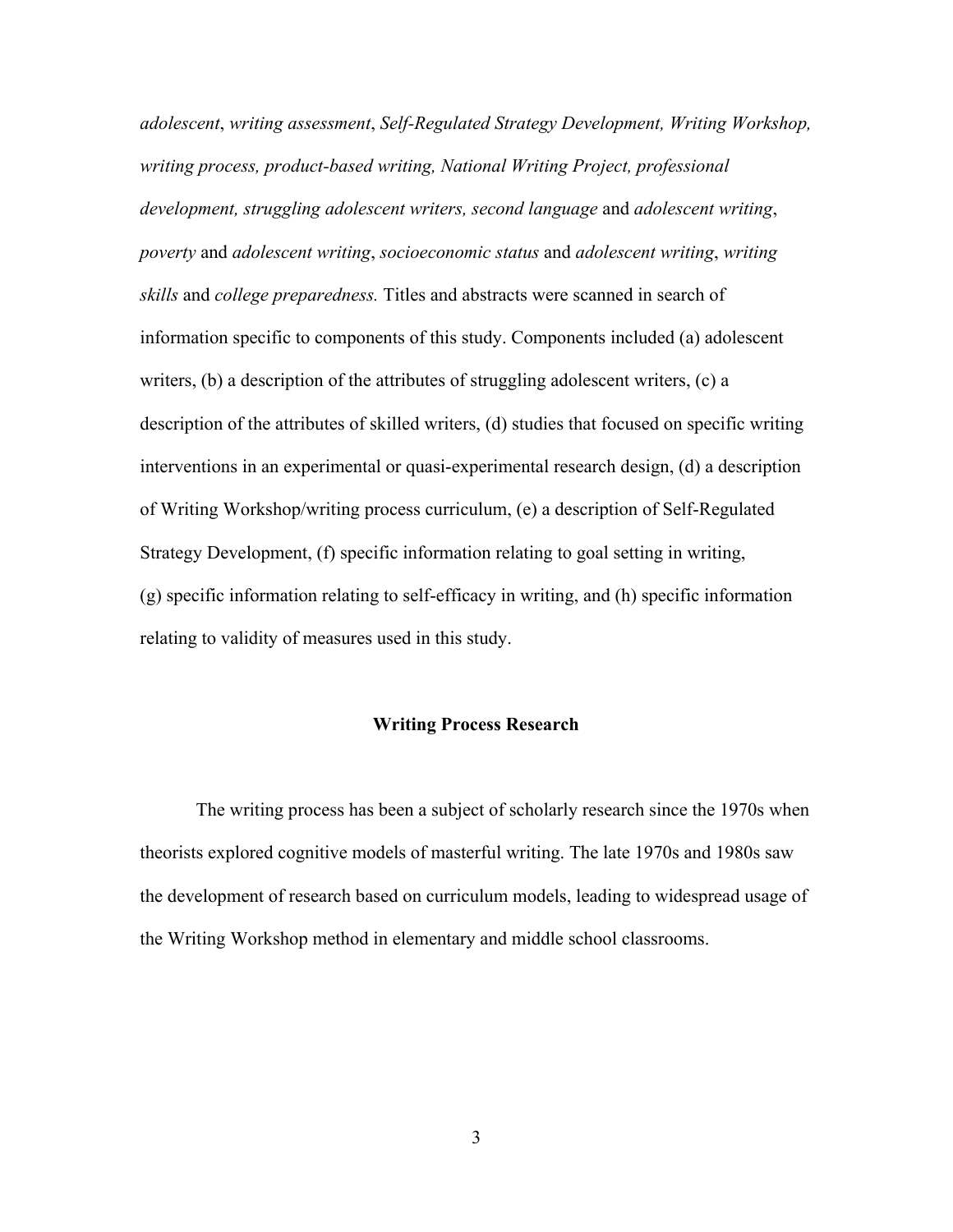#### **Cognitive Models of the Writing Process**

Research models of thinking skills related to writing emerged in the late 1970s and early 1980s as researchers explored the cognitive aspects of the writing process at different developmental levels. Flower and Hayes' (1980) seminal research on the writing process asked adults to "think-aloud" while writing and revealed the cognitive and psychological processes of writing. Their research revealed that skilled writing consists of a complex set of components, including goal setting, planning, revising, developing concepts and drawing ideas from memory.

Flower and Hayes' (1980) model served as a catalyst for further research on the *architecture* of the writing process. Bereiter and Scardamilia (1987) built upon Flower and Hayes' (1980) framework by comparing less-skilled writers' approaches with those of more skilled counterparts, and found that novice writers employ "knowledge telling" in their writing, limiting the scope of their discussion by ignoring bigger picture concerns of audience, planning, revising, or message. Novice writers also focus on retrieval of ideas in the moment, a method dubbed "retrieve and write" (Page-Voth & Graham, 1999). Cognitive resources are directed towards recall, and not towards skilled writing methods, such as establishing content, rhetorical, or performance goals.

In contrast, Bereiter and Scardamilia (1987) found that expert writers engage in "knowledge transforming." This approach involves planning text with an eye toward rhetorical, communicative and pragmatic concerns. Expert writers commonly employ problem analysis and goal setting to achieve more complex writing products. Both problem analysis and goal setting allow the writer to engage in planning throughout the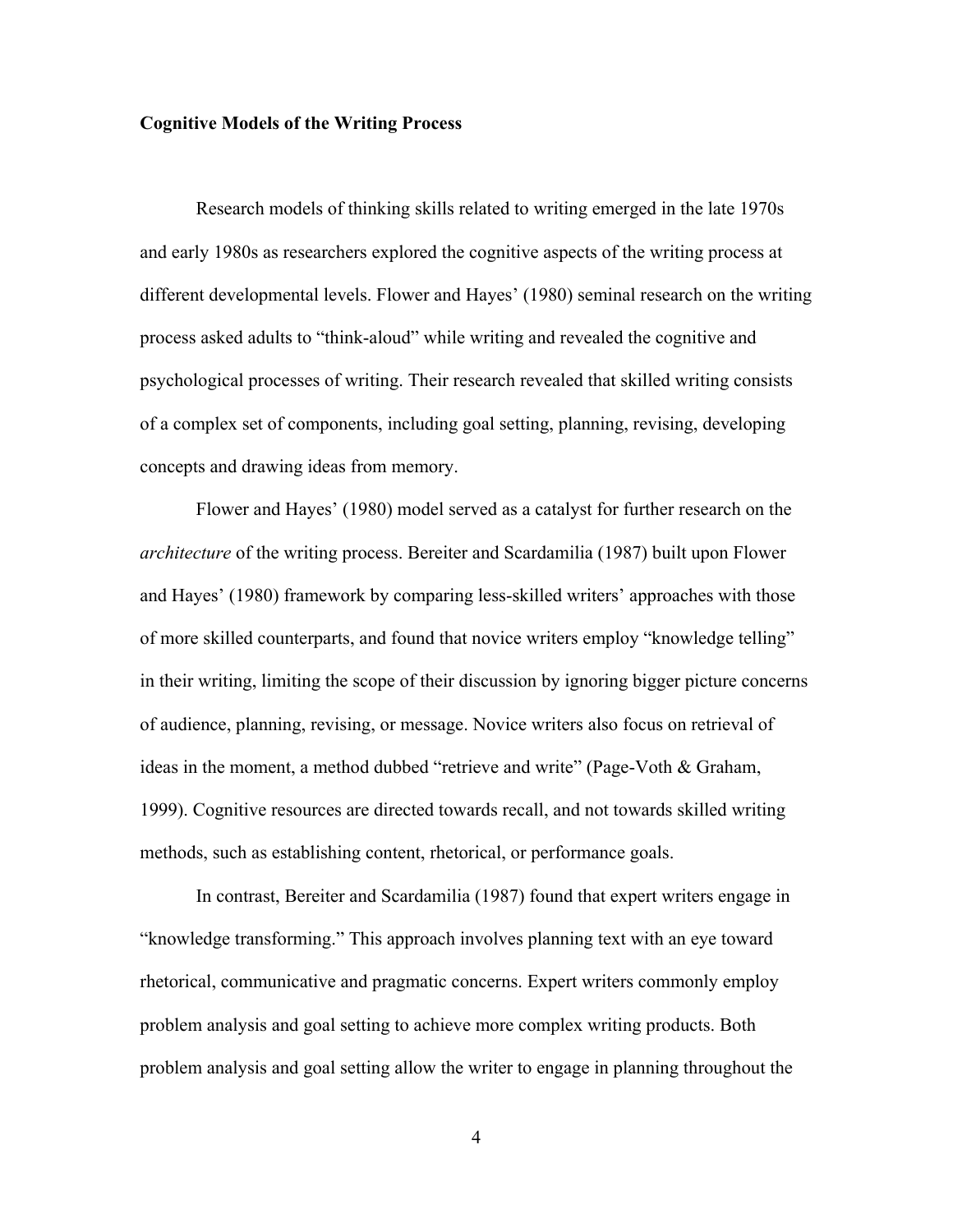writing process to create a match between the writer's intentions and the final product. Alamargot and Chanquoy (2001) have explored knowledge telling and knowledge transforming as two ends of a continuum in skilled writing. The development of writing expertise occurs through progression across intermediate stages.

Finally, Zimmerman and Risemberg (1997) built on the prior models of Flower and Hayes (1980) and Bereiter and Scardamilia (1987) by focusing on self-regulatory strategies employed by skilled writers. Zimmerman and Risemberg examined cognitive and noncognitive skills related to writing performance. Their model added to previous models by exploring writers' beliefs about competence and how writers manage the composing process through self-regulation. Skilled writers shape their personal, environmental, and behavioral processes to regulate their writing behavior. For example, skilled writers may employ a personal time management process to estimate and budget time for writing or to set goals. They may control the environment for writing, such as creating a special place to write. They may also employ a behavioral process to track their own progress, such as keeping track of number of pages written or providing motivating self-rewards.

#### **Curriculum Models of the Writing Process**

The focus of research in theoretical models gave rise to qualitative research and curriculum models that applied aspects of these models in elementary and middle school classrooms. In 1973, Donald Graves collected qualitative data on children's writing process, studying their thematic choices, writing frequency, and types of writing. Graves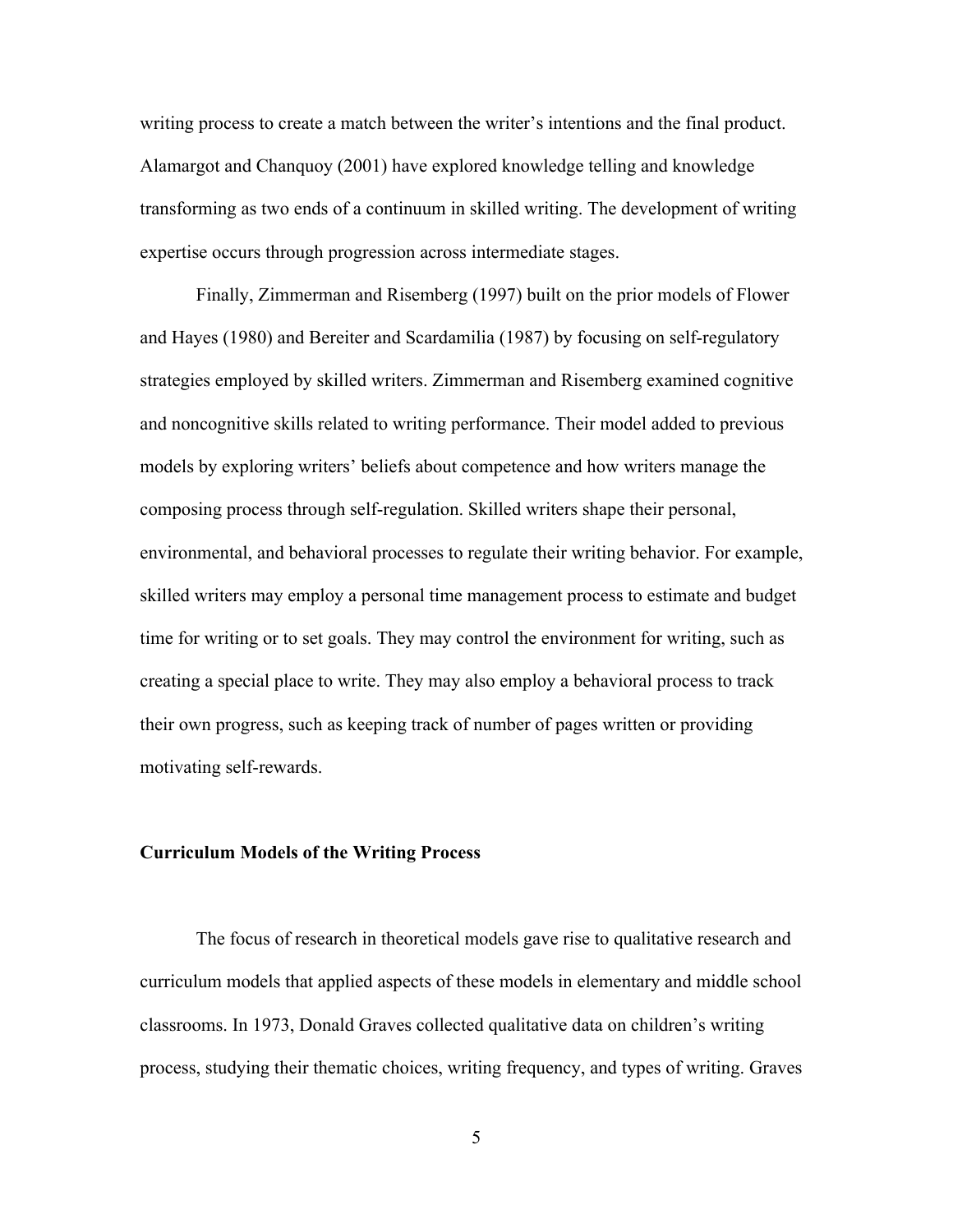concluded that multiple variables influence the writing process (Pritchard & Honeycutt, 2006).

One member of Graves' team, Lucy Calkins (1986), used direct observations of children composing, interviews with children and teachers, drafts, and video of children composing and conferencing with teachers to explore elements of effective Writing Workshop practices. This led to a 2-year study, published in 1982 and 1983 that explored one child's development in Writing Workshop. This research, though limited to one student, had enormous impact on how the writing process is implemented in the elementary grades. However, as noted by Pritchard and Honeycutt (2006), this type of research did not address specific types of validity that are now expected.

The book *In The Middle: New Understandings About Writing, Reading, and Learning*, by Nancy Atwell (1988)*,* built on Calkins and Graves' framework by exploring the use of Writing Workshop methodology with adolescent writers, which led to further curriculum manuals now in widespread use by teachers of Writing Workshop. As with Calkins and Graves' research, these curriculum materials bridged the gap from theory to practice but lacked research design and experimental controls. Ultimately, findings surrounding these curriculum models have been inconclusive in terms of measurable, empirically-tested research. This lack of conclusive findings has led writing researchers to product-oriented intervention research, which has narrowed their focus to specific elements of the writing process.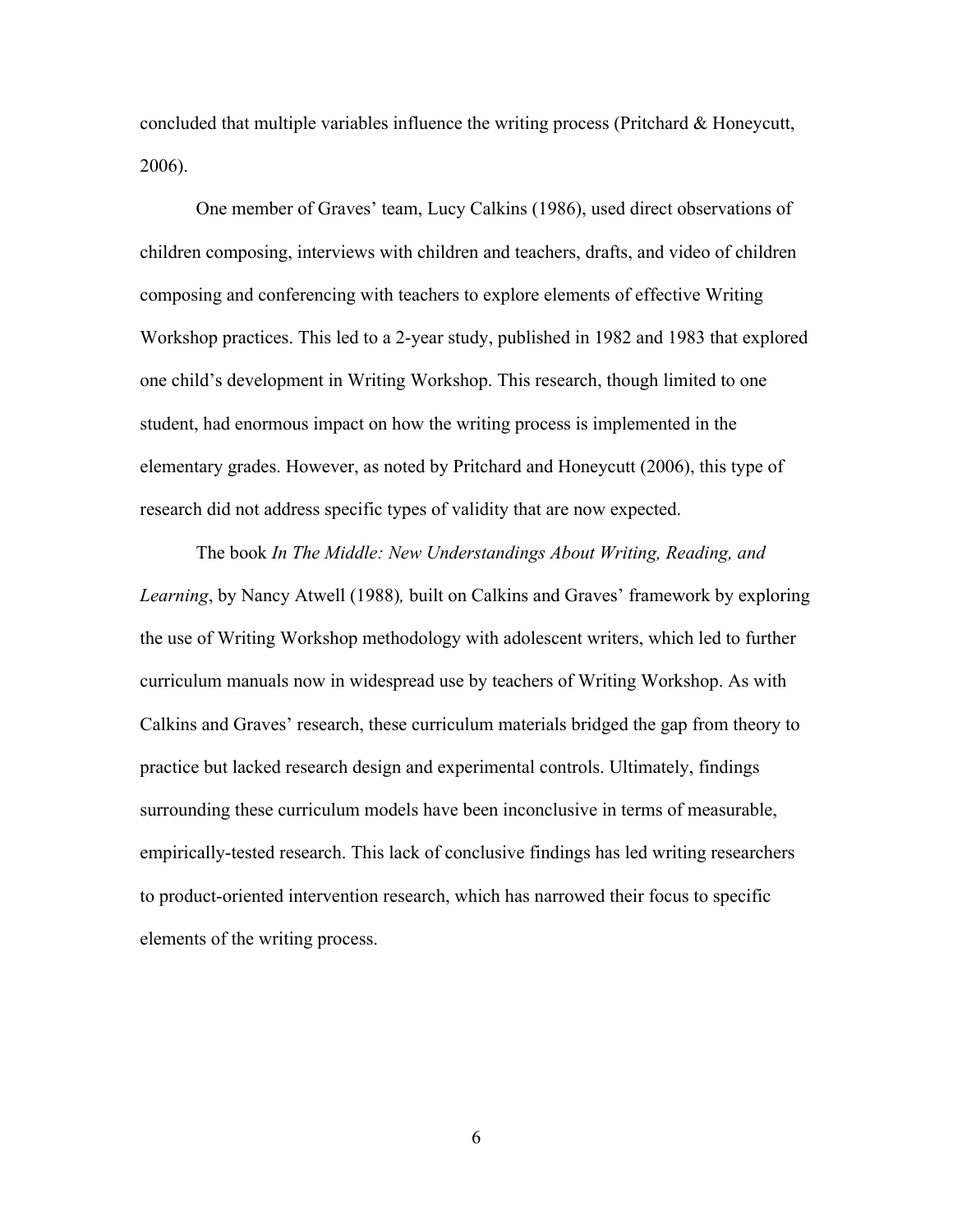#### **From Writing Workshop Research to Writing Interventions**

Today Writing Workshop has been widely implemented in schools, though the approaches within the workshop model appear to be vague and loosely conceptualized by teachers. In the 1990's, researchers asserted that the writing process was best understood as a complex phenomenon encompassing procedures for generating text and for engaging in bigger picture concerns (Pritchard & Honeycutt, 2006). However, empirical studies of the writing process were limited. In response to this gap in the research, empirical research in the late 1990s began to isolate specific skills nested within the Writing Workshop setting through small-scale studies with experimental designs. These studies focused on two broad areas, skill-based interventions and product-based interventions.

The Writing Workshop/writing process environment is often the setting for *skillbased* writing interventions. Though not the focus of this study, skill-based interventions are common in writing research. Skill-based interventions focus on improving the basic skills of writing. This can include transcription skills, such as handwriting, keyboarding, and spelling, in an effort to improve the automaticity of writing. As automaticity builds, a writer gains the freedom to use cognitive effort on higher-order concerns. Another area of skill-based interventions focuses on sentence combining. Writers compose progressively more complex sentences, which improves writing quality overall (Graham, 2011).

The Writing Workshop/writing process environment can also be the context for *product-based* interventions in which explicit instructions are provided about the purpose and characteristics of a writing product and students are directed to reflect on their work in an ongoing, structured manner (Graham & Perin, 2007).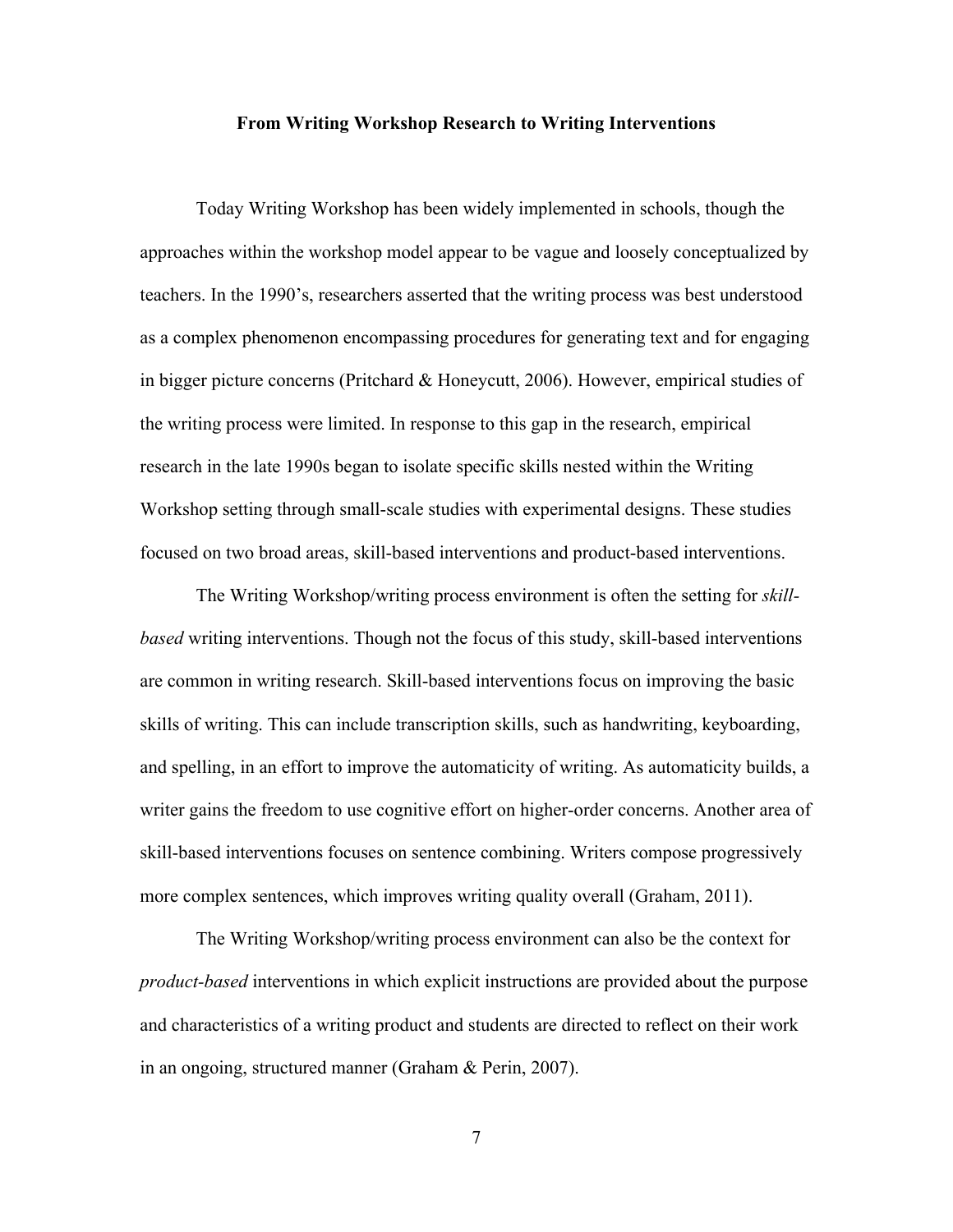This research approach to isolating specific elements of the writing process has given rise to a rich vein of research known as the Self-Regulated Strategy Development model, pioneered by Harris and Graham (1996, 1999) at Vanderbilt University. Self-Regulated Strategy Development (SRSD) is a cohesive program of interventions designed to enhance strategic behaviors, self-regulation skills, content knowledge and motivational dispositions (Harris & Graham, 1996, 1999).

#### **Self-Regulated Strategy Development Overview**

In Self-Regulated Strategy Development, *strategic behaviors* are advanced through instruction on sophisticated strategies for accomplishing an academic task. Children are taught a number of *self-regulation skills*, including goal setting, self-monitoring, selfinstructions, and self-reinforcements. *Content knowledge* is enhanced through teaching information or skills needed to use selected strategies. *Motivation* is increased through explicit instruction on the role of effort in learning, clearly explaining positive effects of instruction, and modeling an "I can do" attitude (Graham & Harris, 2003).

SRSD is characterized by explicit teaching, individualized learning, and criterionbased learning. The Self-Regulated Strategy Development model comprises six stages of instruction: *Develop Background Knowledge* (students are taught relevant background knowledge to use a strategy), *Describe It* (the strategy and purpose are discussed), *Model It* (the teacher models how to use the strategy), *Memorize It* (students memorize the steps of the strategy), *Support It* (teacher supports or scaffolds the strategy), and *Independent Use* (students use the strategy on their own; Graham, 2006a). Graham's (2006a) meta-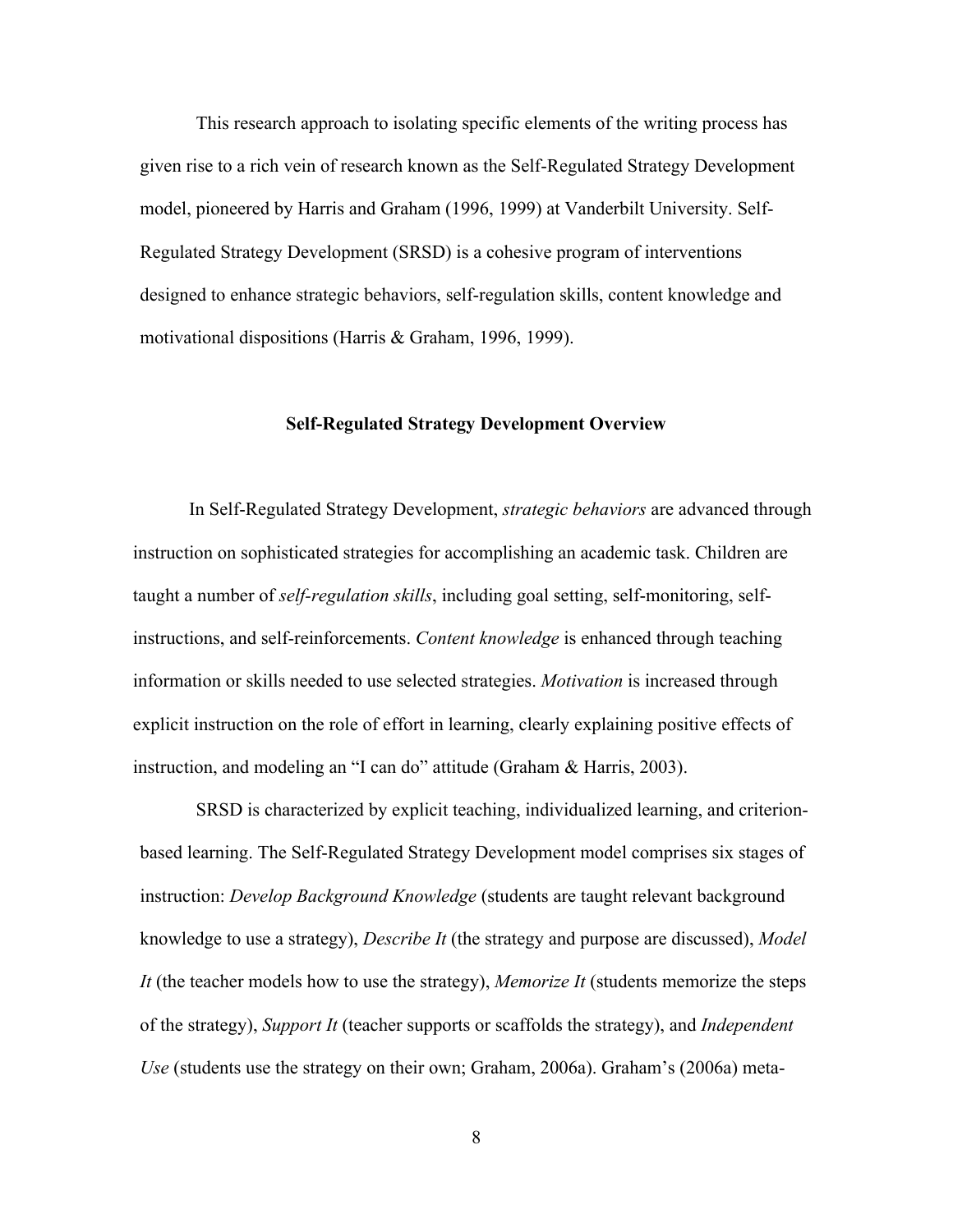analysis of SRSD studies found that investigations of the SRSD model yielded a mean effect size at posttest almost double the average effect size found by researchers using other approaches. Three of the aspects of SRSD relevant to my proposed study—goal setting, self-efficacy, and motivation—are discussed further.

#### **Goal Setting**

SRSD researchers have found that goal setting is a key component of skilled writing. Graham, MacArthur, Schwartz, and Page-Voth (1992) note that goals affect student performance by directing attention to specific elements, marshaling effort, raising persistence, and stimulating the use of strategies for goal attainment. Through goals, writers can plan their work effectively, set output goals, and incorporate feedback. By contrast, struggling writers often begin an assignment without goals and have difficulty completing or revising (Scardamilia & Bereiter, 1986). Flower and Hayes (1980) found that skilled writers develop both product (content generation) and process (strategy use) goals when writing. SRSD researchers have focused on the importance of goal setting in general and have also narrowed in on specific elements of the writing process. The two elements most relevant to this study are planning goals and product goals. The use of a checklist, as in this study, encompasses planning goals and product goals. Students are asked to spend more time in planning through the use of the checklist tool, and the goalsetting step on the checklist directs specific attention to key aspects of the writing product.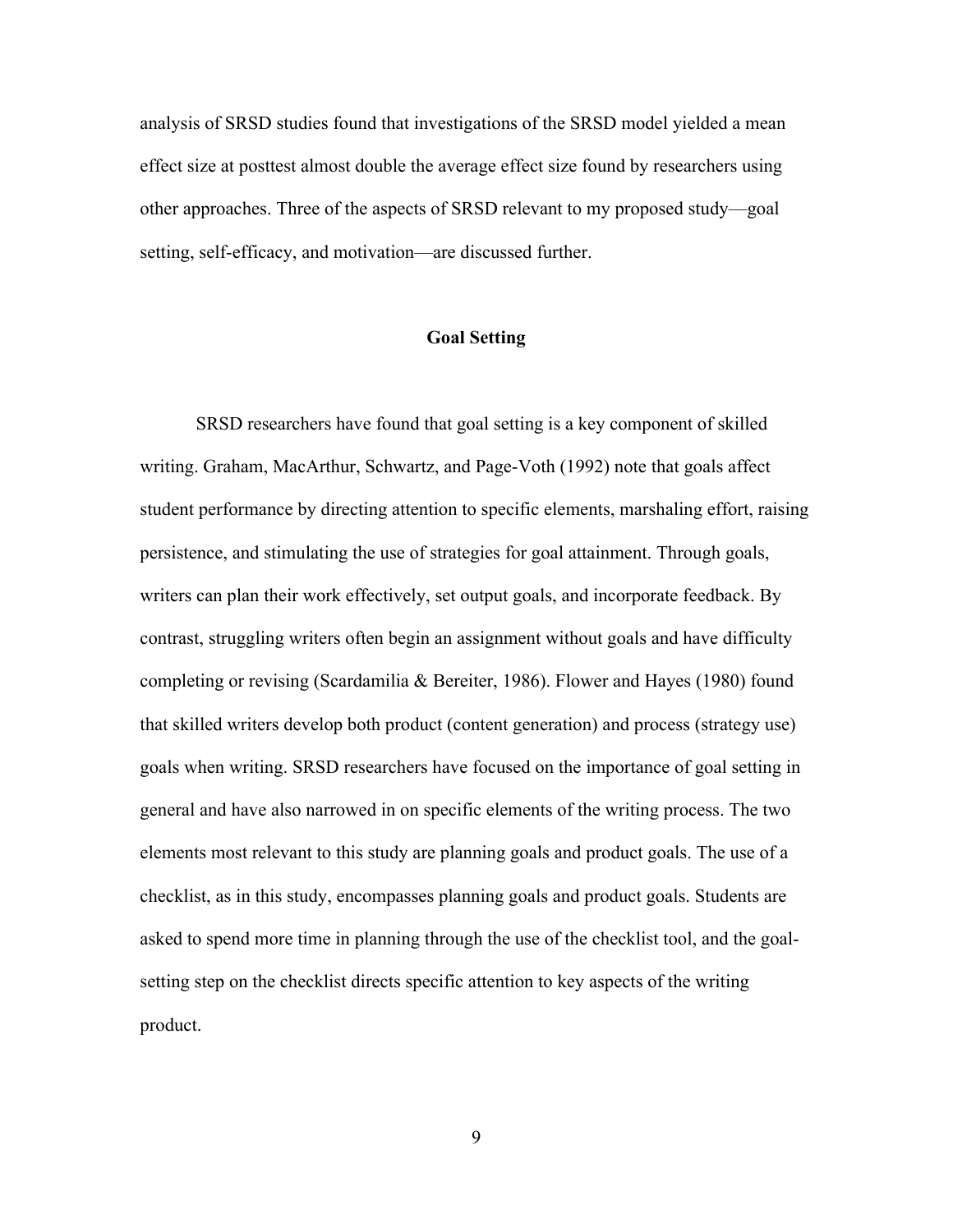#### **Planning Goals**

Planning goals allow writers to focus on what they plan to say in a paper (Flower & Hayes, 1980). Specific studies of planning have contrasted the planning habits of skilled writers with those of struggling writers. Younger writers tend to focus on content generation for planning, while older writers focus on conceptual planning, including setting goals related to ideas, audience, content or organization (McCutchen, 2006). Conceptual planning, focusing on quality of ideas, audience, content or organization, can be achieved with considerable instructional support, such as using SRSD strategies (Page-Voth & Graham, 1999).

When planning occurs, novice writers often focus on retrieving content from memory, such as saying words aloud as they write (Flower & Hayes, 1980; McCutchen, 2006). Novice writers also devote little time to planning: Cameron and Moshenko (1996) report that students spent slightly over two minutes planning before beginning to write, while Bereiter and Scardamilia (1987) reveal that students often begin writing within a minute of receiving a writing task. By contrast, skilled undergraduate writers plan compositions in advance, by crafting detailed outlines and lists of ideas prior to composing (Bereiter & Scardamilia, 1987).

Instruction that focuses on deliberate conceptual planning—e.g., quality of ideas, audience, content or organization—can help novice writers improve their writing (Page-Voth & Graham, 1999). In their study of seventh- and eighth-grade students with learning disabilities, Page-Voth and Graham (1999) had students compose three essays, responding to a different goal when writing each paper. The first essay focused on a goal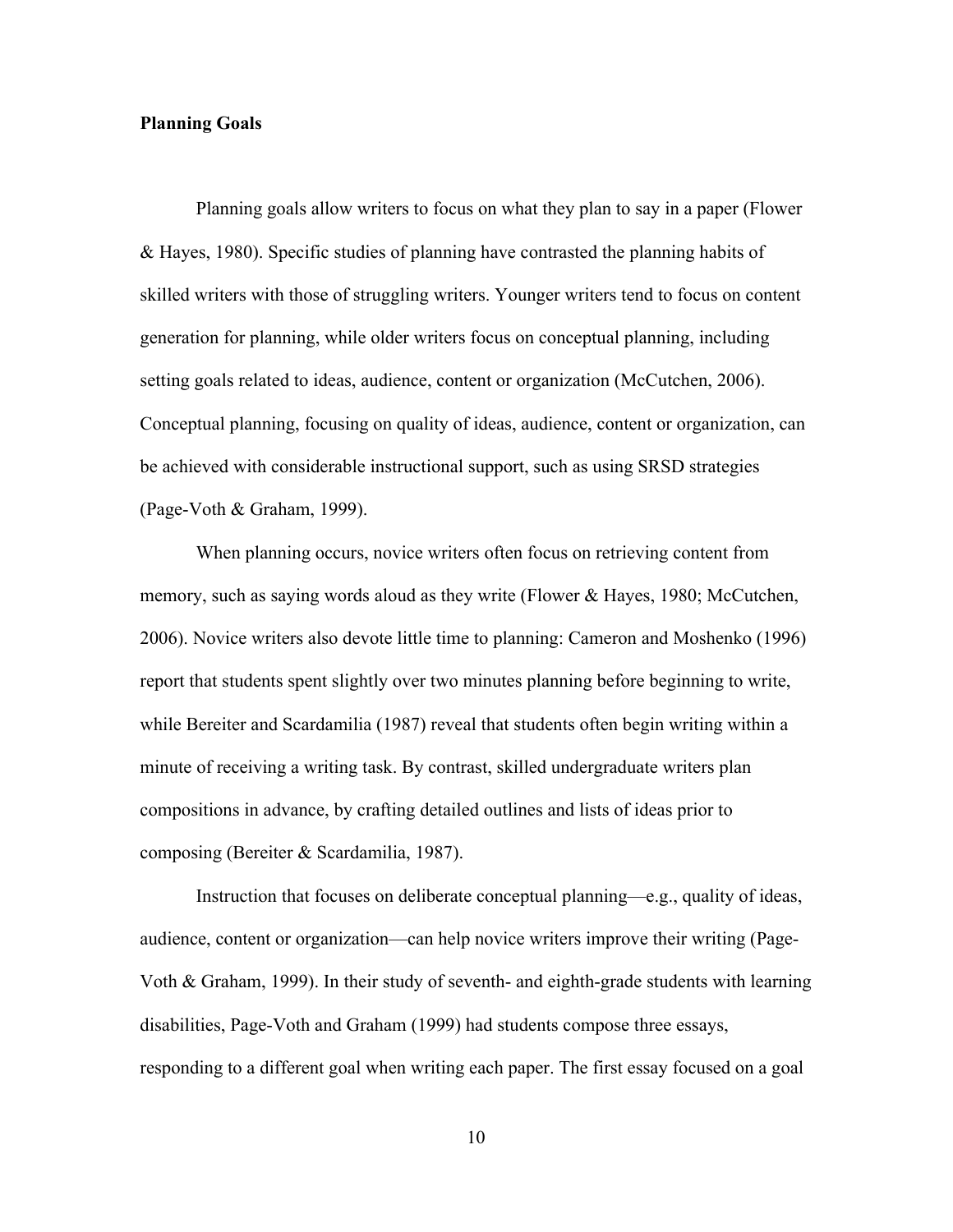of increasing the number of supporting reasons, the second essay focused on increasing the refutation of counterarguments, and the third focused on increasing both types of elements. Students in the experimental Group were given explicit prewriting instructions to set a goal and this goal was referred to again in the postwriting conference. Students in the treatment Group simply discussed how they were feeling that day in the prewriting step and received general feedback in the postwriting conference. Their research showed that the establishment of goals specifying what will be included in a paper prior to composition significantly improved the writing performance of students with writing and learning difficulties.

#### **Product Goals**

Setting specific product goals allows writers to know what they are striving to accomplish and directs attention to important aspects of a piece (Graham et al., 1992; Scardamilia & Bereiter, 1986). Setting product goals within the writing process has a proven effect on students' writing quality. Like Page-Voth and Graham (1999), Ferretti, MacArthur and Dowdy (2000) found that the use of a specific, product-oriented goal in a persuasive writing assignment for students with learning disabilities allowed them to write more persuasively as compared to a Comparator Group provided with a more general composing goal. Students in the general goal condition were asked to take a position and write a letter to persuade an audience. Students in the elaborated goal condition were given the same general goal plus explicit sub goals that directed them to include (a) a statement of their beliefs, (b) two or three reasons for their belief, (c)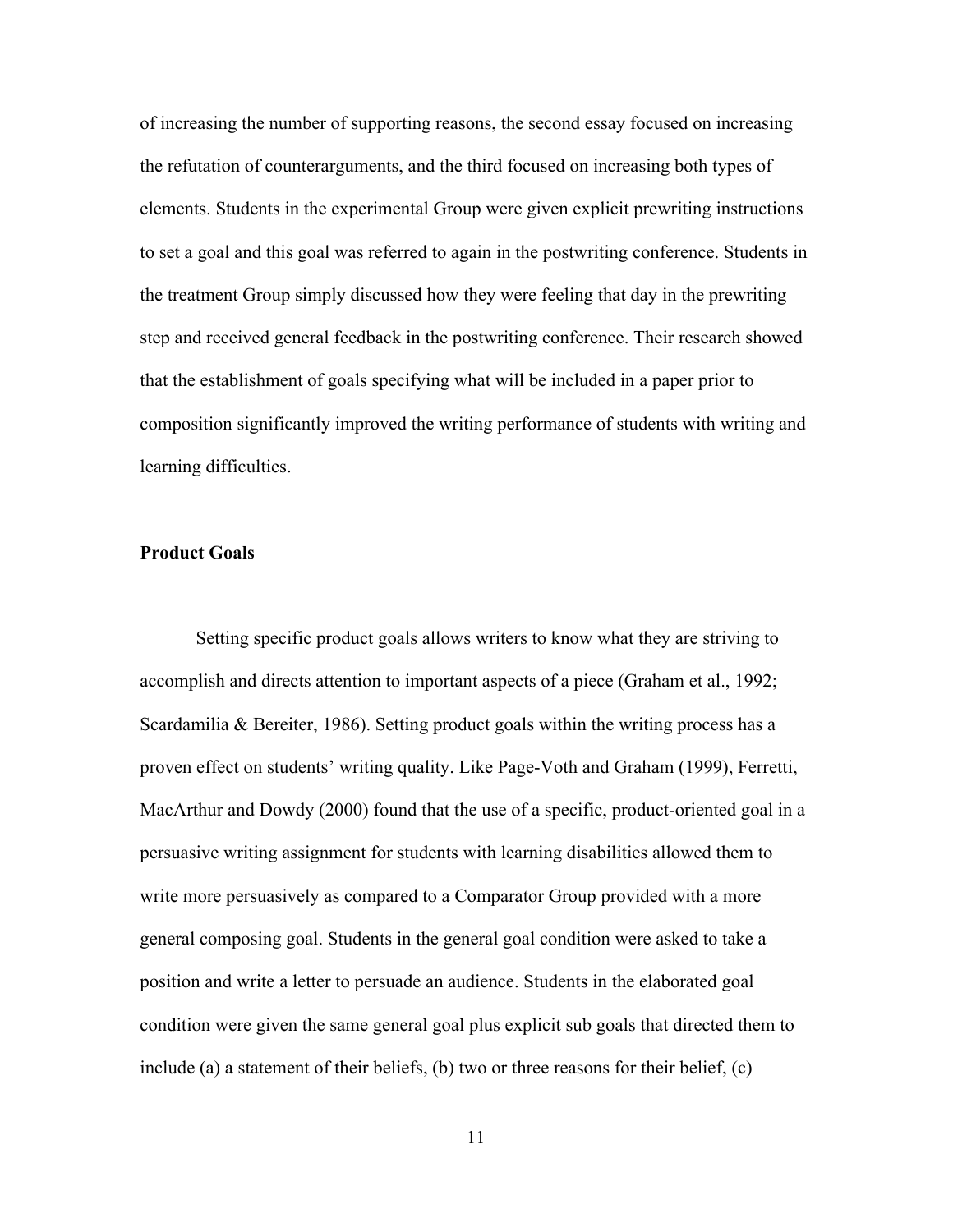examples or supporting information for each reason, (d) two or three reasons why others might disagree, and (e) why those reasons are wrong.

Students were given two prompts on two different occasions regarding controversial topics, and the essays were scored on overall persuasiveness and for the existence of elements of argumentative discourse. Sixth-grade students in the elaborated goal condition performed better than sixth-grade students in the general goal condition in terms of overall persuasiveness. Notably, there was no significant difference for fourthgrade students in both conditions, suggesting that product goals might be more effective for older students, who may have more experience with essay writing in general.

In a meta-analysis, Graham and Perin (2007) examined studies that incorporated a product-based intervention using goal setting, such as adding more ideas to a paper, establishing a goal to write a specific kind of paper, or assigning goals for specific structural elements in a composition. Graham and Perin found that explicitly teaching planning, revising and editing skills was highly effective for students in grades 4-10 with an effect size of .82 overall, and an effect size of 1.02 for struggling writers in particular. In studies where adolescents set clear and specific goals for the existence of various attributes of a writing product, the strategies yielded an effect size of .80.

#### **Self-Efficacy**

As explored by Flower and Hayes' (1980) model, skilled writers use goals to monitor progress throughout the writing process towards the eventual goal of completing a composition. Zimmerman and Risemberg (1997) further explored self-regulation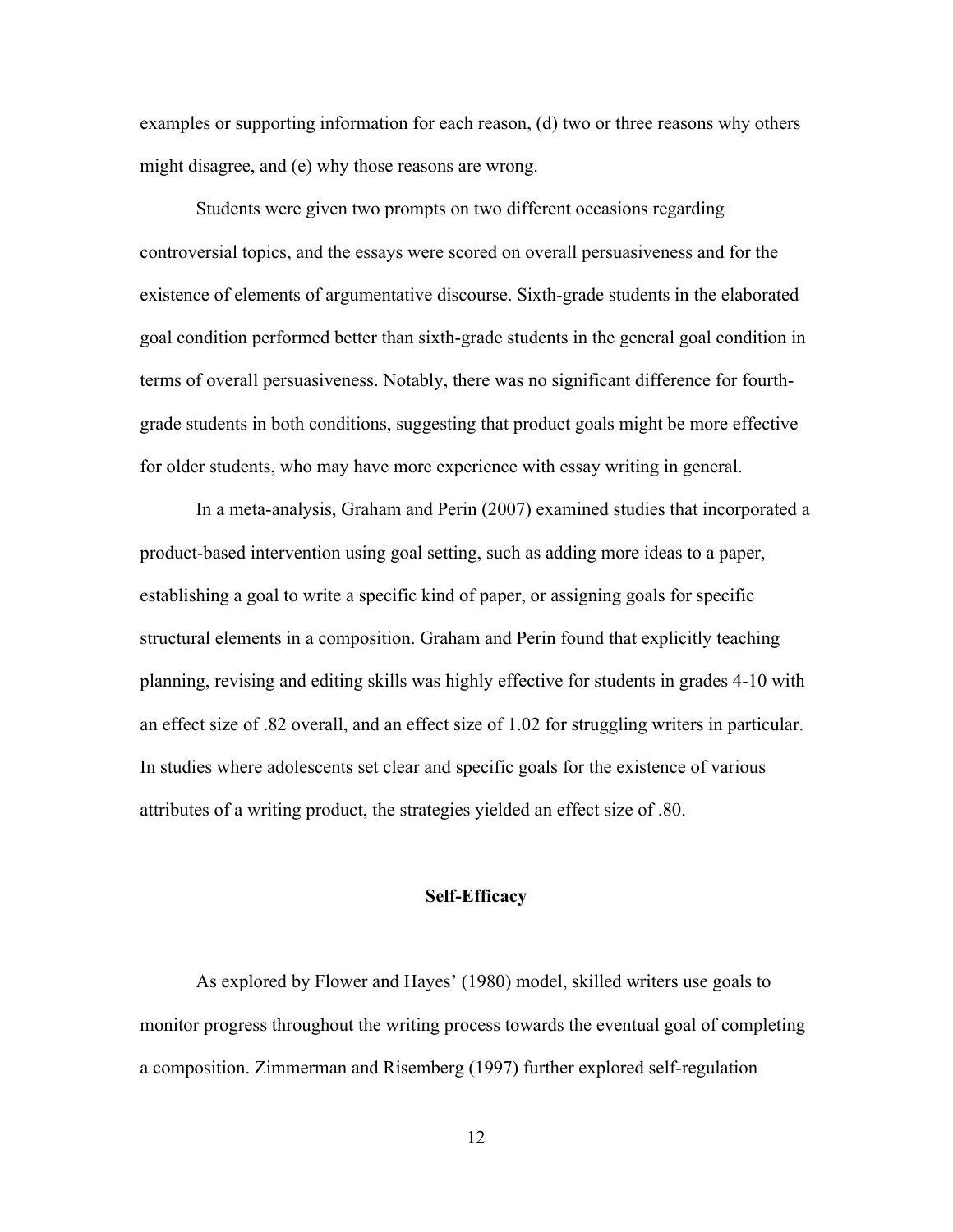domains of effective writers, hypothesizing that self-regulating strategies are essential to successful writing. Self-influence can enhance an individual's learning experiences. It would follow that these strategies and behaviors inspire greater motivation to improve and complete compositions, which, in cyclical fashion, tends to improve the learner's self-efficacy when writing. This section of the literature review will explore the relation between self-efficacy, motivation and writing achievement, then synthesize those findings with an exploration of the effect of SRSD strategies on self-efficacy and motivation.

Bandura (1986) set forth a compelling definition of self-efficacy as part of a larger social cognitive theory. Self-efficacy beliefs are conclusions regarding "capabilities to organize and execute the courses of action required to attain designated types of performances" (p. 391). Bandura established that students derive self-efficacy beliefs from four sources: (a) enactive mastery experience, or interpreted result of previous performance; (b) vicarious experience of observing others; (c) social persuasions from others; and (d) somatic and emotional states such as anxiety, stress, arousal and mood.

The enactive mastery experience is the most influential source of self-efficacy beliefs and the one most applicable to this study. Enactive mastery experiences, as explored by Bandura (1997), are the "most influential source of efficacy information because they provide the most authentic evidence of whether one can muster whatever it takes to succeed" (p. 80). Bandura further notes that complex performances, such as those we see in writing, are largely organized and controlled through employing self-regulative sub skills.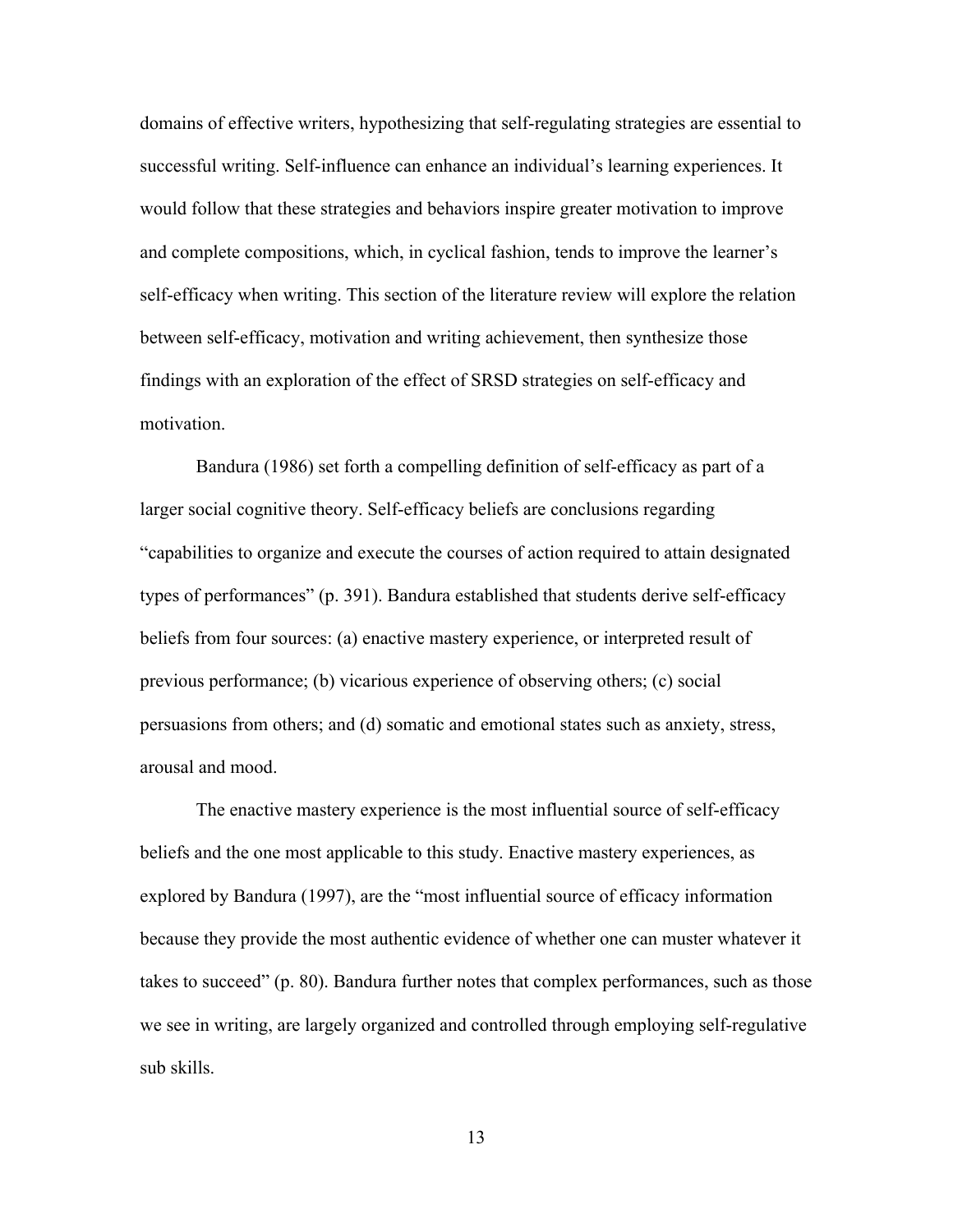#### **Motivation as a Mediating Variable on Student Achievement**

Student beliefs about their ability to produce desired outcomes are the foundation for academic motivation. Increased self-efficacy leads to increased motivation, which raises student achievement overall (Bandura, 1997). As noted by Bandura (1997), academic performance is the "product of cognitive capability implemented through motivational and other self-regulatory skills" (p. 216). Therefore, efficacy beliefs influence intellectual performance. Perceived efficacy influences academic performance indirectly by increasing persistence in the search for solutions. Bandura and Schunk (1981) note that when success is more difficult to attain, individuals with high degrees of self-efficacy are more likely to persist while those with low degrees of efficacy are more likely to quit.

Beliefs about ability and the possibility of success give students the incentive to take action and overcome challenges (Pajares & Valiante, 2006). Self-efficacy beliefs influence action (or inaction) because students select tasks that reinforce their competence and avoid tasks that do not reinforce competence (Bandura, 1986). As noted by Pajares and Valiante (2006), "Students with a strong sense of personal competence in an academic task will approach difficult tasks as challenges to be mastered rather than as threats to be avoided" (p. 159). Self-efficacy beliefs also influence thoughts and emotions, as students with low self-efficacy often experience anxiety and stress in the face of challenges. These negative reactions can influence the level of accomplishment experienced by students, leading to a domino effect of low expectations, low effort and low ensuing achievement. By contrast, high self-efficacy can provide encouragement and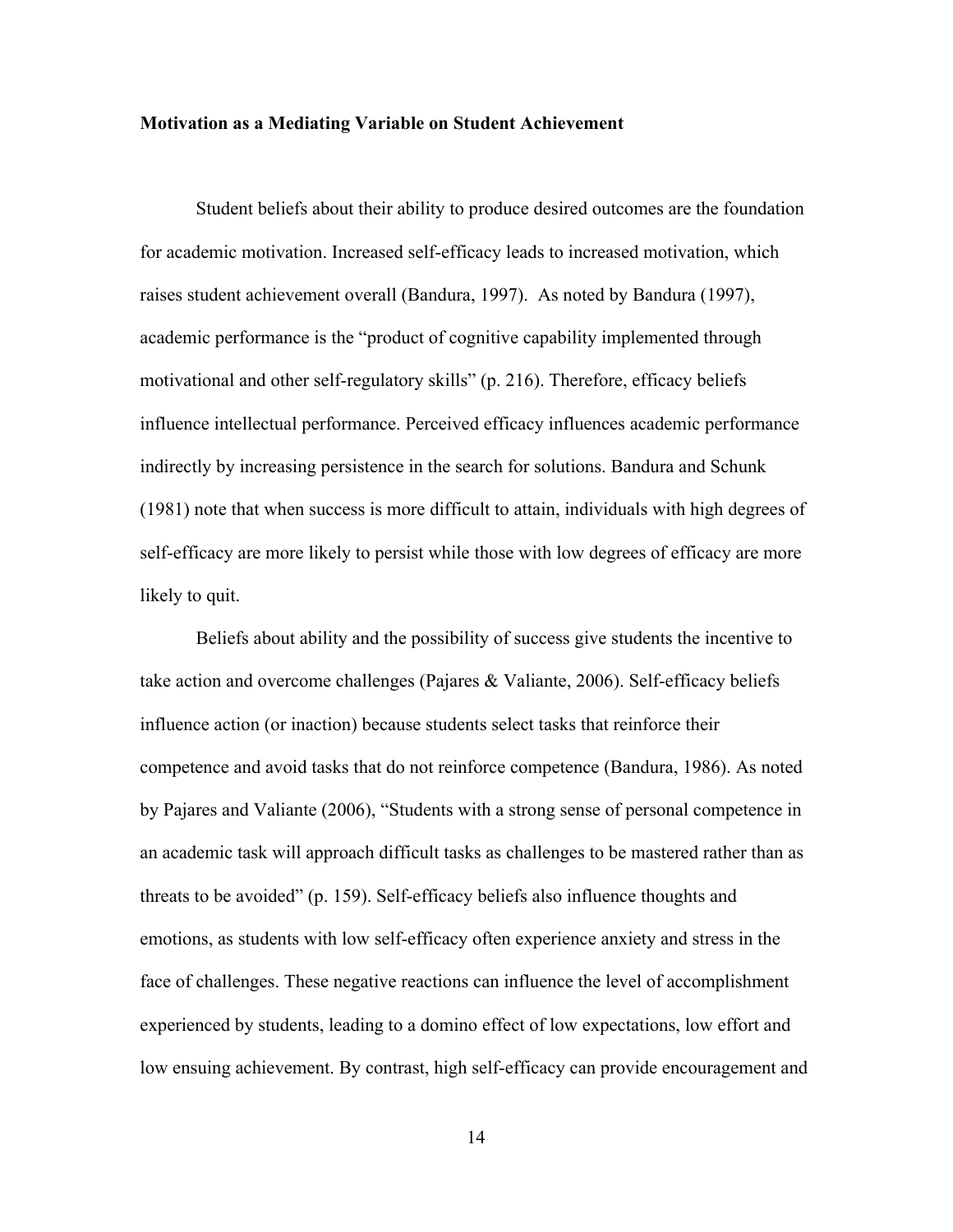perseverance that lead to better outcomes, creating a virtuous cycle of effort and accomplishment (Bandura, 1986).

Goal setting is an important sub skill of self-efficacy in terms of motivational behaviors. As noted in Bandura (1986), "Considerable research shows that both children and adults accomplish much more with the exercise of self-regulative influence than without it" (p. 229). Bandura then cites the writing habits of successful novelists as a compelling example of the power of motivational habits to accomplish a self-regulated goal. Many novelists set small daily goals, institute lengths of time for writing, and deliver product goals in terms of pages or words written per session.

#### **Writing and Self-Efficacy**

Self-efficacy in the area of writing relates to students' perception of their ability to perform writing and utilize the attendant strategies required in the composing process (Pajares, 2003). Students develop ideas about their academic abilities as a result of their success with self-regulatory strategies (Bandura & Schunk, 1981). Multiple researchers have explored the effect of strategy goals and regular feedback on strategy use and selfefficacy. Schunk and Swartz (1993) theorized that learners with greater self-efficacy should be more likely to choose to write, expend effort and follow through with writing tasks than students with doubts about their capabilities. In their study of fourth- and fifthgrade students' self-efficacy and writing skills, Schunk and Swartz noted that selfefficacy was highly predictive of writing skill and strategy use. According to Pajares and Valiante (2006), several studies reveal that writing self-efficacy "makes an independent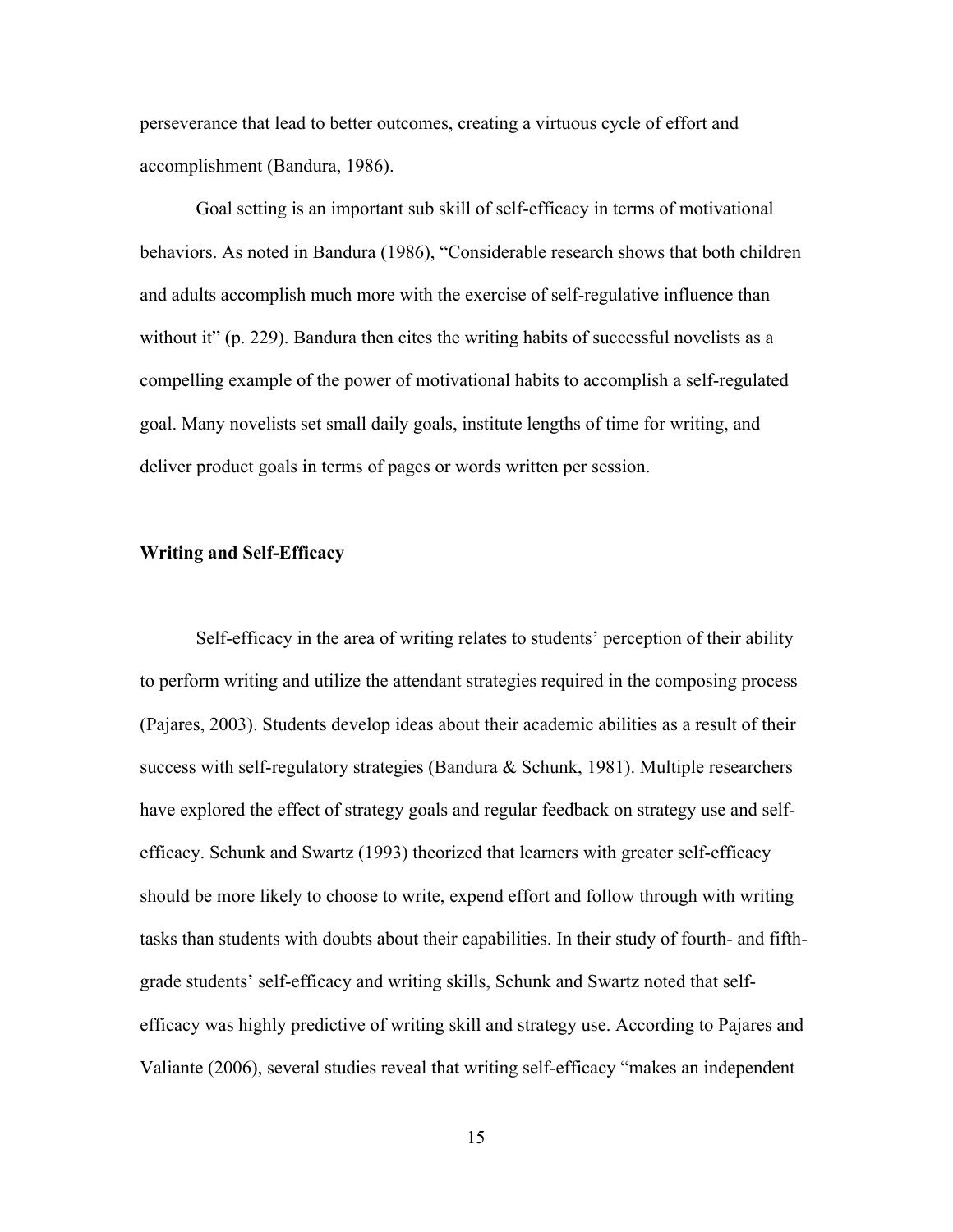contribution to the prediction of writing outcomes" (p. 162). Their review also found a strong link between beliefs and performance.

Students' writing confidence and competence increase with the use of process goals and regular feedback on strategy use (Graham et al., 1992; Schunk & Swartz, 1993). Bandura (1986) notes that effective goal-setters create proximal challenges on their own through adopting goals and soliciting feedback, while less successful students set no goals and achieve no change (Bandura, 1986). Schunk and Swartz (1993) found that when process goals are linked with feedback, writing competence increases further and strategy use increases. By contrast, struggling writers often begin an assignment without goals and have difficulty completing or revising a piece (Scardamilia & Bereiter, 1986). According to a meta-analysis conducted by Pajares (2003), multiple researchers have linked student confidence in self-regulatory strategy use with higher intrinsic motivation and elevated academic achievement.

#### **Summary of Relevant Literature**

Current research is mixed on the links between goal setting, self-efficacy and motivation. One reason is measurement constraints: Students must either self-report their self-efficacy or teachers must assess students' intrinsic motivation based on their own subjective observations (Harris, Graham, & Mason, 2006). Several studies have shown increases in self-efficacy and persistence after SRSD instruction (Graham & Harris, 1989a, 1989b; Graham et al., 2006). However, other experimental research shows no link between measures of self-efficacy and motivation relative to writing quality (Harris et al.,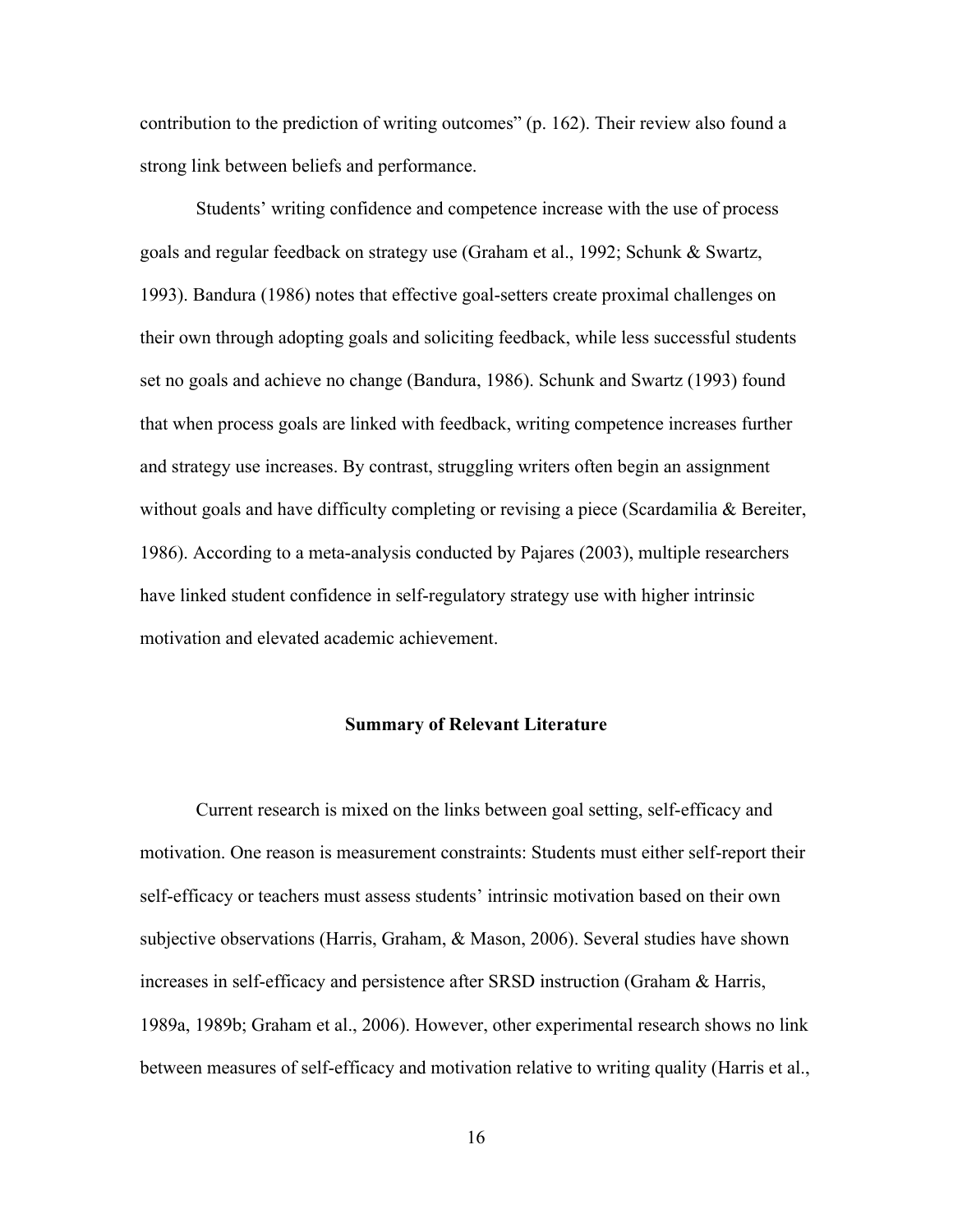2006). Furthermore, in studies of learning-disabled students, students often overestimate their self-efficacy when this measure is compared to their holistic writing score as they overestimate their writing skill (Graham & Harris, 1989b). Given the disconnect between perceived self-efficacy and composition quality, researchers highlight the need for more research in this area, particularly in terms of the self-efficacy and motivation of struggling learners (Harris et al., 2006).

The use of the writing process model is widespread in today's classrooms, but specific elements of the model merit further research and exploration in empirical studies. Self-Regulated Strategy Development is a promising vein of research related to skills within the writing process approach. This literature review explored methodological research related to Self-Regulated Strategy Development, with particular emphasis on studies of goal setting. The literature review also examined the related constructs of selfefficacy and motivation, along with empirical studies of the effect on writing achievement. Using the logic of current writing instruction literature, the importance of goal setting within the writing process has been established. Researchers posit that goal setting in the writing process allows students to direct attention to important aspects of the writing task and to self-regulate their progress. In turn, successful completion of goals positively influences student self-efficacy, which can impact students' motivation to persevere with writing tasks. With the research literature in mind, this study's specific research questions explore the link between goal setting and writing holistic score, word count score, parsable units score, and assessment of self-efficacy.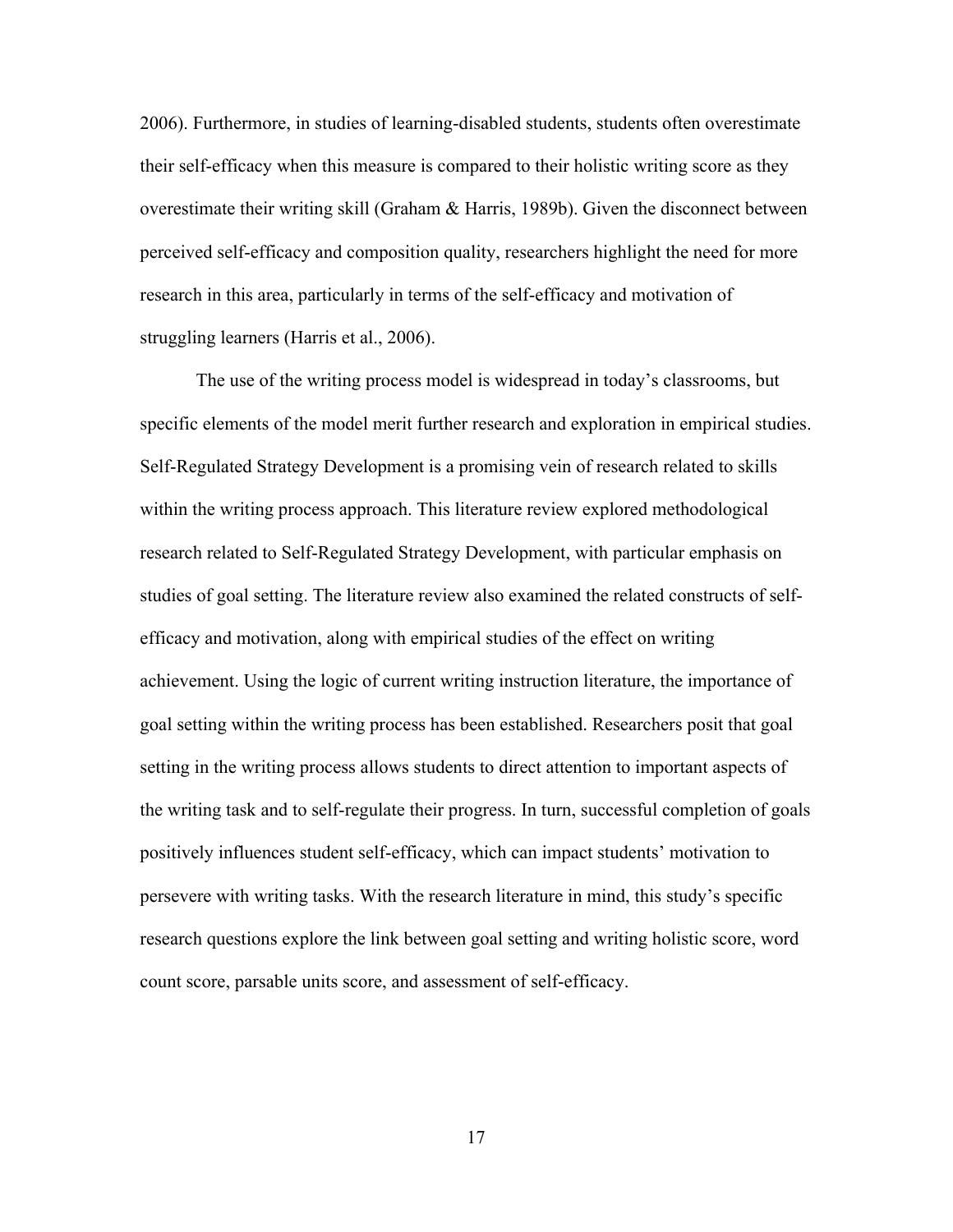#### **Research Questions**

Measures in this study were designed to provide data to answer the following research questions:

- 1) What is the relationship between performance on each writing measure and the other writing measures (writing quality holistic score, writing word count score, and writing parsable unit score)?
- 2) What is the relationship between participation in persuasive essay instruction with goal-setting instruction, participation in persuasive essay instruction with no goalsetting instruction, and business-as-usual writing instruction and (a) writing quality as measured on the writing holistic score, (b) writing quantity as measured on the writing word count score, and (c) writing quantity as measured on the writing parsable units score?
- 3) What is the relationship between instructional conditions and writing self-efficacy as measured by the five subdomains of the Writer Self-Perception Scale (WSPS)?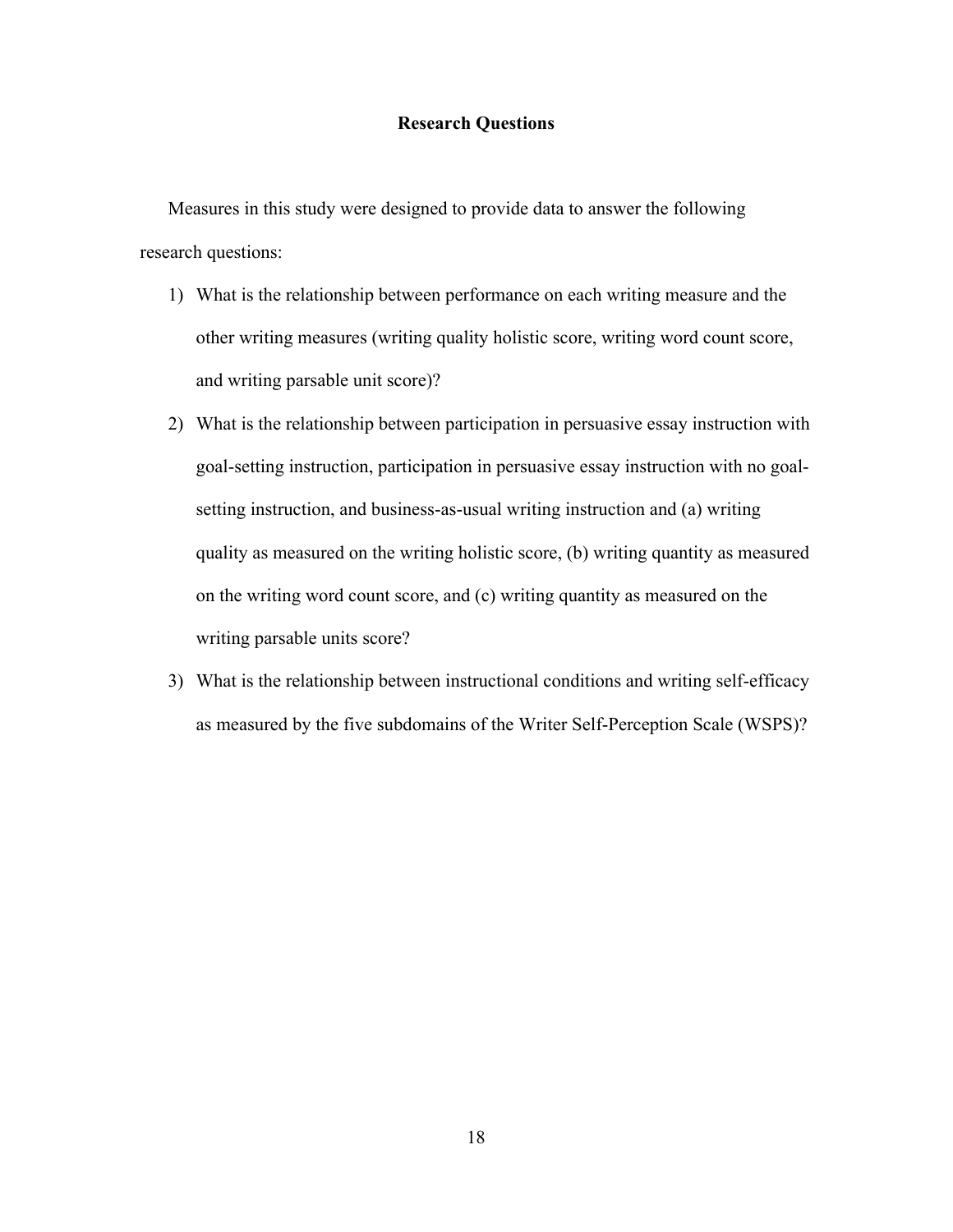#### CHAPTER II

### METHODOLOGY

The results of this study provide data for researchers, scholars, and educators interested in exploring writing quality and quantity at the middle school level, and exploring the role of perceived self-efficacy in writing achievement. Given the lack of writing research on low-achieving and low-income populations, the results of this study may add to a needed area of future writing research with implications for policy design, curriculum adoption, and instructional strategies.

#### **Research Design**

The study was designed to examine the effect of an SRSD goal setting intervention using a quasi-experimental design in which performance on the pre-, and post-administrations of a persuasive writing sample, as well as the pre- and postadministrations of a self-efficacy student survey were compared to determine the effectiveness of the treatment.

Two treatment groups and one comparator group were used in the study. The Treatment 1 Group and Treatment 2 Group underwent focused writing workshop instruction during an eight-week period in September-November of 2012. The Comparator Group completed pre- and post- writing measures during the late fall 2012 winter 2013 school term to provide baseline data regarding student growth, and received regular writing instruction according to the school's language arts and social studies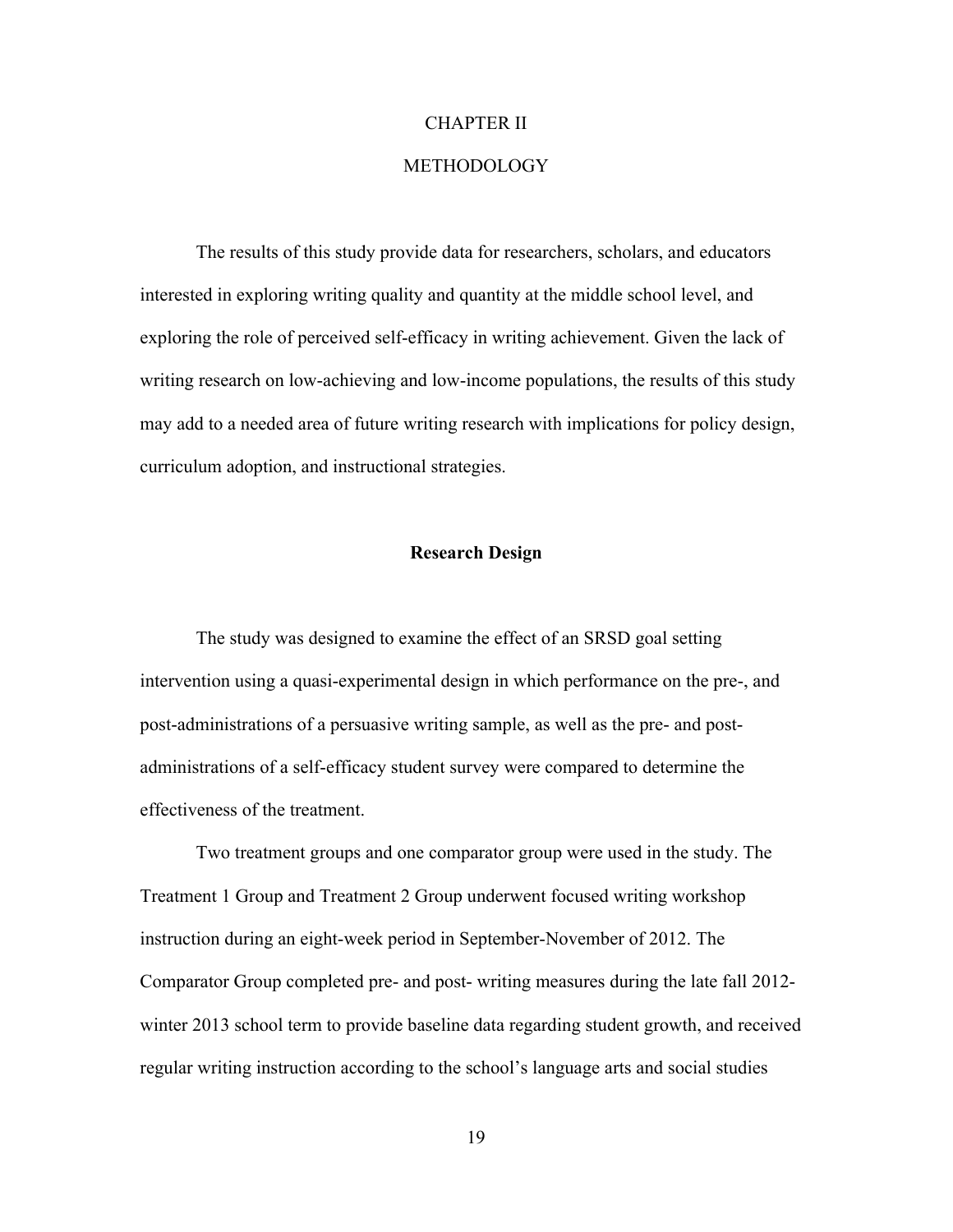program. While the original proposal had specified a shorter time period for the Comparator Group, scheduling difficulties prompted the adjustment of the schedule to meet the teacher's scheduling and time needs. Scheduling authority was beyond the scope of the researcher's responsibilities. With this limitation, there was very little significant time difference in terms of writing instruction between the Treatment 1 and Treatment 2 Groups and the Comparator Group due to the use of the block schedule.

The Treatment 1 and Treatment 2 Groups received intensive writing instruction for 90 minutes two days per week for eight weeks. The Comparator Group was on a different long-term schedule without intensive focus on writing from late fall through the winter term. They did not have specified writing instruction and instead received the regular language arts and social studies classes, which embed the writing process and writing assignments in these subjects.

Based on prior research, I hypothesized that sixth-grade students who performed at a higher level on one of the writing measures will perform at a higher level on another measure. I hypothesized that sixth-grade students who received writing workshop instruction plus a goal setting intervention would perform at a higher level in writing as measured on a holistic writing quality scale, word count, and parsable units. They would also demonstrate a higher level of self-efficacy as measured by the WSPS.

Measures in this study were designed to provide data to explore the link between treatment conditions and student writing performance. Performance between measures was explored. Student performance between treatment conditions was explored in terms of writing holistic score, writing word count score, and writing parsable units score. Finally, I explored the relation between treatment conditions and self-efficacy.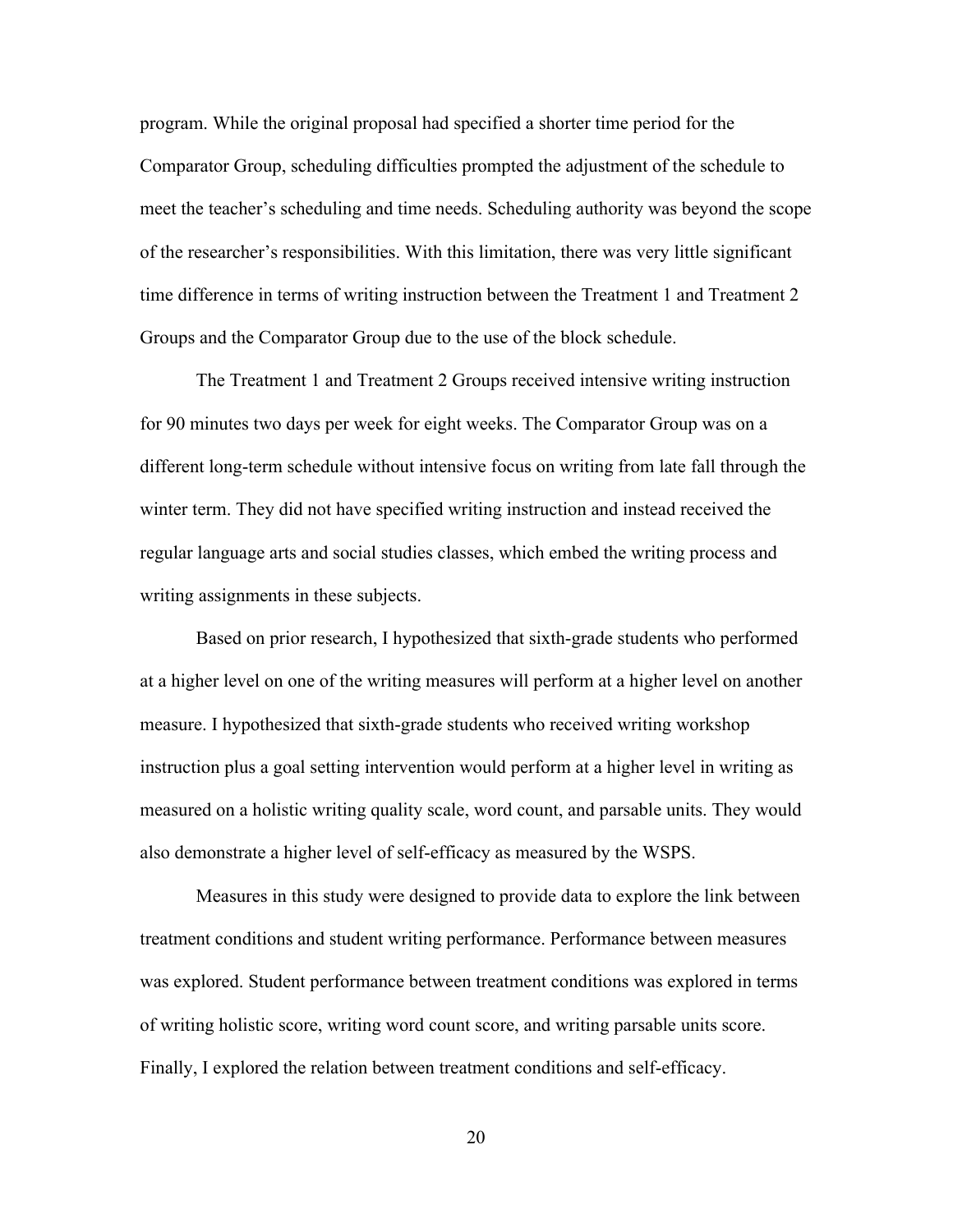#### **Setting and Participants**

The participants were 91 sixth graders from a middle school in an urban area of the Pacific Northwest. The school implemented both a writing-enrichment curriculum and a writing-across-the-curriculum program in the year before the study. Student participants were selected from the school's existing four sixth grade classes. The same teacher taught the Treatment 1 and Treatment 2 groups. A different teacher taught the Comparator Group. The Treatment 1 Group was chosen at random with a coin toss before pre-assessment.

School wide, 70% qualify for federal Free or Reduced Lunch assistance. (2012 Oregon Department of Education Report Card,  $10/11/12$ ). In the 6<sup>th</sup> grade, 66% of students qualify for Free or Reduced Lunch assistance (school data, February 2013). English Language Learner students comprised 7% of the total school population, with 13% of students at the school eligible for Special Education Services (2012 Oregon Department of Education Report Card, 10/11/12). Gender, Special Education (SpEd) status, and English Language Learner (ELL) status were considered as demographic variables. Each of the variables was coded as either yes or no with relation to SpEd or ELL. Gender was coded as either male or female. Participation in the study consisted of 33 out 35 students (94%) in the Treatment 1 Group, 31 out of 36 students (86%) in the Treatment 2 Group, and 29 out of 34 students (85%) in the Comparator Group.

The school adhered to a block schedule, in which students attended three 90 minute classes on alternating days, known as "A" and "B" days. Subjects include social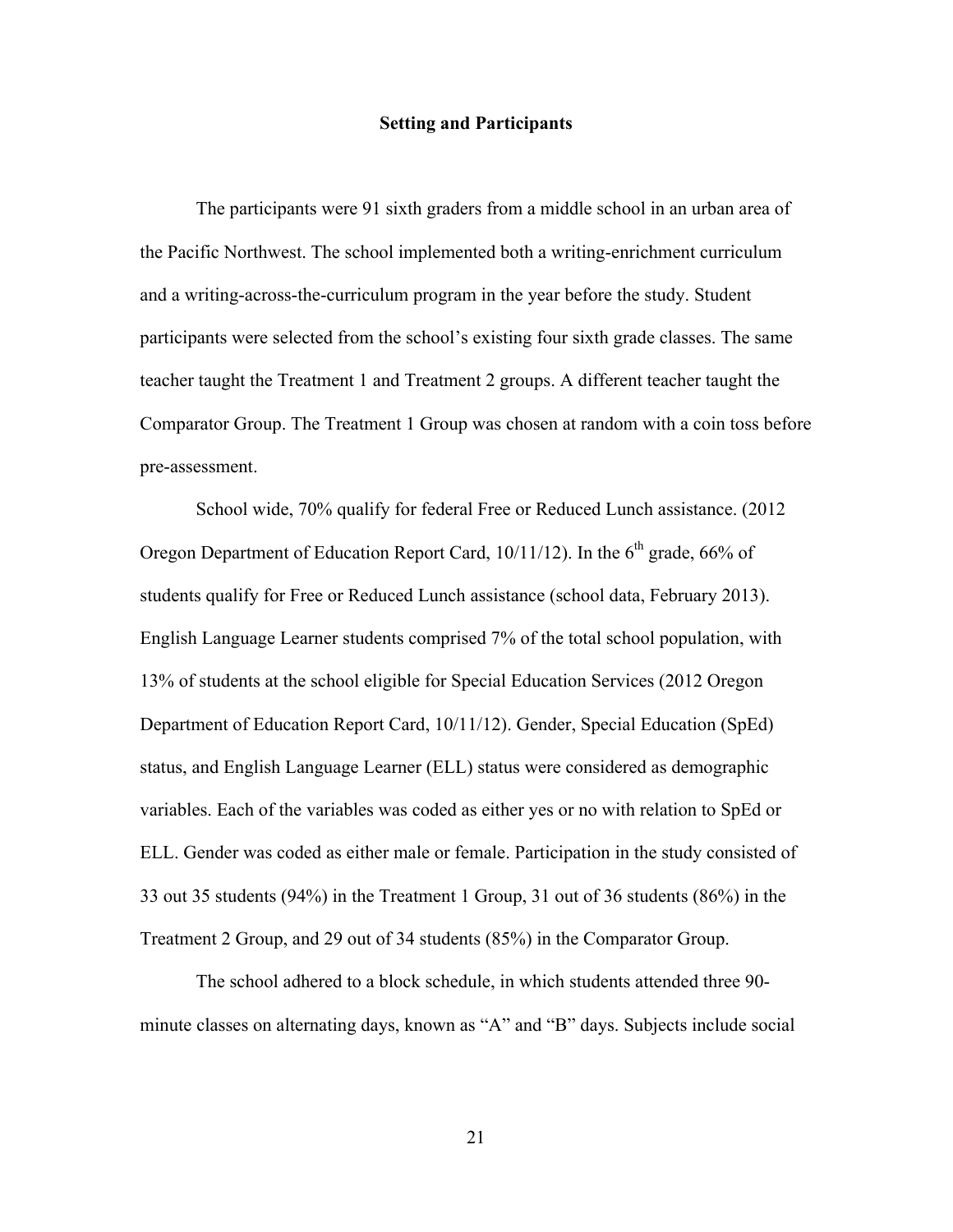studies, science, math, language arts/social studies in a block period, a supplementary elective (foreign language, PE, art, or a literacy supplemental class), math and science.

| Demographics of Farncipanis for Treatment and Comparator Groups |    |                |                 |                 |               |             |               |       |               |
|-----------------------------------------------------------------|----|----------------|-----------------|-----------------|---------------|-------------|---------------|-------|---------------|
| Group                                                           | n  | ELL            | $\frac{0}{0}$   | SpEd            | $\frac{0}{0}$ | <b>Boys</b> | $\frac{0}{0}$ | Girls | $\frac{0}{0}$ |
| Treatment 1                                                     | 33 | $\theta$       | $\theta$        | $\mathfrak{Z}$  | 9             | 15          | 45            | 18    | 55            |
| Treatment 2                                                     | 30 | 2              | $7\phantom{.0}$ | 3               | 10            | 14          | 47            | 16    | 53            |
| Comparator                                                      | 28 | 2              | $\tau$          | $7\phantom{.0}$ | 25            | 14          | 50            | 14    | 50            |
| Total                                                           | 91 | $\overline{4}$ | $\overline{4}$  | 13              | 14            | 43          | 47            | 48    | 53            |

*Demographics of Participants for Treatment and Comparator Groups*

Table 1

#### **Procedures**

Table 2 shows a summary of procedures for treatment and Comparator Groups. There were three levels of treatment: Treatment 1, Treatment 2, and Comparator. For the Treatment 1 and Treatment 2 Groups, instruction took place during the special writing block instructional period, a 90-minute class that met Tuesdays and Thursdays. Each student participated in four modules led by the study's author, a teacher with eight years of classroom experience.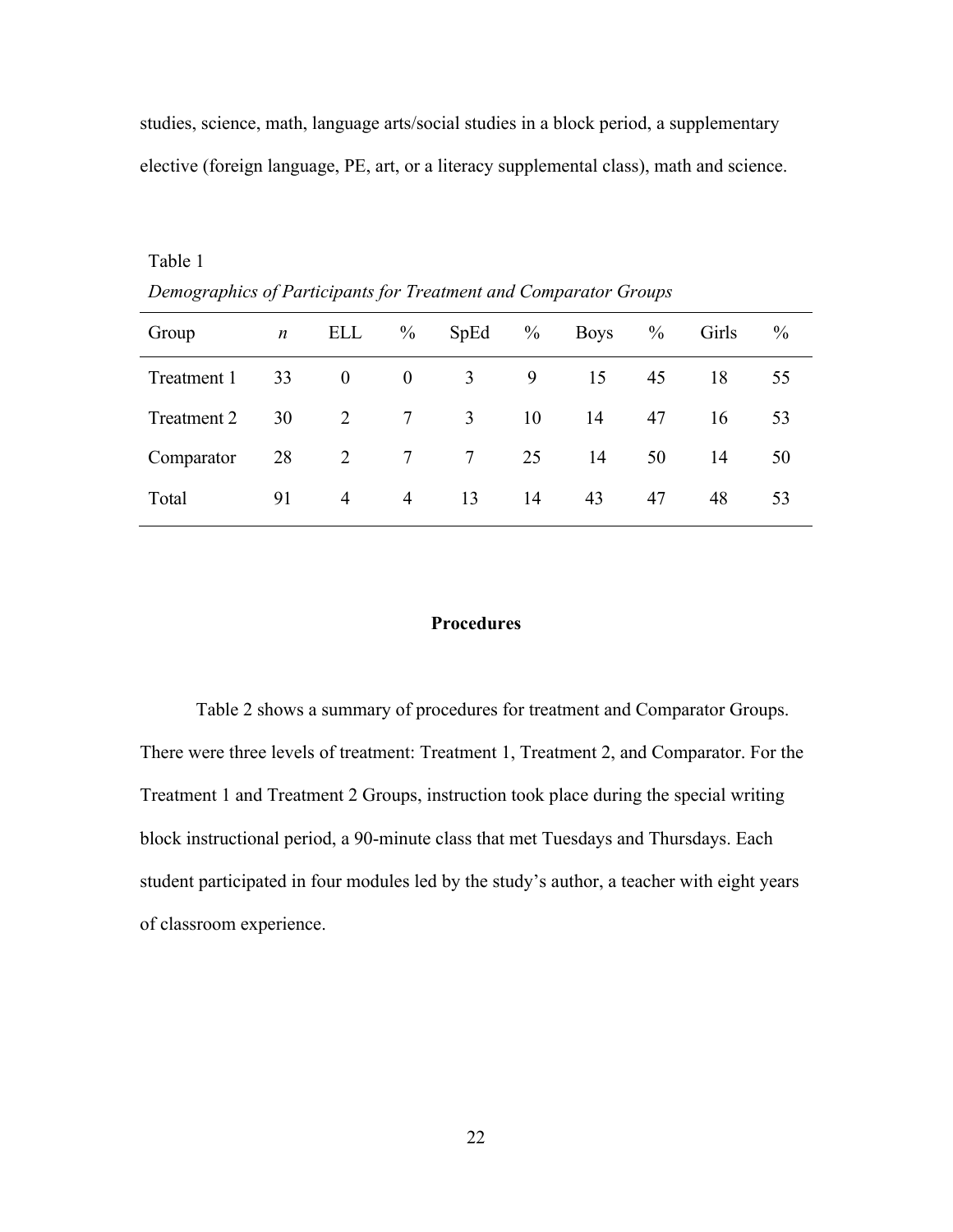|                                       | Group                                                                                                                                           |                                                                                   |                     |  |  |  |
|---------------------------------------|-------------------------------------------------------------------------------------------------------------------------------------------------|-----------------------------------------------------------------------------------|---------------------|--|--|--|
| Stage                                 | Treatment 1                                                                                                                                     | Comparator                                                                        |                     |  |  |  |
|                                       | Two 90-minute classes                                                                                                                           |                                                                                   | One 90-minute class |  |  |  |
| Pretest                               | Research explained<br>Permission slips collected<br>Pre-assessment essay prompt administered<br>Pre-assessment self efficacy scale administered |                                                                                   |                     |  |  |  |
|                                       | Six 90 minute classes over three weeks                                                                                                          | Writing instruction<br>embedded in social<br>studies and language<br>arts classes |                     |  |  |  |
| Module One:                           | Students wrote persuasive essay                                                                                                                 |                                                                                   |                     |  |  |  |
| Introduction                          | Basic instruction on parts of a persuasive essay                                                                                                |                                                                                   |                     |  |  |  |
| to Persuasive<br>Writing              | Checklist introduced                                                                                                                            |                                                                                   |                     |  |  |  |
|                                       | Goal-setting introduced (45)<br>min)                                                                                                            |                                                                                   |                     |  |  |  |
|                                       | Specific feedback given<br>during the self-edit and<br>teacher conference steps                                                                 | General feedback given<br>during the self-edit and<br>teacher conference steps    |                     |  |  |  |
|                                       | Six 90 minute classes over three weeks                                                                                                          | Writing instruction<br>embedded in social<br>studies and language<br>arts classes |                     |  |  |  |
|                                       | Students wrote persuasive essay                                                                                                                 |                                                                                   |                     |  |  |  |
| Module Two:<br>Advanced<br>Persuasive | Basic instruction on parts of a persuasive essay<br>Checklist introduced                                                                        |                                                                                   |                     |  |  |  |
| Writing                               | Goal-setting reviewed<br>$(45 \text{ min})$                                                                                                     |                                                                                   |                     |  |  |  |
|                                       | Specific feedback given<br>during the self-edit and<br>teacher conference steps                                                                 | General feedback given<br>during the self-edit and<br>teacher conference steps    |                     |  |  |  |
|                                       | Two 90-minute classes                                                                                                                           |                                                                                   | One 90-minute class |  |  |  |
| Posttest                              | Post-assessment essay prompt administered                                                                                                       |                                                                                   |                     |  |  |  |
|                                       | Post-assessment self-efficacy scale administered                                                                                                | ---                                                                               |                     |  |  |  |

Table 2 *Summary of Procedures for Treatment and Comparator Groups*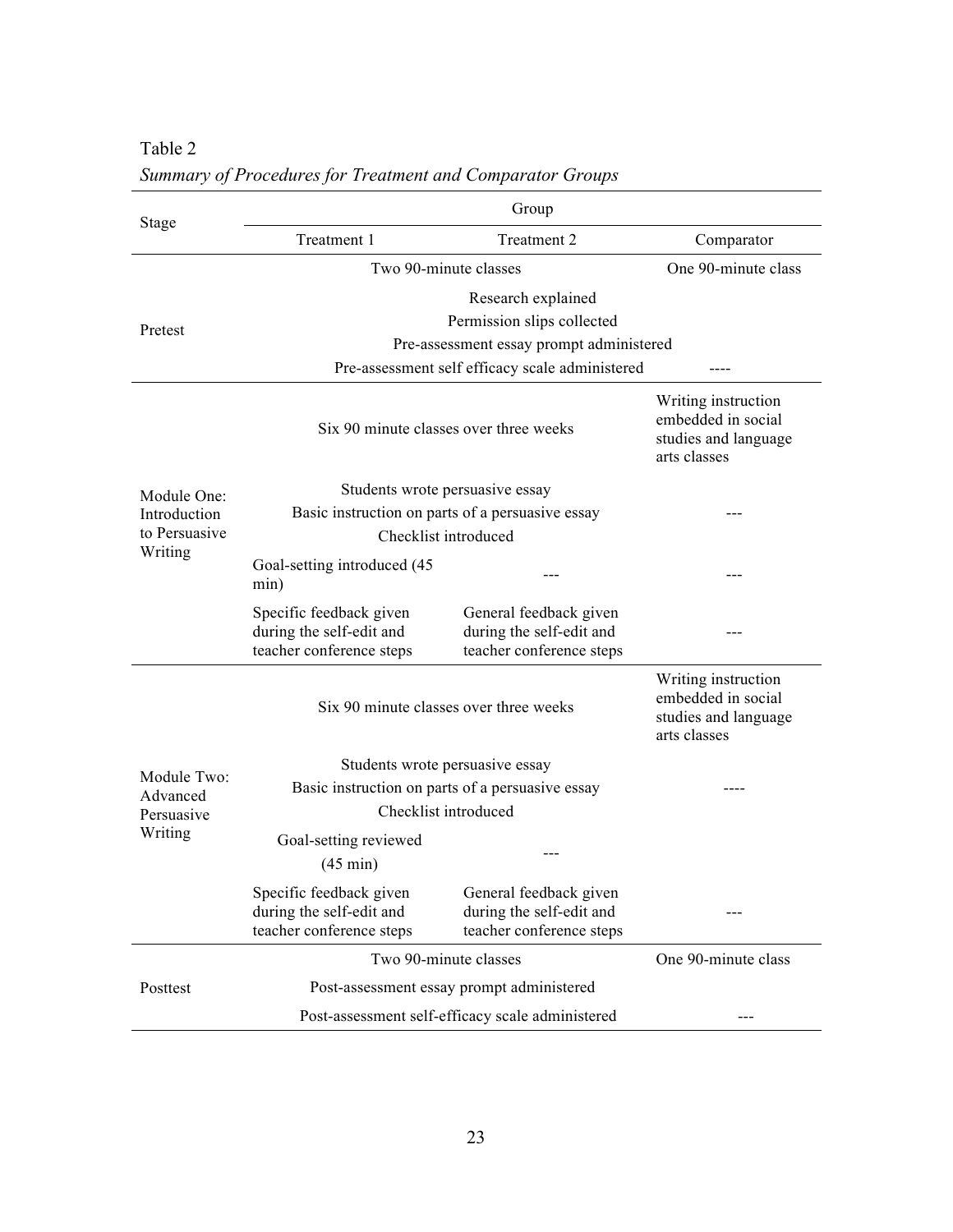#### **Pretest**

The pretest consisted of two 90-minute class sessions for the Treatment 1 and Treatment 2 Groups. Research was explained and IRB permission slips were collected. During the first module, each student completed the self-efficacy scale. The instructor then presented an essay topic and asked the students to write about it.

The pretest for the Comparator Group was one 90-minute session. Research was explained and IRB permission slips were collected. Students did not complete the selfefficacy scale due to time constraints. The instructor then presented an essay topic and asked the students to write about it.

#### **Module One: Introduction to Persuasive Writing**

Module One for the Treatment 1 and Treatment 2 Groups consisted of six 90 minute class sessions. During the Writing Workshop, students in both groups received all-group instruction on the parts of a persuasive essay, wrote one essay, and conducted a post-writing conference with the instructor. The Comparator Group received business-asusual writing instruction during this time.

During Module One, the Treatment 1 Group received basic instruction on the parts of a persuasive essay plus a 45-minute lesson on goal setting. They wrote one persuasive essay and used a goal-setting checklist during the self-edit step of the writing workshop.

Four sample goals were presented to students as examples of acceptable planning/product goals, each of which focused on either quantity or quality of ideas.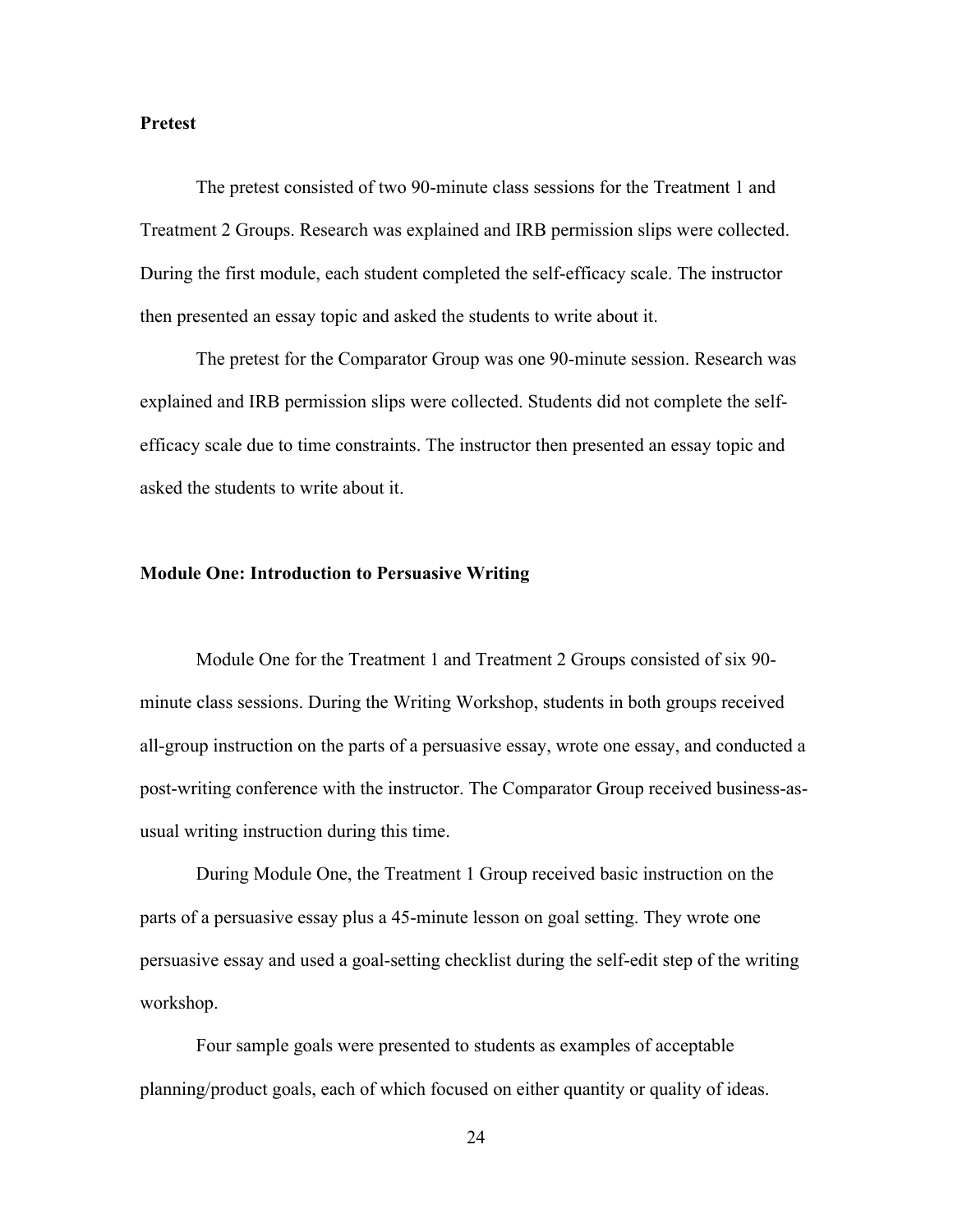The sample goals were: (a) I want to add one brand new supporting idea and take out one of the old supporting ideas, (b) I want to add one brand new supporting idea and add it to the old supporting ideas**, (**c) I want to examine one of my existing supporting ideas and make it a lot better with more details, and (d) I want to examine one of my existing supporting ideas and make it a lot better with better reasoning. See Appendix A for a copy of the checklist.

The teacher signed off on all product/planning goals through a prewriting conference with each student lasting one to two minutes. If goals were different than the example goals (ie, a strategy goal regarding how they would work during the writing workshop, goals specific to word choice and style, or other unrelated goals) they were asked to reframe in terms of a product/planning goal.

Once students were finished writing the essay, a post-writing conference was held in which the students conferenced with the instructor, and the instructor gave feedback on their success in achieving the goal. Teacher conferences lasted three to four minutes each.

During Module One, the Treatment 2 Group received basic instruction on the parts of a persuasive essay. They wrote one persuasive essay and used a regular checklist without goal setting during the self-edit step of the writing workshop (see Appendix B). During the prewriting conference, they were asked a general question about how they were doing that day. Once students were finished writing the essay, a post-writing conference was held in which the students conferenced with the instructor, they were given general feedback on the quality of the essay. Teacher conferences lasted three to four minutes each.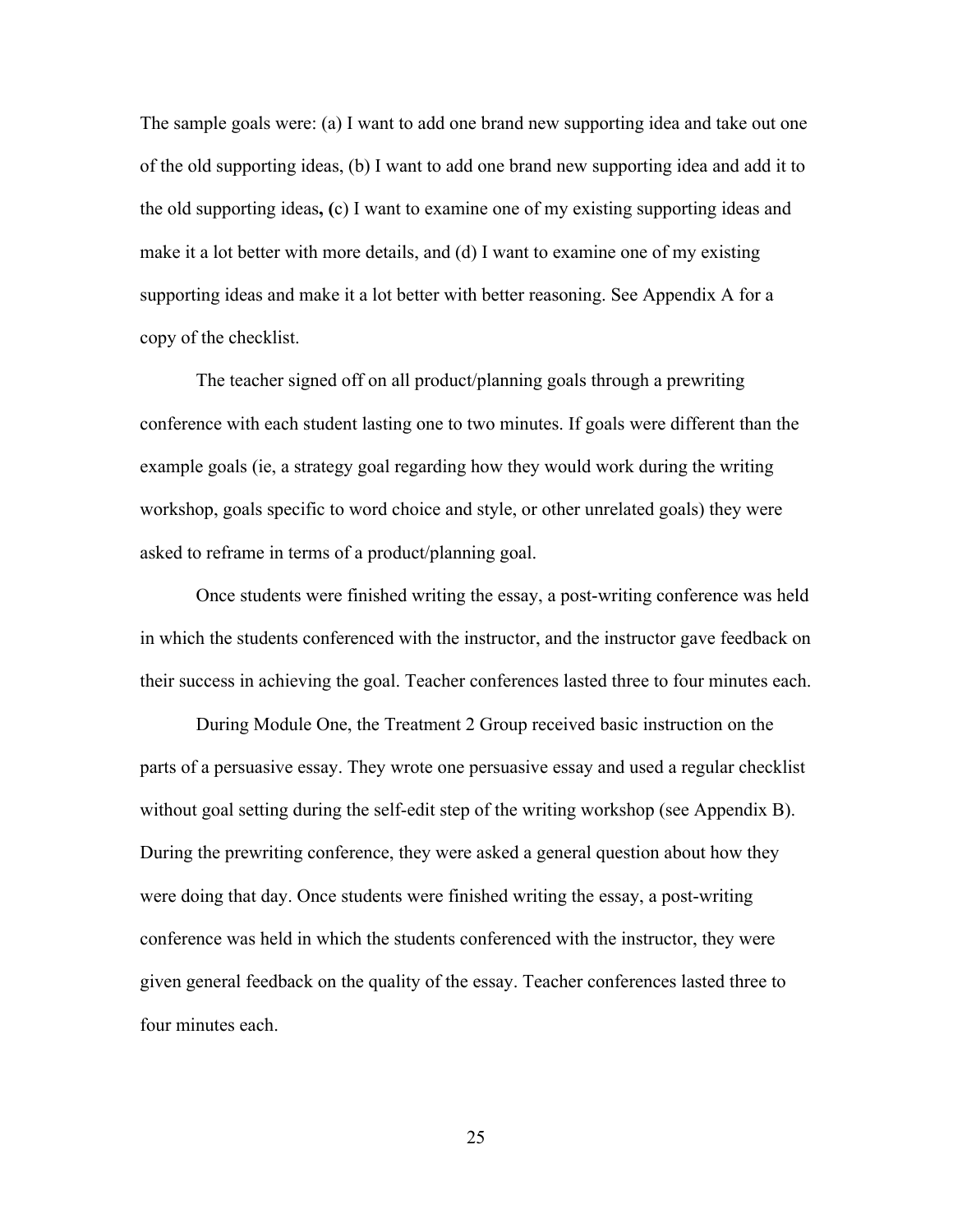#### **Module Two: Advanced Persuasive Writing**

Module Two for the Treatment 1 and Treatment 2 Groups consisted of six 90 minute class sessions. During the Writing Workshop, students in both groups received all-group instruction on the parts of a persuasive essay, wrote one essay, and conducted a post-writing conference with the instructor. The Comparator Group received business-asusual writing instruction during this time.

During Module Two, the Treatment 1 Group received continued instruction on the parts of a persuasive essay with more emphasis on supporting paragraphs. They also received a 45-minute lesson on goal setting. They wrote one persuasive essay and used a goal-setting checklist during the self-edit step of the writing workshop.

Four sample goals were presented to students as examples of acceptable planning/product goals, each of which focused on either quantity or quality of ideas. The sample goals were: (a) I want to add one brand new supporting idea and take out one of the old supporting ideas, (b) I want to add one brand new supporting idea and add it to the old supporting ideas**, (**c) I want to examine one of my existing supporting ideas and make it a lot better with more details, and (d) I want to examine one of my existing supporting ideas and make it a lot better with better reasoning. See Appendix A for a copy of the checklist.

The teacher signed off on all product/planning goals through a prewriting conference with each student lasting one to two minutes. If goals were different than the example goals (ie, a strategy goal regarding how they would work during the writing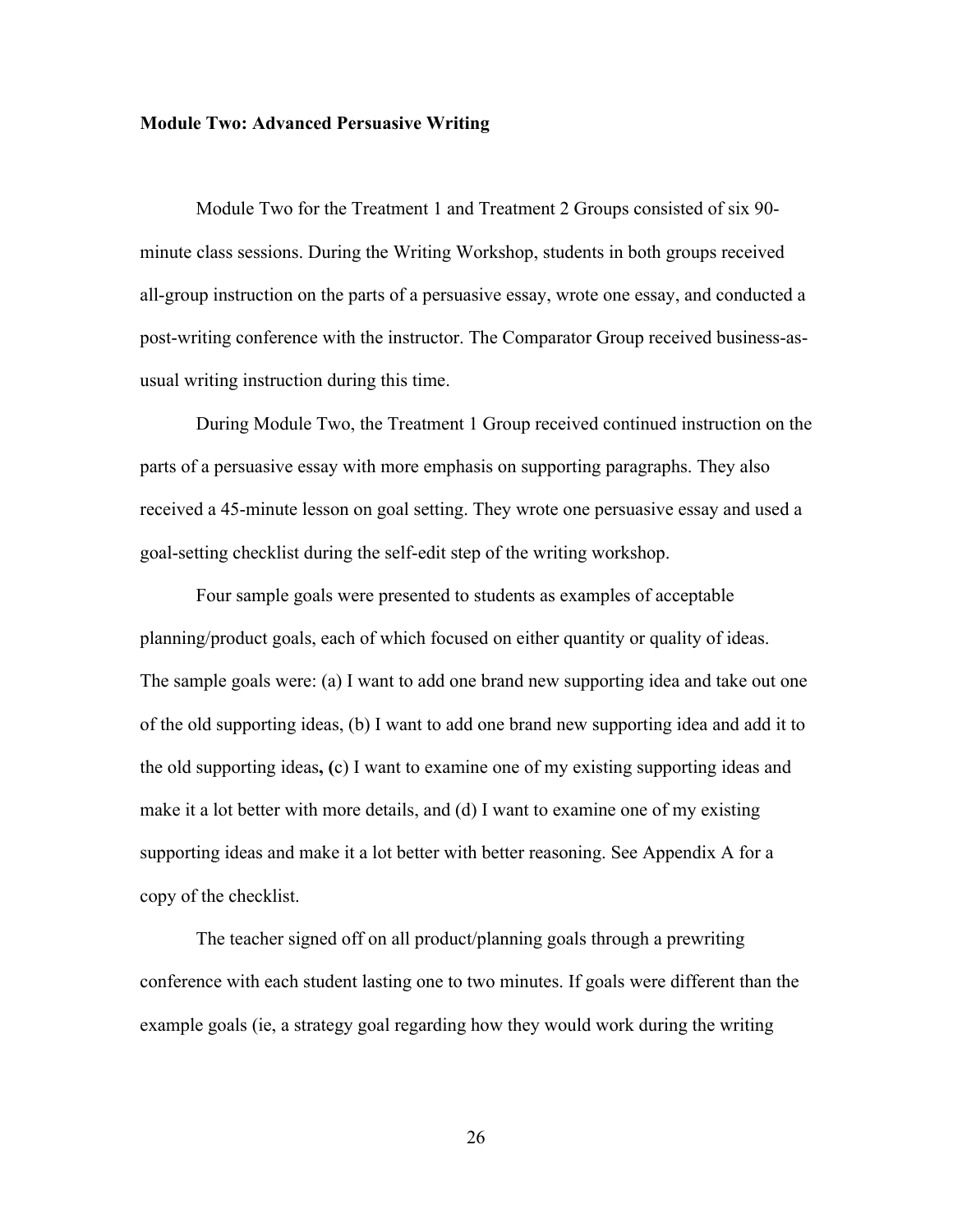workshop, goals specific to word choice and style, or other unrelated goals) they were asked to reframe in terms of a product/planning goal.

Once students were finished writing the essay, a post-writing conference was held in which the students conferenced with the instructor, and the instructor gave feedback on their success in achieving the goal. Teacher conferences lasted three to four minutes each.

During Module Two, the Treatment 2 Group received continued instruction on the parts of a persuasive essay with more emphasis on supporting paragraphs. They wrote one persuasive essay and used a regular checklist without goal setting during the self-edit step of the writing workshop (see Appendix B). During the prewriting conference, they were asked a general question about how they were doing that day. Once students were finished writing the essay, a post-writing conference was held in which the students conferenced with the instructor, they were given general feedback on the quality of the essay. Teacher conferences lasted three to four minutes each.

# **Posttest**

The final module consisted of two 90-minute class sessions for the Treatment 1 and Treatment 2 Groups. During the fourth module, each student completed the selfefficacy scale again. The instructor presented an essay topic and asked the students to write about it without outside assistance.

The final module consisted of one 90-minute class session for the Comparator Group. During the fourth module, students did not complete the self-efficacy scale due to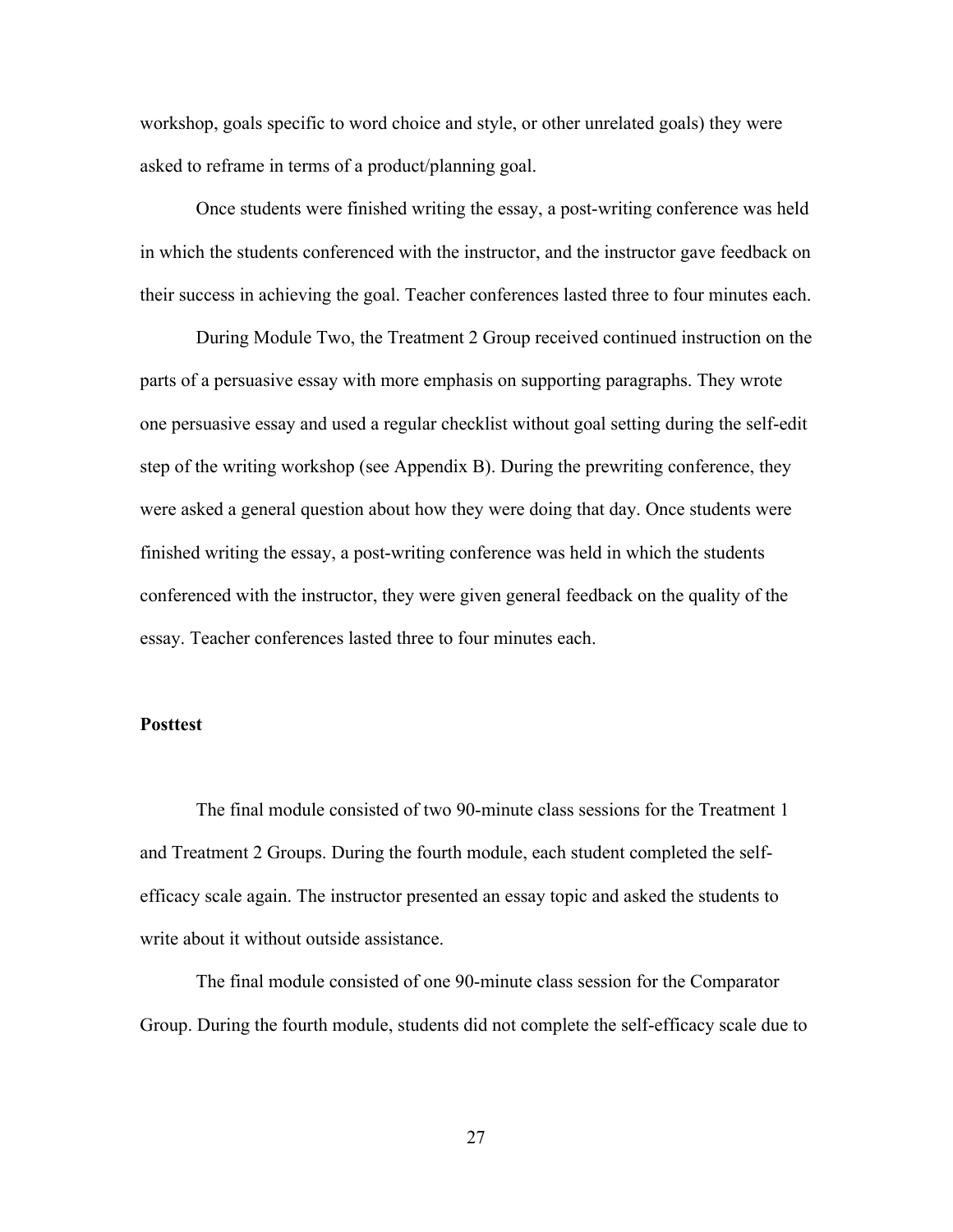time constraints. The instructor presented an essay topic and asked the students to write about it without outside assistance.

## **Measures**

The multiple measures in this study served three purposes: to examine (a) the quality of student writing; (b) the quantity of student writing; and (c) self-reported student attitudes regarding their efficacy in writing. A portfolio of evidence of student work was also collected. Pre and post writing samples were collected at the beginning and the end of the study.

Students typed all writing samples and were allowed to use spellchecking software to correct their work. While spellchecking may contribute to an inflated view of a student's skill level, it is important to note that transcription skills are not a focus of this study. Students used the spellchecking tool at their discretion and without teacher assistance or prompting. The teacher also kept anecdotal notes regarding student facility with typing, in the event that students were not proficient enough with typing to keep up with the pace of the class. Only one student in the Treatment 2 Group was completely unable to type, and only two students in the Comparator Group were unable to type. These samples were written by hand, and then typed up for the raters to examine. Raters were presented with typed samples without any identifying information and without information about whether the sample was a pre- or post- measure.

The writing sample used prompts from previous Oregon Department of Education writing assessments in the area of persuasive writing. Students could choose one of three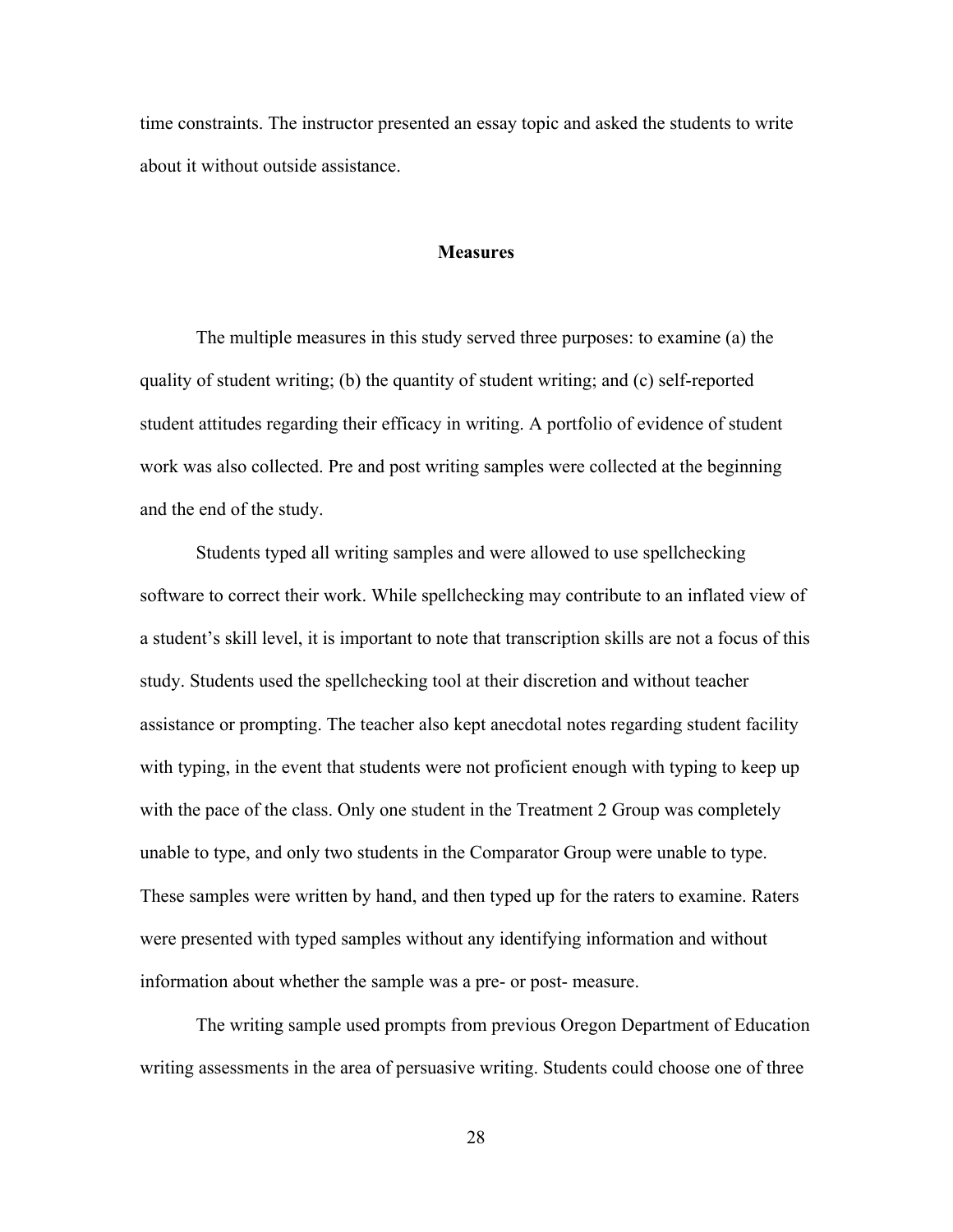prompts for both the pre-assessment and post-assessment. Prompts were chosen by the researcher and structured to be similar to one another across pre- and post-administrations (see Appendix D). The samples were rated in three ways: (a) quantity (number of words); (b) quality, as determined by two raters on a holistic 8-point scale (Graham, Harris & Mason, 2005) and (c) quality, as determined by measuring minimally parsable units (Page-Voth & Graham, 1999).

# **Writing Quality: Holistic Scale**

Two raters were hired to rate the samples on the holistic quality measure. The first rater was a certified teacher and administrator with 20 years of experience. The second rater was an educational aide with 15 years of experience in assessing special needs students and a current teacher licensure candidate in a graduate program. Using a technique set forth in Graham et al. (2005), examiners were asked to read the paper attentively to obtain a general impression of overall writing quality. Compositions were then scored on an 8-point Likert-type scale, with 1 representing the lowest quality of writing and 8 representing the highest quality. Raters were told that ideation, organization, grammar, sentence structure, and aptness of word choice should all be taken into account in forming a judgment about overall quality, and that no one factor should receive undue weight. The researcher collected a set of compositions from a sixth grade class at the school in October 2012 that did not participate in the study. The study's author reviewed these sample papers and determined a low, middle, and high quality set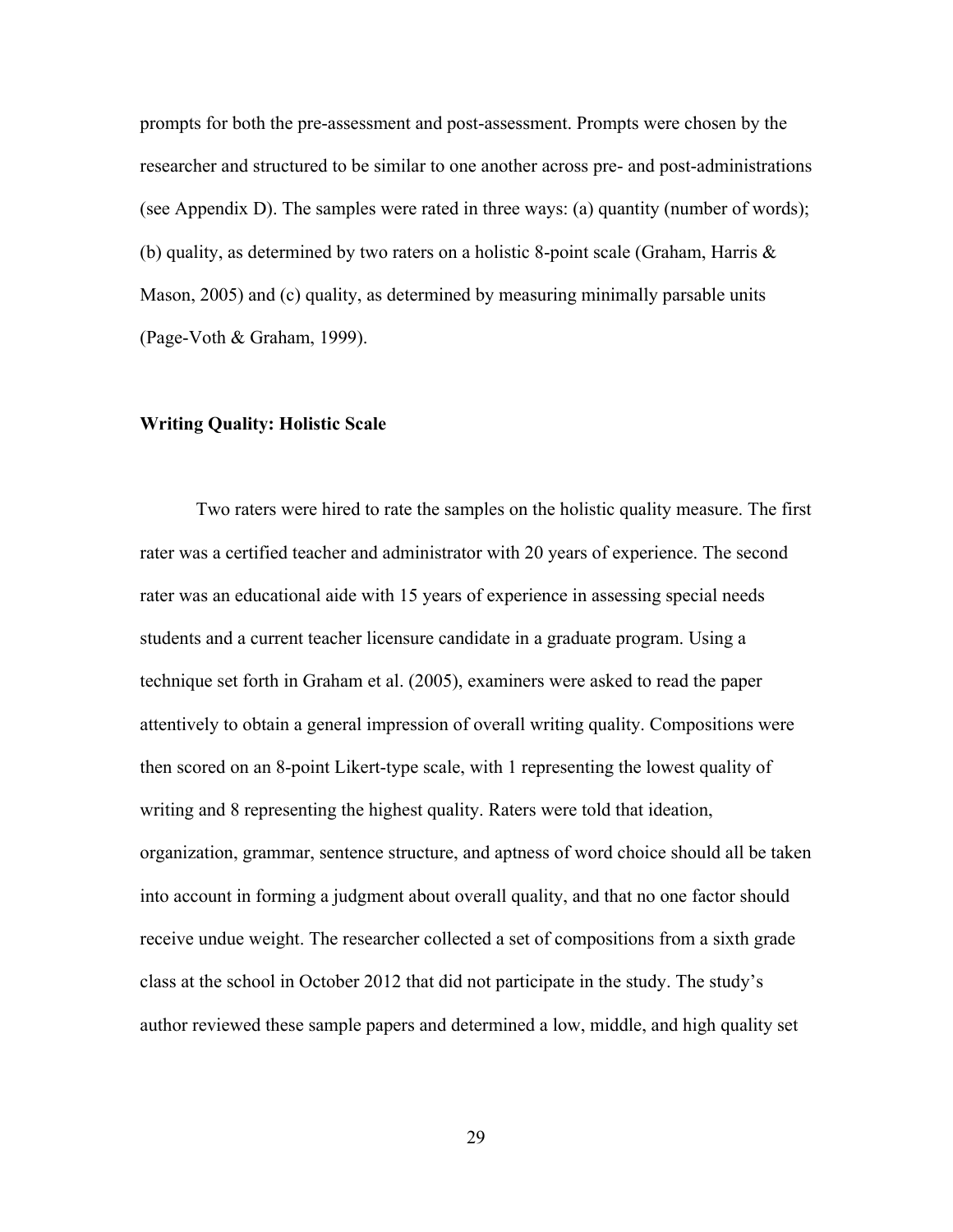of sample papers. Raters were provided with a representative paper for a low, middle, and high quality score emulating a technique from Graham et al, 2005.

Using the 1-8 point scale, where 1 represented the lowest score and 8 represented the highest, raters used the set of anchor papers to guide their ratings of a set of example papers. Raters were permitted to rate actual work when their ratings reached 90% agreement with the example papers.

Raters' work was examined in batches of 10 papers to ensure concordance with the scale. Ratings were considered accurate when the two raters came within one point of each other on the scale for a given sample. When ratings fell outside of the one point agreement on the scale, raters were required to re-examine the sample with the anchor papers. Inter-rater reliability on the writing samples was 95%.

### **Writing Quantity: Word Count**

Writing quantity was scored in terms of word count. Number of words written was measured for both the pre- and post- writing sample using the function in the wordprocessing software.

#### **Writing Quantity: Parsable Units**

Writing quantity was also scored in terms of parsable units, a term set forth in Page-Voth and Graham (1999). Parsable units are defined as parts of an essay that can be classified as a premise, reason supporting the premise, elaboration of a supporting reason,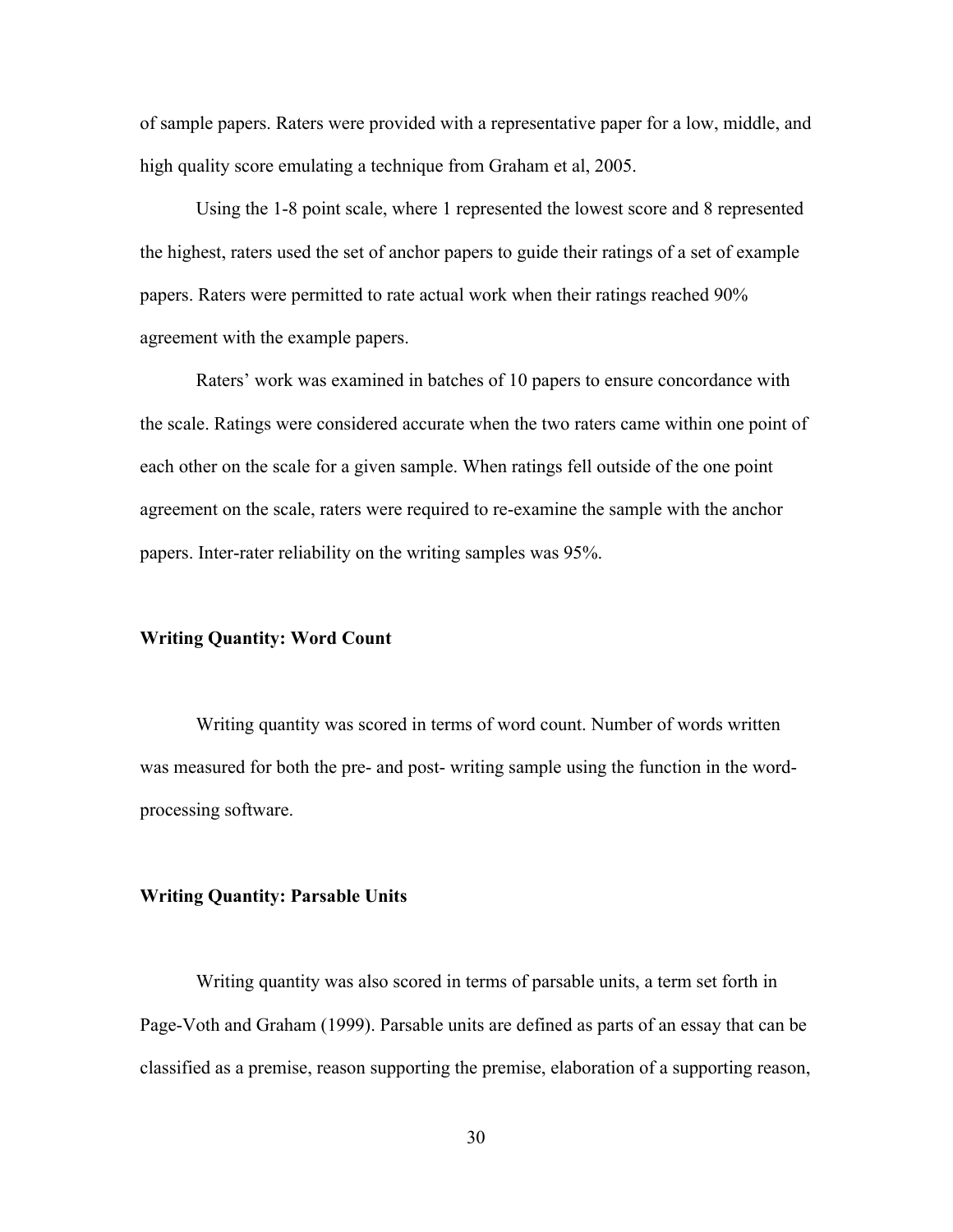refutation of a counterargument, elaboration of a refutation, conclusion, or nonfunctional. Functional elements were those that directly supported the writer's argument, whereas nonfunctional text included information that was unrelated to the writer's premise or repeated without any rhetorical purpose.

Functional essay elements were defined with guidance from Page-Voth and Graham, 1999. A premise was a statement specifying a position on the essay topic ("The cafeteria should have organic food"). Supporting reasons were statements that supported the writer's premise ("Because kids will eat more food if the food is more natural."). An elaboration of a supporting reason provides additional details or an example ("For example, there could be a taco bar with lots of fresh vegetables."). Refutation of a counterargument involved an explanation for why a counterpremise was not justifiable ("Despite what the school district thinks, organic food does not always cost more"). An elaboration of a refutation provided additional detail or an example ("Organic food has fewer pesticides."). A conclusion was defined as a closing statement ("That is why I believe the cafeteria should focus on getting higher quality food.")

# **Self-Efficacy Survey Measure and Scoring Procedures**

The Writer Self-Perception Scale, or WSPS (Bottomley, Henk & Melnick, 1997) measured students' self-efficacy in writing. The WSPS is grounded in Bandura's (1977, 1982) theory of perceived self-efficacy, hypothesizing that a *student's self-perception* of writing ability affects writing growth (Bottomley, Henk & Melnick, 1997). The WSPS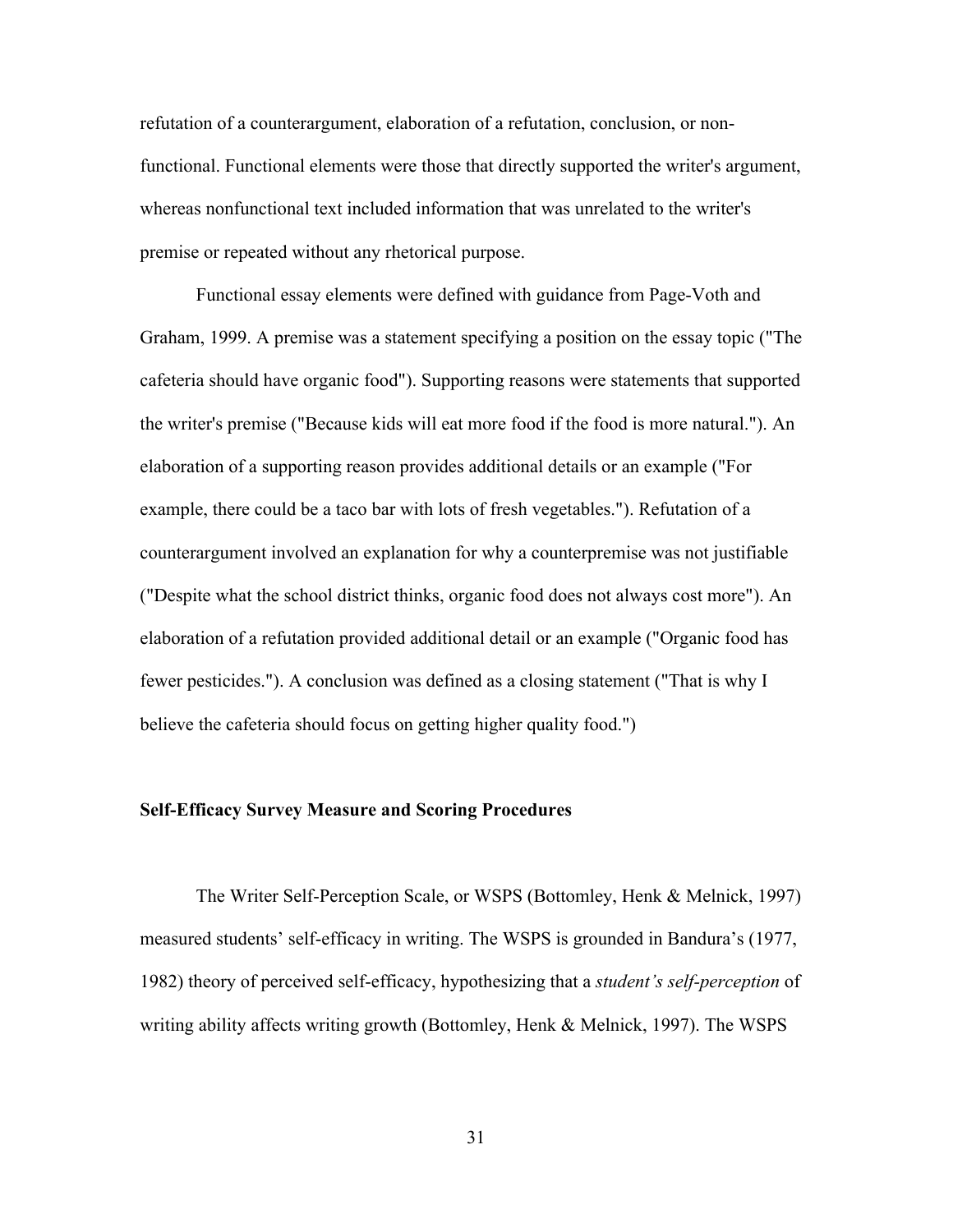was distributed to students electronically with an online survey tool, and their responses were recorded and scored by the study's author.

The WSPS was constructed following the affective instrument developmental guidelines recommended by Gable and Wolf (1993), (Bottomley, Henk & Melnick, 1997). According to Bottomley et al. (1997), the WSPS demonstrates suitable psychometric properties that justify its use in classroom and research contexts. The WSPS measures self-efficacy on five subscales: General Progress, Specific Progress, Observational Comparison, Social Feedback and Physiological States. A pilot study of the instrument was conducted with 304 students in grades 4, 5, and 6 in 14 classrooms in Pennsylvania in 1995 (Henk, Bottomley & Melnick, 1996). Scale reliability has been measured on these subscales, with all coefficients exceeding .80 (Henk, Bottomley & Melnick, 1996). The 5 scales exhibited correlations that "ranged from .51 to .76, demonstrating both significant relationships and desirable scale distinctiveness" (Bottomley et al., 1997, p. 296). In terms of validity, a pilot study compared student results on the WSPS to a holistic writing measure of a writing sample. This study found a modest interrelationship between a student's score on the WSPS and various indicators of writing (Henk et al., 1996).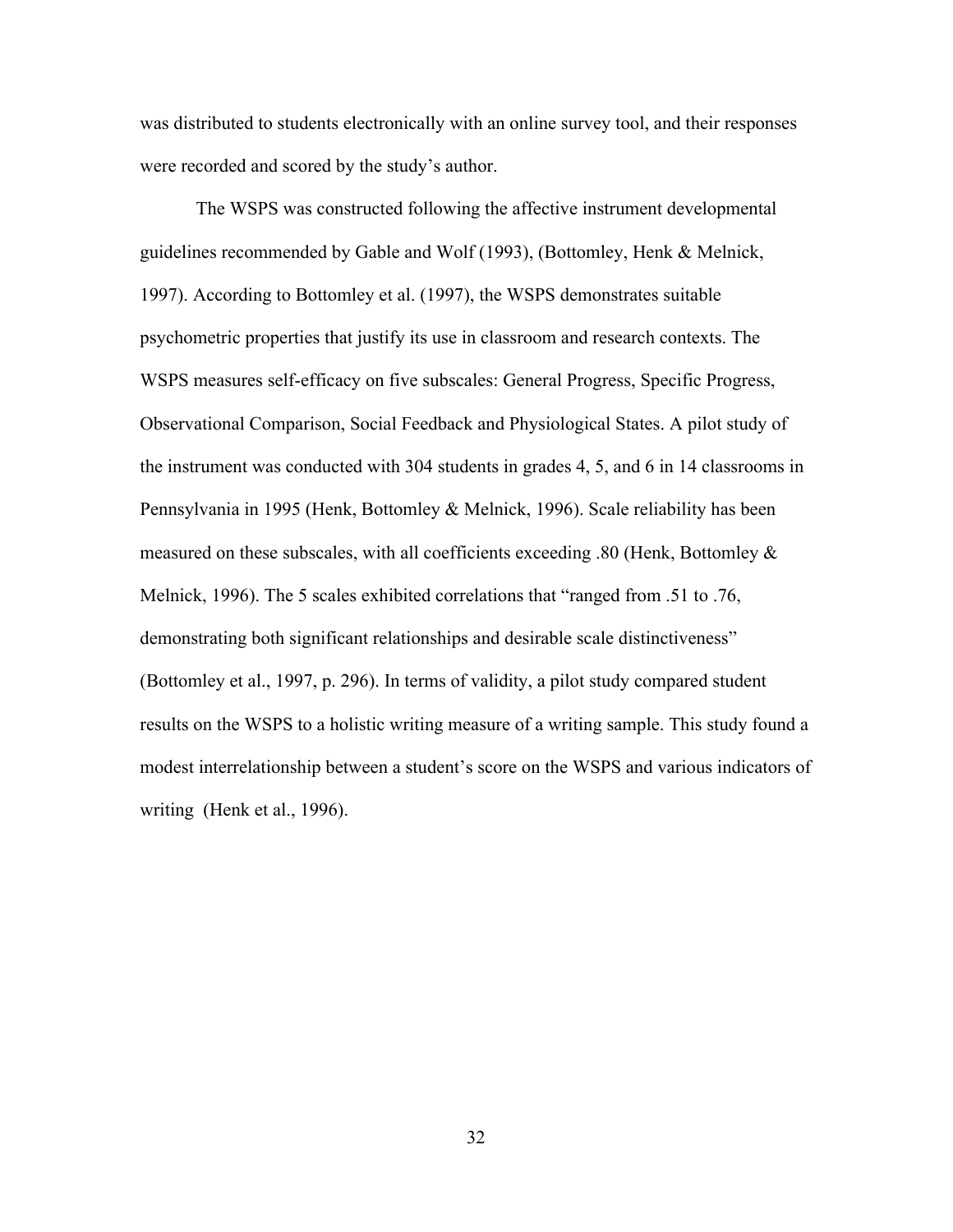#### **Analyses**

First, student demographic information was collected from school records, including free and reduced lunch counts of the total population, and ELL status, Special Education status, and gender of specific students.

Bivariate analyses were conducted, with scatter plots for bivariate relations to determine a linear relationship. Once a linear relationship was determined, bivariate correlations on the pre- and post- measures were conducted.

Next, I checked the distributions of the dependent measures to determine that assumptions of normality and linearity were tenable. Descriptive statistics of pre and post measures are reported, including effect size as calculated with Cohen's d.

A repeated measures ANOVA was used to examine mean differences on dependent variables of writing samples: quality (holistic score), writing quantity (word counts), and writing quantity (parsable units).

For the WSPS, students' scores on the survey were calculated for each of the five subscales: General Progress, Specific Progress, Observational Comparison, Social Feedback and Physiological States. The scores were then categorized as low, average or high according to norming data provided by the WSPS. I used a chi-square analysis to determine whether there was a difference in the proportions in each of those categories among the five subscales.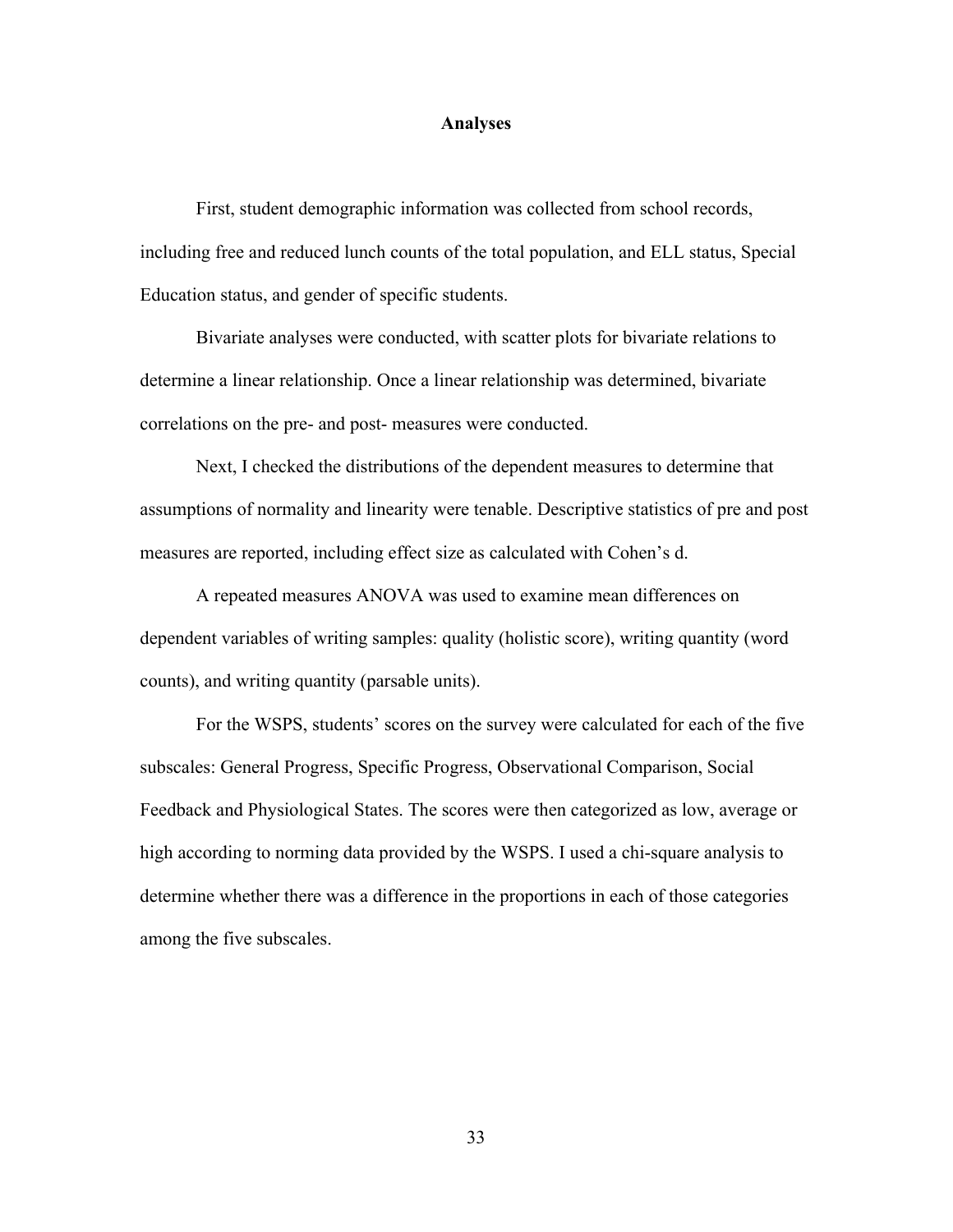# CHAPTER III

#### RESULTS

The purpose of this study was to explore the impact of writing workshop with a goal setting intervention on writing quality, quantity and self-efficacy. Students in Treatment 1 used the writing workshop process and received a teacher-supported goal setting intervention in the self-edit step of the writing process consistent with Self-Regulated Strategy Development approach. Students in Treatment 2 received only writing workshop instruction and a generic checklist in the self-edit step. Students in the Comparator group received business-as-usual writing instruction in their language arts/social studies block. Writing measures document quality of writing through a holistic scale, quantity of writing through word counts, and the quantity of writing through parsable units. The Writer Self-Perception Scale, or WSPS (1997), measured students' self-efficacy in writing for the Treatment 1 and Treatment 2 Groups.

The three specific research questions are used to structure the results. First, bivariate correlations between writing measures for the entire population of the study are presented. Measures are analyzed separately: holistic quality, quantity (word counts), quantity (parsable units), and Writer Self-Perception Scale. Descriptive statistics are displayed for each measure, and analyze each measure's pre-test with a One-Way ANOVA. Finally, a repeated measures ANOVA is used to compare the pre- and post-test administrations across groups, followed by a pairwise comparison with Bonferroni correction.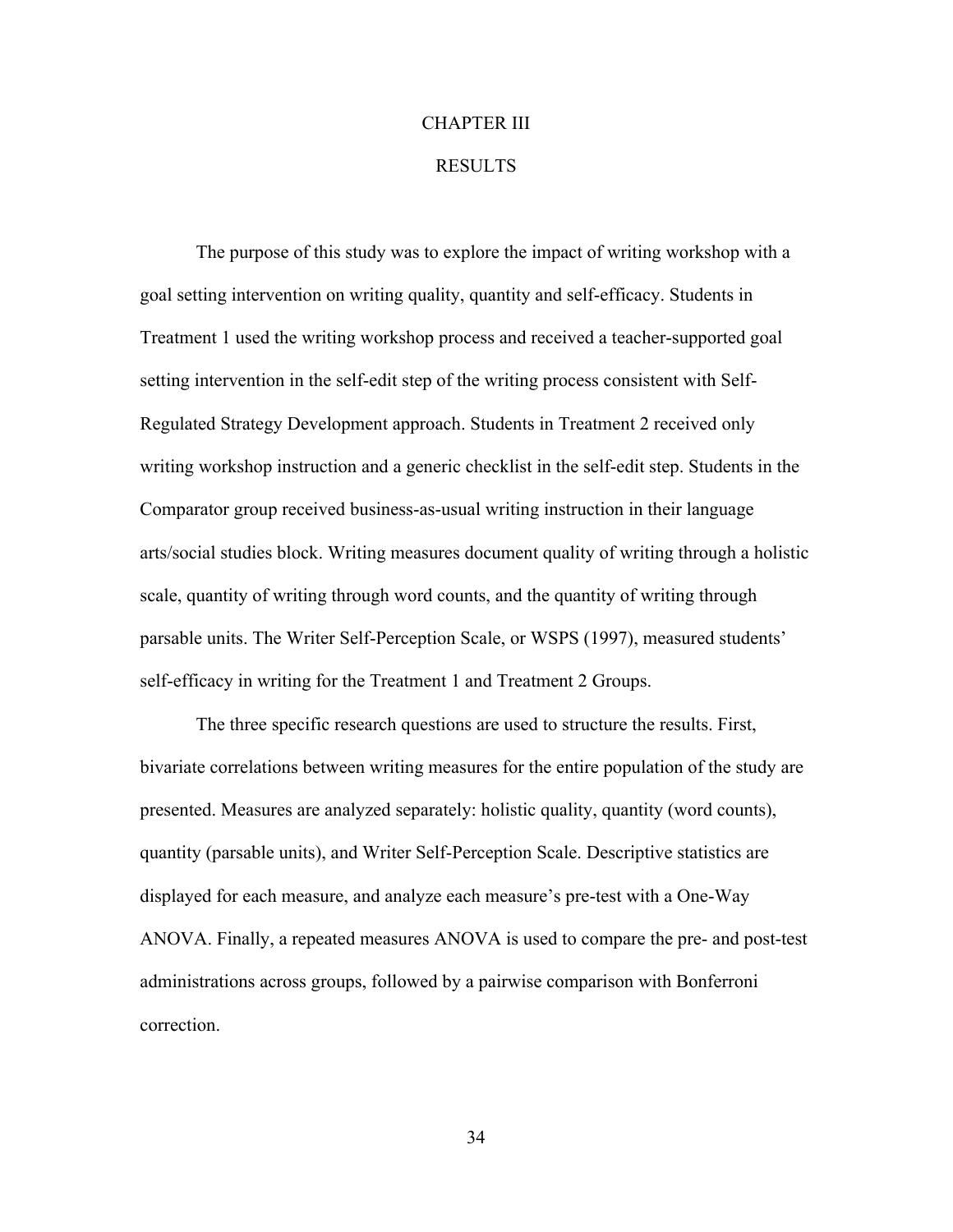For the WSPS, students' scores on the survey were calculated for each of the five subscales: General Progress, Specific Progress, Observational Comparison, Social Feedback and Physiological States. The scores were then categorized as low, average or high according to norming data provided by the WSPS. I used a chi-square analysis to check for a difference in the proportions in each of those categories among the five subscales.

Measures in this study were designed to provide data to address the following research topics:

- 1) Relationship between performance writing measures (writing quality holistic score, writing word count score, and writing parsable unit score) and the other measures.
- 2) Relationship between treatment conditions and (a) writing quality as measured on the writing holistic score, (b) writing quantity as measured on the writing word count score, and (c) writing quantity as measured on the writing parsable units score.
- 3) Relationship between treatment conditions and writing self-efficacy as measured by the five subdomains of the Writer Self-Perception Scale (WSPS).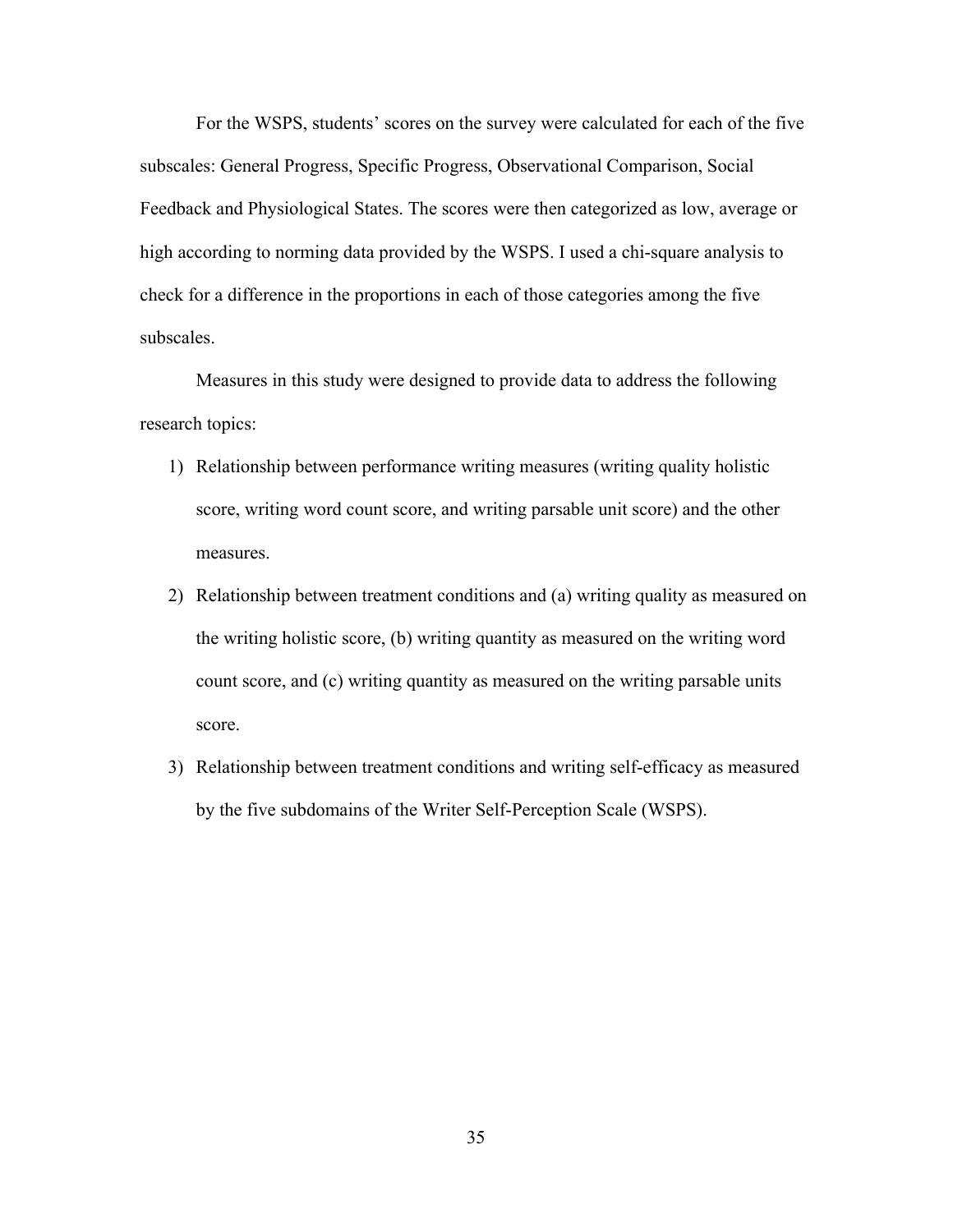# **Topic One: Associations Among the Three Variables of Holistic Score, Word Count Score, and Parsable Units Score**

Descriptive statistics of assessment results for all measures are shown in Table 3, including mean, standard deviation, minimum, and maximum.

#### Table 3

| Group               | M      | SD     | Min      | Max   |
|---------------------|--------|--------|----------|-------|
| Pre-Holistic Score  | 3.32   | 1.06   |          | 6.0   |
| Post-Holistic Score | 4.11   | 1.26   | 2        | 6.5   |
| Pre-Word Count      | 153.57 | 88.90  | $\theta$ | 407.0 |
| Post-Word Count     | 219.43 | 113.21 | 35       | 733.0 |
| Pre-Parsable Units  | 15.55  | 9.87   | $\theta$ | 61.0  |
| Post-Parsable Units | 24.31  | 12.14  | 6        | 76.0  |

*Descriptive Statistics of Assessment Results for Full Sample* ( $n = 91$ )

To investigate if there was a statistically significant association between writing measures, bivariate correlations were computed for the pre-test and post-test holistic scores, word count scores, and parsable units scores.

All six of the measures were significantly correlated (see Table 4). Students who had relatively high scores on one measure were very likely to have high scores on another measure. On the pre-test measures, holistic score and word count were strongly correlated,  $r(89) = .83$ ,  $p < .01$ . On the pre-test measures, holistic score and parsable units were also strongly correlated,  $r(89) = .79$ ,  $p < .01$ . On the pre-test measures, word count and parsable units were strongly correlated,  $r(89) = .88$ ,  $p < .01$ .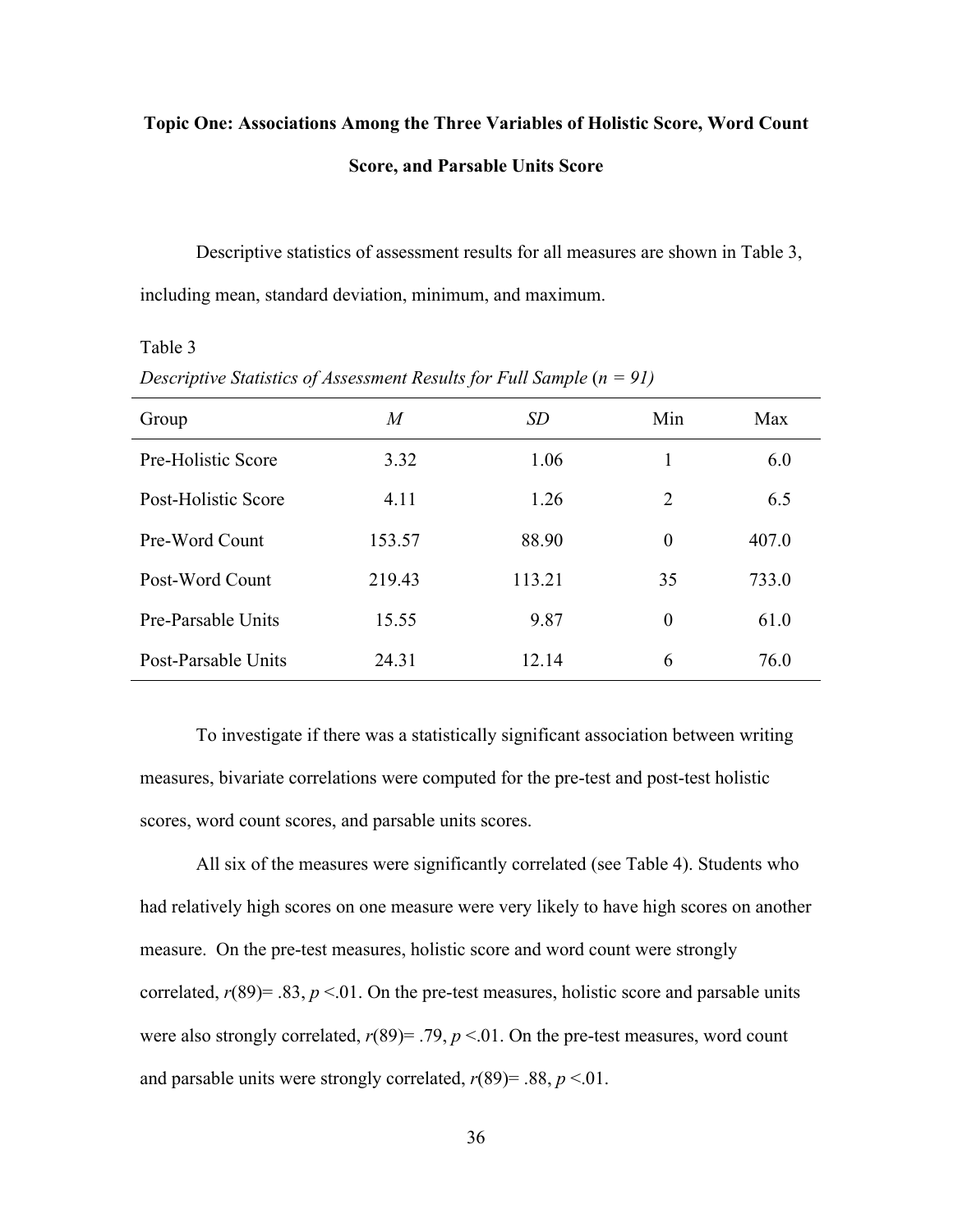On the post-test measures, word count and parsable units were strongly

correlated, *r*(89)= .90, *p* <.01. Post-word count and post holistic were strongly correlated, *r*(89)= .81, *p* <.01.

# Table 4

*Bivariate Correlations Among Holistic Score, Word Count Score, & Parsable Units Post-Test Score*

| Subscale            | Pre-<br>Holistic | Post-<br>Holistic | Pre-Word<br>Count | Post-Word<br>Count | Pre-<br>Parsable<br>Units |
|---------------------|------------------|-------------------|-------------------|--------------------|---------------------------|
| Pre-Holistic        |                  |                   |                   |                    |                           |
| Post-Holistic       | .67              |                   |                   |                    |                           |
| Pre-Word Count      | .83              | .72               |                   |                    |                           |
| Post-Word Count     | .59              | .81               | .74               |                    |                           |
| Pre-Parsable Units  | .79              | .69               | .88               | .68                |                           |
| Post-Parsable Units | .57              | .79               | .68               | .90                | .66                       |

# **Topic Two: Differences in Holistic Score, Word Count Score, and Parsable Units Score by Group**

The next research question concerned whether there was a difference between holistic score, word count score, and parsable units score by group (Treatment 1,

Treatment 2, and Comparator).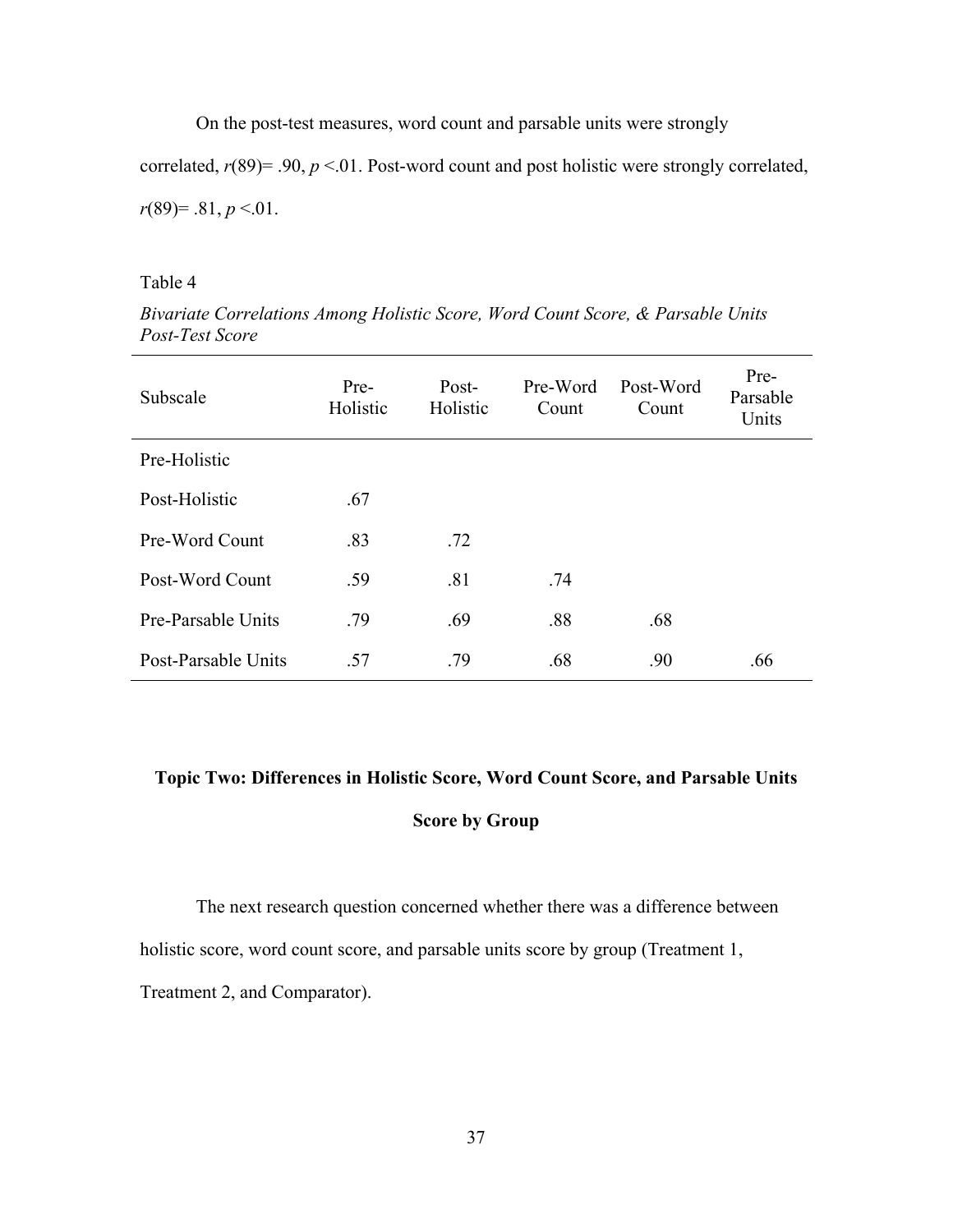# **Holistic Score**

Descriptive statistics for holistic score with means and standard deviations by group are presented in Table 5.

# Table 5

*Descriptive Statistics for Holistic Scores by Treatment Group*

|             |    |            | <b>Holistic Score</b> |     |  |
|-------------|----|------------|-----------------------|-----|--|
| Group       | n  | Pre(SD)    | Post $(SD)$           | ES  |  |
| Treatment 1 | 33 | 3.85(1.13) | 4.85(1.21)            | .85 |  |
| Treatment 2 | 30 | 2.92(0.97) | 4.00(1.23)            | .98 |  |
| Comparator  | 28 | 3.16(0.84) | 3.35(0.84)            | .21 |  |
| Total       | 91 |            |                       |     |  |

*Note*. Effect size was calculated with Cohen's *d*.

A one-way ANOVA was conducted on the pre-test scores to determine whether observed differences among groups were statistically significant. As shown in Table 6, results showed a significant pre-test difference between Treatment 1 and Treatment 2, and a difference between Treatment 1 and Comparator,  $F(2, 91) = 7.58$ ,  $p < .001$ . There is no statistically significant difference between Treatment 2 and Comparator Groups.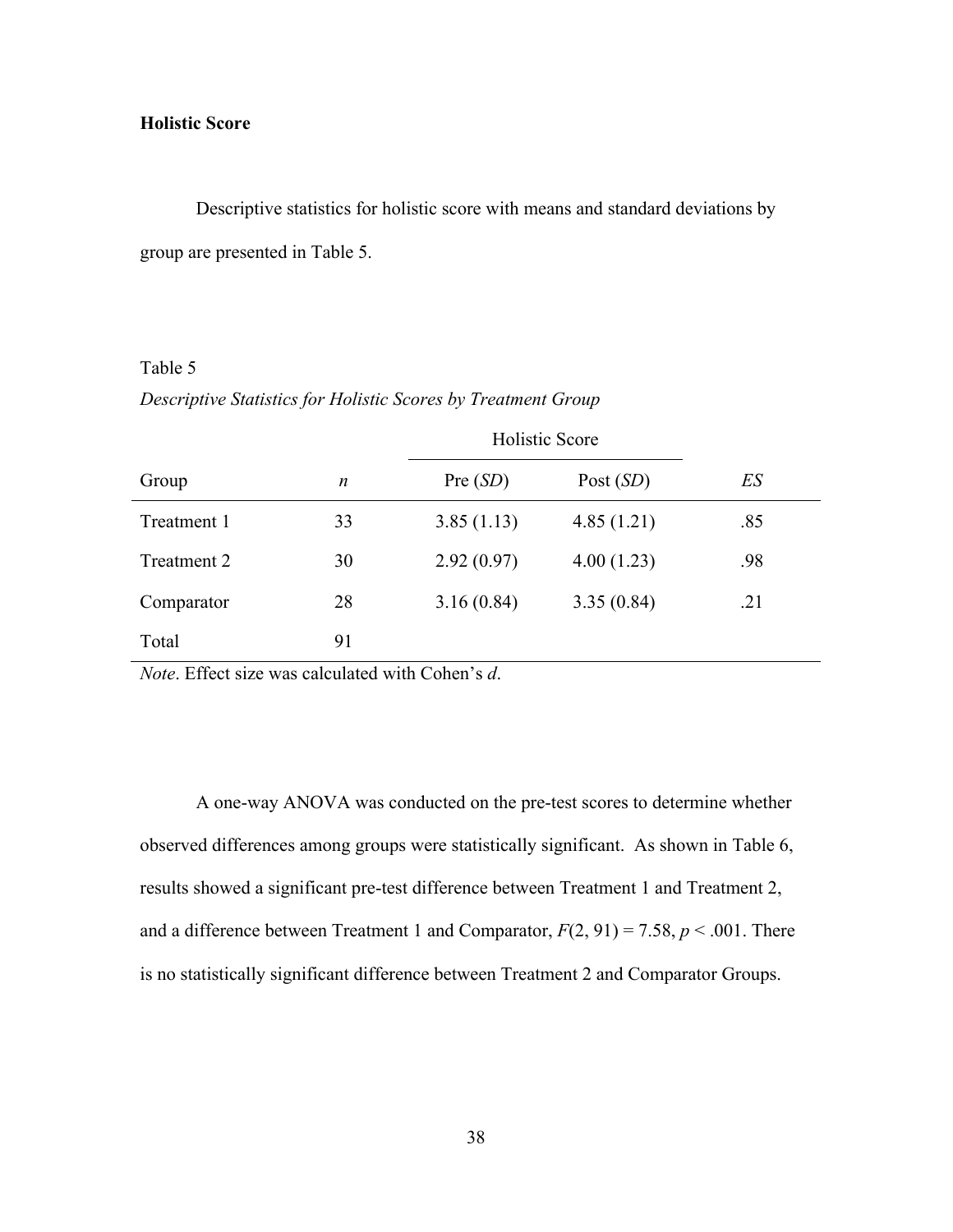| Group       |             | Mean<br>Difference | SE   | $\boldsymbol{p}$ |
|-------------|-------------|--------------------|------|------------------|
| Treatment 1 | Treatment 2 | 0.93               | 0.25 | 0.001            |
| Treatment 1 | Comparator  | 0.69               | 0.25 | 0.022            |
| Treatment 2 | Comparator  | $-0.24$            | 0.26 | 1.000            |

*One-way ANOVA of Pre-Test Differences Among Groups, Holistic Measure*

*Note*. The omnibus F-test was significant,  $F(2, 90) = 7.58$ ,  $p < .001$ .

As a result of some pre-existing differences in pre scores, a repeated measures ANOVA was conducted on the pre and post scores on the holistic quality measure. Table 7 shows that a significant interaction was observed between the effects of group membership and time (i.e., pretest vs. posttest). As a result, tests of simple main effects were conducted and are reported in Tables 8 and 9with Bonferroni correction. In Table 8, we see at time 1 (i.e., pretest) and time 2 (i.e., posttest) that Treatment 1 differed significantly from both Treatment 2 and Comparator. There is no statistically significant difference between Treatment 2 and Comparator Groups at either time point. In Table 9, we see that both Treatment Groups demonstrated significant improvements between pretest and posttest, but that the Comparator Group did not demonstrate a significant change.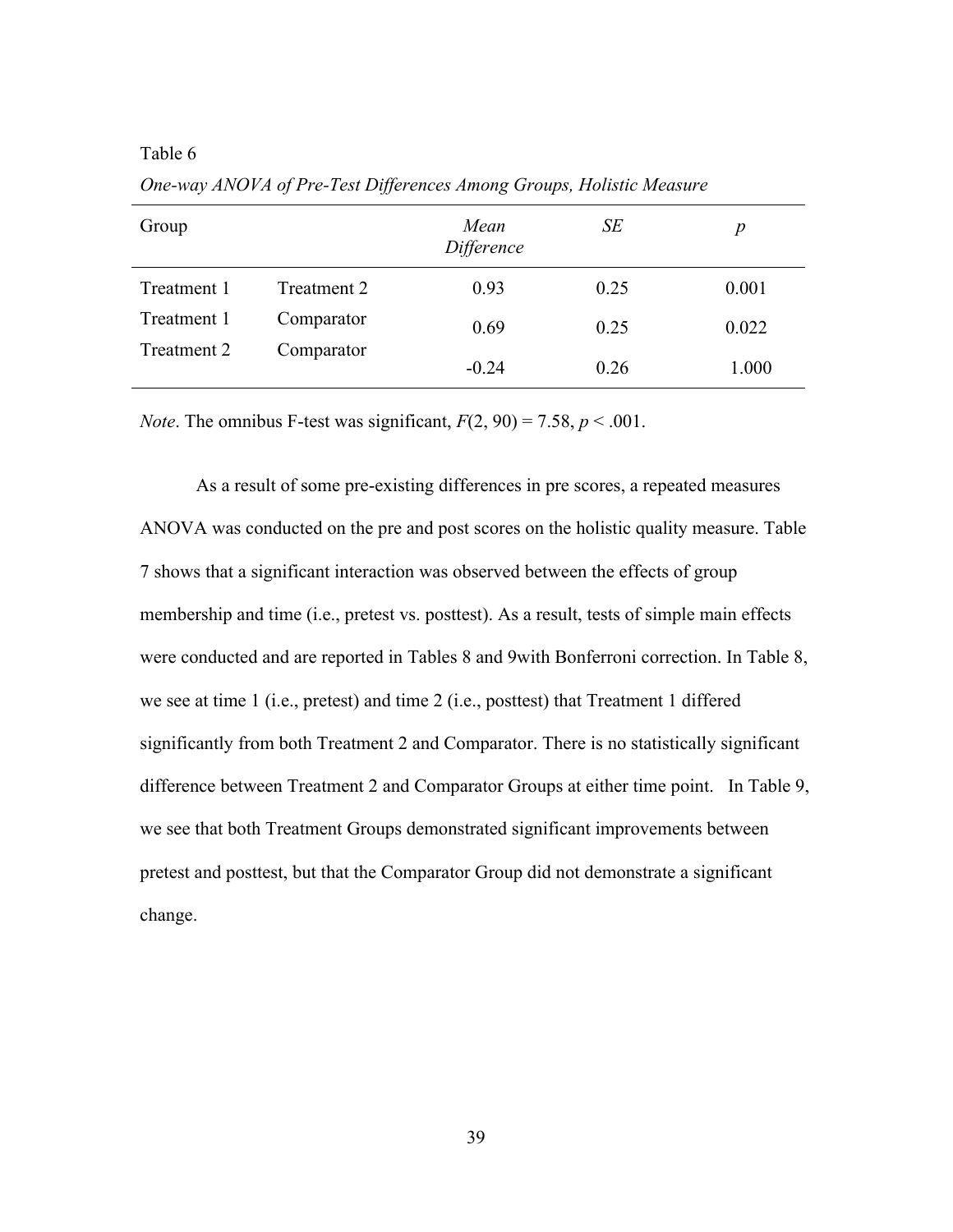| Variable           | MS      | df               | $\,F$   | $\boldsymbol{p}$ |
|--------------------|---------|------------------|---------|------------------|
|                    |         | Between subjects |         |                  |
| Intercept          | 2465.02 | 1                | 1337.98 | .0001            |
| Group              | 21.04   | $\overline{2}$   | 11.42   | .0001            |
| Error 1            | 1.84    | 88               |         |                  |
|                    |         | Within subjects  |         |                  |
| Time               | 26.16   | 1                | 65.10   | .0001            |
| Time x Group       | 3.47    | $\overline{2}$   | 8.64    | .0001            |
| Error <sub>2</sub> | 0.40    | 88               |         |                  |

*Between-Within Analysis of Variance Results on Holistic Measure*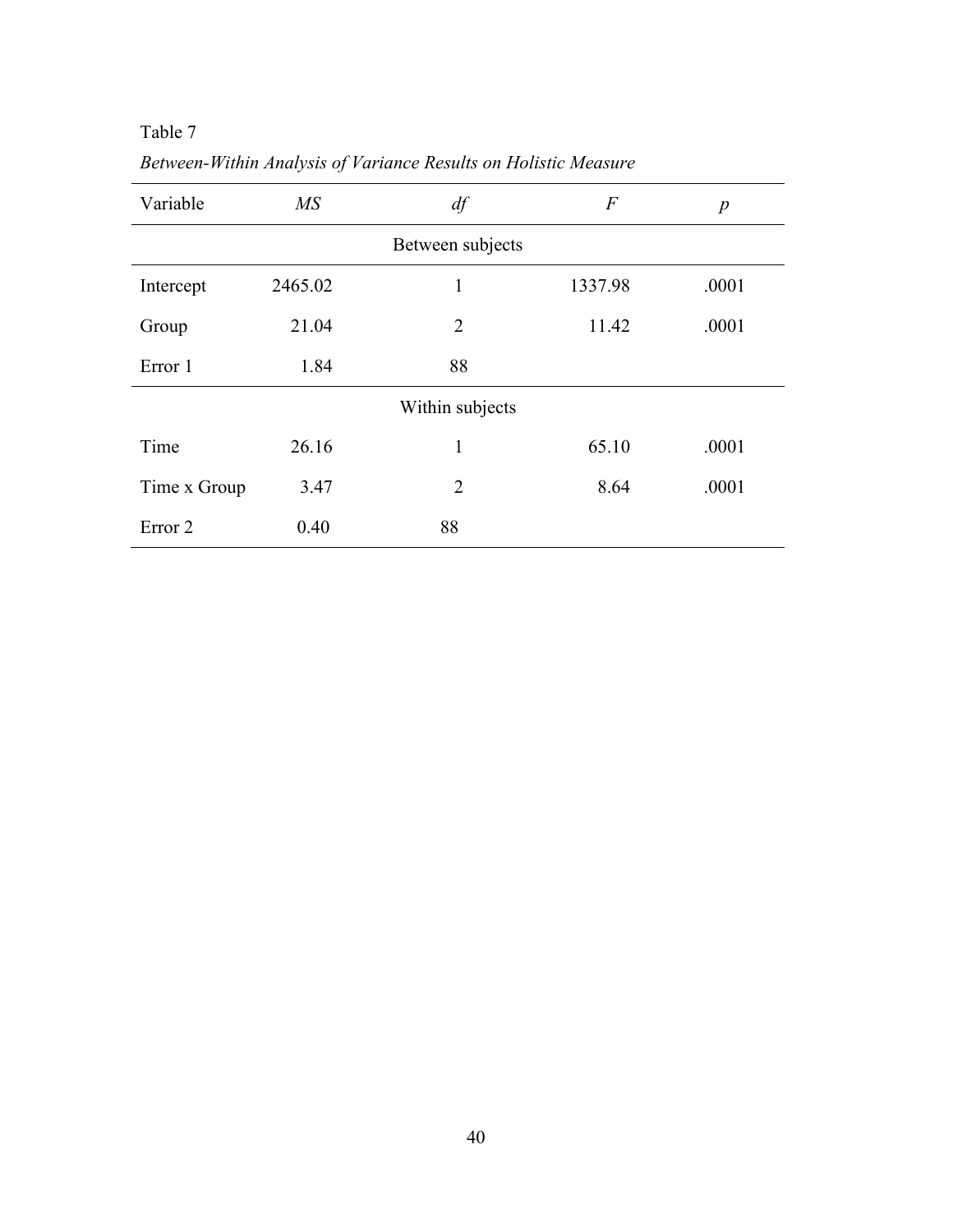| Time          |                              |             |                  | <i>Standard</i> |        | 95% CI  |         |
|---------------|------------------------------|-------------|------------------|-----------------|--------|---------|---------|
|               | Group<br>Difference<br>Error |             | $\boldsymbol{p}$ | LB              | $U\!B$ |         |         |
|               | Treatment 1                  | Treatment 2 | 0.93             | 0.25            | .000   | 0.43    | 1.43    |
| 1             | Treatment 1                  | Comparator  | 0.69             | 0.25            | .009   | 0.18    | 1.20    |
|               | Treatment 2                  | Comparator  | 0.24             | 0.26            | 354    | $-0.28$ | 0.76    |
| $\mathcal{D}$ | Treatment 1                  | Treatment 2 | 0.85             | 0.28            | .003   | 0.29    | 1.40    |
|               | Treatment 1                  | Comparator  | 1.49             | 0.28            | .000   | 0.92    | 2.06    |
|               | Treatment 2                  | Comparator  | $-.643$          | 0.29            | .031   | $-1.22$ | $-0.06$ |

Table 8 *Effect of Group by Time with Bonferroni Correction, Holistic Score*

*Note*. The p value has been adjusted to 0.008 using a Bonferroni correction. There is a significant difference between Treatment 1 and Treatment 2 Group on time 1. There is no significant difference between Treatment 1 and Comparator on time 1. There is no significant difference between Comparator and Treatment 2 on time 1. There is no significant difference between Treatment 1 and Treatment 2 on time 2. There is a significant difference between Treatment 1 and Comparator on time 2. There is no significant difference between Comparator and Treatment 2 on time 2.  $CI =$  confidence interval;  $UB =$  upper bound,  $LB =$  lower bound.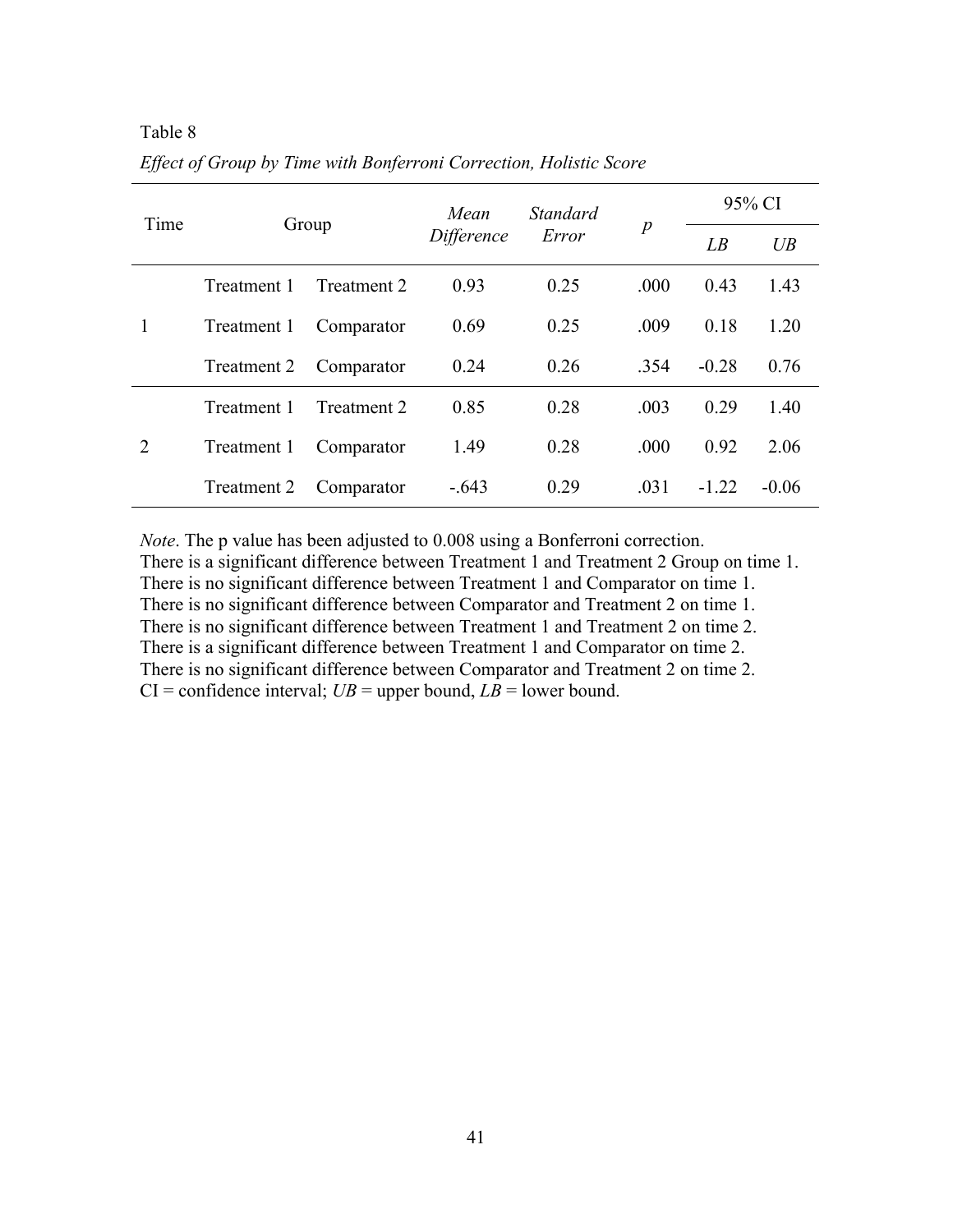|             |                |                    | Mean    | <b>Standard</b> | $\boldsymbol{p}$ | 95% CI   |         |
|-------------|----------------|--------------------|---------|-----------------|------------------|----------|---------|
| Group       |                | Time<br>Difference |         | Error           |                  | LB       | UB      |
| Treatment 1 | 1              | 2                  | $-1.0$  | 0.16            | .000             | $-1.31$  | $-0.69$ |
|             | $\overline{2}$ | 1                  | 1.0     | 0.16            | .000             | 0.69     | 1.21    |
| Treatment 2 | 1              | 2                  | $-1.08$ | 0.16            | .000             | $-1.41$  | $-0.76$ |
|             | $\overline{2}$ | 1                  | 1.08    | 0.16            | .000             | 0.76     | 1.41    |
| Comparator  | 1              | 2                  | $-0.20$ | 0.17            | .249             | $-0.533$ | 0.14    |
|             | $\overline{2}$ | 1                  | 0.20    | 0.17            | .249             | $-0.14$  | 0.533   |

Table 9 *Effect of Time by Group, Holistic Score*

*Note*. For the Treatment 1 Group, there is a significant difference between time 1 and time 2. For the Treatment 2 Group, there is a significant difference between time 1 and time 2. For the Comparator Group, there is no significant difference between time 1 and time 2. CI = confidence interval;  $UB =$  upper bound,  $LB =$  lower bound.

To investigate the study hypotheses (i.e., that Treatment 1 would outperform Treatment 2 and that both Treatments would outperform Comparator), two *a priori* contrasts were conducted. Results demonstrated that the effect of time for Treatment 1 and Treatment 2 did not differ significantly,  $F(1,88) = 0.136$ ,  $p = .713$ . However, the effect of time for both Treatments was, as predicted, significantly greater than for Comparator 1,  $F(1,88) = 17.223$ ,  $p < .001$ .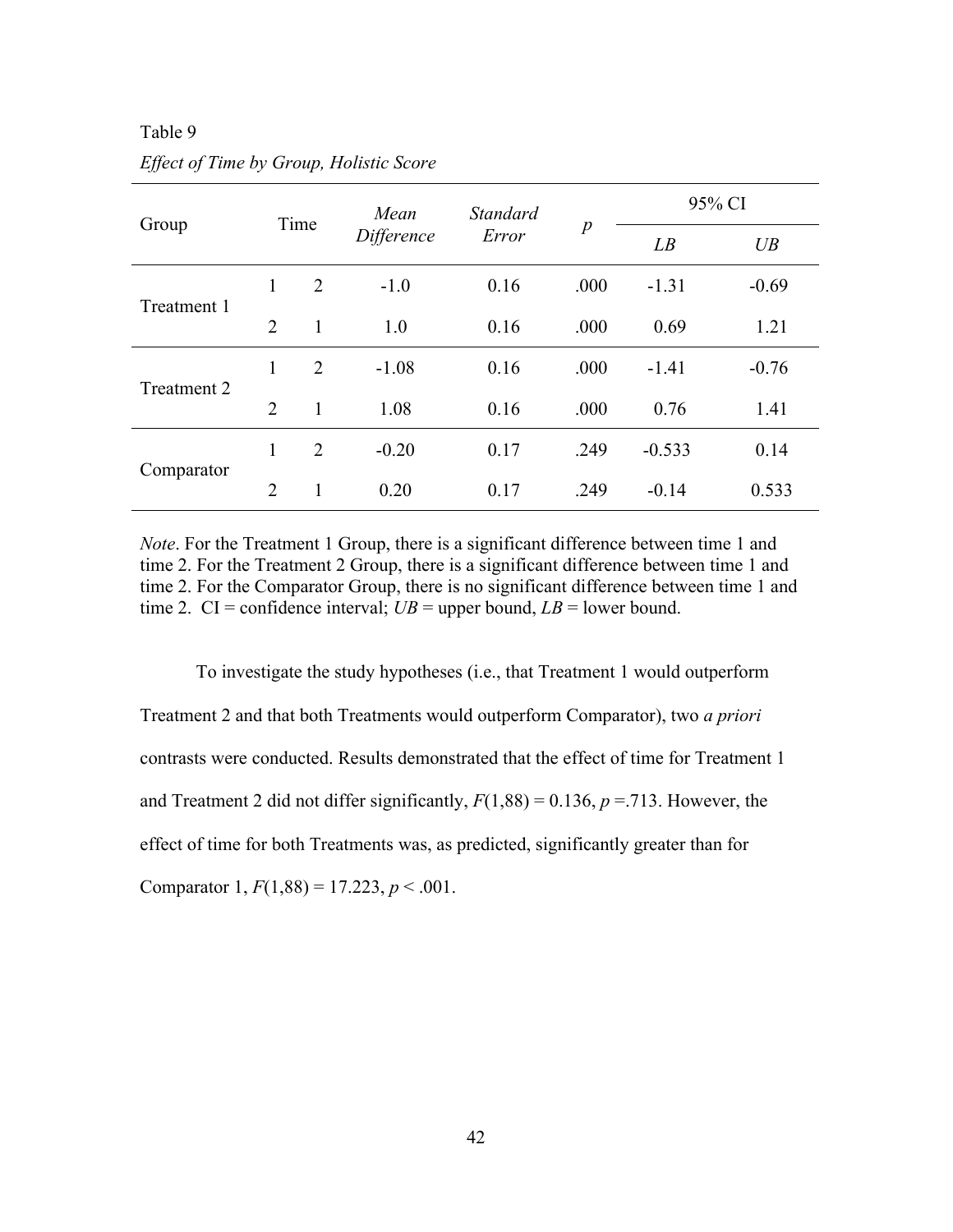### **Word Count Score**

The next research question asked was whether there was a difference in word count scores between time 1 and 2 by group (Treatment 1, Treatment 2, and Comparator). Descriptive statistics with means and standard deviations by group are presented in Table 10.

#### Table 10

#### *Descriptive Statistics for Word Count Scores by Treatment Group*

|             |    |                | Word Count      |      |
|-------------|----|----------------|-----------------|------|
| Group       | n  | Pre(SD)        | Post $(SD)$     | ES   |
| Treatment 1 | 33 | 216.94 (93.19) | 293.45 (117.63) | 0.72 |
| Treatment 2 | 30 | 136.86 (75.44) | 217.23 (84.57)  | 1.0  |
| Comparator  | 28 | 96.78 (37.10)  | 134.53 (66.82)  | 0.71 |
| Total       | 91 | 153.57 (88.89) | 219.42 (113.21) | 0.65 |

*Note*. Distributions were roughly unimodal and symmetrical. There are two outliers in the post-assessment, one in the Treatment 1 Group and one in the Comparator Group. There is a slight positive skew in the Treatment 1 and Comparator Group due to these outliers. Effect size was calculated using Cohen's d.

A one-way ANOVA was conducted on the pre-test scores to determine

differences among groups, as shown in Table 10. The results showed a pre-test

difference between Treatment 1 and the other two groups,  $F(2, 90) = 26.24$ ,  $p < .001$ .

There was no statistically significant difference between the Treatment 2 and Comparator

Groups on the word count measure.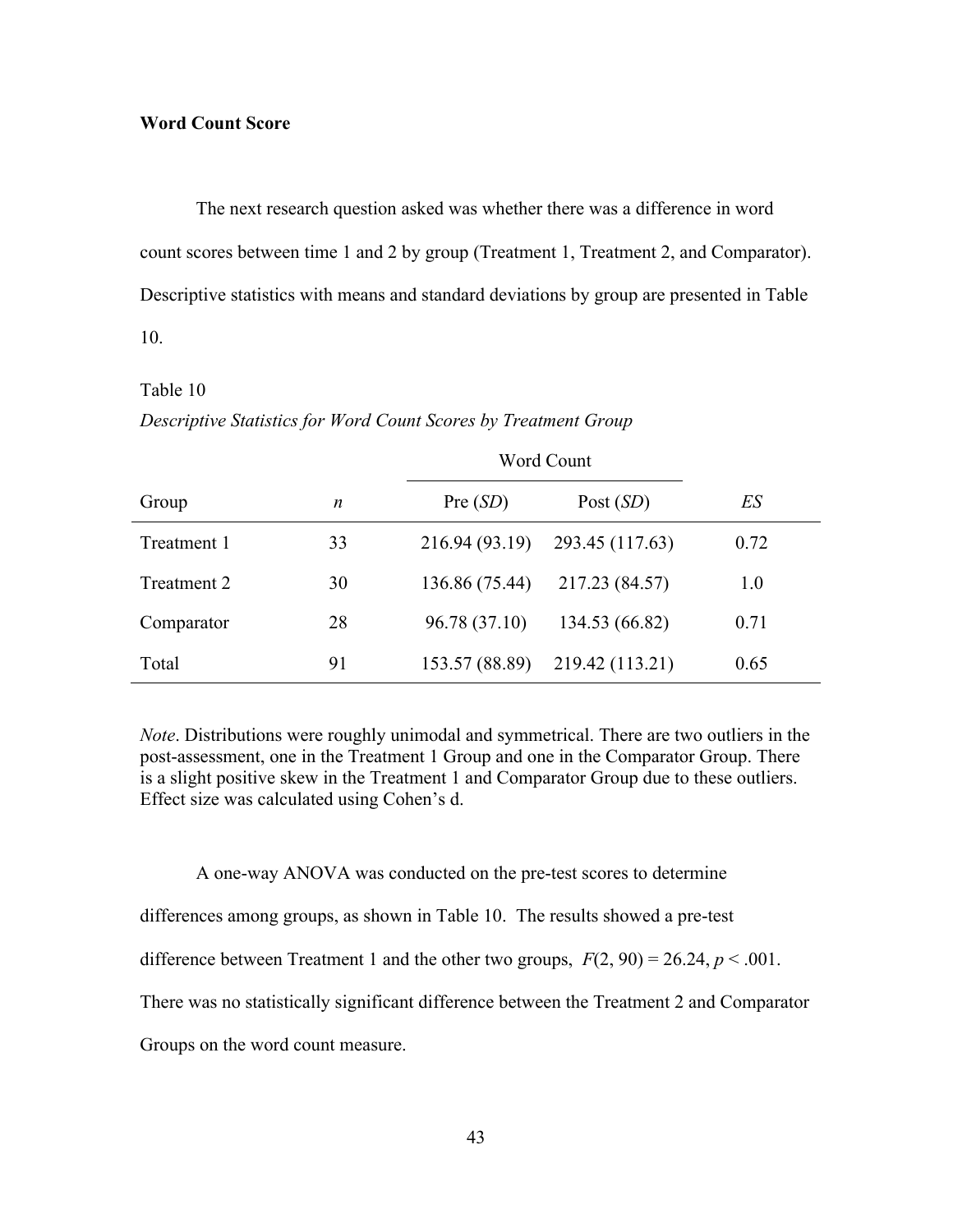Table 11

| Group       |             | Mean Difference | SЕ    | p    |
|-------------|-------------|-----------------|-------|------|
| Treatment 1 | Treatment 2 | 80              | 18.53 | .001 |
| Treatment 1 | Comparator  | 120             | 18.97 | .001 |
| Treatment 2 | Comparator  | 40              | 19.40 | .126 |

*One-way ANOVA of Pre-Test Differences Among Groups, Word Count Measure*

*Note*. The omnibus F-test was significant,  $F(2, 90) = 26.24$ ,  $p < .001$ .

A repeated measures ANOVA was conducted on the pre and post scores on the parsable units measure reflecting an interaction between the groups. There was no significant interaction between time and groups for this measure. As a result, pairwise comparisons for the main effects and *a priori* contrasts based on the study hypotheses were conducted.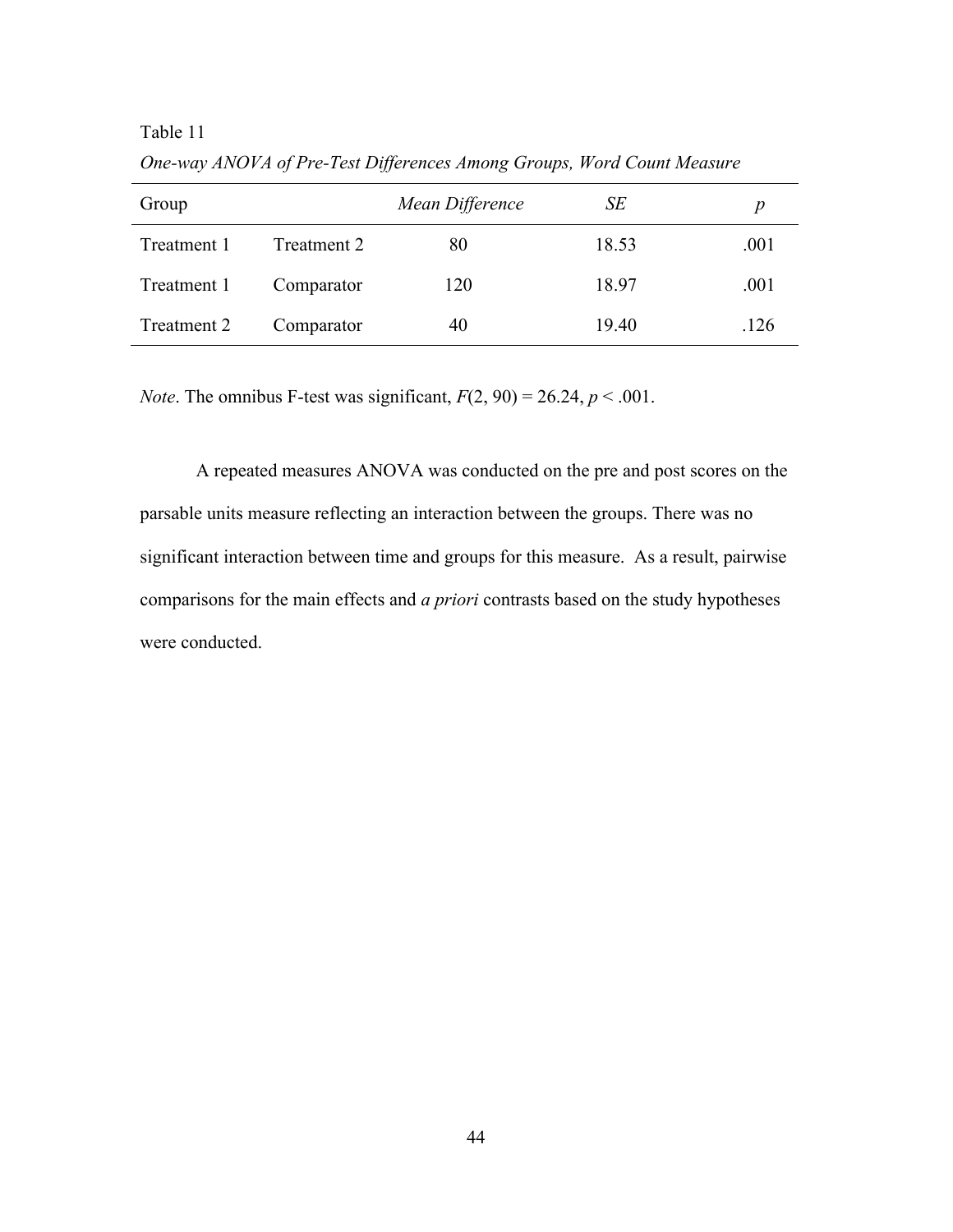Table 12

| Variable           | M <sub>S</sub>  | df             | $\overline{F}$ | $\boldsymbol{p}$ |  |  |  |  |
|--------------------|-----------------|----------------|----------------|------------------|--|--|--|--|
| Between subjects   |                 |                |                |                  |  |  |  |  |
| Intercept          | 6043298.80      | $\mathbf{1}$   | 530.62         | .0001            |  |  |  |  |
| Group              | 298924.83       | $\overline{2}$ | 26.24          | .0001            |  |  |  |  |
| Error 1            | 11389.06        | 88             |                |                  |  |  |  |  |
|                    | Within subjects |                |                |                  |  |  |  |  |
| Time               | 190645.68       | $\mathbf{1}$   | 67.47          | .0001            |  |  |  |  |
| Time x Group       | 8046.17         | $\overline{2}$ | 2.85           | .063             |  |  |  |  |
| Error <sub>2</sub> | 2825.70         | 88             |                |                  |  |  |  |  |

*Between-Within Analysis of Variance Results on Word Count Measure* 

Table 13 shows pairwise comparisons between the groups with Bonferroni correction. Results indicate a statistically significant difference between Treatment 1 and Treatment 2, and between Treatment 1 and Comparator. There was no statistically significant difference between Treatment 2 and Comparator. Full statistics are presented in Table 13.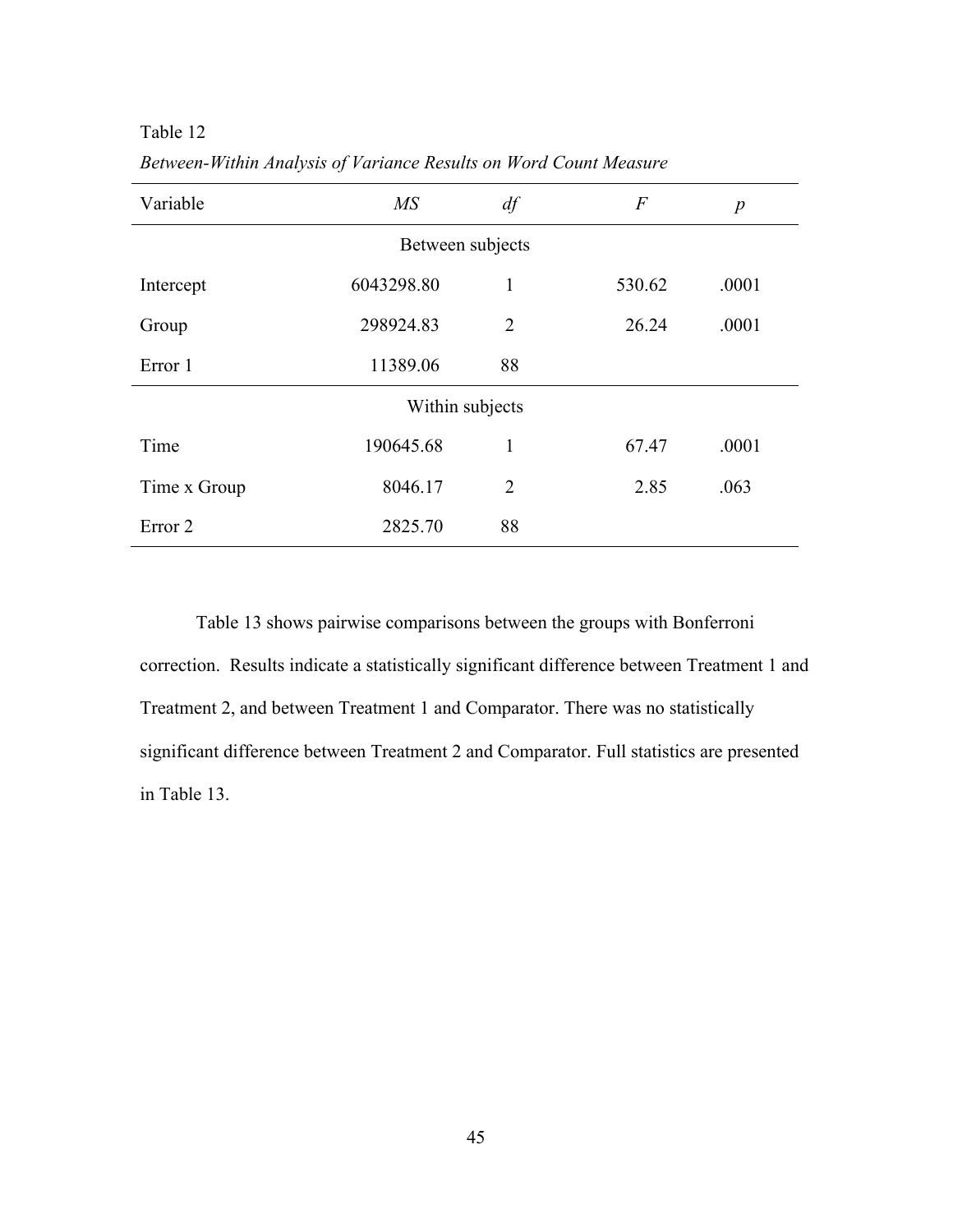Table 13

| Group                  |             |                 |                  | 95% CI |        |  |
|------------------------|-------------|-----------------|------------------|--------|--------|--|
|                        |             | Mean Difference | $\boldsymbol{p}$ | LB     | UB     |  |
| Treatment 1            | Treatment 2 | 78.15           | .0001            | 31.69  | 124.61 |  |
| Treatment 1            | Comparator  | 139.53          | .0001            | 92.21  | 186.85 |  |
| Treatment 2 Comparator |             | 61.38           | .0080            | 12.99  | 109.78 |  |

*Pairwise Comparisons for Main Effect of Group with Bonferroni Correction, Word Count Measure*

*Note*. CI = confidence interval;  $UB =$  upper bound,  $LB =$  lower bound.

#### Table 14

*Pairwise Comparison for Main Effect of Time with Bonferroni Correction, Word Count Measure*

| Group         | Mean Difference |       |       | 95% CI |
|---------------|-----------------|-------|-------|--------|
|               |                 |       | LВ    | UB     |
| Time 2 Time 1 | 64.88           | .0001 | 49 18 | 80.57  |

*Note*. CI = confidence interval;  $UB =$  upper bound,  $LB =$  lower bound.

The planned comparisons results for word count scores were similar to those for holistic scores. Treatment 1 and Treatment 2 benefitted equally from the writing workshop instructional condition (i.e., no significant difference between treatments),  $F(1,88) = 0.04$ ,  $p = .84$ . The two treatment groups benefited from the writing workshop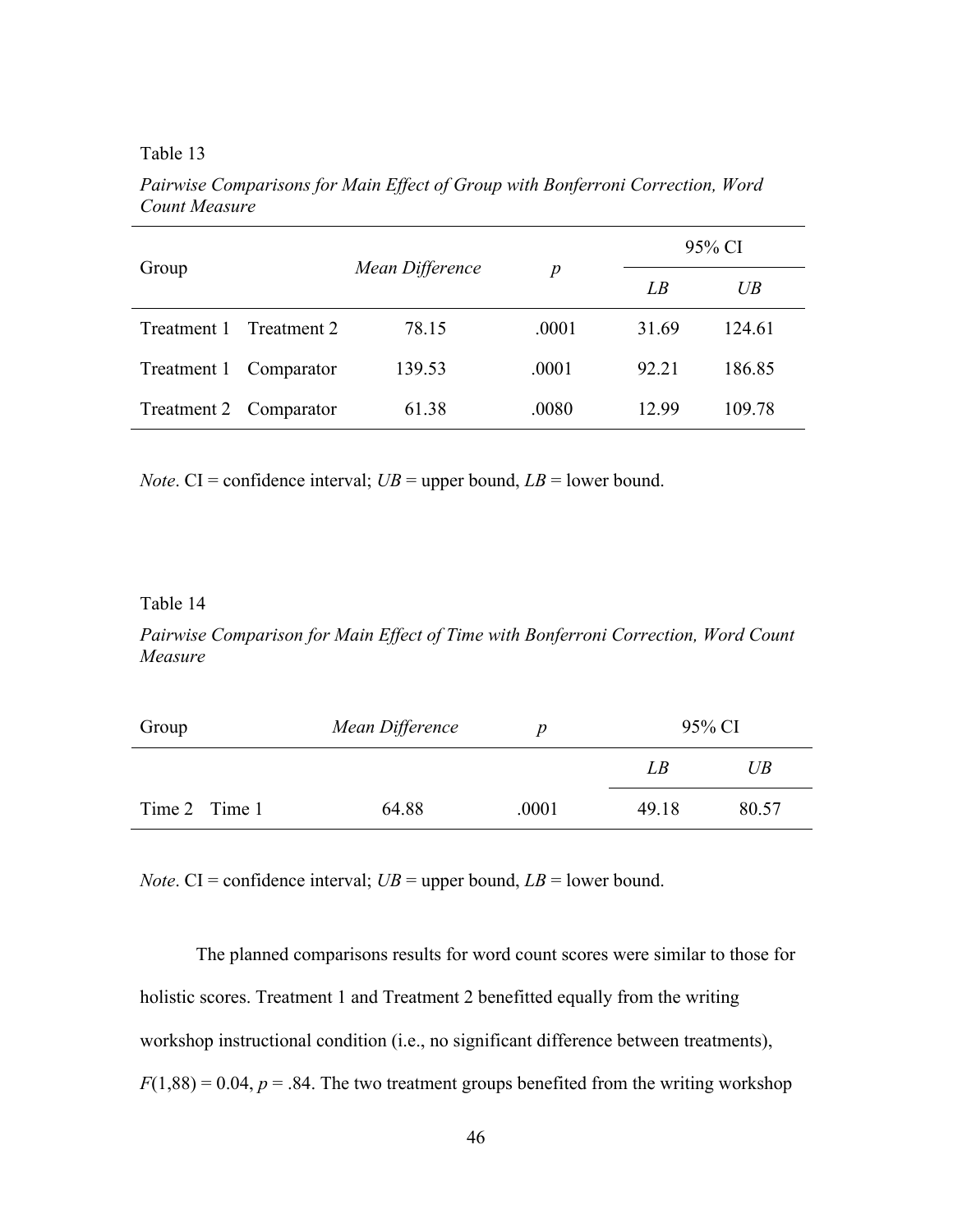instructional condition as compared to Comparator, writing 41 more words than students in the Comparator condition,  $F(1,88) = 5.675$ ,  $p = .019$ .

# **Parsable Units Score**

The fourth question focused on differences in parsable units score by group (Treatment 1, Treatment 2, and Comparator). Descriptive statistics with means and standard deviations by group are presented in Table 15.

Table 15 *Descriptive Statistics for Parsable Unit Scores by Treatment Group*

|             | $\boldsymbol{n}$ | Parsable Units |               |      |
|-------------|------------------|----------------|---------------|------|
| Group       |                  | Pre(SD)        | Post $(SD)$   | ES   |
| Treatment 1 | 33               | 21.24 (11.54)  | 30.76 (12.88) | 0.78 |
| Treatment 2 | 30               | 14.80 (8.24)   | 24.67 (10.64) | 1.04 |
| Comparator  | 28               | 9.64(4.17)     | 16.32(7.45)   | 1.13 |
| Total       | 91               | 15.54 (9.86)   | 24.31 (12.13) | 0.79 |

*Note*. Distributions were roughly unimodal and symmetrical. There is one outlier in the Treatment 1 in the post-test but it is not a significant outlier.

A one-way ANOVA was conducted on the pre-test scores to determine differences among groups. See Table 16. The results showed a pre-test difference between Treatment 1 and Treatment 2, and a difference between Treatment 1 and Comparator,  $F(2, 91) = 13.65$ ,  $p < .001$ . There was no statistically significant difference between Treatment 2 and Comparator Groups.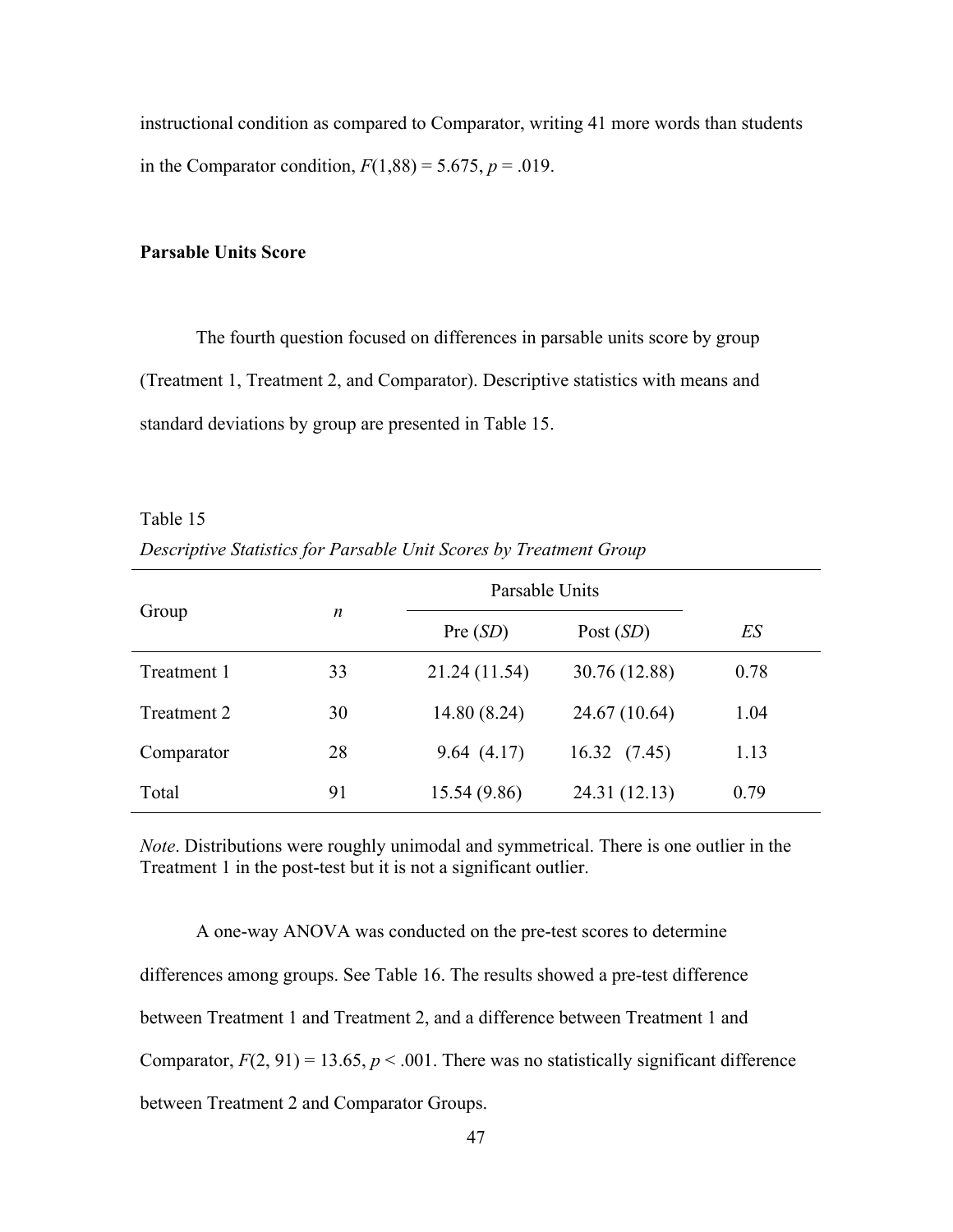| Group       |             | Mean<br>Difference | SE   |      |
|-------------|-------------|--------------------|------|------|
| Treatment 1 | Treatment 2 | 6.44               | 2.20 | .013 |
| Treatment 1 | Comparator  | 11.60              | 2.24 | .001 |
| Treatment 2 | Comparator  | 5.15               | 2.29 | .081 |

*One-way ANOVA of Pre-Test Differences Among Groups, Parsable Units Measure*

*Note*. The omnibus F-test was significant,  $F(2, 90) = 13.65$ ,  $p < .001$ .

A repeated measures ANOVA was conducted on the pre and post scores on the parsable units measure reflecting an interaction between the groups. There was no significant interaction between time and groups on the pre- and post- measures (see Table 17). As a result, pairwise comparisons for main effects of Group and Time with Bonferroni correction were conducted. A significant difference in group means was found between all group pairs: Treatment 1 and Treatment 2, Treatment 1 and Comparator, and Treatment 2 and Comparator(see Table 18). In addition, Time 2 scores were higher than Time 1 scores (see Table 19).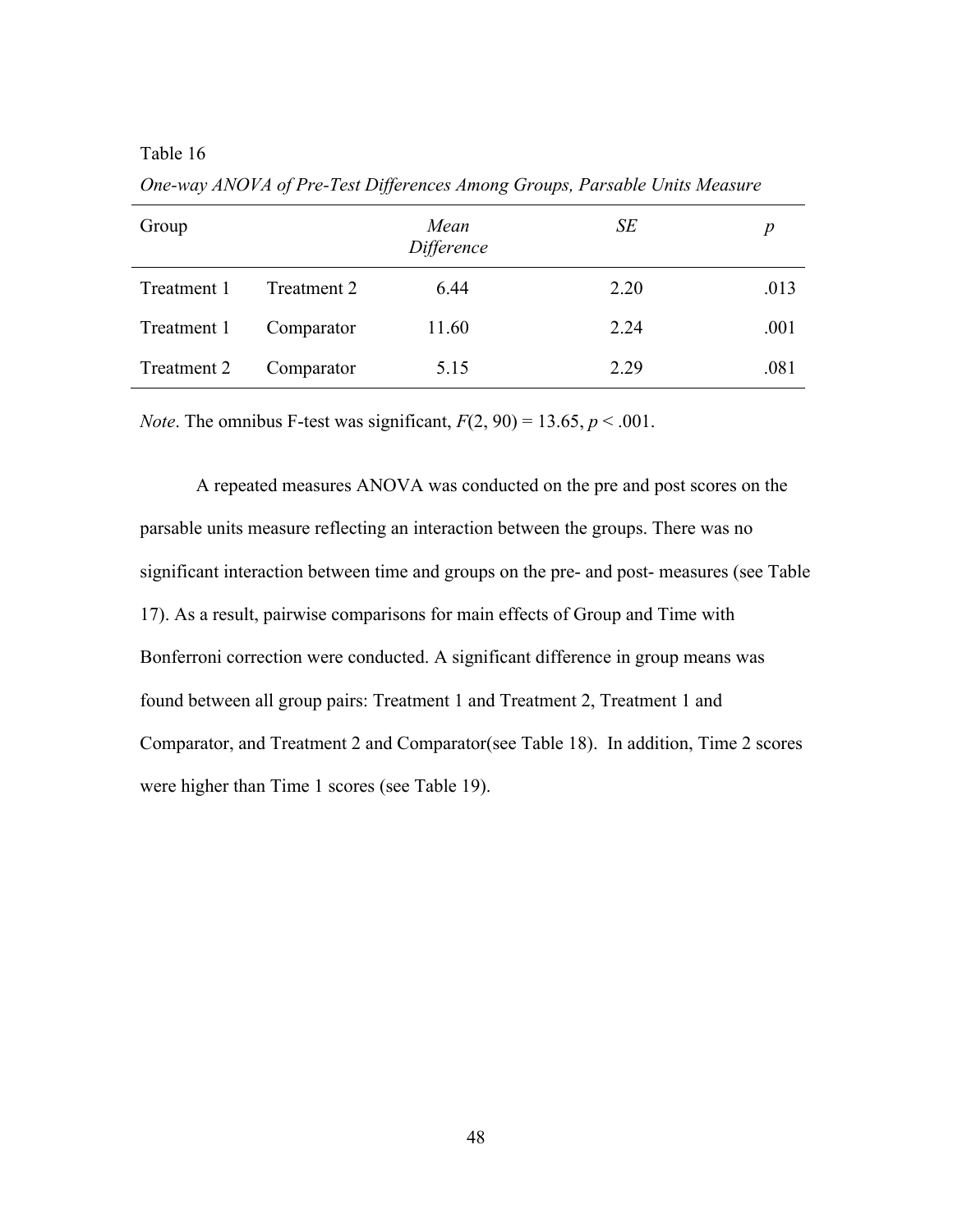Table 17

| Variable           | M S              | df             | $\overline{F}$ | $\boldsymbol{p}$ |
|--------------------|------------------|----------------|----------------|------------------|
|                    | Between subjects |                |                |                  |
| Intercept          | 69400.80         | $\mathbf{1}$   | 471.38         | .0001            |
| Group              | 2568.68          | $\overline{2}$ | 17.45          | .0001            |
| Error 1            | 147.23           | 88             |                |                  |
|                    | Within subjects  |                |                |                  |
| Time               | 3417.91          | $\mathbf{1}$   | 78.33          | .0001            |
| Time x Group       | 44.22            | $\overline{2}$ | 1.01           | .367             |
| Error <sub>2</sub> | 43.64            | 88             |                |                  |

*Between-Within Analysis of Variance Results on Parsable Units Measure*

*Pairwise Comparison of Main Effect of Group with Bonferroni Correction, Parsable Units Measure*

| Group       |             | Mean Difference | $\boldsymbol{p}$ | 95% CI |        |
|-------------|-------------|-----------------|------------------|--------|--------|
|             |             |                 |                  | LB     | $U\!B$ |
| Treatment 1 | Treatment 2 | 6.27            | .014             | .98    | 11.55  |
| Treatment 1 | Comparator  | 13.02           | .001             | 7.64   | 18.39  |
| Treatment 2 | Comparator  | 6.75            | .011             | 1 24   | 12 25  |

*Note.* CI = confidence interval;  $UB$  = upper bound,  $LB$  = lower bound.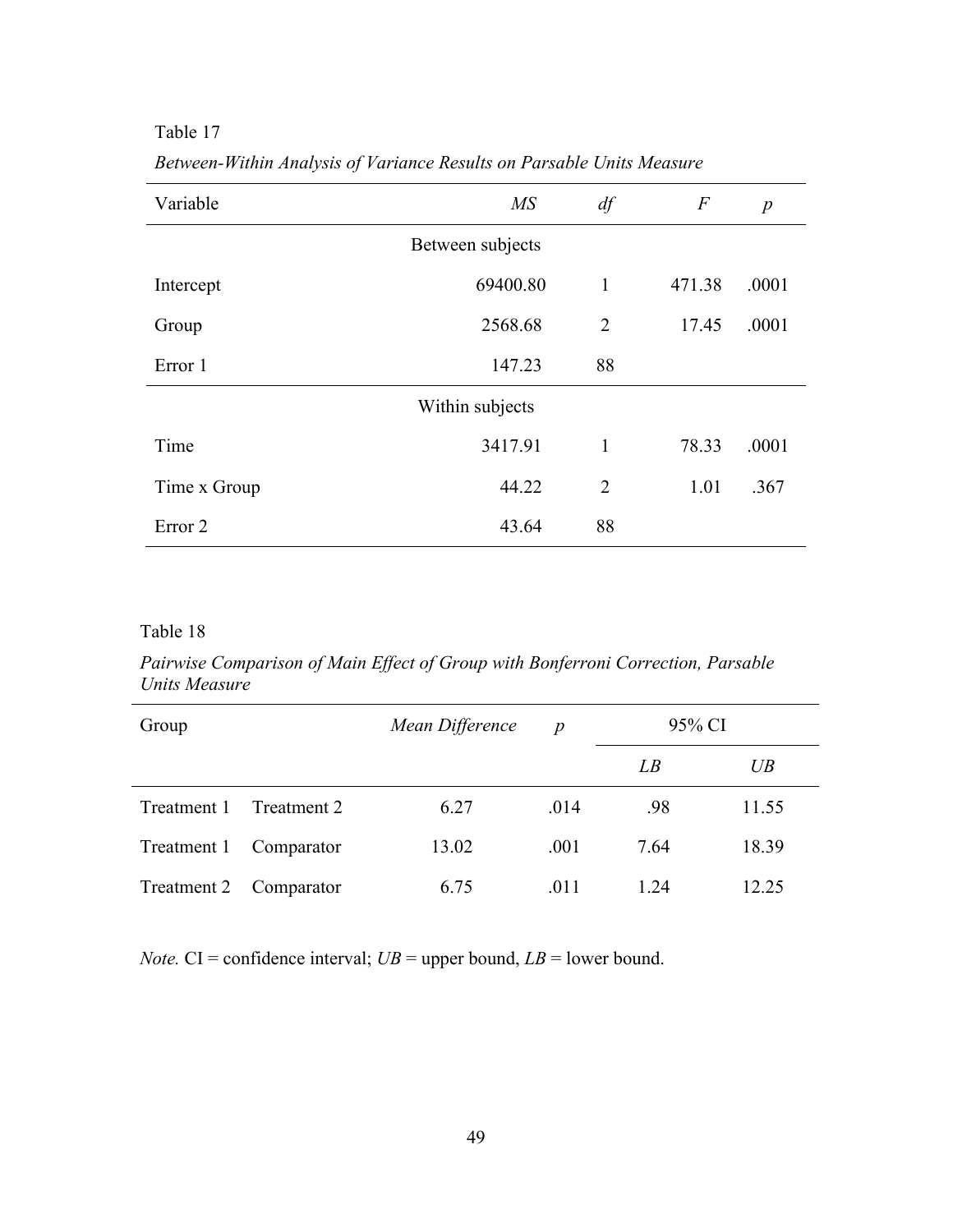|        |        | Mean       |             | 95% CI |        |
|--------|--------|------------|-------------|--------|--------|
| Group  |        | Difference | D           | LB     | $U\!B$ |
| Time 2 | Time 1 | 8.69       | $\leq .001$ | 6.74   | 10.64  |

*Pairwise Comparison of Main Effect of Time with Bonferroni Correction, Parsable Units Measure*

Planned comparisons revealed no difference in the effect of time between Treatment 1 and Treatment 2,  $F(1,88) = 0.02$ ,  $p = .88$ , and also no difference in the effect of time between the two Treatment Groups and the Comparator Group on the parsable units measure,  $F(1,88) = 2.01$ ,  $p = .16$ .

# **Topic Three: Self-Efficacy Measure**

I examined the proportion of students in for each of the five subscales of the WSPS using SPSS 21.0. The subscales of the WSPS are General Progress, Specific Progress, Observational Comparison, Social Feedback and Physiological States. Student scores on each subscale were grouped according to the instrument by low, average, and high scores. Each of the five subscales was examined separately. I then used a contingency table and chi square analysis to determine changes in students' scores on the subscales.

Finally, a chi-square test was used to ascertain the difference in the proportion of students in the low, average, or high group under each subscale on the pre and post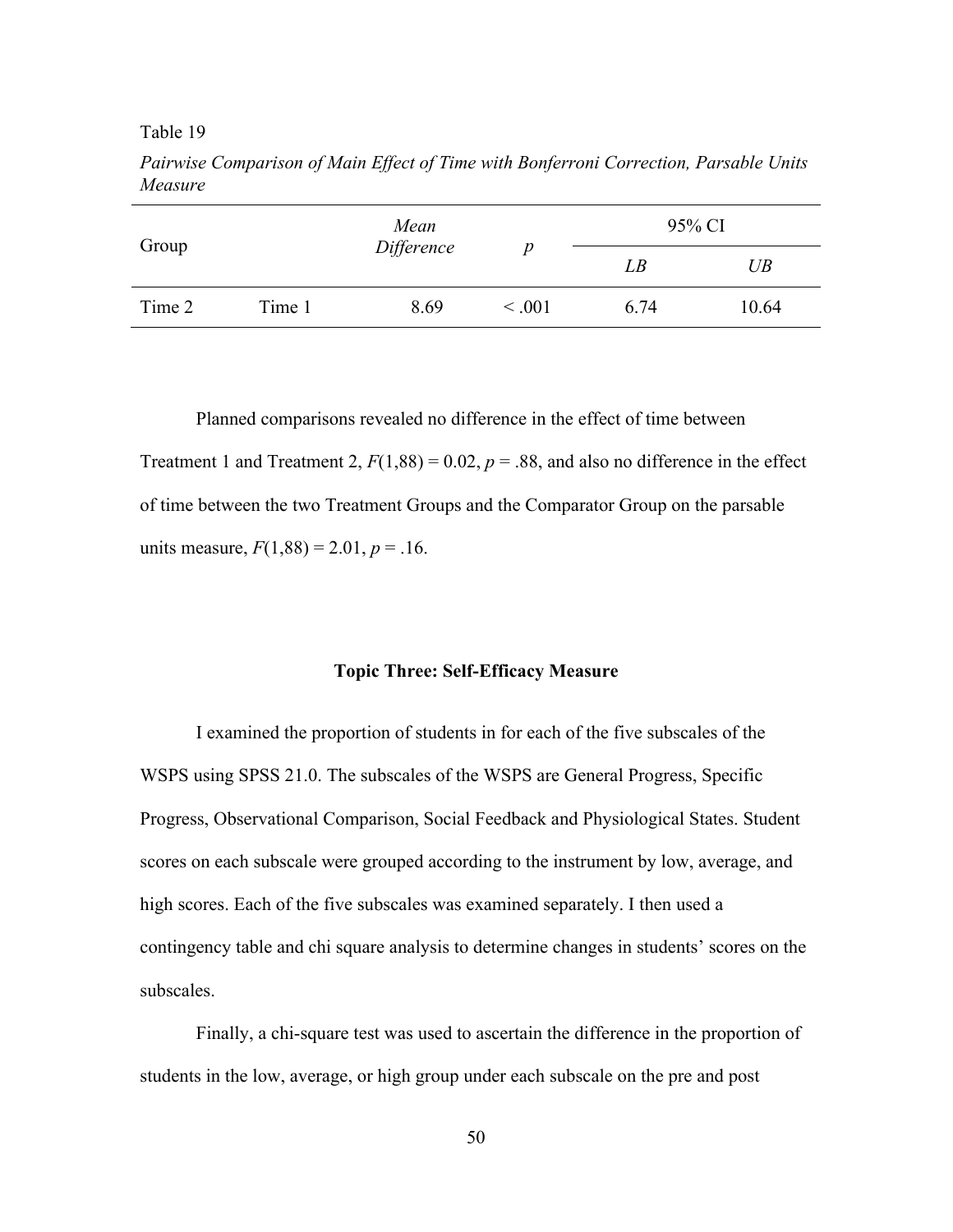administrations of survey. A significant difference was found in the proportion of students in the low, average and high groups in the General Progress subscale of the WSPS,  $\chi^2$  (N=122, 6) = 12.74, p < .05.

Table 20

| Group                           |     | <b>General Progress</b> |      |
|---------------------------------|-----|-------------------------|------|
|                                 | Low | Average                 | High |
| <b>Treatment 1 Pre Measure</b>  | 19  | 7                       | 5    |
| <b>Treatment 1 Post Measure</b> | 12  | 10                      | 9    |
| <b>Treatment 2 Pre Measure</b>  | 13  | 8                       | 9    |
| <b>Treatment 2 Post Measure</b> | 6   | 9                       | 15   |

*Chi-Square Results from the General Progress Subscale of the WSPS Across Treatment Groups*

No significant difference was found in the proportion of students in the low, average, and high groups between pre and post administrations of the WSPS survey in the other subscales (Specific Progress, Observational Comparison, Social Feedback, and Physiological States).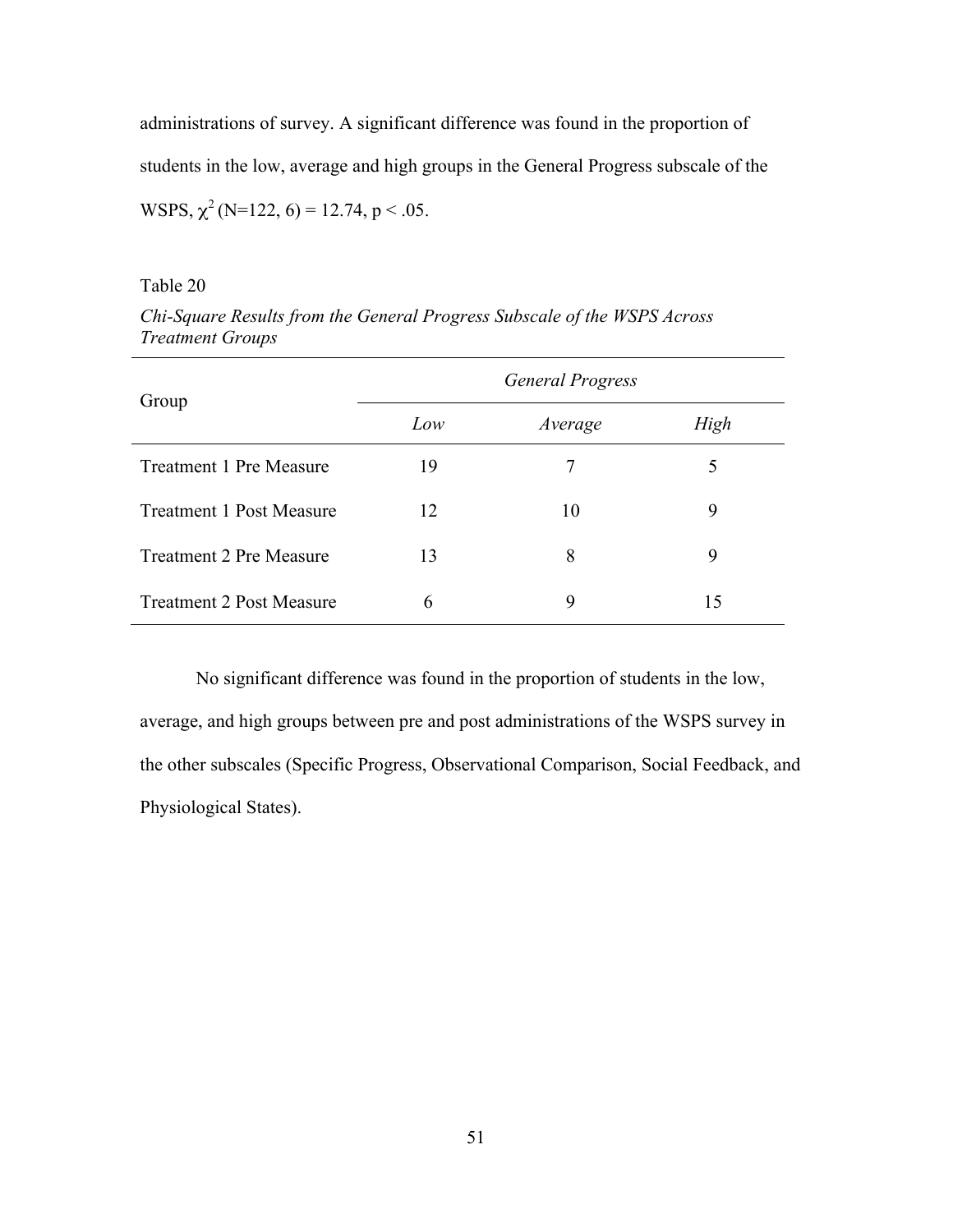### CHAPTER IV

#### **DISCUSSION**

The purpose of this study was to examine the effect of a goal setting intervention in writing workshop with a goal setting intervention on writing quality, quantity and selfefficacy. Specifically, an SRSD goal setting intervention was examined using a quasiexperimental design to compare pre and post administrations of a persuasive writing sample across three groups: Treatment 1, Treatment 2, and Comparator. Additionally, the Treatment and Treatment 2 Groups underwent pre- and post-administrations of the Writer Self-Perception Survey.

Across all groups, students who had relatively high scores on one measure were very likely to have high scores on another measure. Students in the treatment condition who received both writing workshop instruction and a goal setting intervention had higher post-test results across all three measures than those in the Comparator Groups. However, as shown in the one–way ANOVAs on the pre-test measures, the Treatment 1 Group was higher performing at the beginning of the study. To compensate for this difference at pre-test, mean differences were calculated for each measure, and showed a higher level of growth for students in the Treatment 1 Group across all three measures. The Treatment 1 Group did not show greater self-efficacy as measured by the WSPS.

In discussing these findings, I first present the limitations of the study. I then present a summary of the findings and interpret them within the theoretical and empirical framework of the research literature. Recommendations for future research and implications for practice conclude this chapter.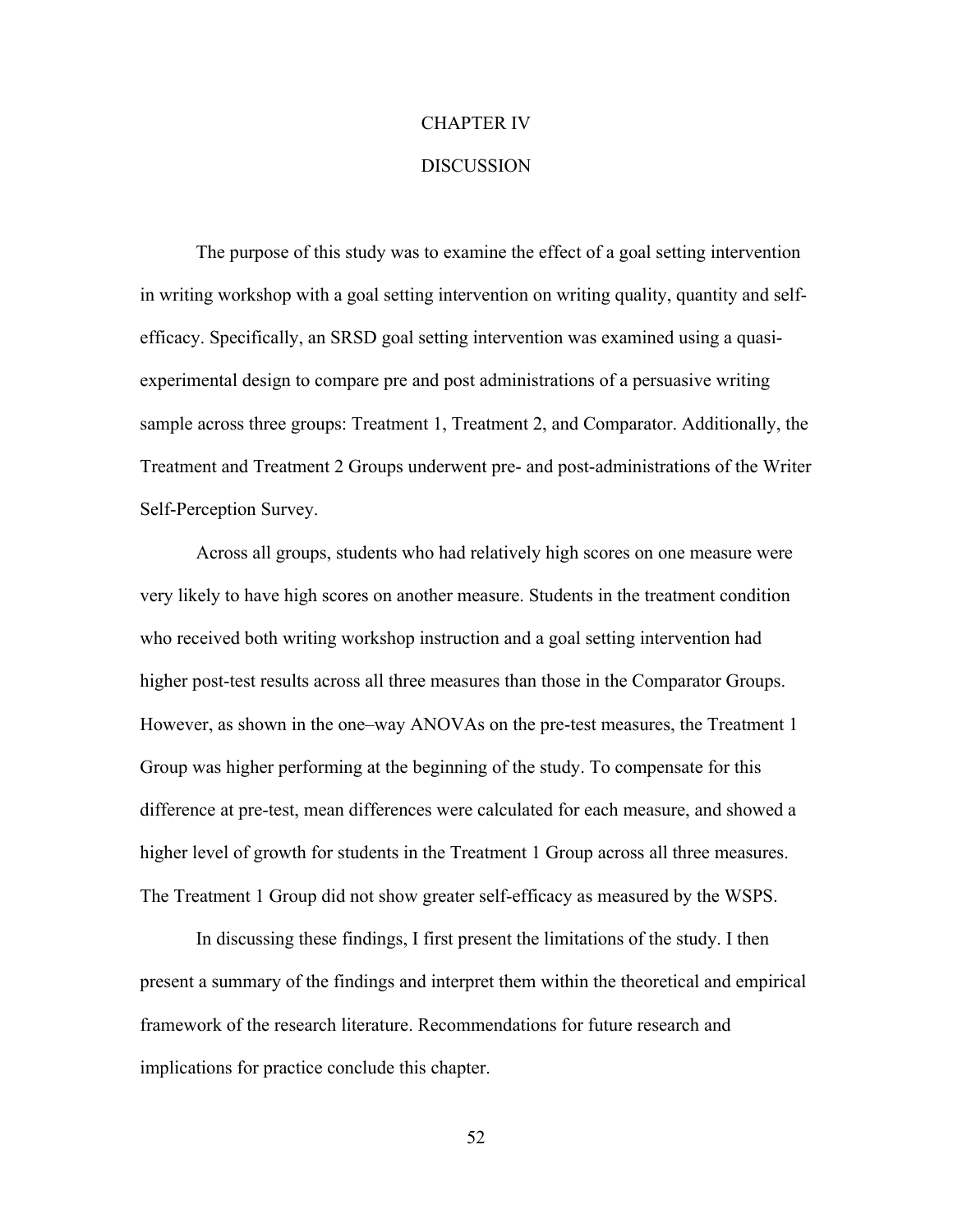#### **Limitations**

Limitations will be discussed in terms of internal validity, external validity, and construct validity.

# **Internal Validity**

Threats to internal validity threaten the ability to draw correct cause-and-effect inferences due to experimental procedures or the experiences of participants (Creswell, 2005). Internal validity will be discussed in terms of instrumentation, interaction with selection and treatment, diffusion of treatment, and sampling bias in the form of attrition.

Threats to instrumentation were addressed through rating procedures. Raters were given samples without being told whether it was a pre- and post. They were also told to do the ratings in groups of ten and take frequent breaks to avoid fatigue when rating samples. For the word count measure, word counts were collected using information from the word processor for accuracy. Secondly, the parsable units were counted twice by one individual to ensure accuracy.

One significant threat to instrumentation was the holistic measure scale. Though a 1-8 scale was proposed in the sample papers, actual rated samples had a range of a minimum of 1 and a maximum of 6.5. This resulted in a scale that is similar to the 6- Traits writing scale. A larger batch of sample papers could have been used to make more specific distinctions between levels on the scale.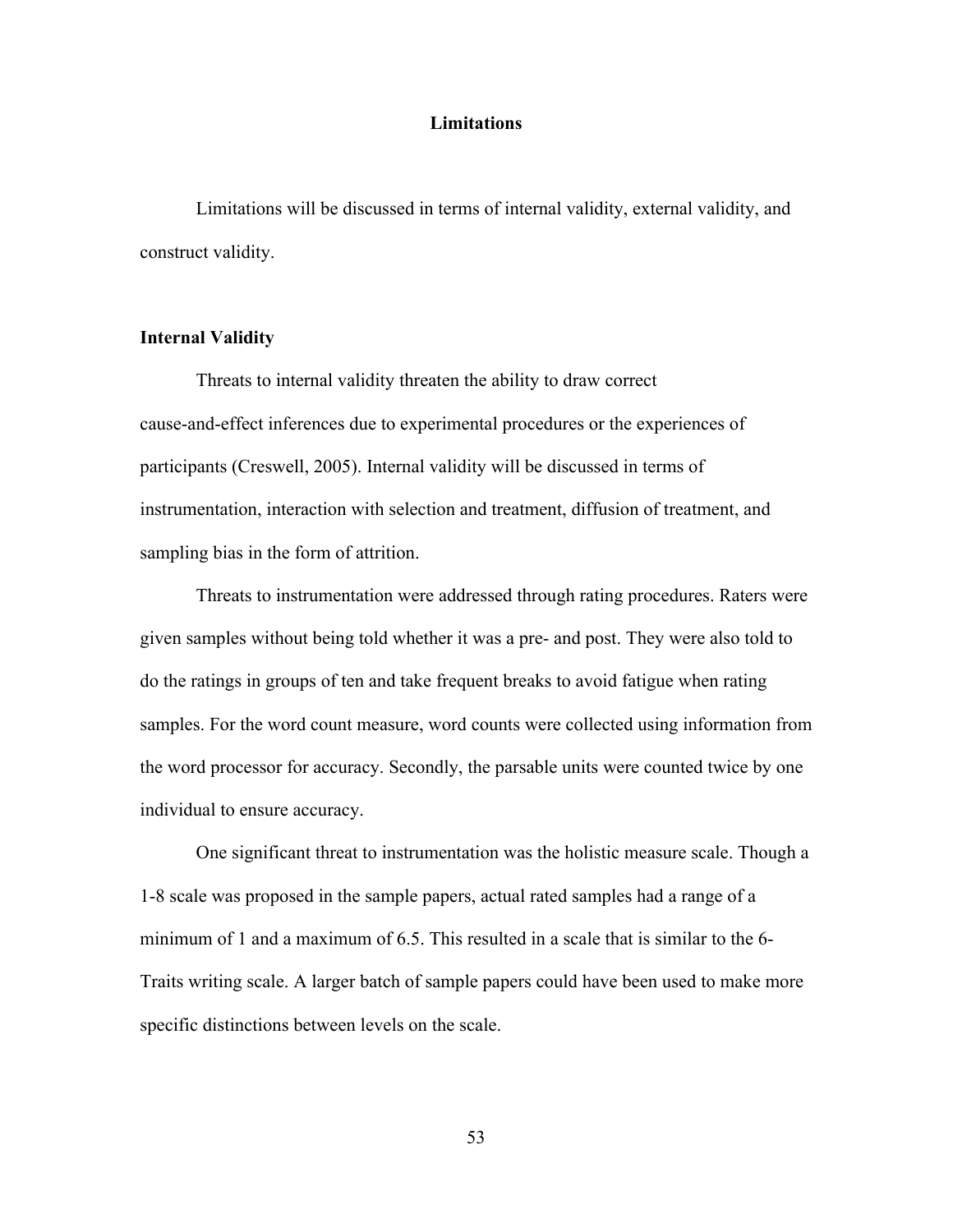I attempted to address interaction with selection and treatment through the design of this study, as the treatment group was chosen at random with a coin toss before preassessment. However, true random assignment of individuals, the use of matching, or the use of blocking would have been able to Comparator for this threat to internal validity more significantly. Additionally, a more precise analysis could have been performed by administering the pre-assessment first and distributing students between the groups based on their performance on the pre-assessment. A sophisticated research design of this nature was not possible at this site due to scheduling constraints.

The Treatment 1 Group was higher performing on the pre-assessment across the measures of writing holistic quality, writing quantity, and parsable units scores compared to the Treatment 2 and Comparator Groups. The higher-performing state of this group at the beginning of the instructional treatment made the mean difference between groups more difficult to interpret in terms of the effect of the goal setting intervention. The higher performance of the Treatment 1 Group on the post-assessment may be due to preexisting abilities and not as a result of treatment. By the time the Treatment 2 group took the post-assessment, their achievement was similar to where the Treatment 1 group was at the beginning.

Diffusion of treatment may have occurred between the Treatment 1 and Treatment 2 groups. Given that the researcher was the teacher for both groups, strategies employed with the Treatment 1 Group may also have been employed with the Treatment 2 group, even though different editing checklists were being used. In fact, notes from the instructional days indicate that certain verbal prompts during the teacher conference step were used with the Treatment 2 Group because they were effective at getting students to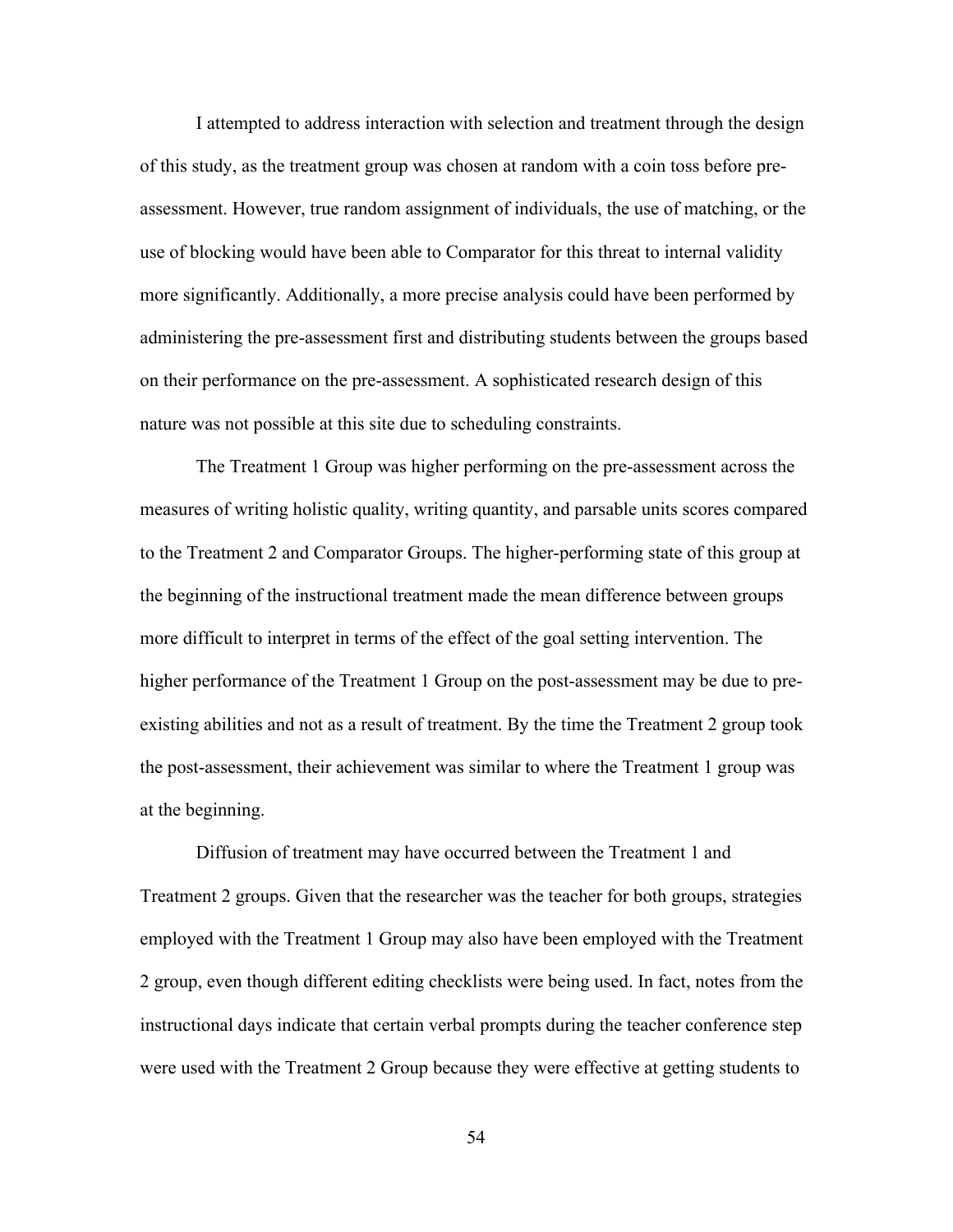focus on improving their work. This threat to validity could be addressed in a future study with the use of a scripted curriculum with two separate teachers.

Finally, sampling bias is a threat to internal validity in this study. There was attrition of 2 participants from the Treatment 1 Group, five participants from the Treatment 2 Group, and five participants from the Comparator Group. Given the attrition from the original sample, the Treatment 2 Group had a larger class size but fewer participants in the study than the Treatment 1 Group. Conditions were not identical in terms of class size during instruction due to this attrition.

# **External Validity**

Threats to external validity are "problems that threaten our ability to draw correct inferences from the sample data to other persons, settings, and past and future situations" (Creswell, 2005, p. 293). The following four threats to external validity may affect generalizability of this study: interaction with selection and treatment, interaction of setting and treatment, interaction of history and treatment, and sampling bias.

Interaction of selection and treatment was addressed through the sampling design, which was based on the existing schedule of the school. The scheduling of students into groups makes it difficult to generalize beyond this particular sample. Additionally, student schedules at the school are often dictated by math achievement or placement in supplemental reading classes. This may have resulted in sorting of groups out into low, medium, and high achieving due to their overall class schedule.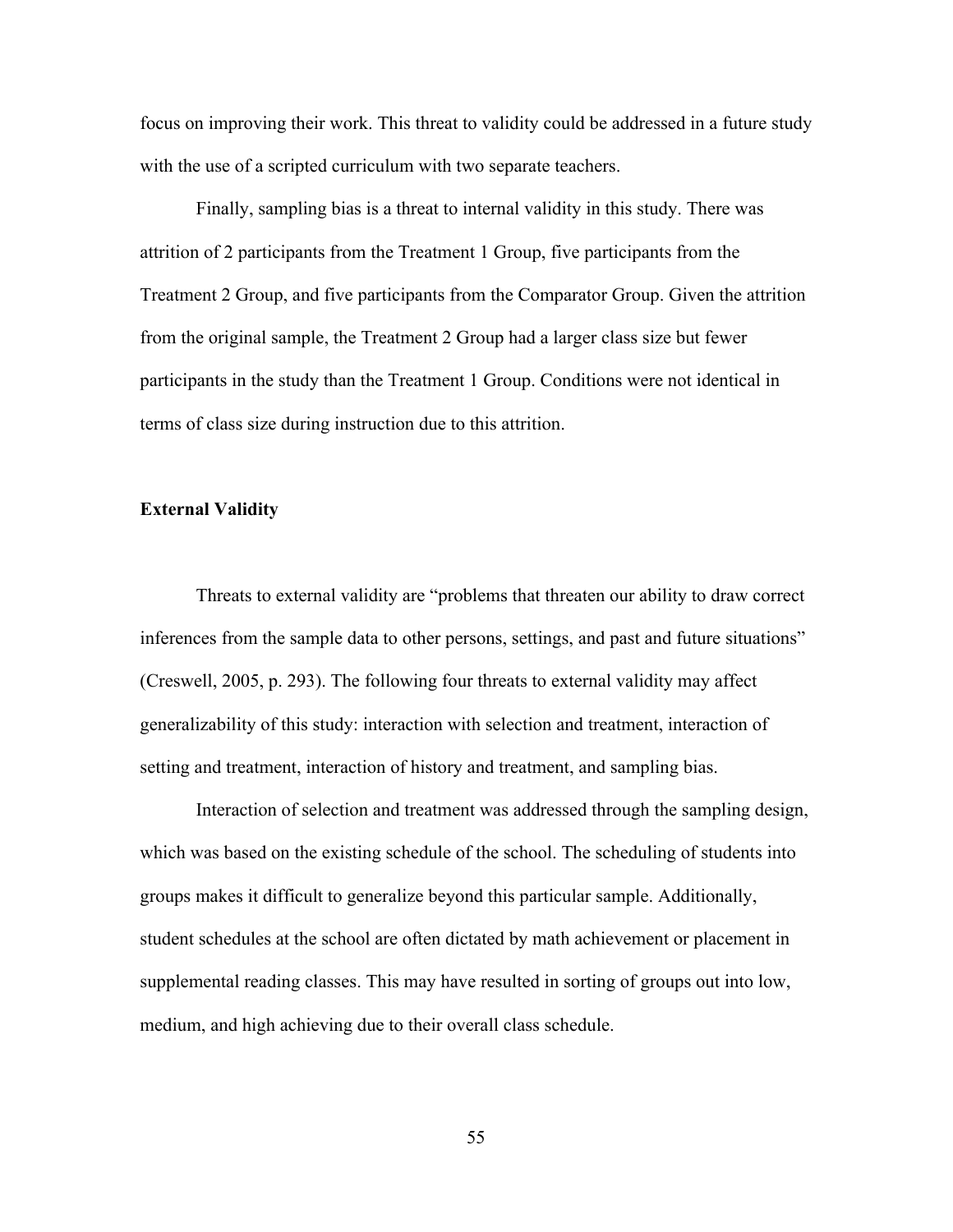Interaction of setting and treatment was a particular threat to external validity in this study. This study took place at a high poverty school, with 70% of students eligible for free and reduced lunch. The results may not generalize to another setting. However, as indicated by Graham and Perin (2007), there is a noticeable lack of writing research in high poverty and urban schools at the middle school level, so generalizing the results of this study to a similar population may be reasonable.

The interaction of history and treatment may have proven problematic. The timing of the modules for the Treatment 1 and Treatment 2 groups was near the beginning of the school year, without any breaks such as Thanksgiving, winter holidays, or furlough days. It may be difficult to generalize the results of this study to a different time of year, which may have more interruptions to instruction due to school breaks.

# **Construct Validity**

Construct validity "is a determination of the significance, meaning, purpose, and use of scores from an instrument" (Creswell, 2005, p. 590). In the context of this study, construct validity addresses the three measures' ability to accurately differentiate between poor writers and skilled writers. The construct of middle school writing quality is complex. As such, three sub-measures were used: quality as measured on a holistic scale, quantity as measured by word count, and quantity as measured by parsable units. The use of three measures for each writing sample allowed for a multi-dimensional examination of students' writing abilities and individual change over time.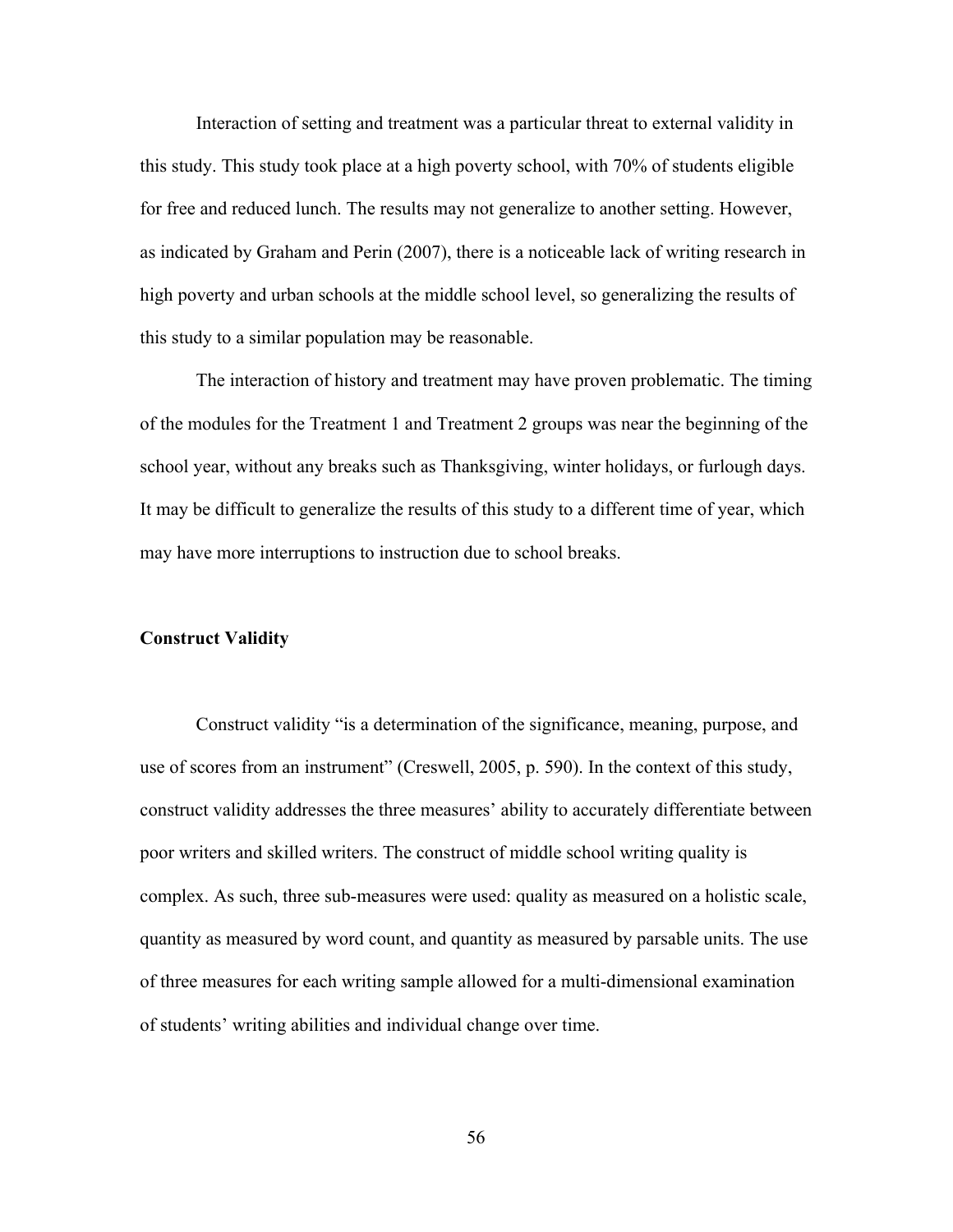Construct validity for the writing quality measure was established using a research design set forth by Graham et al (2005) in which anchor papers for the rating scales were derived from a group of students at the same school site who were not included in the study. The use of these samples helped establish construct validity of the holistic scale for this specific population, as students in the study were compared to students at the same school site under similar instructional conditions.

On the low end of the scale, the measures of word count and parsable units were able to detect a low level of skill, as the *quantity* of the writing was being measured. As shown in the bivariate correlations, the quantity of writing was positively correlated with quality of writing on the holistic scale. In general, bivariate correlations showed that a higher word count score or parsable units score correlated with a higher holistic quality score.

Similarly, on the higher ends of the scale, the holistic measure rewarded more sophisticated writing with a higher score. However, unlike the 6-traits scores used by the state of Oregon, the holistic scale required raters to read the paper attentively to obtain a *general* impression of overall writing quality. The elements of a given piece were considered holistically, and thus higher credit could not be given in one area if other elements were weak. For example, students who may have written with more word choice, voice, or ideas may not have been rewarded with a high holistic scale if the piece had poor organization or ideas.

For the self-efficacy measure, the external validity of the Writer Self-Perception Scale has been established through validation, and it has been show to correlate significantly with student's writing samples in Henk et al., (1996).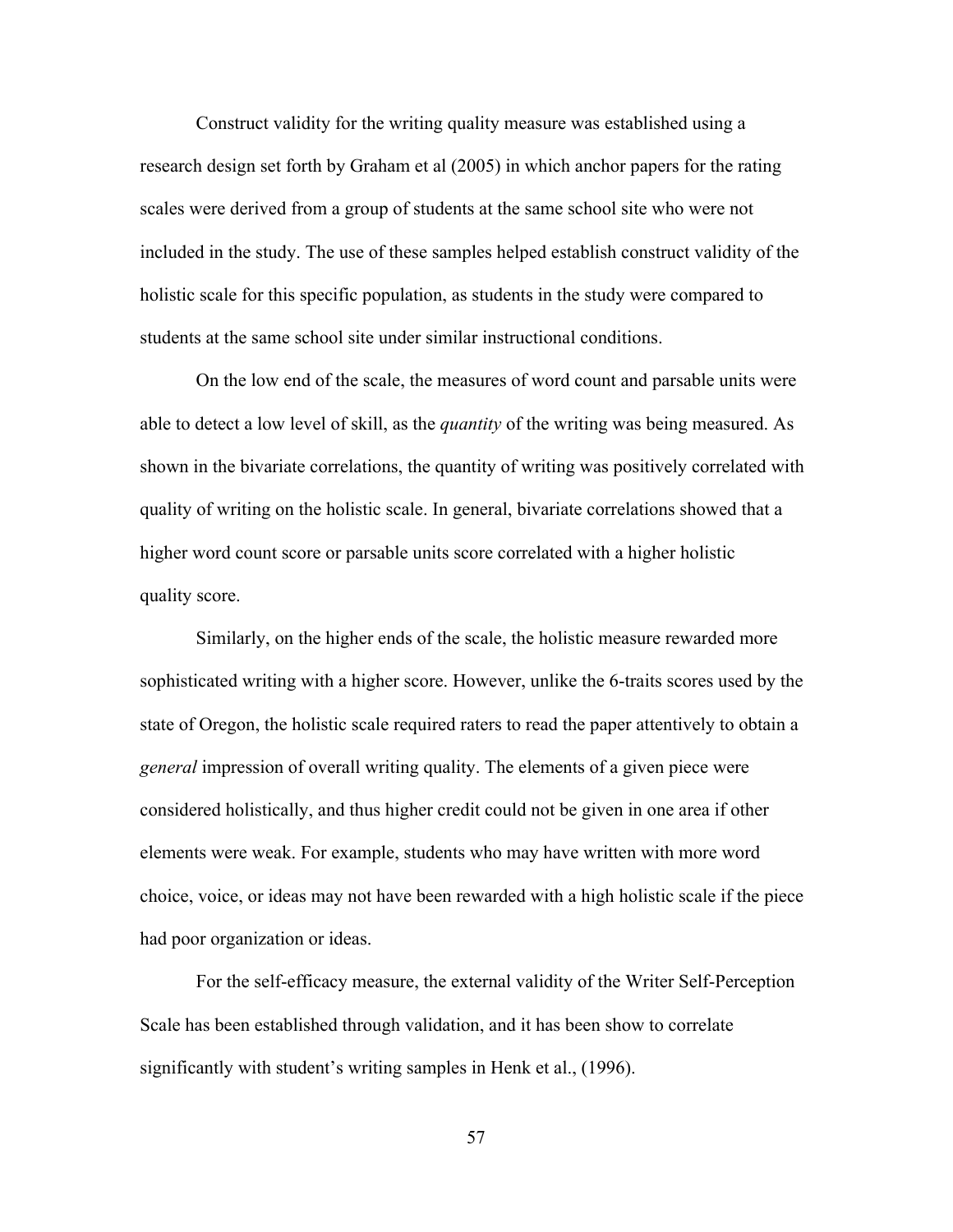#### **Interpretations within the Framework of the Research Literature**

Writing Workshop is widely implemented in today's schools, though the approaches within the workshop model are sometimes vague and loosely conceptualized by teachers. In the 1990's, researchers began to assert that the writing process was best understood as a complex phenomenon encompassing procedures for generating text and for engaging in bigger-picture concerns (Pritchard & Honeycutt, 2006). Multiple factors affect the writing process, and current and future research must contend with the challenge of isolating the various aspects of the process approach. Empirical research of specific elements of the writing process emerged in the 1990s, leading to interventions focused on writing skills and writing products.

Research approaches dedicated to isolating specific elements of the writing process have given rise to an area of research known as Self-Regulated Strategy Development, pioneered by Harris and Graham (1996, 1999) at Vanderbilt University. Self-Regulated Strategy Development (SRSD) is a cohesive program of interventions designed to enhance strategic behaviors, self-regulation skills, content knowledge and motivational dispositions within the writing process (Harris & Graham, 1996, 1999).

As explored in my literature review, SRSD studies focused on two broad areas, skill-based interventions and product-based interventions. *Skill-based* interventions include spelling, transcription and sentence construction, and organization, audience, genre, use of conventions, and cohesion (Pritchard & Honeycutt 2006). Skill-based interventions are not the focus of this study.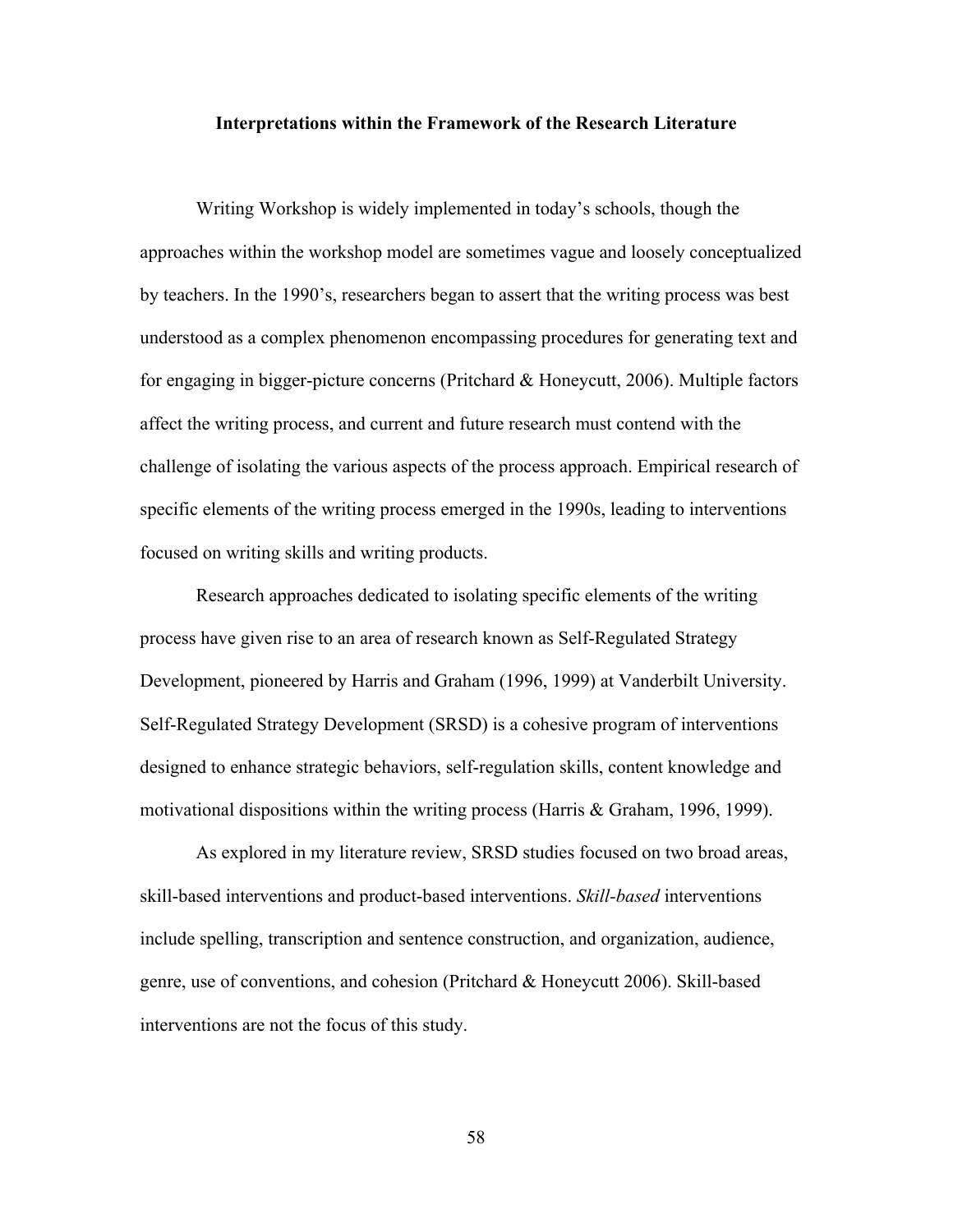This study has isolated a *product-based intervention* in the form of teachersupported goal setting in the writing workshop. This study adds to the body of research that isolates specific product-based interventions nested within the writing process. This product-based intervention of a goal-setting checklist focused students on both planning and product outcomes of their writing. Product-based interventions use explicit instructions about the purpose and characteristics of a writing product. Students are directed to reflect on their work in an ongoing, structured manner (Graham & Perin, 2007). This includes interventions that focus on prewriting, context, problem-solving skills, and attitude. Furthermore, the use of a sample from lower-achieving students at a high-poverty school addresses a gap in the current literature.

# **The Overall Impact of Goal Setting in the Writing Process**

Instruction that focuses on deliberate conceptual planning—e.g., quality of ideas, audience, content or organization—can help novice writers improve their writing (Page-Voth & Graham, 1999). Prior research has established that setting specific product goals allows writers to know what they are striving to accomplish and directs attention to important aspects of a piece (Graham et al., 1992; Scardamilia & Bereiter, 1986). In this study, a goal setting intervention yielded a large effect size for the holistic score, moderate effect size for the word count score, and a moderate effect size for the parsable units score. This study's results are similar to (but lower than) the effect sizes reported by a meta-analysis of SRSD studies by Graham and Perin (2007). In studies where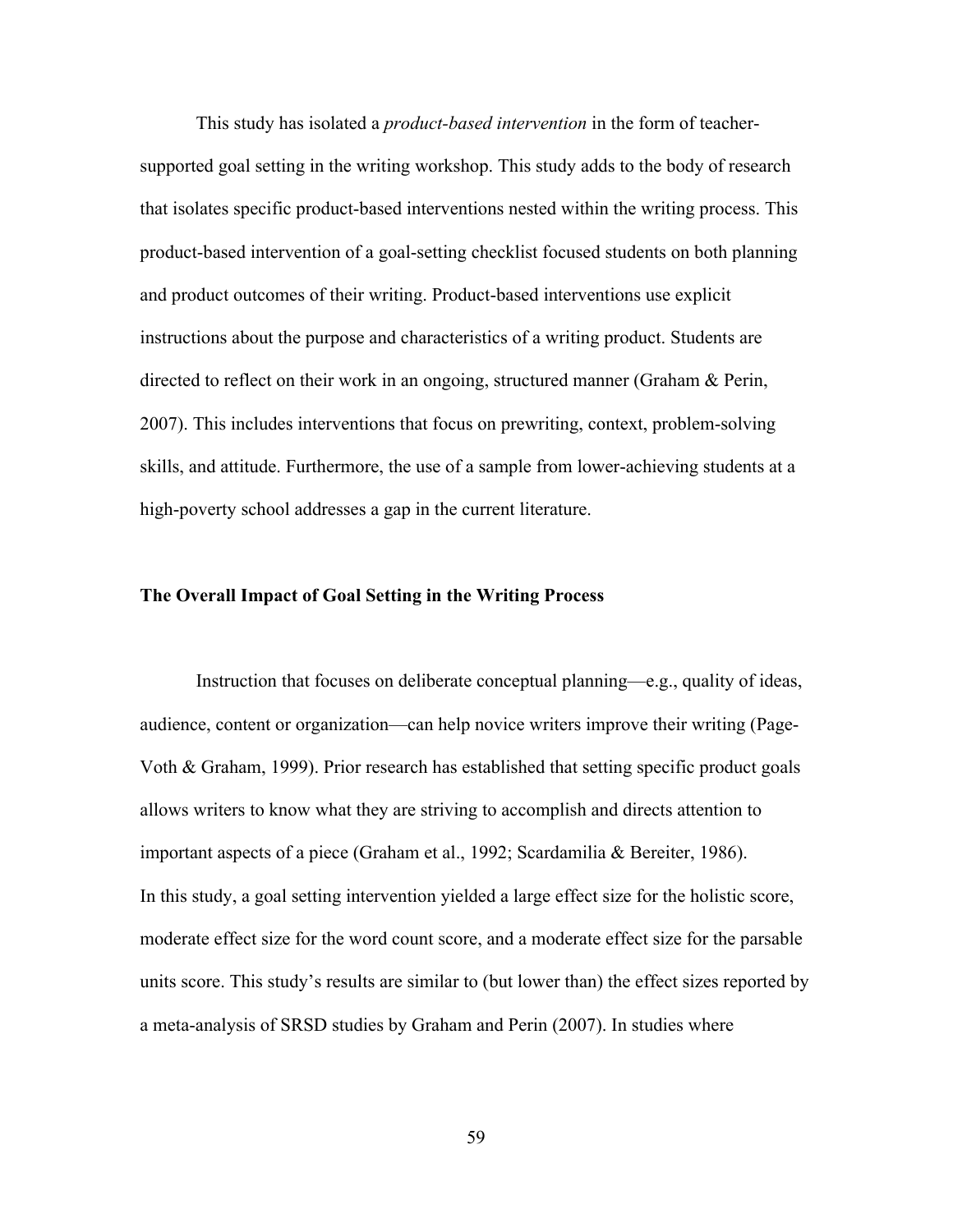adolescents set clear and specific goals for the existence of various attributes of a writing product, the strategies yielded an effect size of .80.

Goal setting was isolated as a variable through the design of this study. Treatment 1 received writing workshop plus a goal-setting intervention. Treatment 2 received just writing worksop, and the Comparator Group received business-as-usual writin instruction in their language arts and social studies block class. Interestingly, effect sizes were also very strong for the Treatment 2 Group. This group used a checklist to review their writing, but did not have specific *goals* as part of the checklist process. This group experienced a large effect size for the holistic scale, large effect size for the word count scale, and large effect size for the parsable units score. As discussed in the previous section, there may have been some diffusion of treatment due to the researcher serving as the teacher in both Treatment conditions. Furthermore, the lower-performing state of the Treatment 2 Group may have caused them to catch up more dramatically than their higher-performing peers. Finally, the time spent on the goal-setting instruction in Modules One and Two for Treatment Group 1 was time spent away from practicing persuasive essay writing. This may have meant that the Treatment 2 Group had more time in class to work on their writing.

This finding is similar to Graham and Perin (2007), who found that explicitly teaching planning, revising, and editing strategies was highly effective for Grades 4-10 with an effect size of .82 overall, and an effect size of 1.02 for struggling writers in particular.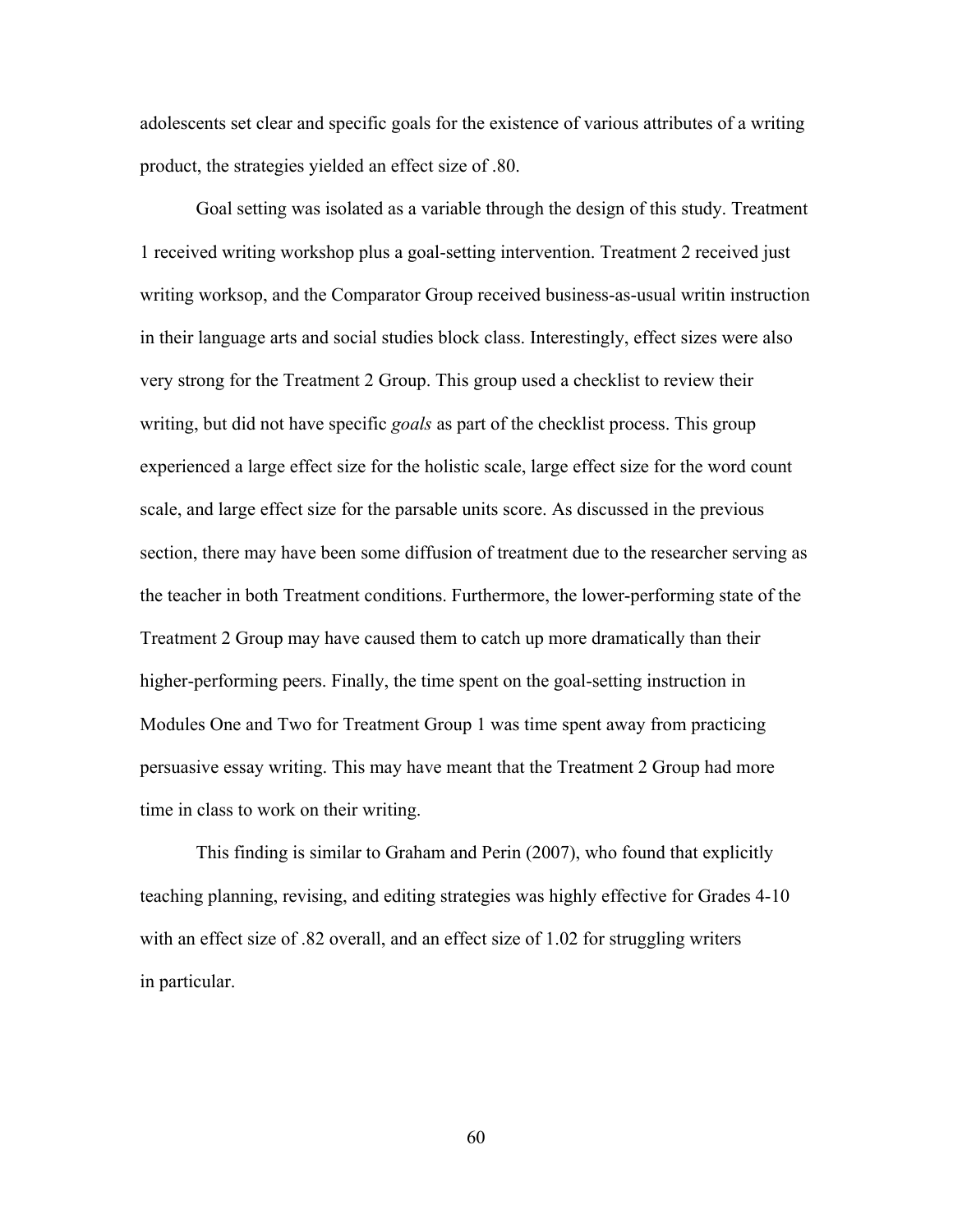#### **Goal Setting Increases Quality of a Writing Piece Overall**

The findings of this study confirm prior SRSD findings that goal setting can increase the quality of a writing piece overall. In this study, students in the treatment condition were asked to set goals. Two out of the four goals listed on the Self-Editing checklist concerned examining the quality of the writing through improving parts of the piece ("I want to add one brand new supporting idea and take out one of the old supporting ideas; I want to examine one of my existing supporting ideas and make it a lot better with better reasoning.") Instruction that focuses on deliberate conceptual planning, such as examining quality of content, can help novice writers improve their writing (Page-Voth & Graham, 1999).

On the holistic quality measure, the mean difference between the Treatment 1 Group and the Treatment 2 Group was statistically significant. The mean difference between the Treatment 1 Group and the Comparator Group was statistically significant. There was no difference on this measure between the Treatment 2 and Comparator Groups, neither of which received the goal intervention. These findings suggest that for the Treatment 1 Group, the use of goals focused on the quality of specific parts of the piece may have made a difference on their ability to produce a higher quality writing sample overall. The use of goals focused on overall quality (such as adding a new supporting idea or using better reasoning) may have highlighted areas of improvement for students.

This finding supports previous research by Ferretti, MacArthur & Dowdy (2000). Students in the general goal condition were asked to take a position and write a letter to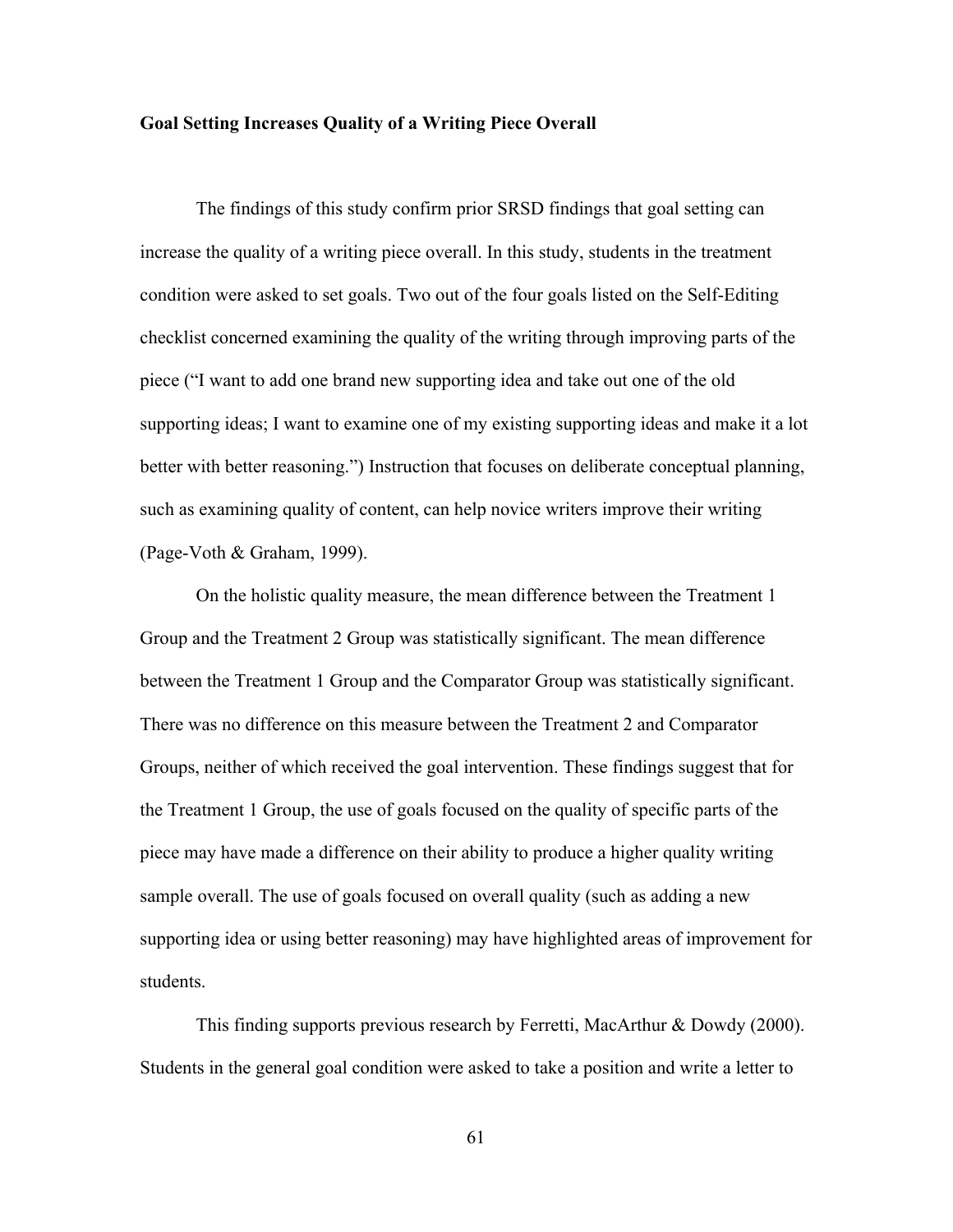persuade an audience. Students in the elaborated goal condition were given the same general goal plus explicit sub goals that directed them to examine the quality of their ideas, including supporting information and possible counter-arguments. The use of a specific, product-oriented goal in a persuasive writing assignment for learning-disabled students allowed students to write more persuasively as compared to the Comparator group. In this study, students in the goal setting treatment condition received higher scores on the holistic writing measure on the post-assessment and showed more growth than the other treatment conditions.

#### **Goal Setting Increases Quantity of Writing**

Prior research has shown that struggling writers write less than their more-skilled peers. Graham and Harris (2005) refer to this technique as "retrieve and write" and note that less-skilled writers often rely just on the most immediate ideas they can think of before exhausting their limited supply of information and ceasing to write. Bereiter and Scardamilia (1987) noted that less-skilled writers spent less than one minute in planning before writing, and Cameron and Moshenko (1996) reported that all students spent on average just over two minutes before beginning to write. Graham, Harris, Schunk and Schwartz (1991) found that struggling writers' pieces are inordinately short and less developed. Less-skilled writers commonly do not use self-regulatory processes, like goal setting, to monitor and increase their output (Graham & Harris, 1997; Scardamilia & Bereiter, 1986).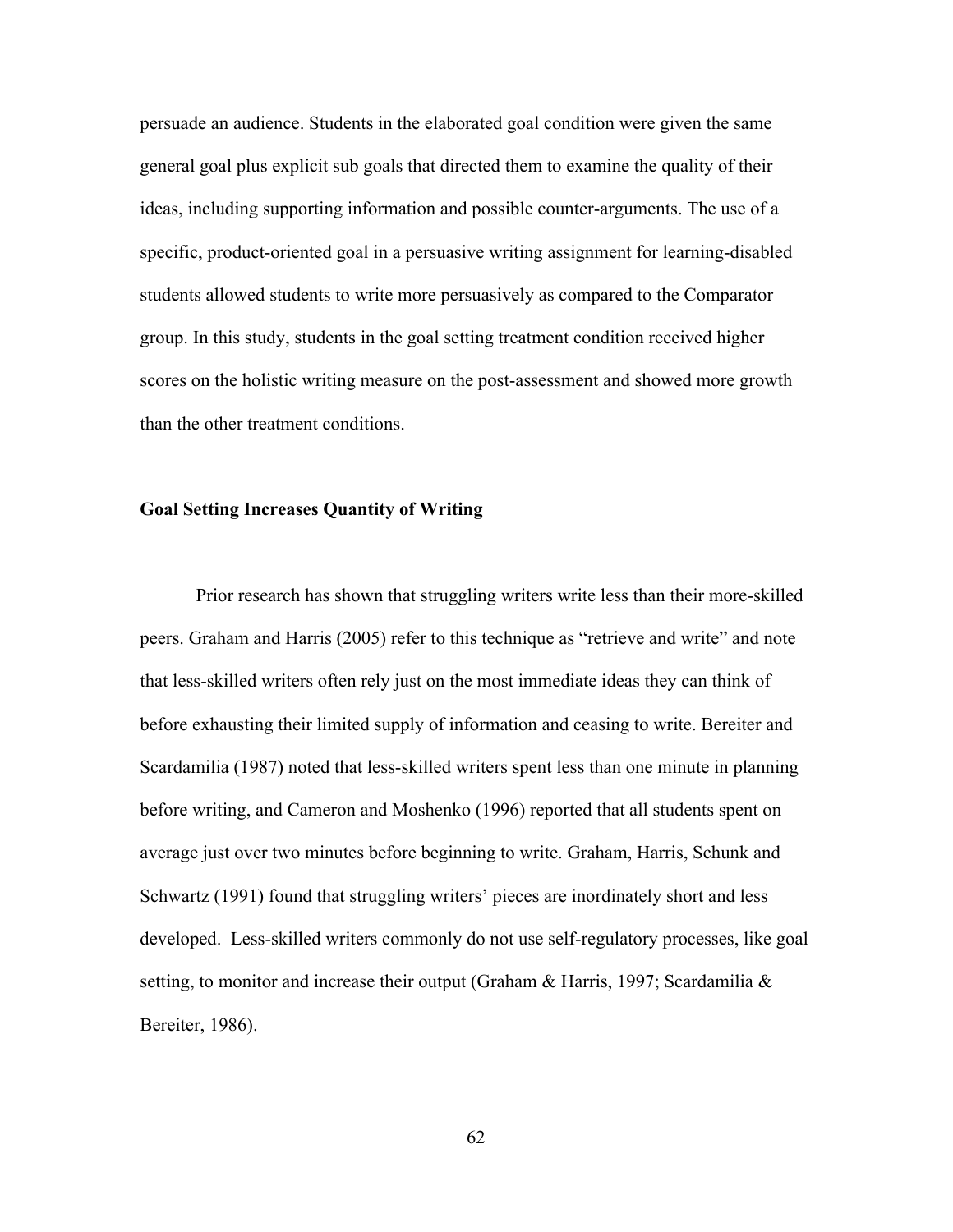This study asked students to set goals in terms of the number of ideas they planned to include in the final draft of their persuasive essays. Two out of the four goals listed on the Self-Editing checklist concerned increasing the *quantity* of ideas, which in turn led to more text written ("I want to add one brand new supporting idea and add it to the old supporting ideas," and "I want to examine one of my existing supporting ideas and make it a lot better with more details").

On the post-test, students in the Treatment 1 Group wrote an average of 78.15 more words than the Treatment 2 Groups, and 140 more words than the Comparator Group. On the post-test, the Treatment 2 Group showed more mean difference on the parsable units measure than the other groups. The finding across treatment groups suggests that the use of goal setting can impact the *amount* that a student writes by explicitly asking students to write more during a self-edit or teacher conference step. These results show the impact of planning interventions, such as editing checklists, on final products, a finding consistent with prior SRSD studies. Skilled writers focus much of their time on planning, including the purpose of their text and ways to achieve those goals (McCutchen, 2006). Explicitly teaching struggling students the planning strategies of skilled writers, such as the use of a structured editing checklist, may significantly impact the amount that these students write by directing their attention to the quantity of text that they produce.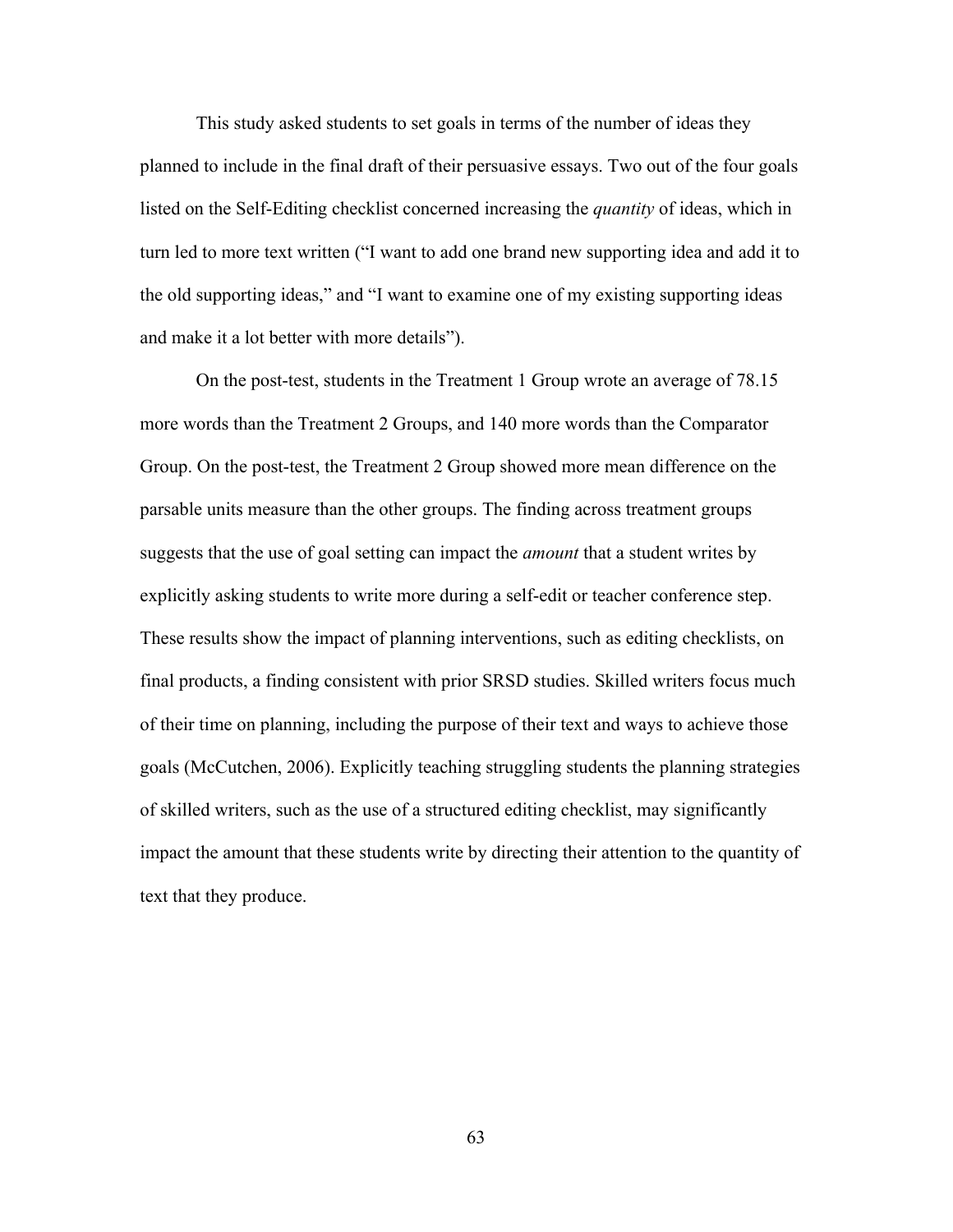#### **The Effect of Increased Word Count on Overall Quality**

No prior SRSD studies have examined quantity of writing using word count as an indicator of increased writing quality. Expert writers engage in more planning behaviors than novice writers, including setting targets for words written (McCutchen, 2006). For example, Bandura (1986) cited the writing habits of successful novelists. Many novelists set small daily goals and deliver product goals in terms of pages or words written per session. Over time, increased quantity may translate into increased quality.

This study adds to the body of research on the effect of planning interventions to increase quantity and, in turn, increase writing quality. Planning interventions have been used to frontload the writing process and increase the quantity of writing. In a metaanalysis, Graham and Perin found that explicitly teaching planning, revising and editing skills were highly effective for Grades 4-10, with an effect size of .82 overall, and an effect size of 1.02 for struggling writers in particular. De la Paz and Graham (2002) examined the use of a planning intervention on composition length, vocabulary, and quality. Students in the planning condition wrote significantly more than the Comparator Group (an average of 236 words compared to 179 words) and received higher quality scores (an average of 3.63 to 2.86 on a 1 to 8 scale). Similar to De la Paz and Graham (2002), this study found that longer passages (as measured through word count) were strongly correlated with holistic quality. Based on this finding, it is possible to hypothesize that for lower-achieving writers, writing quantity as measured through word count is an important *initial* indicator of overall ability. For example, a sample in the current study with two or fewer paragraphs could receive a 3 at the highest due to the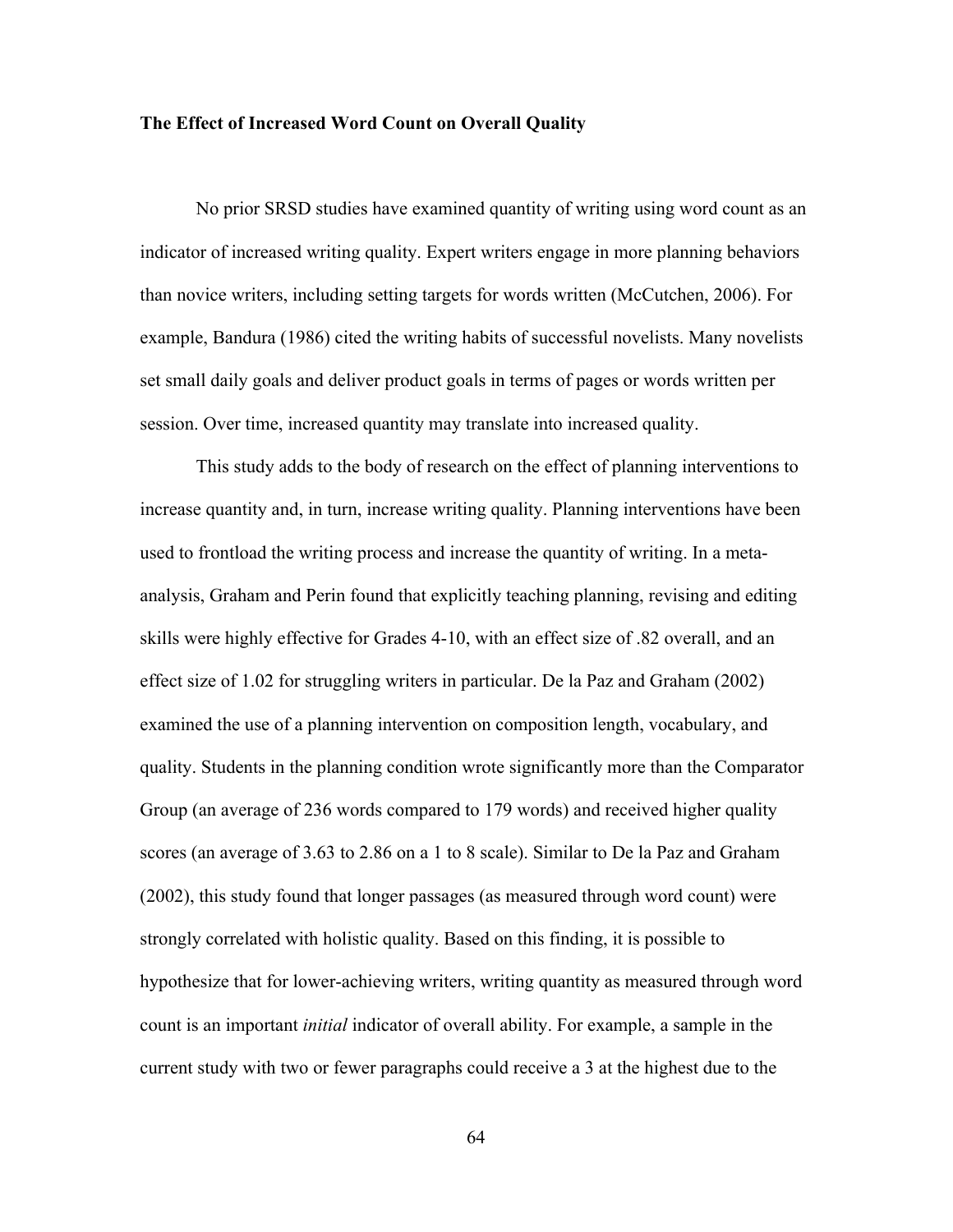lack of complexity in organization and ideas. On the high end of the scale, all of the writing samples in the current study that earned a six on the holistic scale had at least 229 words.

In general for this age group, writing quantity appears to be a precursor to writing quality. In this study, across all ability levels, the quantity of writing as measured through word count was positively correlated with the quality of the writing as measured on the holistic scale. Students do need to be able to create longer passages in order to adequately convey more complex concepts, so product goals that focus explicitly on quantity could simultaneously lead to higher quality. For example, a planning intervention could be designed that focuses on simply hitting a word count target goal, and this goal may have an impact on writing quality. Though not a nuanced measure by any means, word count can strongly impact the quality of a writing piece, and this may be particularly true for middle-grade struggling writers whose skills are emerging out of elementary-level writing.

#### **The Effect of Increased Quantity of Ideas on Overall Quality**

Graham, MacArthur and Schwartz (1995) examined the use of goals to encourage students to write more, measuring the number of ideas added. Researchers used a goalsetting intervention that asked students in the treatment condition to add three pieces of information, while students in the Comparator information were given a vague goal of "making the paper better," yielding an effect size of .77. Similarly, this study asked students to set goals regarding the number of ideas they planned to include in their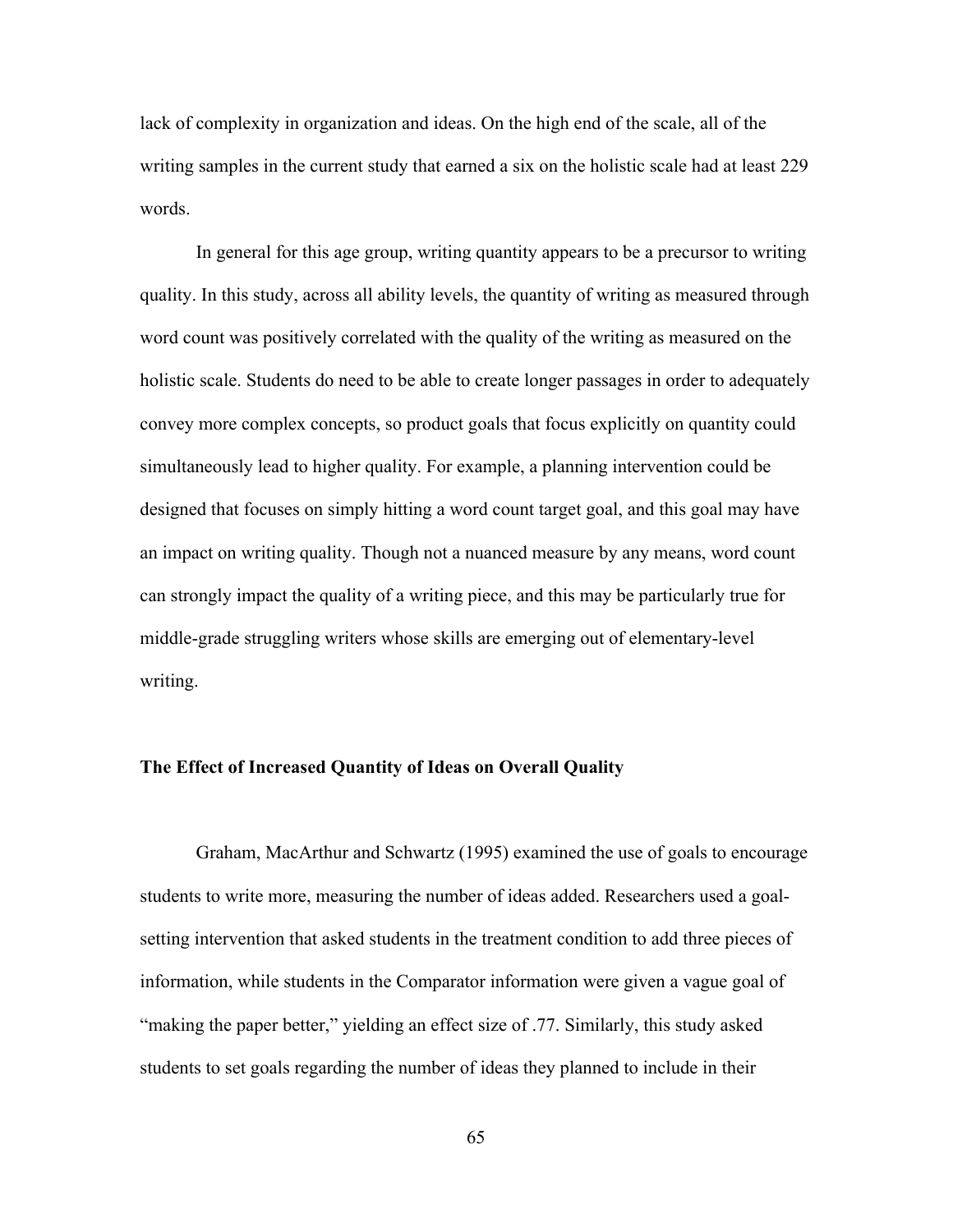persuasive essays. Two out of the four goals listed on the Self-Editing checklist concerned increasing the *quantity* of ideas ("I want to add one brand new supporting idea and add it to the old supporting ideas," "I want to examine one of my existing supporting ideas and make it a lot better with more details").

Similarly, Page-Voth and Graham (1999) examined seventh and eighth grade students with learning disabilities and asked them to compose three essays, responding to a different goal when writing each paper. The first essay focused on a goal of increasing the number of supporting reasons, the second essay focused on increasing the refutation of counterarguments, and the third focused on increasing both types of elements. Students in the experimental group were given explicit prewriting instructions to set a goal and this goal was referred to again in the post writing conference. Students in the Treatment 2 Group simply discussed how they were feeling that day in the prewriting step and received general feedback in the post writing conference. Their research showed that the establishment of goals specifying what will be included in a paper prior to composition significantly improved the writing performance of students with writing and learning difficulties. This study relates to previous findings regarding the link between number of ideas and holistic quality. Bivariate correlations showed a positive association on the preassessment between parsable units and holistic quality, indicating that a higher quantity of ideas could be related to a higher-quality writing piece as measured on a holistic scale. Across groups, there was a statistically significant difference between Treatment 1 and Treatment 2, a difference between Treatment 1 and Comparator, and a difference between Treatment 2 and Comparator Groups. The Treatment 1 Group had more ideas than the Treatment 2 and Comparator Groups.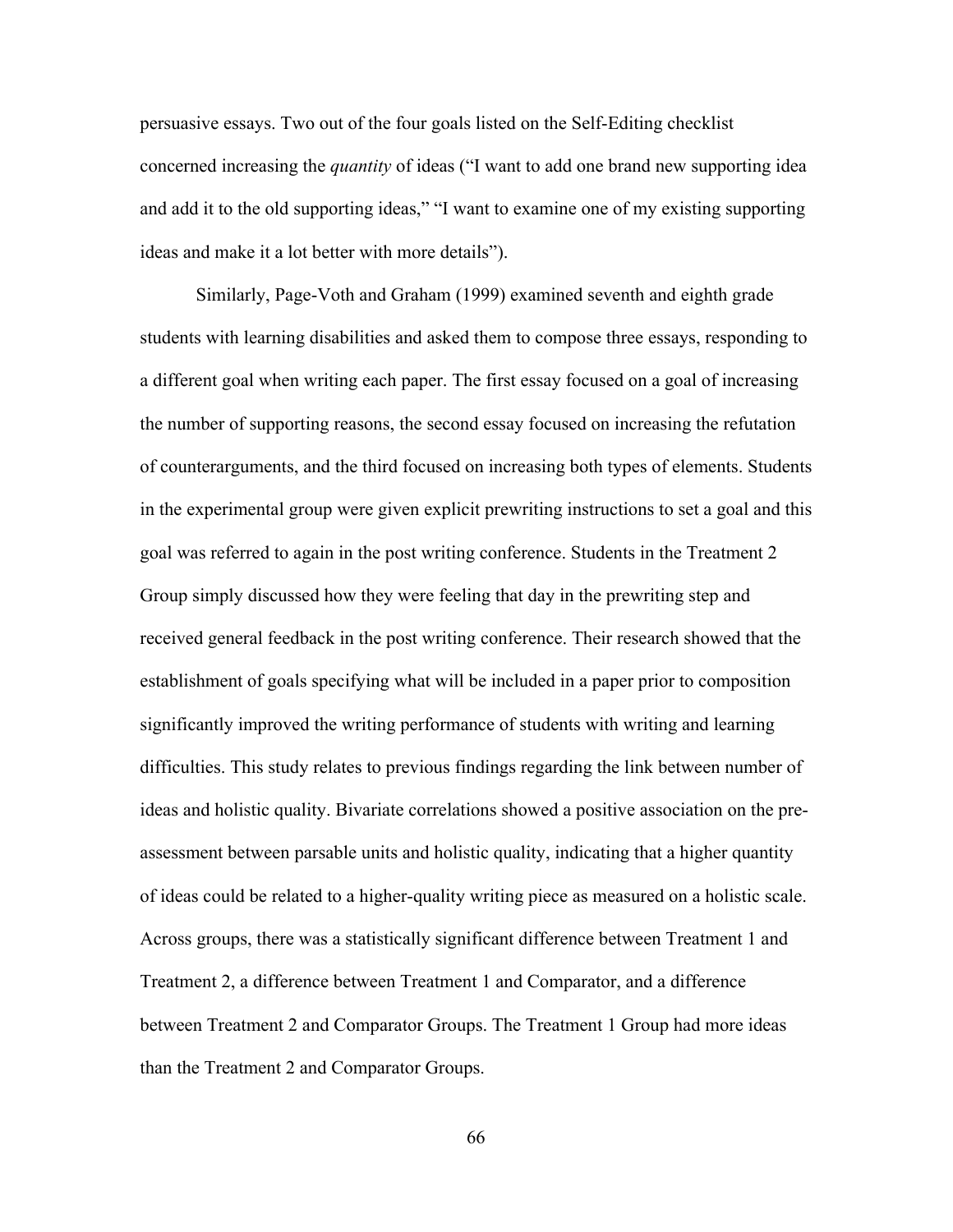Ferretti, MacArthur and Dowdy (2000) found that the use of a specific, productoriented goal in a persuasive writing assignment for learning-disabled students allowed them to write more persuasively as compared to a Comparator group provided with a more general composing goal. Students in the general goal condition were asked to take a position and write a letter to persuade an audience. Students in the elaborated goal condition were given the same general goal plus explicit sub goals that directed them to include (a) a statement of their beliefs, (b) two or three reasons for their belief, (c) examples or supporting information for each reason, (d) two or three reasons why others might disagree, and (e) why those reasons were wrong. Students were given two prompts on two different occasions regarding controversial topics, and the essays were scored on overall persuasiveness and for the existence of elements of argumentative discourse. Sixth-grade students in the elaborated goal condition performed better than sixth-grade students in the general goal condition in terms of overall persuasiveness.

#### **Self-Efficacy and Goal Setting**

Zimmerman and Risemberg (1997) explored self-regulation domains of effective writers, hypothesizing that self-regulating strategies are essential to successful writing. Self-influence can enhance an individual's learning experiences. I initially hypothesized that the use of self-regulation strategies such as goal setting would inspire greater motivation to improve and complete compositions. In cyclical fashion, this would improve the learner's self-efficacy in writing as measured through the Writer Self-Perception Survey.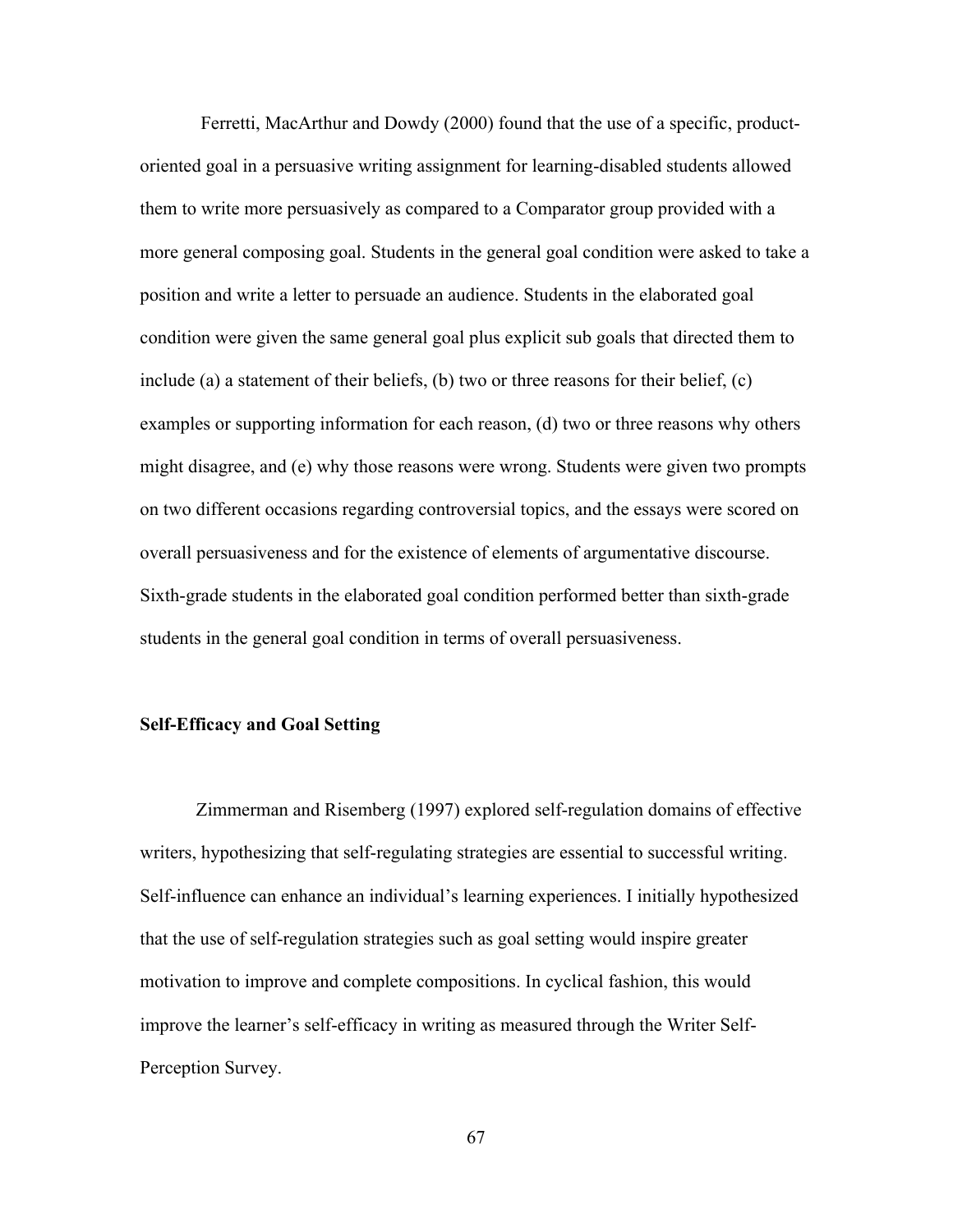As mentioned in the Results section, only the results on the General Progress Subscale showed a significant difference between groups. The other subscales did not show significant differences between groups, so the discussion here will focus on the General Progress Subscale. The following questions from the 37-item Writer Self Perception Scale comprised the General Progress subscale. Here we see a link between students being asked to reflect on their own performance and the construct of selfefficacy introduced in the literature review.

 Writing is easier for me than it used to be. I am getting better at writing. I need less help to write well than I used to. I write better now than I could before. My writing has improved. My writing is better than before. It's easier to write well now than it used to be. The organization of my writing has really improved.

The questions in this subscale focused on general notions of progress in writing, including self-assessment of improvement and examination of the ease of writing compared to an earlier point in time. As connected to the broader construct of selfefficacy, these survey items represent an opportunity to link an individual's belief about his or her improvement and increased effort.

On the pre-administration of the survey, the groups were similar. The Treatment 1 Group had a total of 19 students in the low group, 7 students in the average group, and 5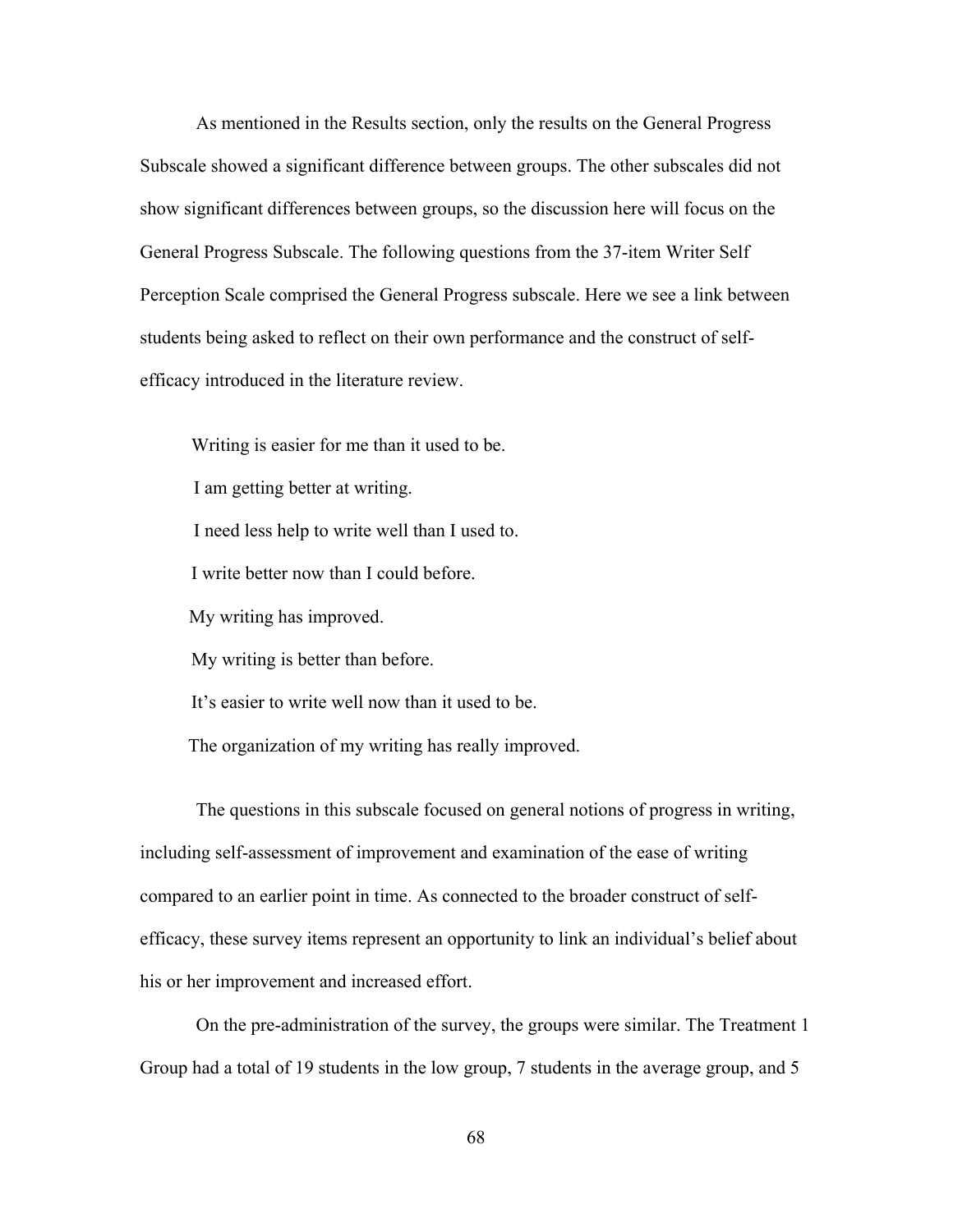students in the high group. The Treatment 2 Group had 13 students in the low group, 8 students in the average group, and 9 students in the high group. On the postadministration of the survey, Treatment 1 Group's scores in the treatment condition had a total of nine students in the high group, eight students in the average group, and 13 students in the low group on the General Progress Subscale. Students in the Treatment 2 Group had a total of 15 students in the high group, nine students in the average group, and six students in the low group on the General Progress Subscale. The differences between the groups here are actually a reflection of the Treatment 2 Group reporting higher self-efficacy on the general progress subscale than the Treatment 1 Group, a finding that does not link goal setting with self-efficacy. Though the Treatment 2 Group was not as high achieving as the Treatment 1 Group on the writing score measures, they did show significant improvement. As such, it appears that self-assessment of their own progress is reflected in the results of the WSPS.

Though the findings of this study did not find a link between the goal setting treatment and self-efficacy, the overall impact of specific writing instruction may have influenced students in both treatment conditions. As explored by Bandura (1986, 1997), the enactive mastery experience is the most influential source of self-efficacy beliefs. Enactive mastery experiences encompass the interpreted result of previous performance (Bandura, 1986). As further explored by Bandura (1997), enactive mastery experiences are the "most influential source of efficacy information because they provide the most authentic evidence of whether one can muster whatever it takes to succeed" (p. 80). Indeed, within this subscale, students are being asked to self-assess their writing ability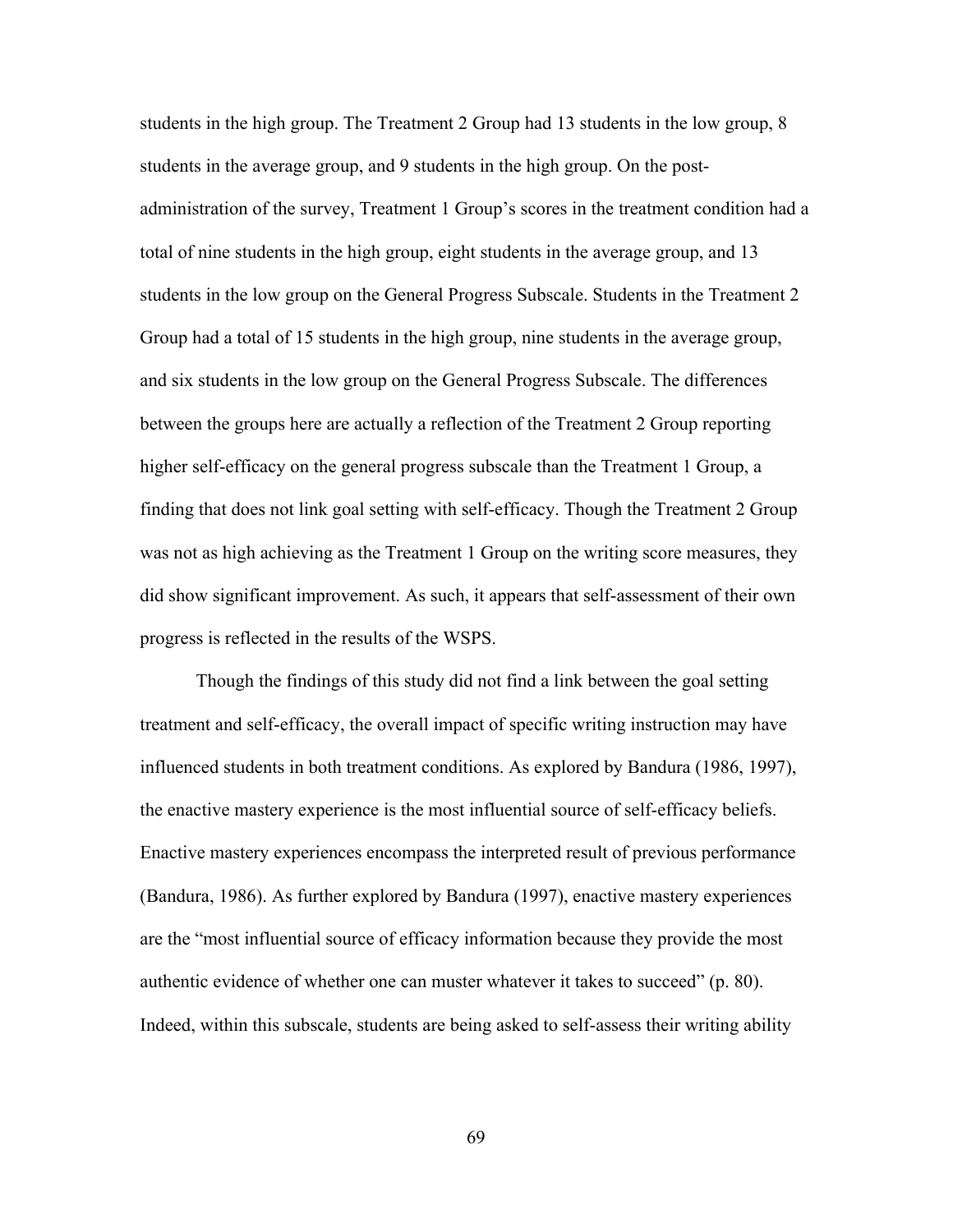by reflecting on evidence of their success. This reflective process may have caused students to link their effort, improvement, and independence with self-efficacy.

The remainder of this discussion section will examine suggestions for future research and implications for practice.

#### **Future Research**

As explored in the literature review, writing is a key  $21<sup>st</sup>$  century skill. Today's students will increasingly enter knowledge-based professional fields in which they will be expected to write clearly and communicate cogently. Communication skills require significant time, practice, and a focus on results. With communication proficiency as a long-term goal for all students, clearly our educational system should be keeping track of formative student assessment information at all grade levels. However, at present, there is the  $4<sup>th</sup>$  and  $7<sup>th</sup>$  grade Oregon State Writing Tests have been discontinued, and students are only officially tested at  $11<sup>th</sup>$  grade as a graduation requirement. If writing is to become an instructional priority, more checkpoints may be needed in students' K-12 educational experiences. Dynamic and straightforward writing assessments must become part of the literacy landscape for all students if writing is truly a curricular priority.

As seen in this study, writing quantity is an important component of the overall picture of a student's writing ability. Writing quantity as measured through word count was positively correlated with other writing measures. The highest correlations on both the pre-assessment and post-assessment were between parsable units and word count. The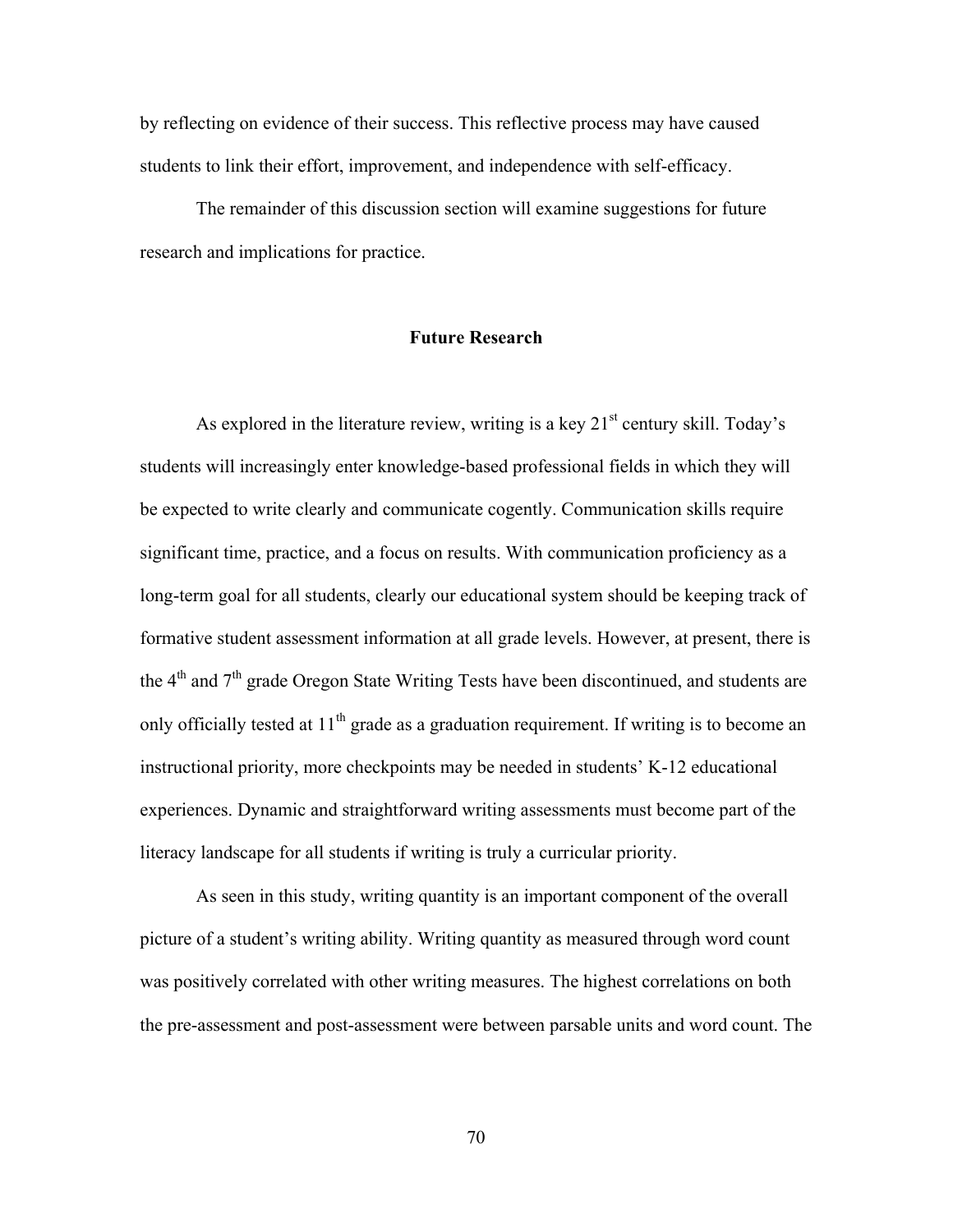number of ideas (as measured by parsable units) was strongly correlated with word count, and therefore may have been measuring the same construct.

Given the connection between writing quantity and writing quality, I suggest the construct of writing fluency as measured by a students' ability to generate a certain quantity of text in a set amount of time may be worth exploring, such as research that has been done in the area of Writing CBM's. Prior research in writing by McCutchen (2000, 2006) has noted that fluent text production frees working memory resources, allowing the writer to engage in higher-level processes. Research in elementary and secondary reading has shown a strong link between reading fluency and reading comprehension. I suggest here a cognate for the field of writing research. For middle school writers, fluency in writing (as measured through quantity of words or ideas) may give rise to higher writing quality. It is possible that the ability to generate text fluidly is a precursor to more complex cognitive skills in writing, such as the ability to examine overall content, create complex sentence structures, manipulate word choice, and employ voice.

The current study used word count as a simple, easy measure of writing quantity. This metric could be used in future studies to measure progress across a number of samples at key points in the year. Just as reading fluency research has given rise to benchmarks for words read per minute, word count measures could be used to establish grade level benchmarks for numbers of words written in a set period of time to measure writing fluency. If a large database of writing samples from various grade levels existed, future researchers could determine key benchmarks for writing fluency (as measured through word count). The ability to write a key amount of text in a given period of time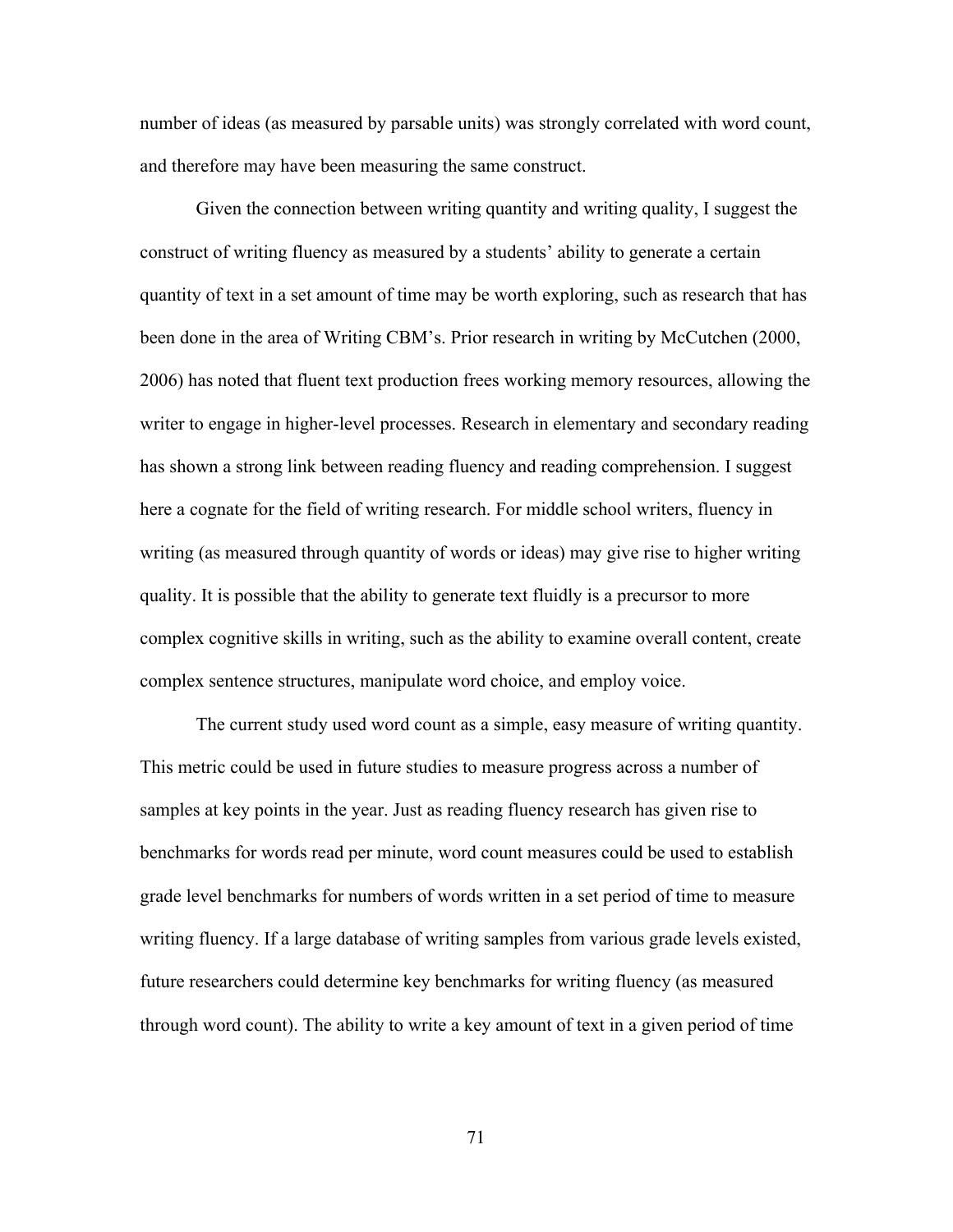could possibly be predictive of writing quality, so this may be an important area worthy of future research.

However, this suggestion should be interpreted cautiously. Sometimes less-skilled writers produce text more fluently than expert writers (McCutchen, 2006), as higher-level processes related to writing quality require more time, effort, and thought. Word count is a rough measure of ability, but may have a ceiling as students head into the secondary grades and are expected to compose more complex and cohesive pieces. Quantity may not lead to quality past a certain baseline point. As explored by McCutchen, (2006) it is the combination of fluent text production and skilled writing knowledge that gives rise to high-quality writing. Instructional strategies that emphasize text production for struggling writers build the basic skills required for advanced writing instruction.

The rise of computer scoring may bring down costs for writing assessments in general and allow researchers to perform more research on writing with fewer barriers. Indeed, this was the case for the present study, as one of the measures (word count) relied on a simple function of word processing software. This was a free, simple way to measure writing that could be replicated in a formal writing assessment software program. Counting parsable units and rating samples on a holistic score was laborintensive and may not be feasible to be replaced by a computer-scoring tool.

As noted by Graham and Perin (2007), "the lack of information on effective writing instruction for low-income, urban, low-achieving adolescent writers remains a serious gap in the literature" (p. 25). More studies are needed on writing in general to determine the most effective instructional strategies, but future research must also address the needs of diverse populations specifically.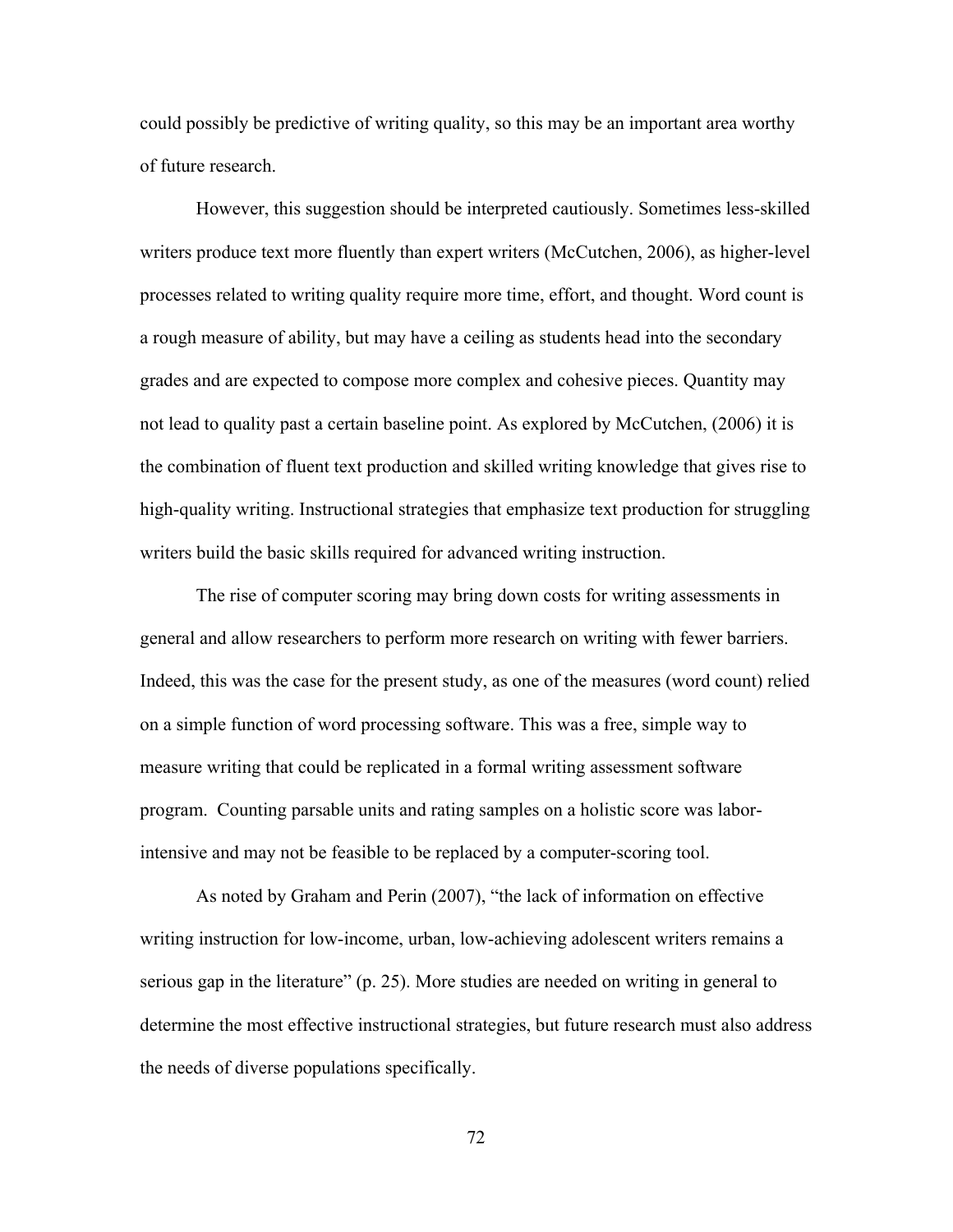Suggestions for future studies in this area of writing research include the use of a research design that allows for randomized selection across groups, or administration of a pre-assessment and subsequent assignment of students to groups based on their achievement levels. Discrepancies between the groups at the outset of this study may have impacted the accuracy of the findings, and this threat to validity could be alleviated with a better research design.

Results from the WSPS measure were inconclusive in this study. The WSPS has five subscales, and it was difficult to use all five of the subscales at once. Future researchers focusing on self-efficacy in writing may wish to use only one or two of the subscales of the WSPS to examine the use of a goal setting protocol and impact on selfefficacy in writing, or to design similar measures that focus specifically on a writer's reflection on their goal setting process.

Increasing the number of participants would also have increased the rigor of the study, as sample sizes in this study were small. Comparing writing and reading performance levels may be a fruitful area to explore, as reading ability greatly informs a student's writing ability. Within the measures themselves, the use of multiple methods to assess writing, such as a writing portfolio, would provide more information about each student's skill level beyond formal assessments. Future research should include more diverse students, including different geographic areas, socioeconomic background, gender, and performance levels. Increasing the diversity of students participating in writing studies will improve generalizability of studies and promote equitable outcomes for students.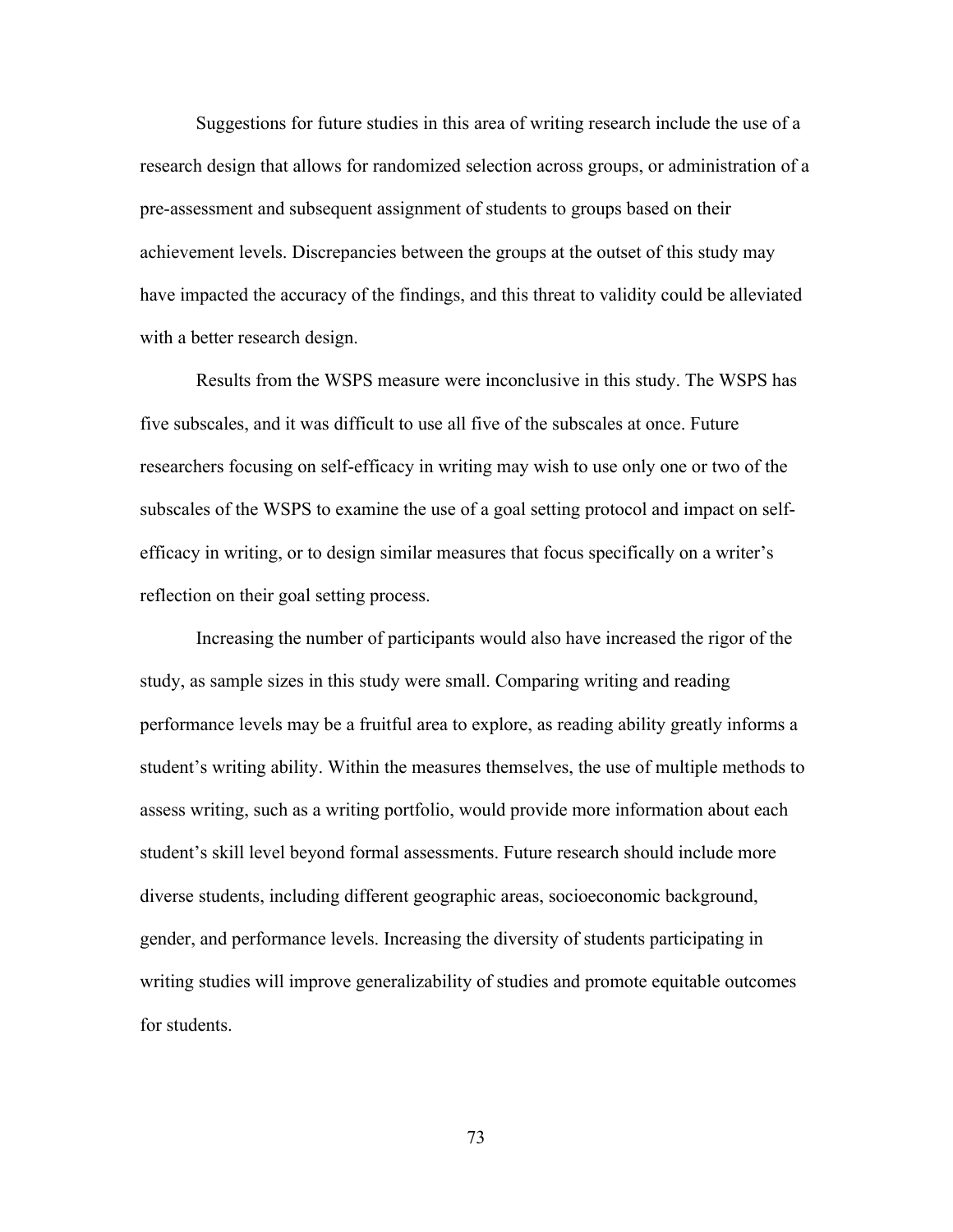#### **Implications for Practice**

The Common Core Standards in Language Arts place a strong emphasis on persuasive and expository modes in writing, with a particular focus on college readiness in writing. These standards, and forthcoming assessments, will be influential in the coming years in terms of curriculum choices for practitioners. This study shows the importance of focused writing instruction in the nonfiction mode, as both Treatment 1 and Treatment 2 Groups outperformed the Comparator Group, which did not receive separate writing workshop instruction. This study has shown that writing instruction is more effective when it is taught systematically and not embedded within reading or social studies courses, as was the case for the Comparator Group.

When explored in the broader context of Common Core Standards, there is a need for assessment benchmark measures throughout the year to establish baseline levels of growth. At present, there is no single set of data that allows comparison to a national, normed sample that is aligned with Common Core Writing Standards. This study used a technique set forth by Graham et al, (2005) employing anchor papers from a group of sixth graders at the same site to form a basis of comparison on a 1-8 scale. However, as this scale is from a small sample of anchor papers, it lacked diversity and breadth. A large national sample from different geographic areas, ethnic groups, and socioeconomic groups would help to create a broader notion of high, average, and low performance in writing at the sixth-grade level and to eventually establish benchmarks similar to those that have been established for reading.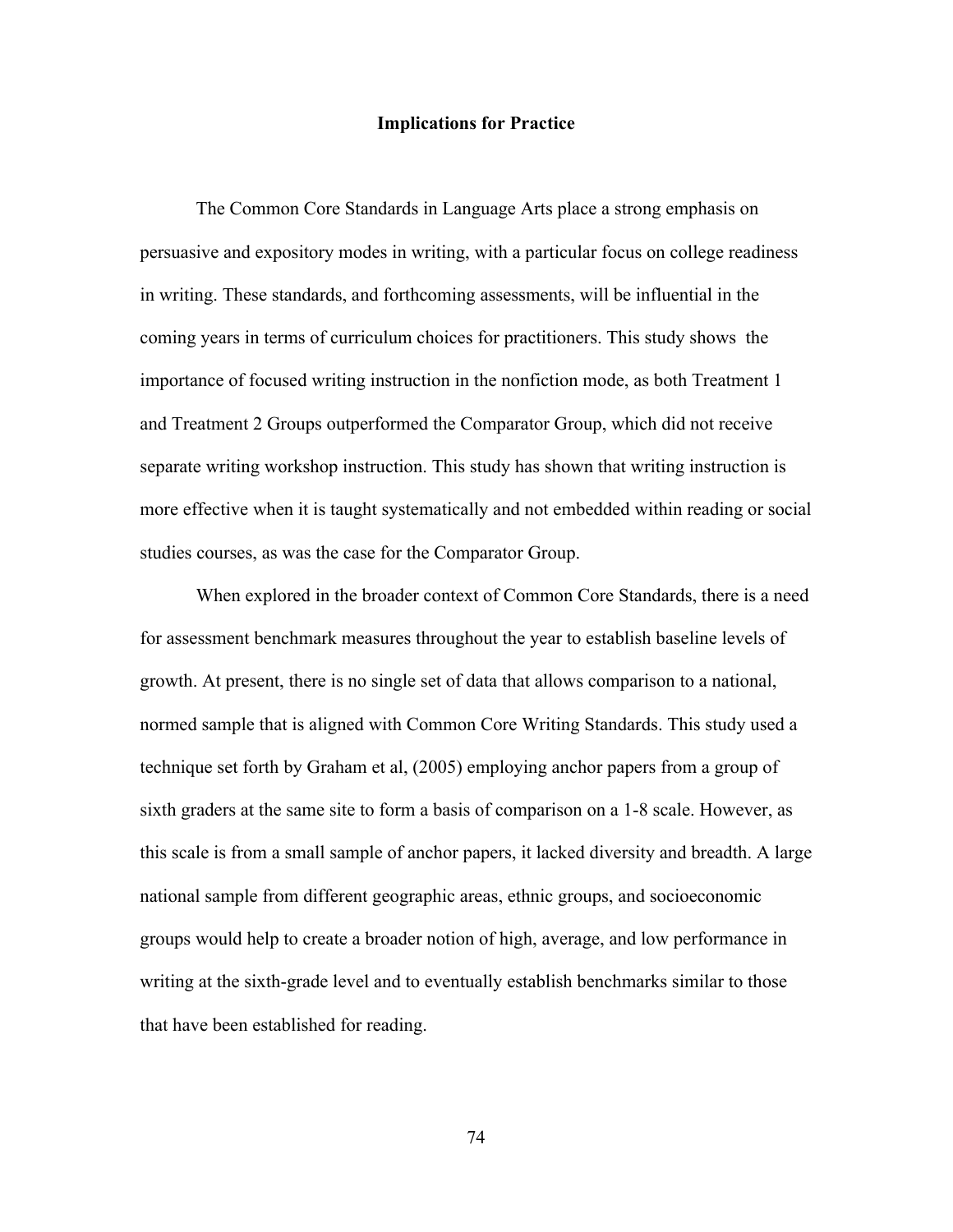The time-consuming and labor-intensive process of assessing writing often engenders resistance among teachers. For example, Oregon State 6-Traits Writing Assessments require a great deal of state resources to score the writing pieces. As a result of these high costs, as of 2010, these assessments are only administered in  $11<sup>th</sup>$  grade as a graduation requirement. This means that formal assessment information about students' writing ability comes too late in their school careers and is not able to provide critical information to drive instruction at the elementary and secondary levels.

Yet many teachers acknowledge that writing needs to be measured, assessed and intensively taught at all grade levels. Reducing the time cost of a writing assessment may help teachers to prioritize writing, as they can access information about student performance more frequently and take action on that information in their instruction. A key component of aligning assessments with standards and instruction involves creating dynamic assessments that are simple and low-cost. Districts and schools can put in place their own writing assessments that are leaner and simpler than the 6-traits system. As seen in this study, the use of measures like word count and holistic scoring may reduce the time cost of assessing writing. It is possible that these measures can produce a similar type of information as the 6-traits writing assessment at a much lower cost, allowing the assessments to be given more frequently and more efficiently.

One implication for practitioners is to use word counts as a simple and free way to assess writing quickly in a formative fashion. As shown in the results section, word count was positively correlated with both holistic quality and parsable units. Quantity may be a predictor of quality, as there is a need for a critical mass of writing to begin to meet standards for higher quality writing. One simple way to put this into practice is to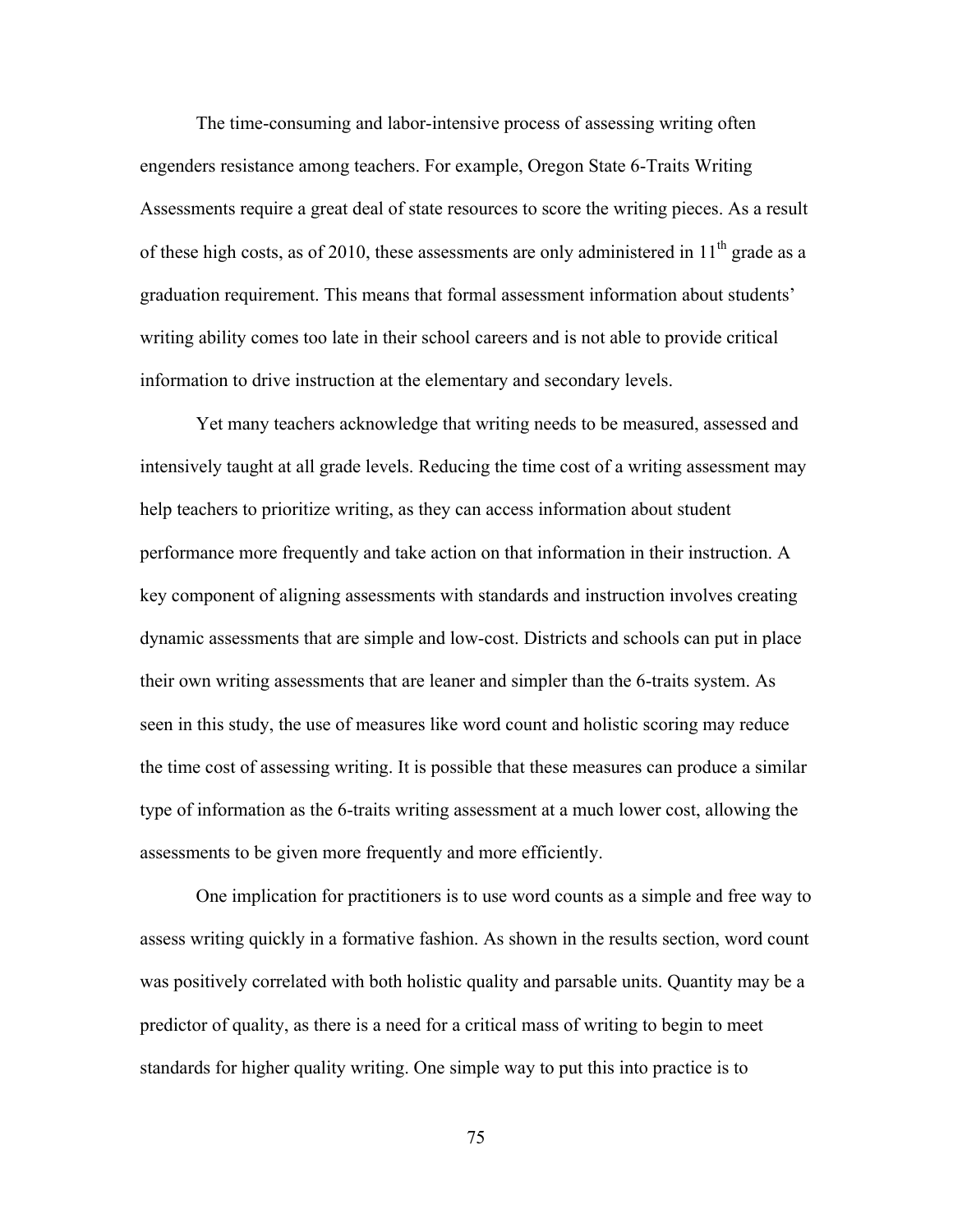encourage lower-performing writers to track their progress through word count on portfolio pieces throughout the year, allowing students to see their growth in terms of quantity. Over time, this higher quantity of writing may translate into higher quality through more complex sentence structures, paragraphing, a progression of ideas, and introductions and conclusions. By contrast, the use of holistic measures or parsable units measures is more time consuming for teachers.

Finally, explicitly teaching goal setting in the writing process has some impact on students' ability write better, as measured through both quantity and quality. Goal setting is an important part of the writing process, and can be embedded in the writing workshop in simple ways, such as through checklists, in peer editing, or in large group instruction. As seen in this study, the use of goal setting allowed students to direct attention to significant elements of the writing process and to receive specific feedback on their progress. The habit of setting goals entails examining one's work, reflecting, and taking action to meet a higher level of achievement. The act of goal setting, when combined with the academic skills in the writing process, can produce significant results for all students in terms of their writing progress.

Writing will continue to be a curriculum priority in the coming years. A renewed focus on college readiness, combined with full implementation of the Common Core English Language Arts Standards, points to the need for a robust system of standards, assessments, and instruction in writing. Rigorous instruction in writing along with timely, inexpensive, and technically valid writing assessments will be necessary to fully prepare students in this area of literacy, both in future academic pursuits and in the  $21<sup>st</sup>$  century workforce.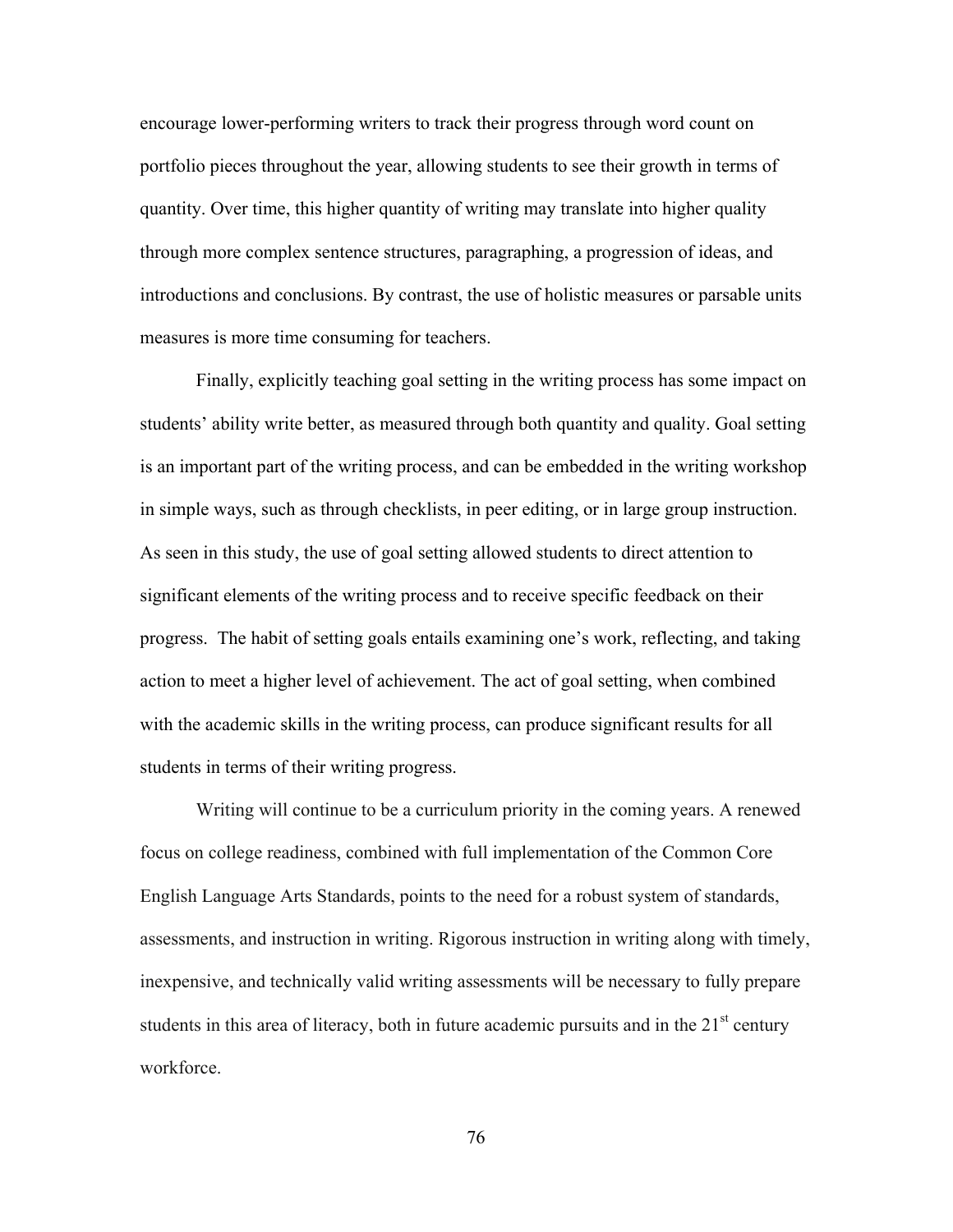## APPENDIX A

## GOAL SETTING CHECKLIST USED WITH TREATMENT 1 GROUP

# **Essay Checklist: Self-Edit Step**

**Step 1: Intro Check Read your introduction. Is there a hook? Circle it.** □ yes □ no If no, you need to rewrite your introduction to have a hook.

**Is there a lead-in? Put a star by it.** □ yes □ no If no, you need to rewrite your introduction to have a lead-in. **What is the opinion you are expressing in your essay?**

**Underline your opinion on your draft.**

**Is this opinion clearly stated in your introduction as a thesis statement?** (A is B because of 1,2, and 3).

**☐** yes **☐** no

If no, you need to rewrite your thesis statement to:

- **☐** State your topic
- **☐** State your opinion
- **☐** State three supporting reasons
- **☐** Be clear and concise

**---------------------------------------------------------------------------------------**

**Step 2: Supporting Reasons** 

**Get out your outline/prewrite and your essay. Read over the outline and compare it to your final essay. Is your supporting reason #1 included in the essay?**

### **\_\_\_ yes \_\_\_no**

If no, you need to rewrite supporting reason #1 paragraph to: **☐** Include your reason

**☐** State support for this reason

**Is your supporting reason #2 included in the essay?**

## **\_\_\_ yes \_\_\_no**

If no, you need to rewrite supporting reason #2 paragraph to:

**☐** Include your reason

**☐** State support for this reason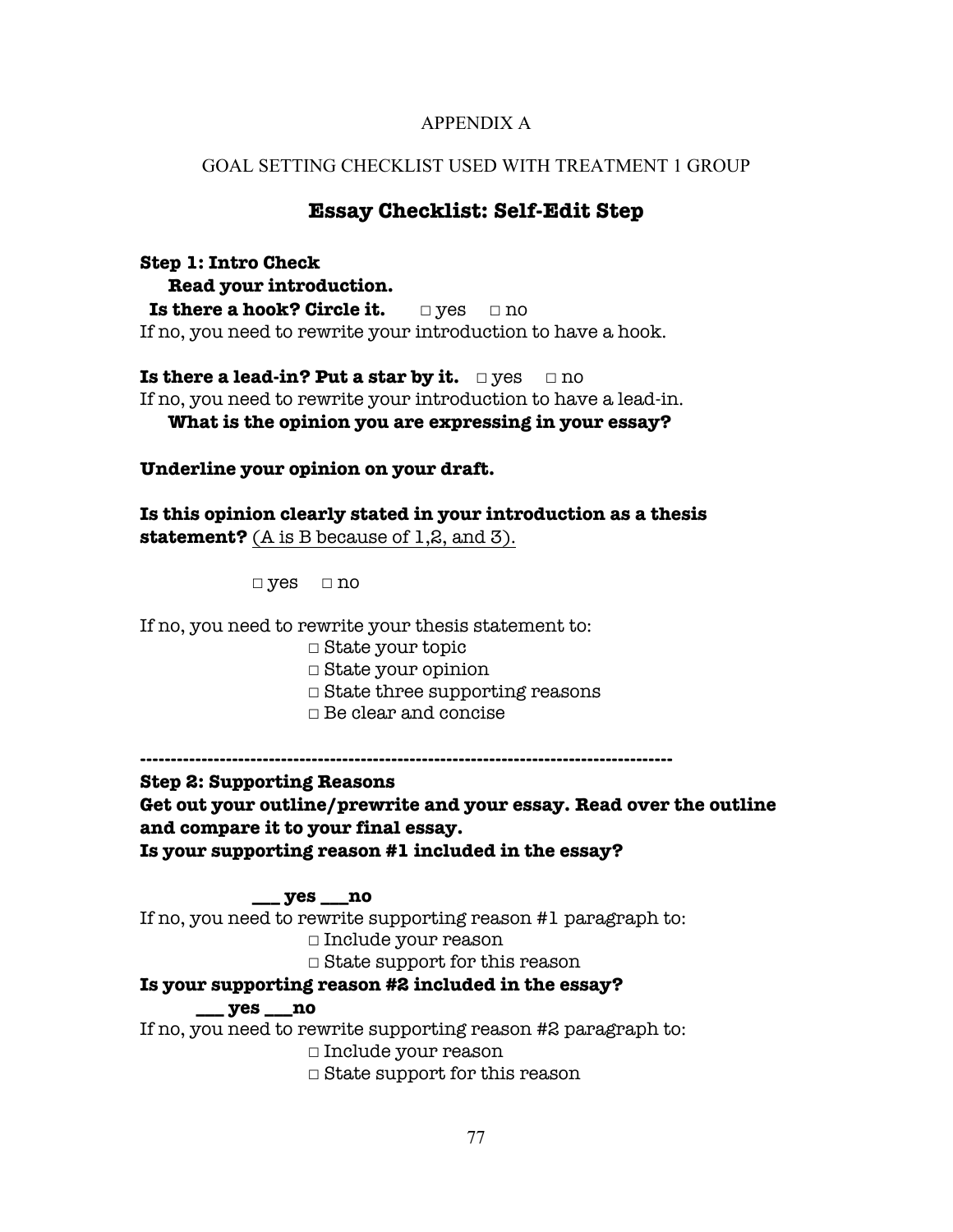**Is your supporting reason #3 included in the essay?**

**\_\_\_ yes \_\_\_no**

If no, you need to rewrite supporting reason #3 paragraph to:

**☐** Include your reason

**☐** State support for this reason

**-----------------------------------------------------------------------------**

**Step 3: Technical Components**

- **\_\_\_\_\_There is a name and date in the upper right corner.**
- **\_\_\_\_\_ There is a title.**

**\_\_\_\_\_ The essay is double-spaced.**

**\_\_\_\_\_ The essay is spell-checked and grammar-checked for punctuation.**

**--------------------------------------------------------------------------------**

**Step 4: Goal setting**

**Now examine your essay again. Could any of the supporting ideas be improved upon?**

**Check one or more of the following goals:**

**\_\_\_\_\_ I want to add one brand new supporting idea and take out one of the old supporting ideas.**

**\_\_\_\_\_ I want to add one brand new supporting idea and add it to the old supporting ideas.** 

**\_\_\_\_\_ I want to examine one of my existing supporting ideas and make it a lot better with more details.** 

**\_\_\_\_\_ I want to examine one of my existing supporting ideas and make it a lot better with better reasoning.** 

**-------------------------------------------------------------------------------**

**Step 4: Teacher Conference (teacher use only)**

- **☐ Intro Check Feedback**
- **☐ Supporting Reasons Feedback**
- **☐ Goal setting Feedback**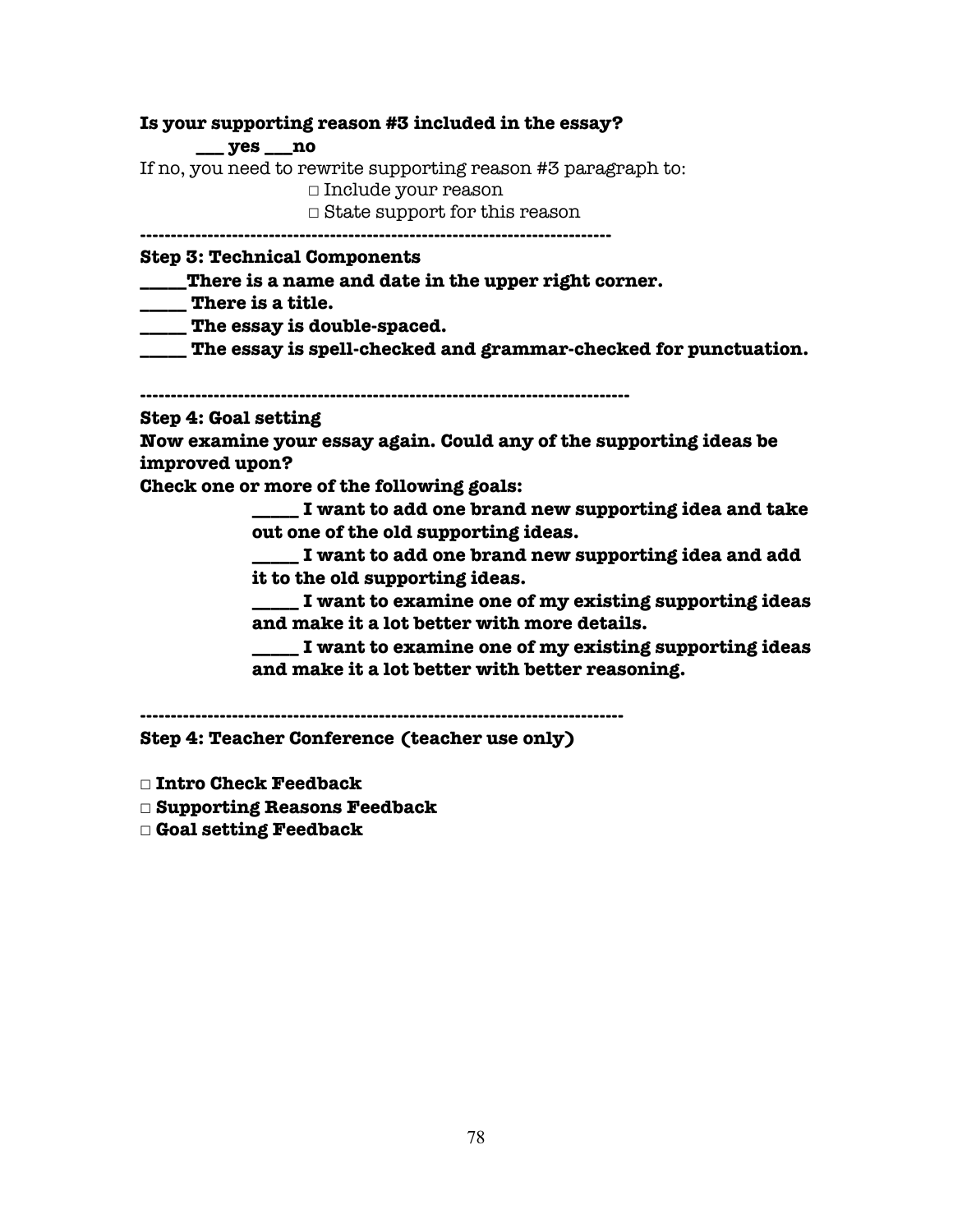# APPENDIX B

# EDITING CHECKLIST (NO GOALS) USED WITH TREATMENT 2 GROUP

# **Essay Checklist Self-Edit Step**

**Step 1: Intro Check** ☐ **Read your introduction.**

**Is there a hook? Circle it. □ Ves □ no** 

If no, you need to rewrite your introduction to have a hook.

**Is there a lead-in? Put a star by it. ☐** yes **☐** no

If no, you need to rewrite your introduction to have a lead-in.

☐ **What is the opinion you are expressing in your essay?**

☐ **Underline your opinion on your draft.**

**Is this opinion clearly stated in your introduction as a thesis statement?** (A is B because of 1,2, and 3).

**☐** yes **☐** no

If no, you need to rewrite your thesis statement to:

- **☐** State your topic
- **☐** State your opinion
- **☐** State three supporting reasons
- **☐** Be clear and concise

**---------------------------------------------------------------------------------------**

# **Step 2: Supporting Reasons**

**Get out your outline/prewrite and your essay. Read over the outline and compare it to your final essay.**

**Is your supporting reason #1 included in the essay?**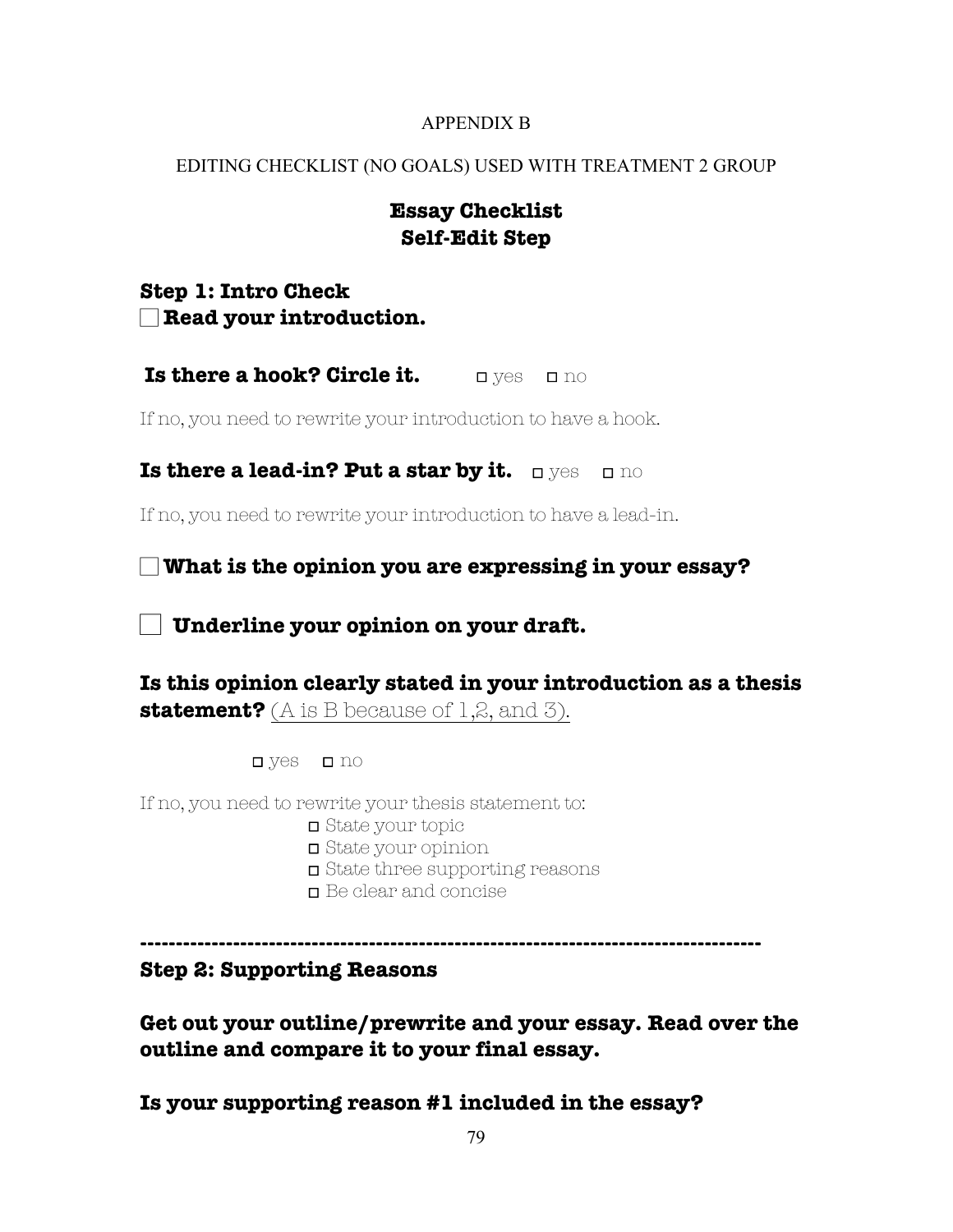**\_\_\_ yes \_\_\_no**

If no, you need to rewrite supporting reason #1 paragraph to: **☐** Include your reason **☐** State support for this reason

# **Is your supporting reason #2 included in the essay?**

**\_\_\_ yes \_\_\_no**

If no, you need to rewrite supporting reason #2 paragraph to: **☐** Include your reason **☐** State support for this reason

# **Is your supporting reason #3 included in the essay?**

# **\_\_\_ yes \_\_\_no**

If no, you need to rewrite supporting reason #3 paragraph to: **☐** Include your reason **☐** State support for this reason

**-----------------------------------------------------------------------------**

**Step 3: Technical Components**

**\_\_\_\_\_There is a name and date in the upper right corner.**

**\_\_\_\_\_ There is a title.**

**\_\_\_\_\_ The essay is double-spaced.**

**\_\_\_\_\_ The essay is spell-checked and grammarchecked for punctuation.** 

**-------------------------------------------------------------------------------**

**Step 4: Teacher Conference (teacher use only)**

**☐ Intro Check Feedback**

**☐ Supporting Reasons Feedback**

**☐ Technical Components**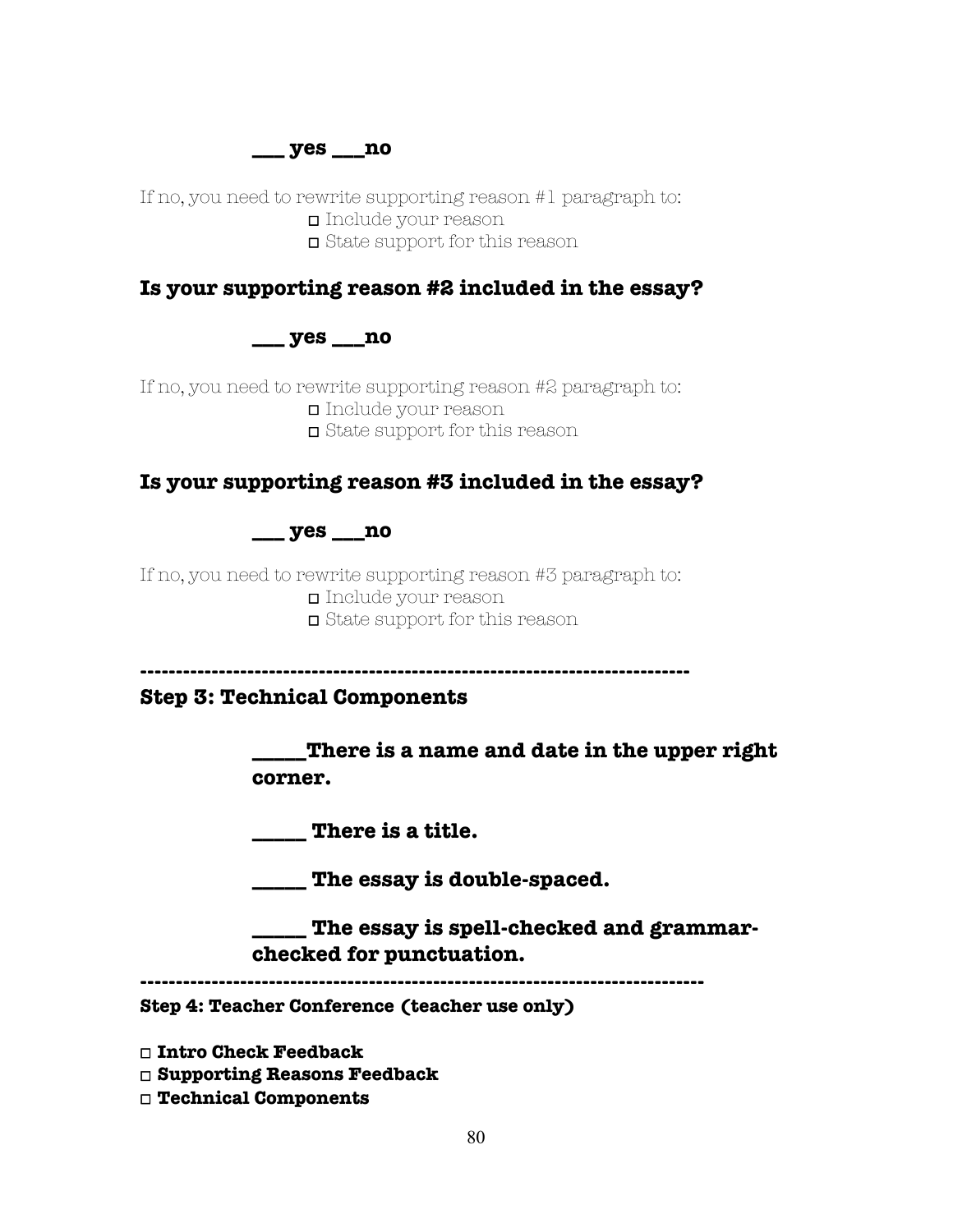#### APPENDIX C

### WSPS SURVEY ITEMS

All items are scored on a 1-5 scale.

5=Strongly Agree 4=Agree 3= Undecided 2= Disagree 1=Strongly Disagree

Questions correspond to five subscales as labeled after each question: General

Progress (GPR), Specific Progress (SPR), Observational Comparison (OC), Social

Feedback (SF), and Physiological States (PS).

- 1.I write better than other kids in my class. (OC)
- 2. I like how writing makes me feel inside. (PS)
- 3. Writing is easier for me than it used to be. (GPR)
- 4.When I write, my organization is better than the other kids in the class. (OC)
- 5.People in my family think I am a good writer. (SF)
- 6.I am getting better at writing. (GPR)
- 7.When I write, I feel calm. (PS)
- 8.My writing is more interesting than my classmates' writing. (OC)
- 9.My teacher thinks my writing is fine. (SF)
- 10. Other kids think I am a good writer. (SF)
- 11. My sentences and paragraphs fit together as well as my classmates' sentences and paragraphs. (OC)
- 12. I need less help to write well than I used to. (GPR)
- 13. People in my family think I write pretty well. (SF)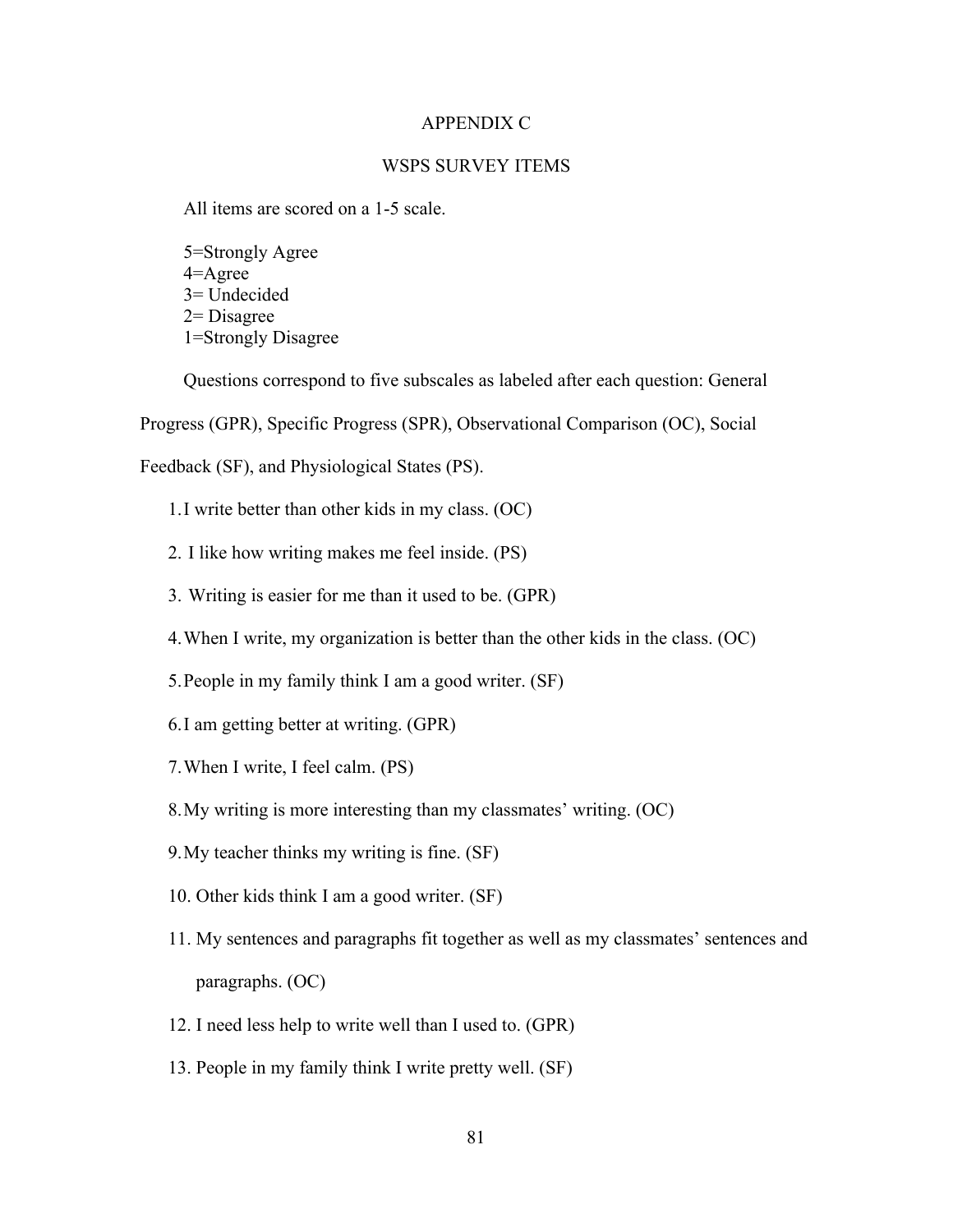- 14. I write better now than I could before. (GPR)
- 15. I think I am a good writer. (GPR)
- 16. I put my sentences in a better order than the other kids. (OC)
- 17. My writing has improved. (GPR)
- 18. My writing is better than before. (GPR)
- 19. It's easier to write well now than it used to be. (GPR)
- 20. The organization of my writing has really improved. (GPR)
- 21. The sentences I use in my writing stick to the topic more than the ones the other kids use. (OC)
- 22. The words I use in my writing are better than the ones I used before. (SPR)
- 23. I write more than other kids. (OC)
- 24. I am relaxed when I write. (PS)
- 25. My descriptions are more interesting than before. (SPR)
- 26. The words I use in my writing are better than the ones the other kids use. (OC)
- 27. I feel comfortable when I write. (PS)
- 28. My teacher thinks I am a good writer. (SF)
- 29. My sentences stick to the topic better now. (SPR)
- 30. My writing seems to be more clear than my classmates' writing. (OC)
- 31. When I write, the sentences and paragraphs fit together better than they used to. (SPR)
- 32. Writing makes me feel good. (PS)
- 33. I can tell that my teacher thinks my writing is fine. (SF)
- 34. The order of my sentences makes better sense now. (SPR)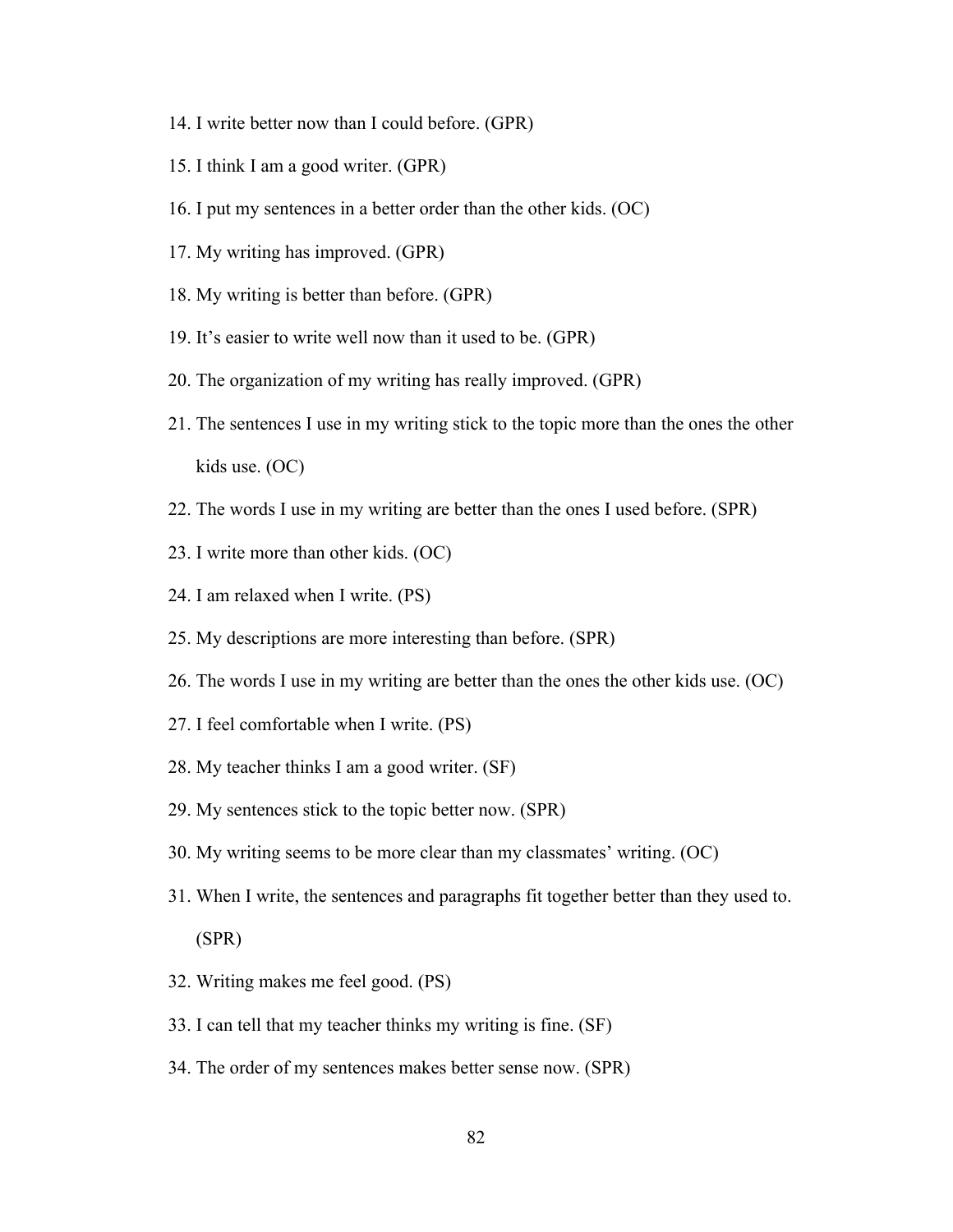- 35. I enjoy writing. (PS)
- 36. My writing is more clear than it used to be. (SPR)
- 37. My classmates would say I write well. (SF)
- 38. I choose the words I use in my writing more carefully now. (SPR)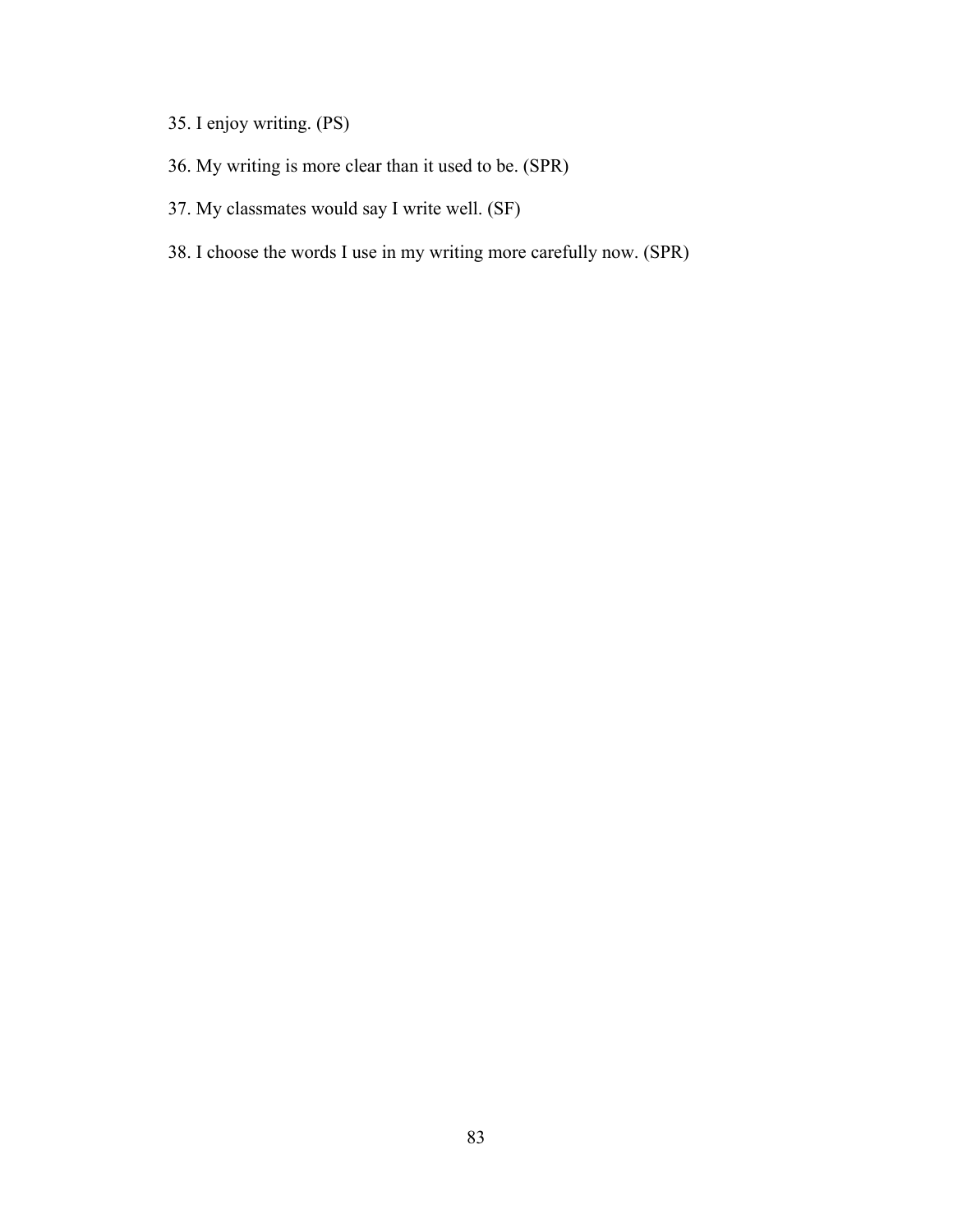## APPENDIX D

# WRITING PROMPTS

## **Pre-Assessment**

## **Directions: Choose one of the prompts below and write a persuasive essay.**

-First, brainstorm ideas.

-Then do a prewrite on the prewrite graphic organizer.

-Write a rough draft (around two pages.)

-Do a self-edit and make changes for your final draft.

1. Your city or town would like to build something for the community to enjoy. **Write a paper to convince** your community that your idea of what to build is the one they should choose.

2. Playing video games has many pros and cons. Think about whether or not you, as a parent, would place a limit on the number of hours per day that your son or daughter could play video games. Take a position on this issue and **convince** other parents to agree with you.

3. What changes would you like to see in your school lunch program? **Write a paper to convince** your school to adopt your ideas.

## **Post-Assessment**

# **Directions: Choose one of the prompts below and write a persuasive essay.**

-First, brainstorm ideas.

-Then do a prewrite on the prewrite graphic organizer.

-Write a rough draft (around two pages.)

-Do a self-edit and make changes for your final draft.

1. Choose an issue from your community (such as a leash law, community service, teenage curfew, or anything else). Take a position on that issue and **write a paper to convince** your reader to agree with your point of view.

2. People tell us that we need exercise to stay healthy. **Write a paper to convince** your reader to join you in an activity that will be fun as well as healthy.

3. Think of something you would like to have changed or added in your school. It could relate to a school policy, a facility or building, or course offerings. Take a position on one specific issue and **convince** others to agree with you.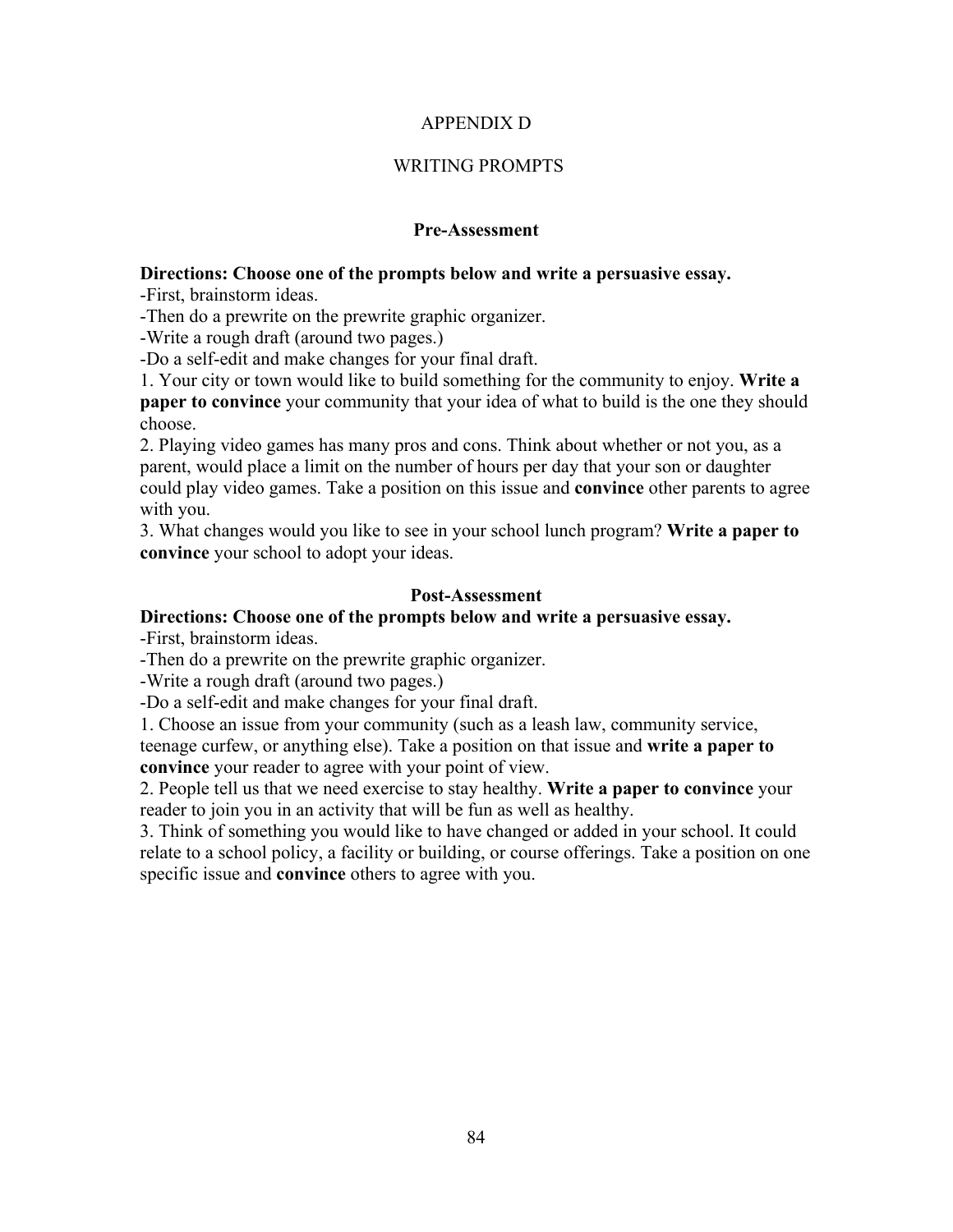## APPENDIX E

## DIRECTIONS FOR SCORING FOR RATERS

Please read each paper attentively to obtain a general impression of overall writing quality. You will use an 8-point Likert scale, with 1 representing the lowest quality of writing and 8 representing the highest quality. Please read the papers in groups of ten and take frequent breaks to ensure quality.

Ideation, organization, grammar, sentence structure, and aptness of word choice should all be taken into account in forming a judgment about overall quality, and no one factor should receive undue weight.

Attached are representative papers for a low, middle, and high quality score. These compositions were collected in December and obtained from a sixth grade class in the participating school. This classroom did not participate in the study. A former middle school teacher selected the best, average, and poorest quality compositions on the basis of the scoring criteria described above to form a pool of scored papers. Low, middle, and high papers were chosen and will serve as your anchor papers for scoring the others. **Attachments**:

Anchor Paper A: Representative of a 2/3 score

Anchor Paper B: Representative of a 4/5 score

Anchor Paper C: Representative of a 6/7 score

Please record your score on the bottom lefthand corner of each writing piece.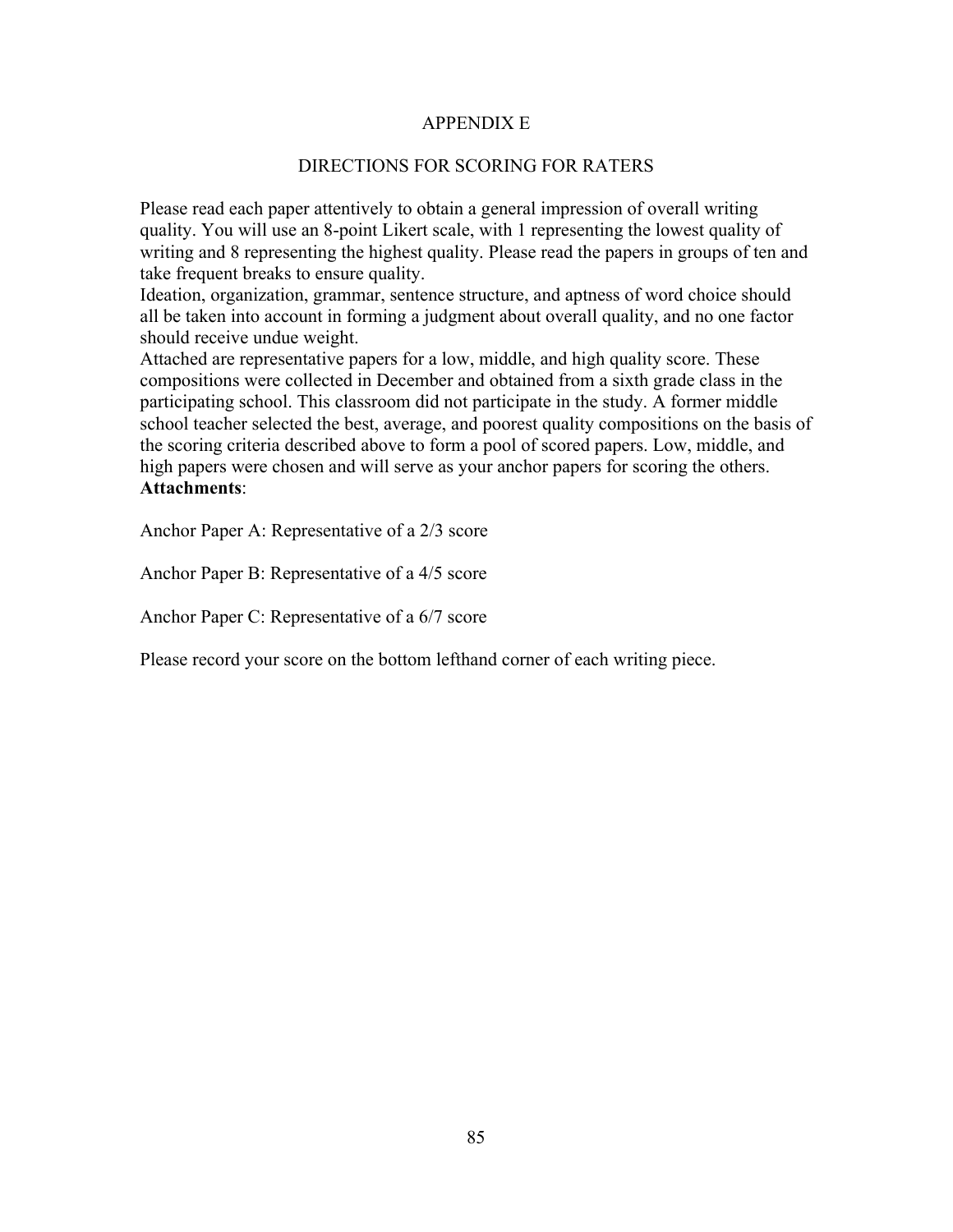### APPENDIX F

## ANCHOR PAPERS FOR RATERS

## SCORE OF 2/3

# School Lunch

Do your kids say they're hungry? I know I do because the schools aren't feeding us enough. I think there should be extra meat in the sub maker. I also think there should be two pizzas in the pizza line. I also think there should be double the food in the hot lunch place. That's what I think of lunch.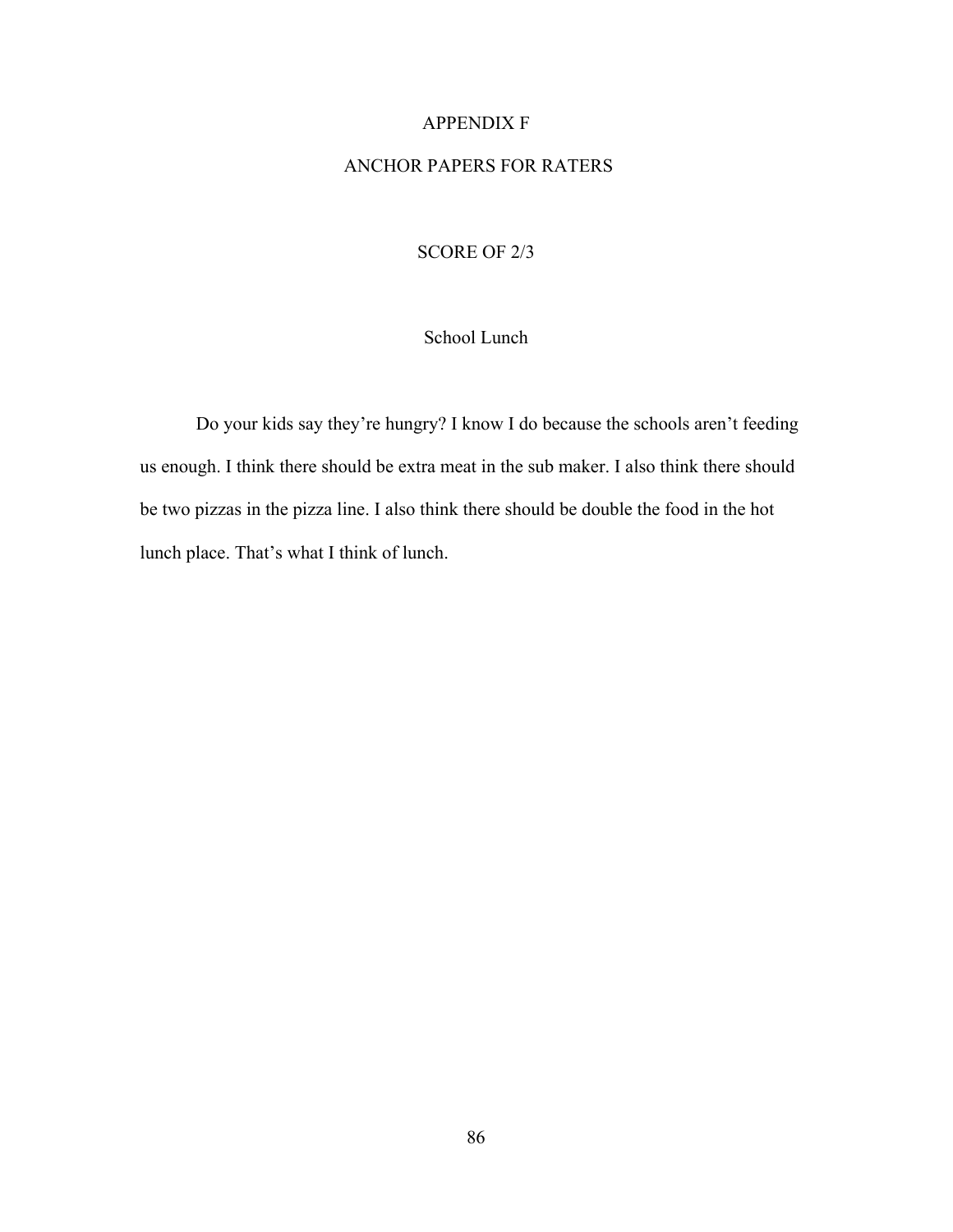### SCORE OF 4/5

### Video Games

Kids shouldn't be playing games forever, even thought some would when they got a chance. But that's why I thought of these rules. They are the limits, what they should do before and after, and the ratings.

First, the limit. I think kids should play a max of 2 hours. I think 2 hours is good for a day.

Second is what they should do before and after playing. Before they play they should do all their homework and they should read for 30 minutes. Then after they should read another 30 minute, then play outside.

Finally, ratings. I think until 10 kids should play E games, then 10-13 is E10, then 13-16 is T, then finally 16 and up is all the ratings.

I think kids shouldn't play games forever. What do you think?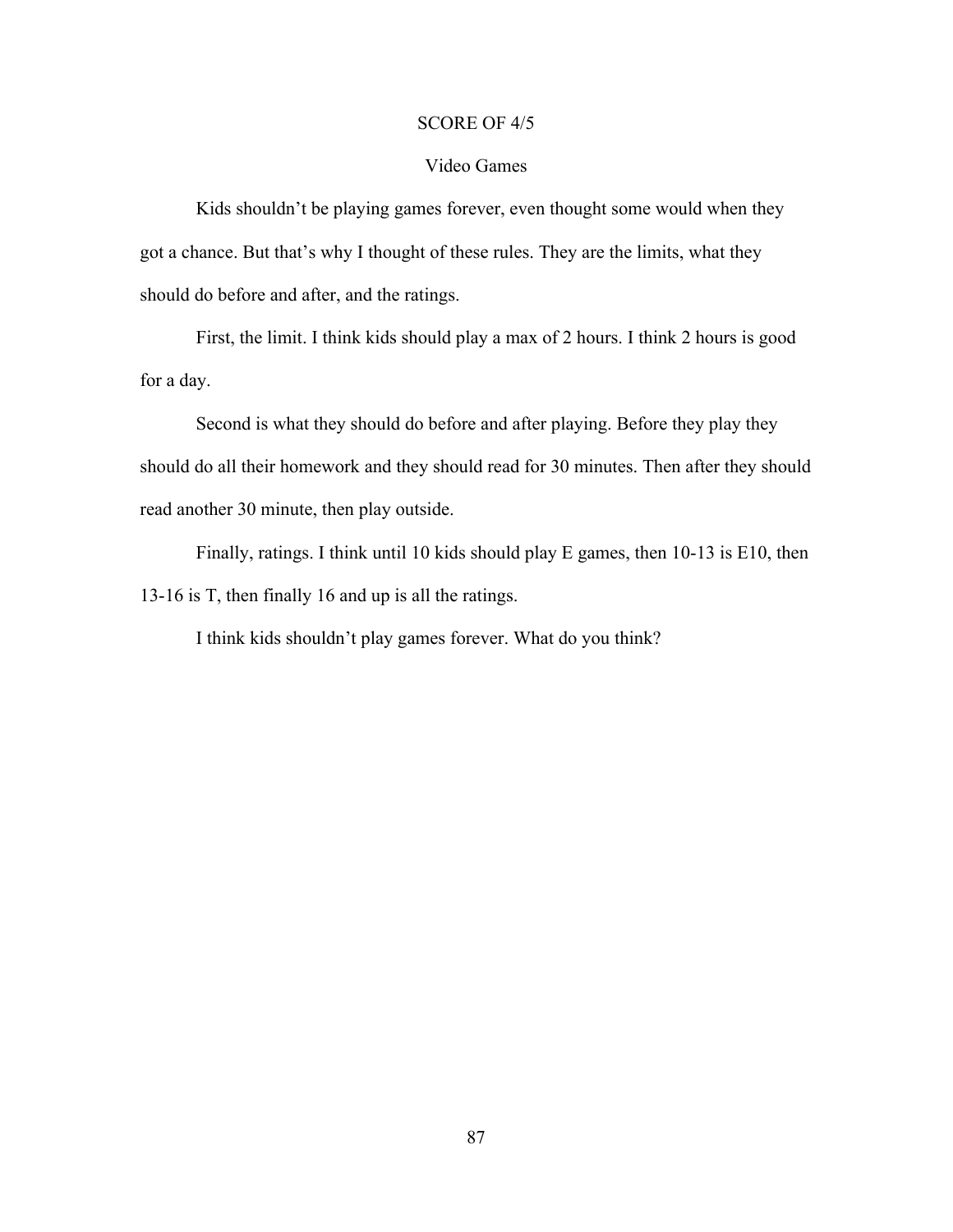#### SCORE OF 6/7

#### A New City Library

How would you like to have a new library? You could check out as many books as you want, look things up in the new computers, or stay however long you want to in there.

First, you would have a small card, about 2 inches long by 1 inch. You put it through a scanner at the door. You're in and can check out as many books as you feel like. There's no limit but you have to bring them back after 8 days.

Another great thing is the computers, with 24-inch monitors with touch screens on all fifty of them. Yes, fifty of them. You could play games on them, as long as you have the volume off or have headphones. You could also look up books in or out of the library, meaning you could order them for free. We pay!

Lastly, you're sleeping calm and peacefully. Then all of a sudden you wake up at one in the morning, remembering you had to check out a book on aircrafts. You go to the library, praying it's still open. You get there and see the 24/7 sign on the front wall. Back at your house, you're reading your book—it's three in the morning and the library is still open.

All of the books you want, giant computers, and 24/7 service. What more do you want from a library?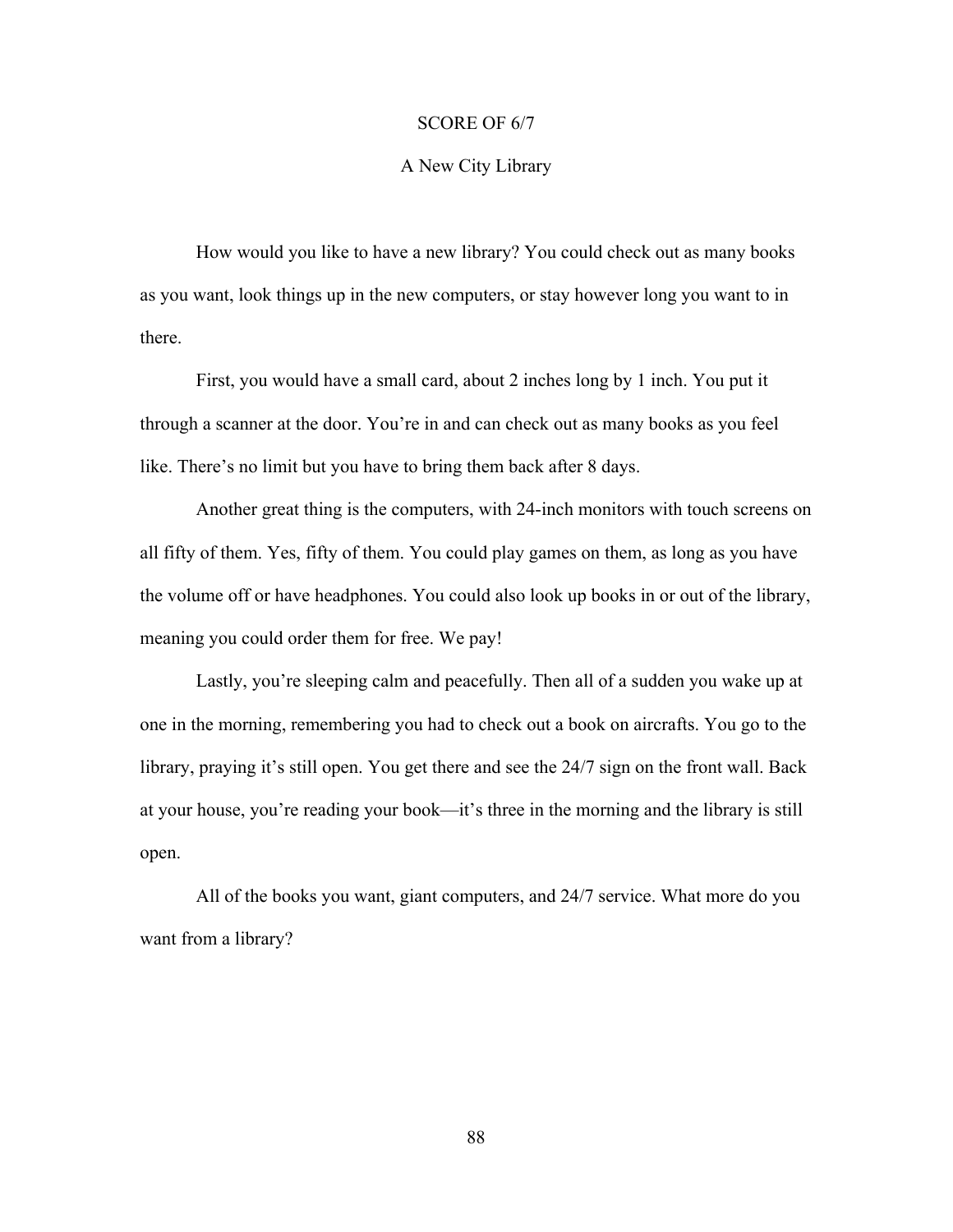#### REFERENCES CITED

- Achieve, Inc. (2005). *Rising to the challenge: Are high school graduates prepared for college and work?* Washington, DC: Author.
- Alamargot, D. & Chanquoy, L. (2001). *Through the models of writing.* Dordrecht: Kluwer.
- Atwell, N. (1988). *In the middle: New understandings about writing, reading, and learning*. Portsmouth, NH: Boynton/Cook.
- Atwell, N. (2002). *Lessons that change writers*. Portsmouth, NH: Firsthand/Heinemann.
- Bandura, A. & Schunk, D.H. (1981) Cultivating competence, self-efficacy, and intrinsic interest through proximal self-motivation. *Journal of Personality and Social Psychology*, 41, 586-598.
- Bandura, A. (1986). *Social foundations of thought and action: A social cognitive theory.* Englewood Cliffs, NJ: Prentice-Hall.
- Bandura, A. (1997). *Self-efficacy: The exercise of control.* New York, NY: W.H. Freeman and Company.
- Bangert-Drowns, R. L., Hurley, M. M., & Wilkinson, B. (2004). The effects of schoolbased Writing- to-Learn interventions on academic achievement: A meta-analysis. *Review of Educational Research, 74,* 29–58.
- Bereiter, C. & Scardamilia, M. (1987). *The psychology of written composition.* Hillsdale, NJ: Lawrence Erlbaum Associates.
- Bottomley, D. M, Henk, W.A., and Melnick, S.A. (1997). Assessing children's views about themselves as writers using the Writer Self-Perception Scale. *The Reading Teacher*, 51*(4)*, 286-296.
- Calkins, L. (1986). *The art of teaching writing*. Portsmouth, N.H: Heinemann.
- Cameron, C.A., & Moshenko, B. (1996). Elicitation of knowledge transformational reports while children writer narratives. *Canadian Journal of Behavioral Science, 29*, 271-280.
- Cook, T.D. & Campbell, D.T. (1979). *Quasi-experimentation: Design and analysis issues for field setting.* Boston: Houghton Mifflin.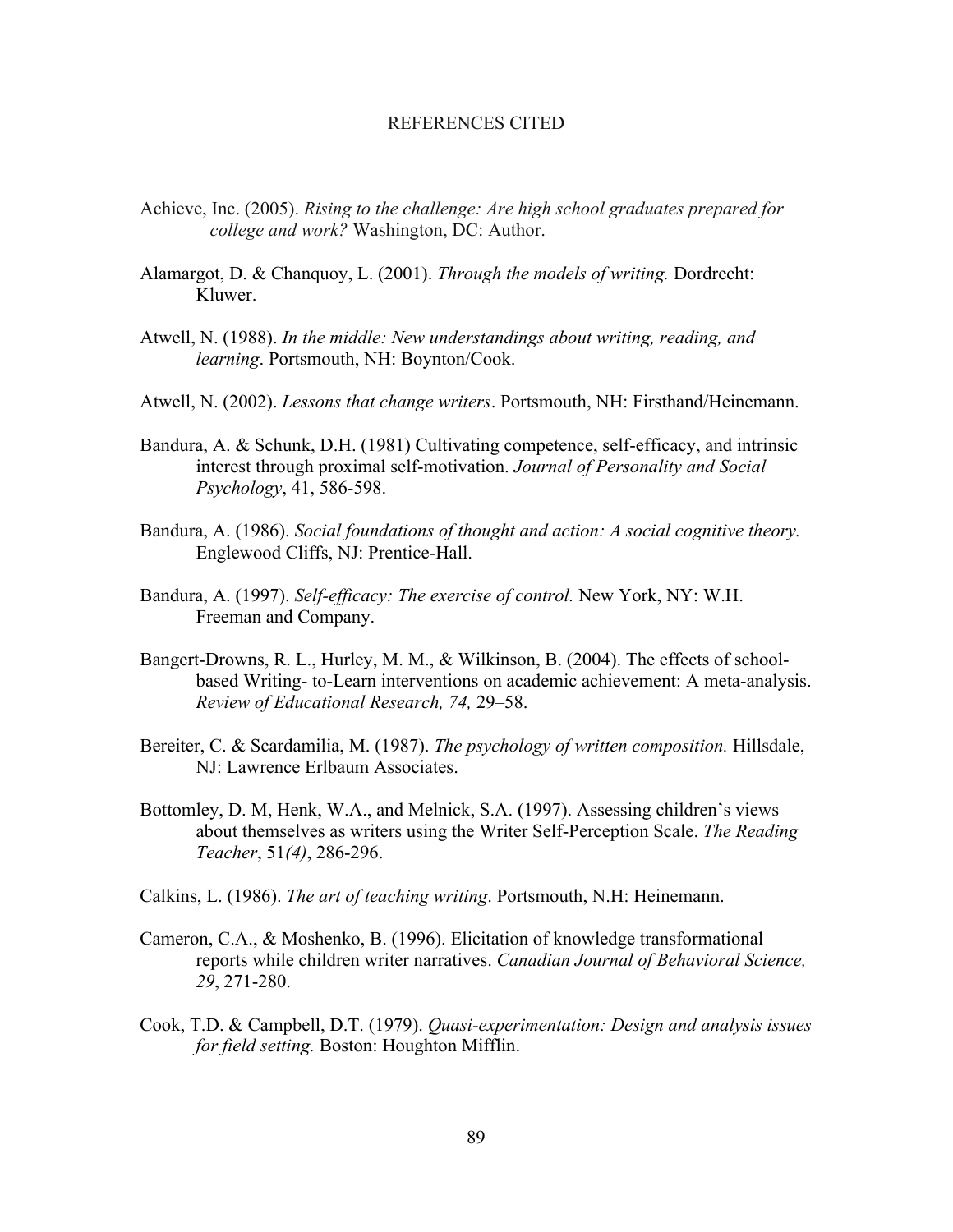- Cervone, D. (1993). The role of self-referent cognitions in goal setting, motivation, and performance. In M. Rabinowitz (Ed.), *Cognitive science foundations of instruction* (pp. 57-95). Hillsdale, NJ: Erlbaum.
- Creswell, J. (2005). *Educational research.* Upper Saddle River, NJ: Pearson.
- De la Paz, S. & Graham, S. (2002). Explicitly teaching strategies, skills, and knowledge: Writing instruction on middle school classrooms*. Journal of Educational Psychology. 94,* 687-698.
- Englert, S., Raphael, T., Fear, K., & Anderson, L. (1988). Students' metacognitive knowledge about how to write informational texts. *Learning Disability Quarterly*, *11*, 18-46.
- Ferretti, R., MacArthur, C. and Dowdy, N. (2000). The effects of an elaborated goal on the persuasive writing of students with learning disabilities and their normally achieving peers. *Journal of Educational Psychology,* 92, *4,* 694-702.
- Flower, L., & Hayes, J. (1980). The dynamics of composing: Making plans and juggling constraints. In L. W. Gregg & E. R. Steinberg (Eds.), *Cognitive processes in writing* (pp. 31-50). Hillsdale, NJ: Erlbaum.
- Graham, S., & Harris, K. R. (1989a). A components analysis of cognitive strategy training: Effects on learning disabled students' compositions and self-efficacy. *Journal of Educational Psychology*, 81, 353-361.
- Graham, S., & Harris, K. R. (1989b). Improving learning disabled students' skills at composing essays: Self-instructional strategy training. *Exceptional Children*, 56, 201-214.
- Graham, S., MacArthur, C., & Schwartz, S. (1995). Effects of goal setting and procedural facilitation on the revising behavior and writing performance of students with writing and learning problems. *Journal of Educational Psychology, 94,* 669- 686.
- Graham, S. (2006a). Strategy instruction and the teaching of writing: A meta-analysis. In C. MacArthur, S. Graham, & J. Fitzgerald (Eds.), *Handbook of writing research* (pp. 187–207). New York: Guilford.
- Graham, S. (2006b). Writing. In Alexander, P. and Winne, P. (Eds.), *Handbook of educational psychology* (pp. 457-478).
- Graham. S., & Harris, K. R. (2003). Students with learning disabilities and the process of writing: A meta-analysis of SRSD studies. In L. Swanson, K. R. Harris, & S. Graham (Eds.), *Handbook of research on learning disabilities* (pp. 383–402). New York: Guilford.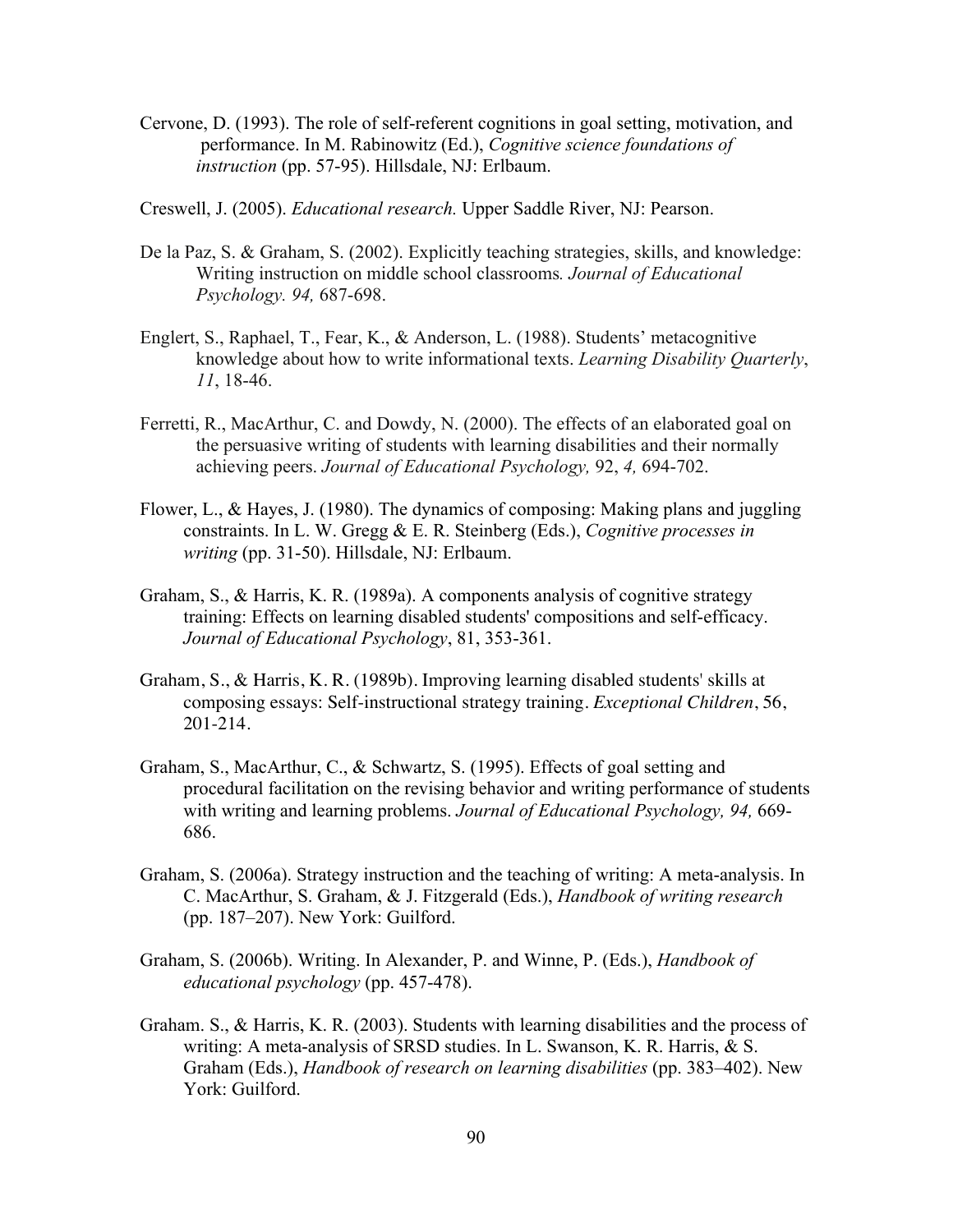Graham, S., & Harris, K. (2005). *Writing better.* Baltimore, MD: Brookes.

- Graham, S., Harris, K. & Mason, L. (2005). Improving the writing performance, knowledge, and self-efficacy of struggling young writers: the effects of selfregulated strategy development. *Contemporary Educational Psychology, 20*, 207- 241.
- Graham, S., Harris, K. R., MacArthur, C, & Schwartz, S. (1991). Writing and writing instruction with students with learning disabilities: A review of a program of research. *Learning Disability Quarterly, 14,* 89-114.
- Graham, S., MacArthur, C, Schwartz, S., & Page, V. (1992). Improving the compositions of students with learning disabilities using a strategy involving product and process goal setting. *Exceptional Children, 58,* 322-334.
- Graham, S. & Perin, D. (2007). *Writing Next: Effective Strategies to Improve Writing of Adolescents in Middle and High Schools*. New York: Carnegie Corporation.
- Graham, S. (2011, November). *Effective writing instruction: Don't sweat the Common Core Blues*. Presentation at the Center on Teaching and Learning Conference, Portland, OR. Materials available at: http://ctl.uoregon.edu/pd/cf11/strands/writing/keynote\_effective\_writing\_instruction
- Harris, K., & Graham, S. (1996). *Making the writing process work: Strategies for composition and self-regulation* (2nd ed.). Cambridge, MA: Brookline Books.
- Harris, K. R., & Graham, S. (1999). Programmatic intervention research: Illustrations from the evolution of self-regulated strategy development. *Learning Disability Quarterly*, 22, 251–262.
- Harris, K., Graham, S. and Mason, L. (2006). Improving the writing, knowledge, and motivation of struggling young writers: effects of self-regulated strategy development with and without peer support*. American Educational Research Journal* 43(2): 295–340.
- Henk, W.A, Bottomley, D.M, & Melnick, S.A. (1996). Preliminary validation of the *Writer Self-Perception Scal*e. In E. Sturtevant & W. Linek (Eds.), Growing literacy. 18<sup>th</sup> vearbook of the College Reading Association, (pp. 188-199). Harrisonburg: VA: College Reading Association.
- Kelly Middle School. (2013, February). Internal school document detailing student demographic information provided to researcher.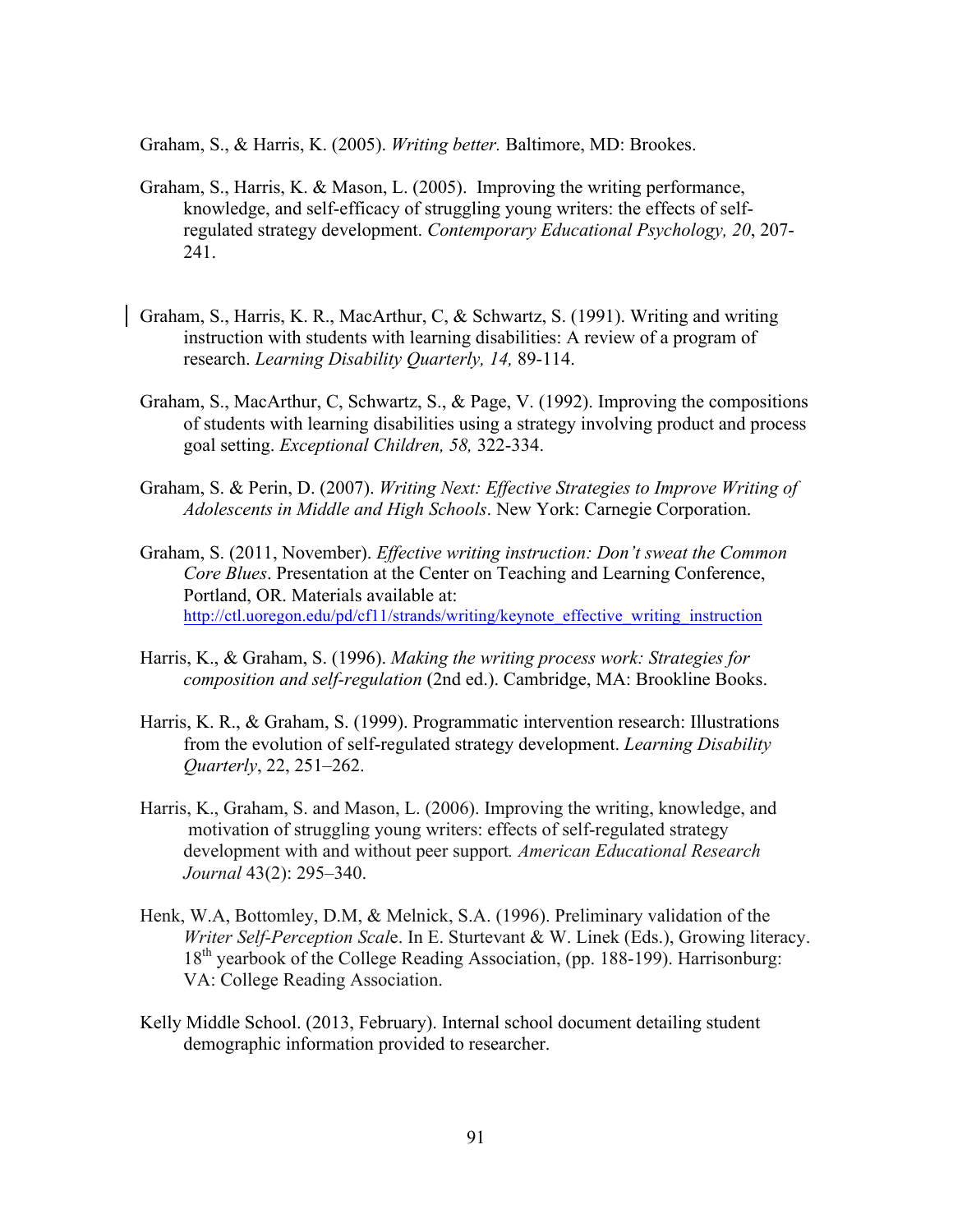- MacArthur, C., & Graham, S. (1987). Learning disabled students' composing with three methods: Handwriting, dictation, and word processing. *Journal of Special Education, 21,* 22-42.
- McCutchen, D. (2000). Knowledge acquisition, processing efficiency, and working memory: Implications for a theory of writing. *Educational Psychologist, 25*, 13-23.
- McCutchen, D. (2006). Cognitive factors in the development of children's writing. In C. MacArthur, S. Graham, & J. Fitzgerald (Eds.), *Handbook of writing research* (pp. 115–130). New York: Guilford.
- National Commission on Writing. (2004, September). Writing: A ticket to work. . . or a ticket out: A survey of business leaders*.* www.collegeboard.com

Oregon Department of Education. (2012, October). *2011-2012 Report Card, Pacific Northwest Middle School,* retrieved from http://www.ode.state.or.us/.

- Page-Voth, V. & Graham, S. (1999) Effects of goal setting and strategy use on the writing performance and self-efficacy of students with writing and learning problems. *Journal of Educational Psychology*, 91, *2,* 230-240.
- Pajares, F. (2003) Self-efficacy beliefs, motivation, and achievement in writing: A review of the literature. *Reading and Writing Quarterly*, 19, 139-158,.
- Pajares, F. & Valiante, G. Self-efficacy beliefs and motivation in writing development. In C. MacArthur, S. Graham, & J. Fitzgerald (Eds.), *Handbook of writing research* (pp. 158–170). New York: Guilford.
- Pritchard, R. J., & Honeycutt, J. (2006). Process writing. In C. MacArthur, S. Graham, & J. Fitzgerald (Eds.), *Handbook of writing research* (pp. 275–290). New York: Guilford.
- Schunk, D. H., & Swartz, C. W. (1993). Goals and progress feedback: Effects on selfefficacy and writing achievement. *Contemporary Educational Psychology, 18*, 337–354.
- Scardamalia, M., & Bereiter, C. (1986). Written composition. In M. Wittrock (Ed.), *Handbook of research on teaching* (3rd ed., pp. 778-803). New York: Macmillan.
- Scardamalia, M., Bereiter, C , & Goelman, H. (1982). The role of production factors in writing ability, in M. Nystrand (Ed.), *What writers know: The language, process, and structure of written discourse* (pp. 173-210). New York: Academic Press.
- Troia, G., & Graham, S. (2002). The effectiveness of a highly explicit, teacher-directed strategy instruction routine: Changing the writing performance of students with